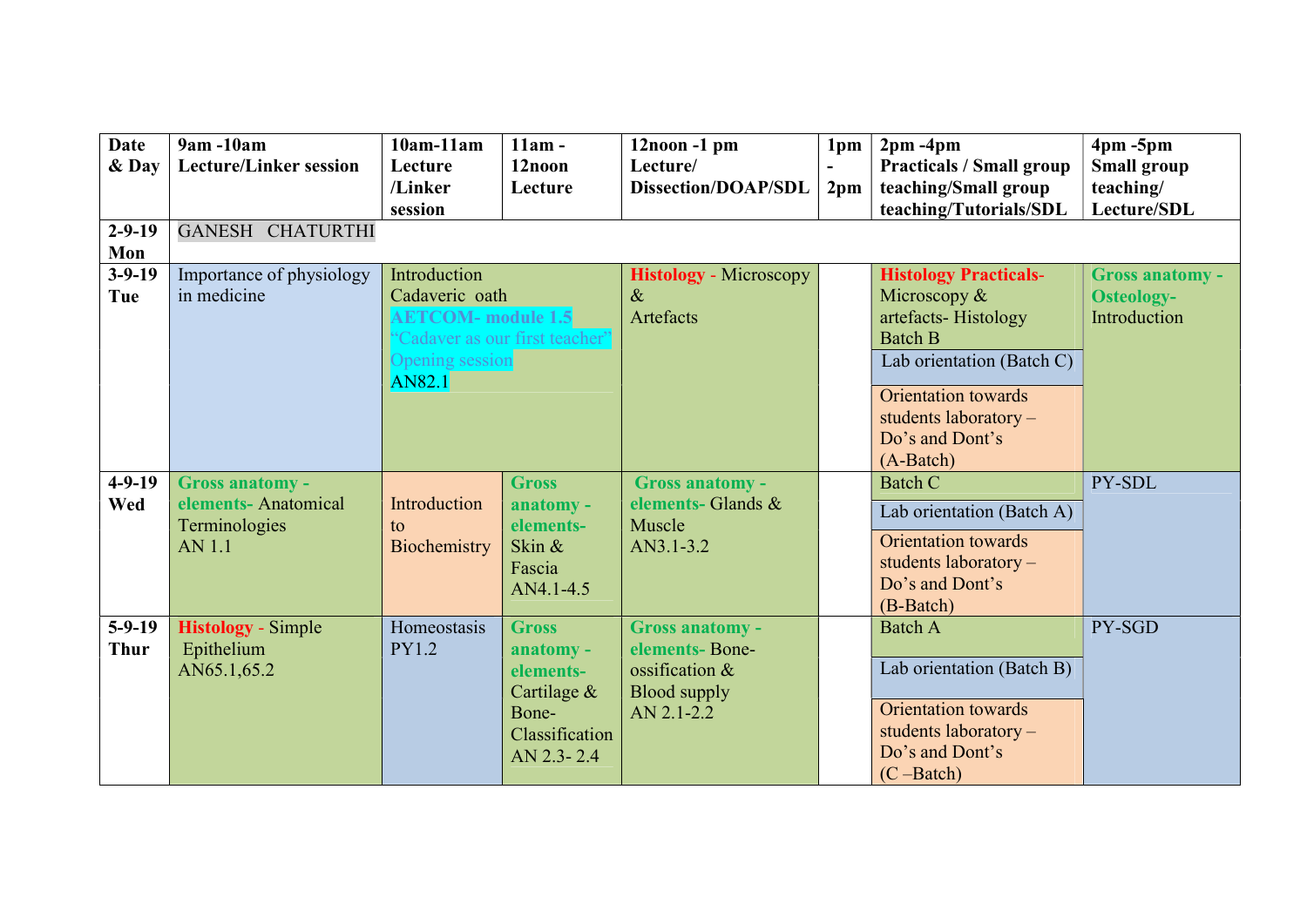| $6-9-19$   | Cells & its organelles, | <b>Gross</b> | <b>Gross</b>      | <b>Dissection</b> |                                              |
|------------|-------------------------|--------------|-------------------|-------------------|----------------------------------------------|
| Fri        | tissues, organs, organ  | anatomy -    | anatomy -         |                   |                                              |
|            | systems.                | elements-    | <b>Osteology-</b> |                   |                                              |
|            | <b>PY1.1</b>            | Joints       | Clavicle          |                   |                                              |
|            |                         | AN2.5-2.6    | $AN8.1 - 8.4$     |                   |                                              |
| $7-9-19$   | Transport across cell   | $BI$ 1.1     | Tutorials /       |                   | <b>ECE -1 batch A Hospital visit</b>         |
| <b>Sat</b> | membrane                | Cell and its | <b>SDL</b>        |                   |                                              |
|            | <b>PY1.5</b>            | subcellular  |                   |                   | <b>ECE -1 batch B Hospital visit</b>         |
|            |                         | components   |                   |                   |                                              |
|            |                         | $(HI-PY1.1-$ |                   |                   | ECE -1 batch C ECE: 11.16 Auto analyser $\&$ |
|            |                         | (1.1)        |                   |                   | <b>Quality control</b>                       |
|            |                         |              |                   |                   | <b>Central Biochemistry laboratory</b>       |
|            |                         |              |                   |                   |                                              |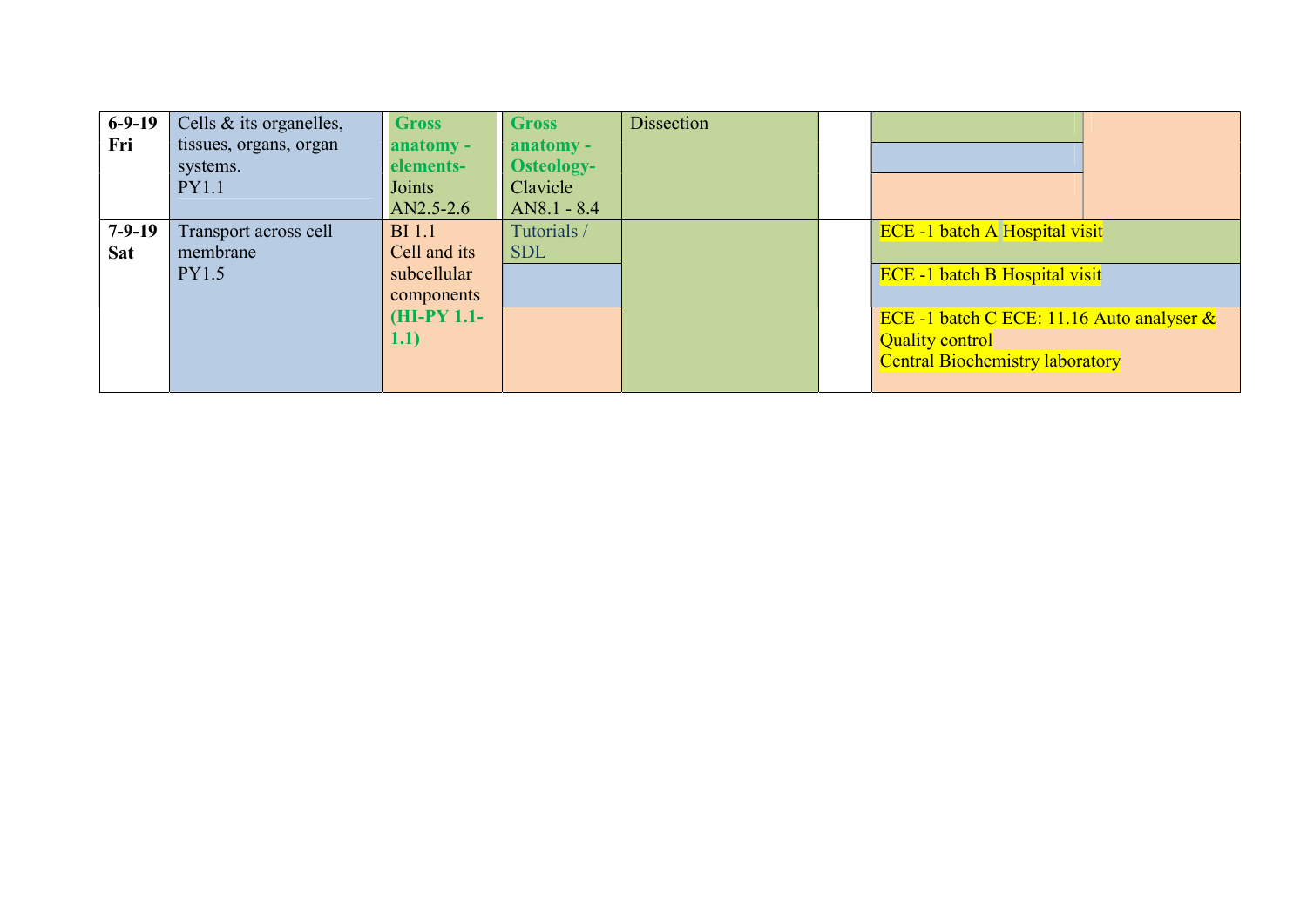| <b>Date</b>       | 9am -10am             | $10am-11am$                       | $11am -$          | $12$ noon $-1$ pm          | 1pm             | $2pm - 4pm$                  | $4pm - 5pm$        |
|-------------------|-----------------------|-----------------------------------|-------------------|----------------------------|-----------------|------------------------------|--------------------|
| $\boldsymbol{\&}$ | Lecture/Linker        | <b>Lecture /Linker session</b>    | 12noon            | Lecture/                   |                 | <b>Practicals / Small</b>    | <b>Small group</b> |
| Day               | session               |                                   | Lecture           | <b>Dissection/DOAP/SDL</b> | 2 <sub>pm</sub> | group teaching/Small         | teaching/          |
|                   |                       |                                   |                   |                            |                 | group                        | Lecture/SDL        |
|                   |                       |                                   |                   |                            |                 | teaching/Tutorials/SDL       |                    |
| $9 - 9 -$         | <b>BI</b> 1.1         | Membrane potential                | <b>Gross</b>      | <b>Dissection</b>          |                 | <b>Histology Practicals-</b> | <b>Gross</b>       |
| 19                | Transport             | <b>PY1.8</b>                      | anatomy -         |                            |                 | Simple                       | anatomy -          |
| Mon               | Mechanisms            |                                   | elements-         |                            |                 | Epithelium-                  | <b>Osteology-</b>  |
|                   | (HI-PY 1.1-           |                                   | Vascular          |                            |                 | <b>Histology Batch A</b>     | scapula            |
|                   | 1.5)                  |                                   | $\&$              |                            |                 | Importance of                |                    |
|                   |                       |                                   | lymphatic         |                            |                 | Heamatological               | AN8.1, 8.2, 8.4    |
|                   |                       |                                   | Tissue            |                            |                 | Experiments (Batch B)        |                    |
|                   |                       |                                   | AN5.1-6.3         |                            |                 | BI 11.1 commonly used        |                    |
|                   |                       |                                   |                   |                            |                 | laboratory apparatus and     |                    |
|                   |                       |                                   |                   |                            |                 | equipments, good safe        |                    |
|                   |                       |                                   |                   |                            |                 | laboratory practice and      |                    |
|                   |                       |                                   |                   |                            |                 | waste disposal $(C -$        |                    |
|                   |                       |                                   |                   |                            |                 | Batch)                       |                    |
|                   |                       |                                   |                   |                            |                 | <b>DOAP</b>                  |                    |
| $10-9-$           | <b>MUHARRAM</b>       |                                   |                   |                            |                 |                              |                    |
| 19                |                       |                                   |                   |                            |                 |                              |                    |
| Tue               |                       |                                   |                   |                            |                 |                              |                    |
| $11-9-$           | <b>Gross anatomy</b>  |                                   | <b>Gross</b>      | <b>Dissection</b>          |                 | <b>Histology Batch C</b>     | PY-SDL             |
| 19                | -elements-            | <b>BI</b> 3.1                     | anatomy -         |                            |                 |                              |                    |
| Wed               | <b>Nervous Tissue</b> | <b>Chemistry of Carbohydrates</b> | <b>Osteology-</b> |                            |                 | Importance of                |                    |
|                   | $-I$                  | <b>Biomedical importance</b>      | Humerus           |                            |                 | Heamatological               |                    |
|                   | AN7.1-7.7             | Carbohydrates, Classification,    | AN8.1,            |                            |                 | Experiments (Batch A)        |                    |
|                   |                       | Monosaccharides                   | 8.2, 8.4          |                            |                 | BI 11.1 commonly used        |                    |
|                   |                       |                                   |                   |                            |                 | laboratory apparatus and     |                    |
|                   |                       |                                   |                   |                            |                 | equipments, good safe        |                    |
|                   |                       |                                   |                   |                            |                 | laboratory practice and      |                    |
|                   |                       |                                   |                   |                            |                 | waste disposal (B-Batch)     |                    |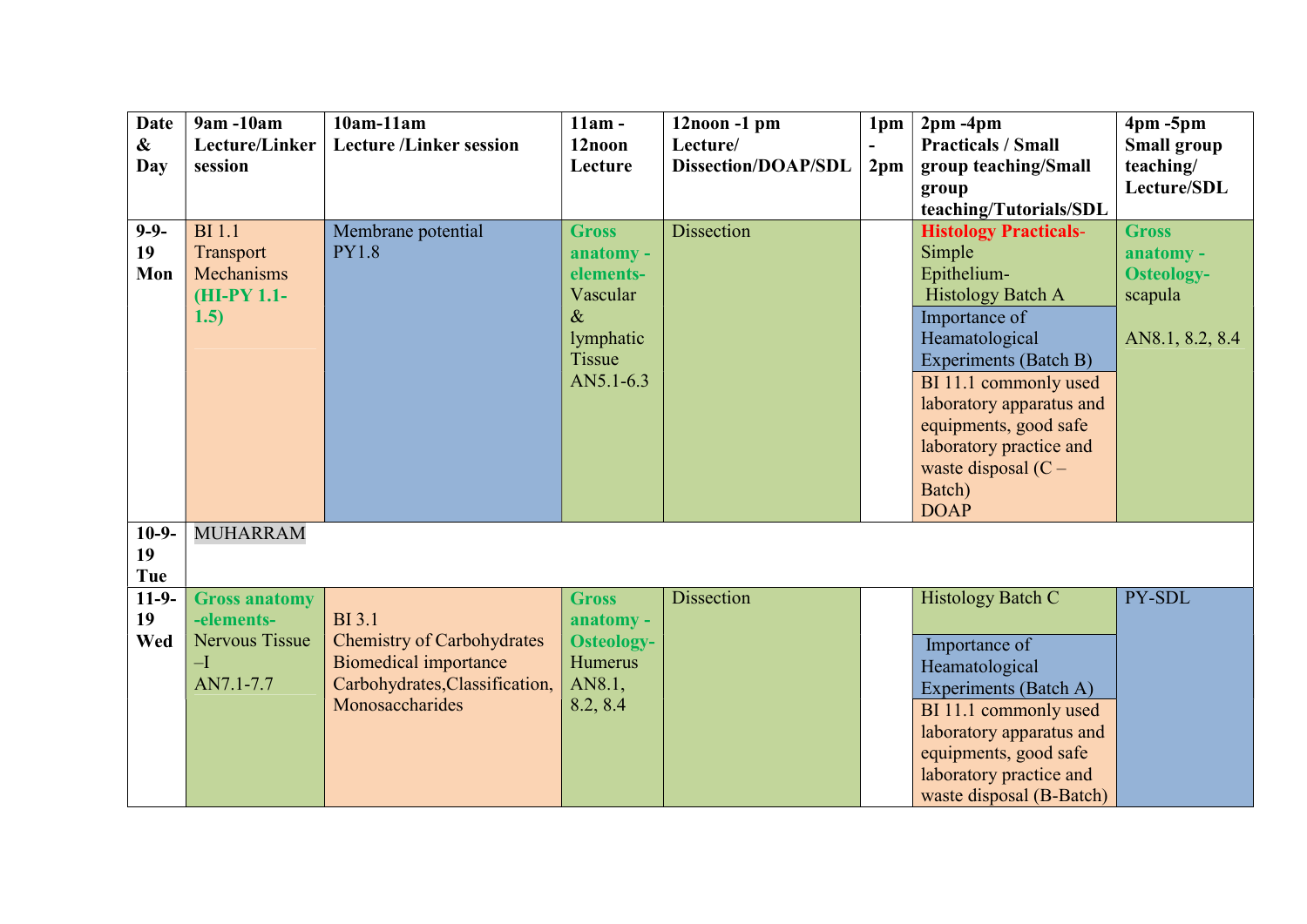|                                 |                                                                    |                                                                                                         |                                                                                    |                                                                                                            | <b>DOAP</b>                                                                                                                                                                                                                                                                                                            |                                                                                     |
|---------------------------------|--------------------------------------------------------------------|---------------------------------------------------------------------------------------------------------|------------------------------------------------------------------------------------|------------------------------------------------------------------------------------------------------------|------------------------------------------------------------------------------------------------------------------------------------------------------------------------------------------------------------------------------------------------------------------------------------------------------------------------|-------------------------------------------------------------------------------------|
|                                 |                                                                    |                                                                                                         |                                                                                    |                                                                                                            |                                                                                                                                                                                                                                                                                                                        |                                                                                     |
| $12 - 9 -$<br>19<br><b>Thur</b> | <b>Histology -</b><br>Stratified<br>Epithelium<br>AN65.1,65.2      | Intercellular connections &<br>communications<br><b>PY1.3</b>                                           | <b>Gross</b><br>anatomy -<br>elements-<br><b>Nervous</b><br>$Tissue - II$<br>AN7.8 | <b>Gross anatomy-</b><br>Introduction to upper<br>limb and Pectoral<br>Region<br>AN9.1,10.11,13.1,<br>13.2 | Tutorials / SDL<br><b>Tutorials</b><br>BI SGD- Cell &<br>subcellular orgnells $\&$<br>Transport across cell<br>membrane                                                                                                                                                                                                | PY-SGD                                                                              |
| $13-9-$<br>19<br>Fri            | Body fluid<br>compartments,<br>its<br>measurements<br><b>PY1.6</b> | <b>Embroyology</b> - Introduction<br>- female reproductive<br>system-oogenesis<br>AN76.1,76.2,77.1-77.3 | <b>Pectoral Region</b>                                                             |                                                                                                            | <b>Histology Batch B</b><br>Importance of<br>Heamatological<br>Experiments (Batch C)<br>BI 11.1 commonly used<br>laboratory apparatus and<br>equipments, good safe<br>laboratory practice and<br>waste disposal (A-<br>Batch)DOAP.<br>BI SGD- Cell &<br>subcellular orgnells $\&$<br>Transport across cell<br>membrane | <b>BI</b> 3.1<br>Chemistry of<br>Carbohydrates<br>Disaccharides,<br>Polysaccharides |
| $14-9-$<br>19<br><b>Sat</b>     | Body fluid<br>compartments-<br>applied aspects<br><b>PY1.6</b>     | BI 3.1 Carbohydrates.<br>Clinically important<br>Carbohydrates                                          | Tutorials / SDL<br><b>Tutorials</b>                                                | BI SGD- Cell & subcellular orgnells<br>& Transport across cell membrane                                    | ECE: 11.16 Auto analyser & Quality<br>control<br><b>Central Biochemistry laboratory</b>                                                                                                                                                                                                                                |                                                                                     |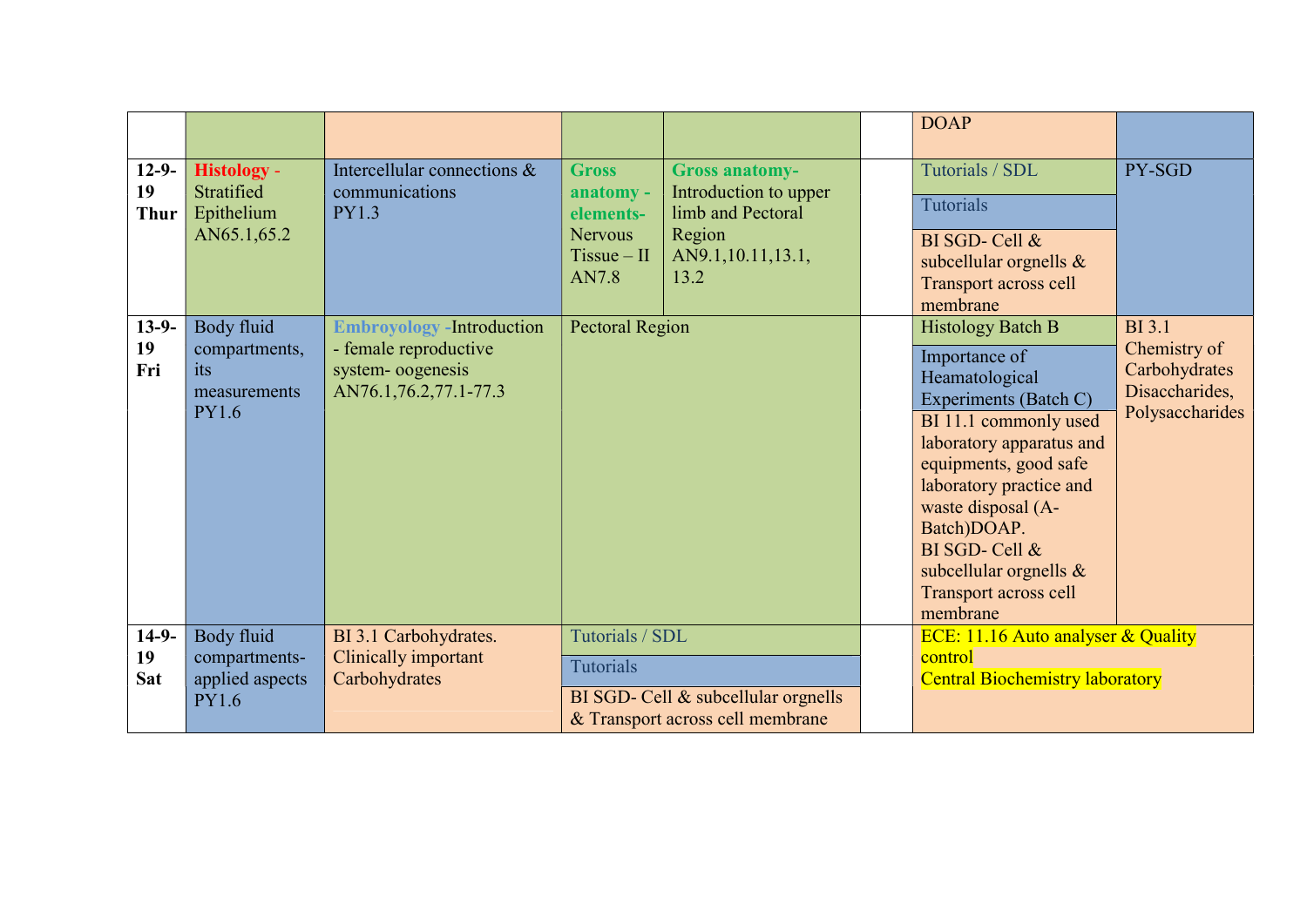| <b>Date</b><br>$\boldsymbol{\&}$<br>Day | 9am -10am<br><b>Lecture/Linker session</b>                 | $10am-11am$<br><b>Lecture /Linker session</b>                                     | $11am - 1pm$<br><b>Dissection/DOAP/SDL</b> | 1pm<br>2 <sub>pm</sub> | $2pm - 4pm$<br><b>Practicals / Small group</b><br>teaching/Small group<br>teaching/Tutorials/SDL                                                                                         | $4pm - 5pm$<br><b>Small group</b><br>teaching/<br>Lecture/SDL            |
|-----------------------------------------|------------------------------------------------------------|-----------------------------------------------------------------------------------|--------------------------------------------|------------------------|------------------------------------------------------------------------------------------------------------------------------------------------------------------------------------------|--------------------------------------------------------------------------|
|                                         |                                                            |                                                                                   |                                            |                        |                                                                                                                                                                                          |                                                                          |
| $16-9-$<br>19<br>Mon                    | BI 5.1, Classification of<br>aminoacids                    | Composition & functions of<br>plasma proteins<br><b>PY2.2</b>                     | Pectoral region                            |                        | <b>Histology Practicals-</b><br>Stratified<br>Epithelium<br><b>Histology Batch A</b><br>Study of compound<br>microscope Batch B<br>11.16, 11.19 Paper<br>chromatography of<br>amino acid | <b>Gross anatomy -</b><br>Mammary region<br>AN9.2,9.3                    |
| $17-9-$<br>19<br>Tue                    | Lymph – composition,<br>circulation& function<br>PY5.10    | <b>Gross anatomy-Axilla Part</b><br>AN10.1,10.2,10.4,10.7,13.1                    | <b>Mammary Region</b>                      |                        | <b>Histology Batch B</b><br>Study of compound<br>microscope Batch C<br>11.16, 11.19 Paper<br>chromatography of<br>amino acid                                                             | <b>Gross anatomy -</b><br><b>Osteology-</b><br>Radius<br>AN8.1, 8.2, 8.4 |
| $18-9-$<br>19<br>Wed                    | <b>Gross anatomy-Axilla</b><br>Part II<br>AN10.3,10.5,10.6 | BI 5.1, Biomedical<br>importance of Protein,<br><b>Classification of proteins</b> | <b>Mammary Region</b>                      |                        | Histology Batch C<br>Study of compound<br>microscope Batch A<br>11.16, 11.19 Paper<br>chromatography of<br>amino acid                                                                    | PY-SDL                                                                   |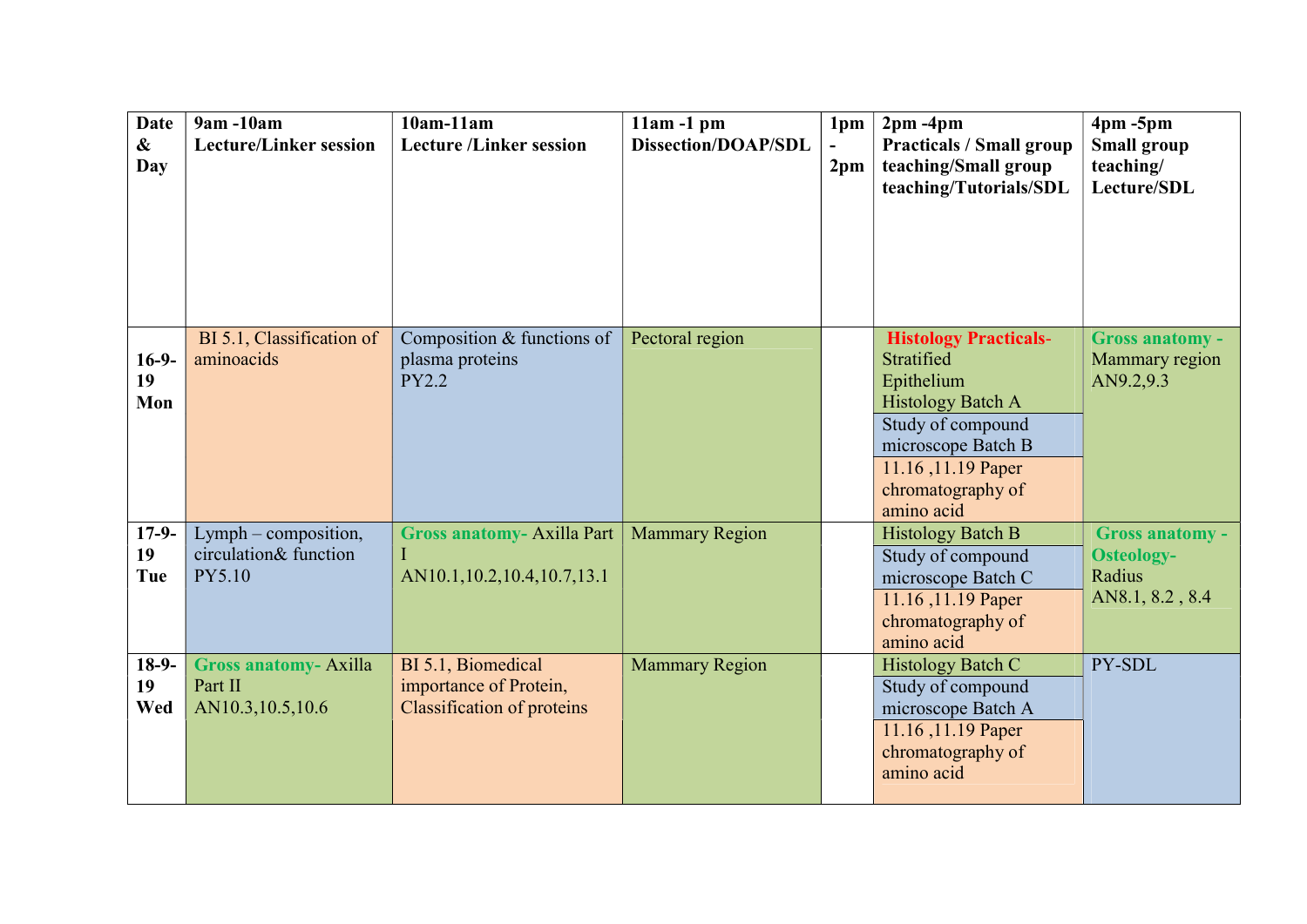| $19-9-$     | <b>Histology</b> - Connective        | Haemopoiesis-                           | Axilla                  | Tutorials / SDL                                   | PY-SGD                        |
|-------------|--------------------------------------|-----------------------------------------|-------------------------|---------------------------------------------------|-------------------------------|
| 19          | Tissue                               | erythropoiesis                          |                         | <b>Tutorials</b>                                  |                               |
| <b>Thur</b> | AN66.1,66.2                          | development& regulation)                |                         | <b>BI SGD</b>                                     |                               |
|             |                                      | PY2.4                                   |                         | Carbohydrates in health                           |                               |
|             |                                      |                                         |                         | & Disease                                         |                               |
| $20 - 9 -$  | Erythrocytes – structure,            | <b>Embroyology</b> – Male               | Axilla                  | Tutorials / SDL                                   | BI 5.1-5.2                    |
| 19<br>Fri   | function, PCV, ESR,<br>blood indices | reproductive<br>System –spermatogenesis |                         | <b>Tutorials</b>                                  | Structural<br>organisation of |
|             | <b>PY2.4</b>                         | AN77.3                                  |                         | <b>BI</b> SGD                                     | Proteins                      |
|             |                                      |                                         |                         | Carbohydrates in health                           |                               |
|             |                                      |                                         |                         | & Disease                                         |                               |
| $21 - 9 -$  | Anaemia & classification             | BI 5.1-5.2 Structural                   | Tutorials / SDL         | <b>ECE-1Batch B Hospital visit</b>                |                               |
| 19          | <b>PY2.5</b>                         | organisation of proteins –              |                         |                                                   |                               |
| <b>Sat</b>  | (Integration with                    | <b>Structure function relation</b>      | <b>Tutorials</b>        | <b>ECE-1Batch C</b>                               |                               |
|             | Biochemistry &                       | ship                                    |                         | <b>ECE:</b> 11.16 Auto analyser & Quality control |                               |
|             | Pathology)                           | <b>HI-PHY 2.3 SGD</b>                   |                         | <b>Central Biochemistry laboratory</b>            |                               |
|             |                                      |                                         |                         |                                                   |                               |
|             |                                      |                                         | <b>BI</b> SGD           | <b>ECE-1Batch A</b>                               |                               |
|             |                                      |                                         | Carbohydrates in health |                                                   |                               |
|             |                                      |                                         | & Disease               |                                                   |                               |
|             |                                      |                                         |                         |                                                   |                               |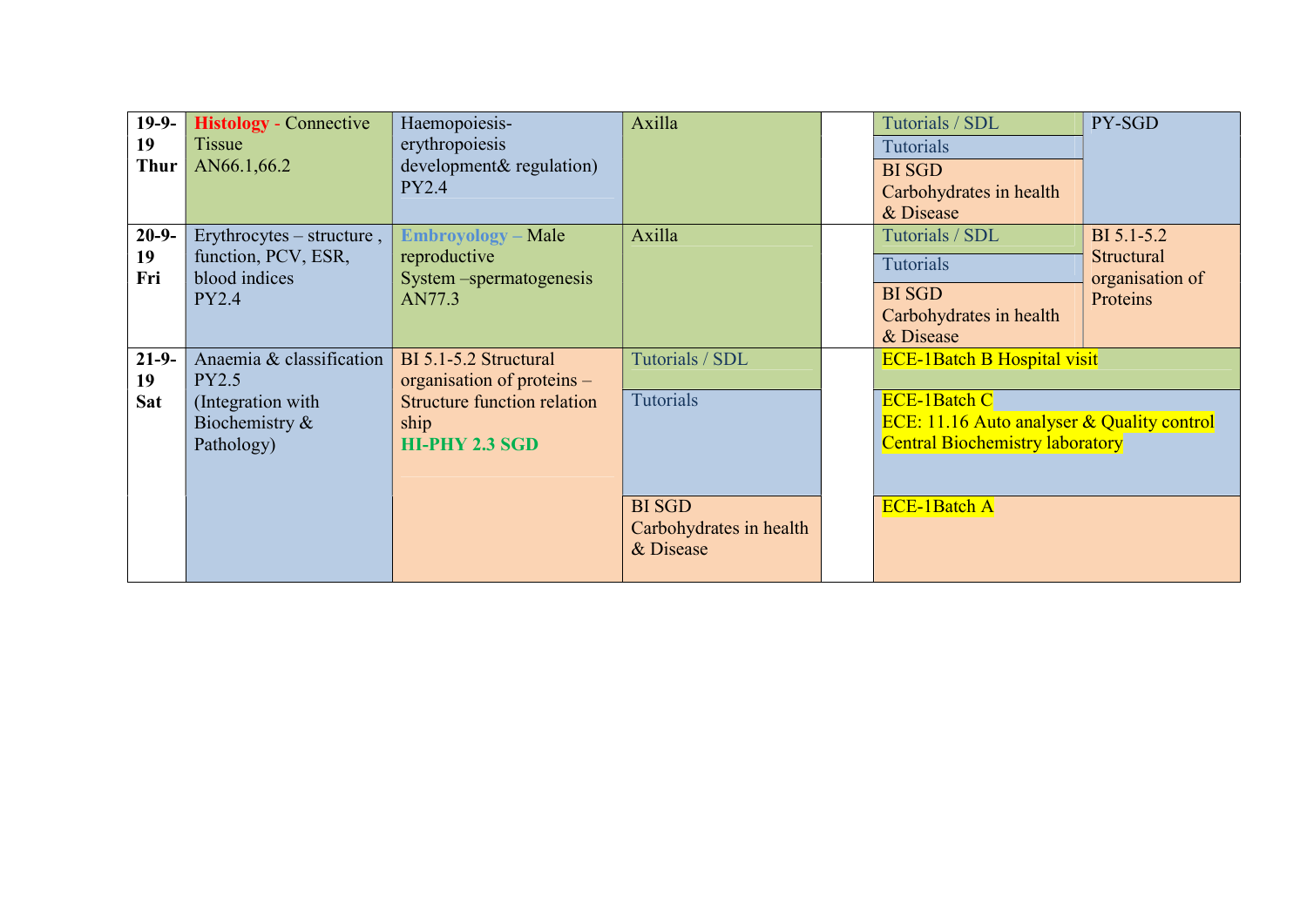| <b>Date</b><br>&        | $9am - 10am$<br><b>Lecture/Linker session</b>                                                       | $10am-11am$<br><b>Lecture</b> /Linker<br>session                                                                    | 11am -1 pm Lecture/<br><b>Dissection/DOAP/SDL</b> | 1pm             | $2pm - 4pm$<br><b>Practicals / Small group</b>                                                                                                                                                                                                                                       | $4pm - 5pm$<br><b>Small group</b>                                    |
|-------------------------|-----------------------------------------------------------------------------------------------------|---------------------------------------------------------------------------------------------------------------------|---------------------------------------------------|-----------------|--------------------------------------------------------------------------------------------------------------------------------------------------------------------------------------------------------------------------------------------------------------------------------------|----------------------------------------------------------------------|
| <b>Day</b>              |                                                                                                     |                                                                                                                     |                                                   | 2 <sub>pm</sub> | teaching/Small group<br>teaching/Tutorials/SDL                                                                                                                                                                                                                                       | teaching/<br>Lecture/SDL                                             |
| $23-9-$<br>19<br>Mon    | BI 5.2, 6.12,<br><b>Structure and</b><br>functions, types of<br>Heamglobin, Myoglobin<br>$HI-PY2.3$ | Anaemias<br>Jaundice<br><b>PY2.5</b>                                                                                | Axilla                                            |                 | <b>Histology Practicals-</b><br>Connective<br><b>Tissue</b><br><b>Histology Batch A</b><br>Study of effect of various<br>concentrations of saline on<br><b>RBC</b><br>PY2.12<br>11.16, 11.19, VI-PE 29.16<br>:Plasma Proteins . Protein<br>Electrophoresis & importance<br>of HBA1 C | <b>Gross anatomy-</b><br>Muscles of<br>Back & Scapula<br>AN10.8,10.9 |
| $24-9-$<br>19<br>Tue    | WBC- structure,<br>function, leucopoiesis<br><b>PY2.6</b>                                           | <b>Gross anatomy-</b><br>Shoulder joint $&$<br>structures under the<br>cover of Deltoid<br>AN10.10, 10.12,<br>10.13 | Muscles of back &<br>scapula                      |                 | <b>Histology Batch B</b><br>Study of effect of various<br>concentrations of saline on<br><b>RBC</b><br>PY2.12<br>11.16, 11.19, VI-PE 29.16<br>:Plasma Proteins . Protein<br>Electrophoresis & importance<br>of HBA1 C                                                                | Gross anatomy -<br><b>Osteology- Ulna</b><br>AN8.1, 8.2, 8.4         |
| $25 - 9 -$<br>19<br>Wed | <b>Gross anatomy-Front</b><br>of arm<br>AN11.1,11                                                   | BI 5.2, 6.12<br>Abnormal<br>Heamoglobin-its<br>genetic basis<br>VI-PA, IM                                           | Muscles of back &<br>scapula                      |                 | Histology Batch C<br>Study of effect of various<br>concentrations of saline on<br><b>RBC</b><br>PY2.12                                                                                                                                                                               | PY-SDL                                                               |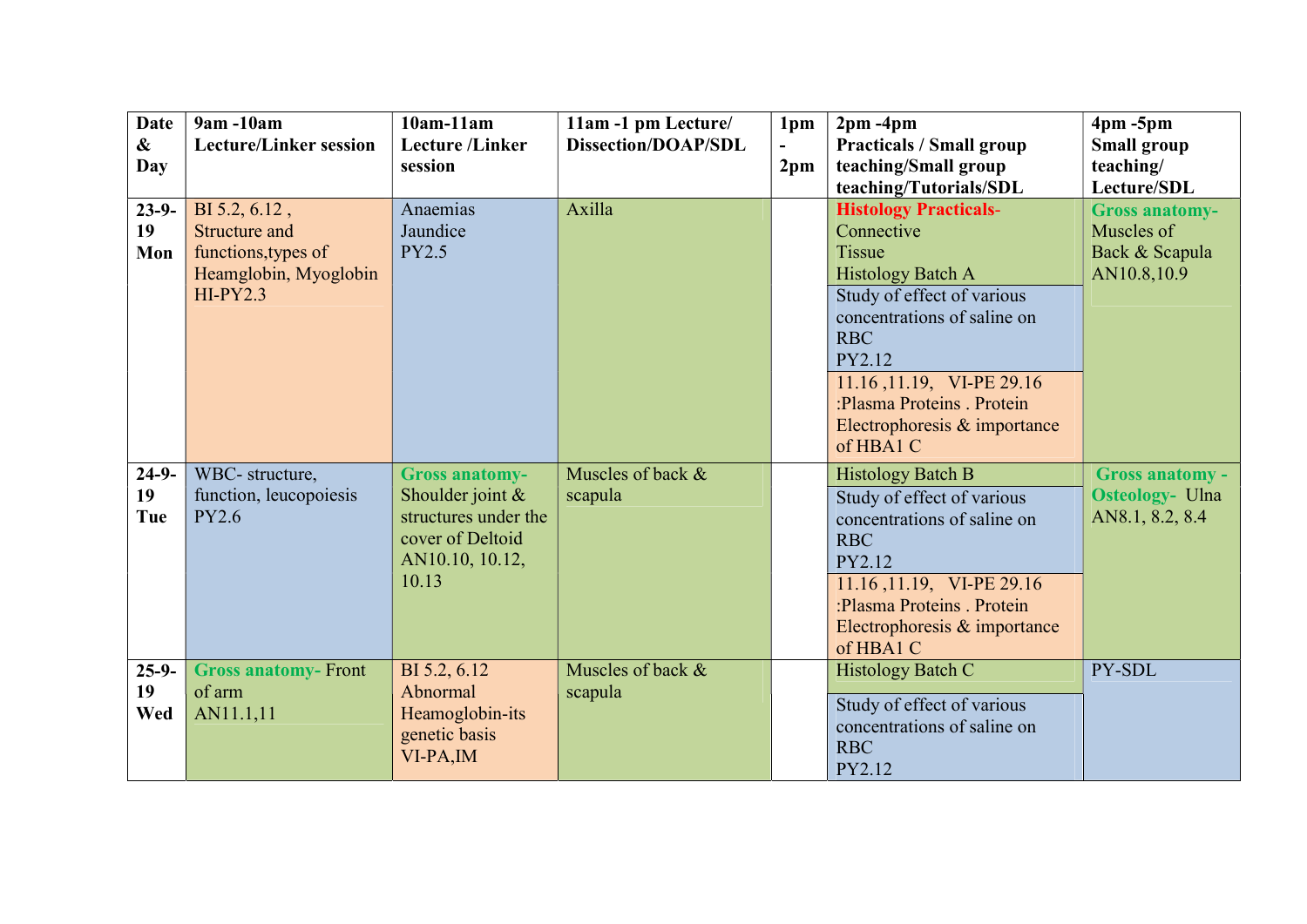|             |                           |                 |                        | 11.16, 11.19, VI-PE 29.16        |               |
|-------------|---------------------------|-----------------|------------------------|----------------------------------|---------------|
|             |                           |                 |                        | :Plasma Proteins . Protein       |               |
|             |                           |                 |                        | Electrophoresis & importance     |               |
|             |                           |                 |                        | of HBA1 C                        |               |
| $26-9-$     | $Histology – Cartilage$   | Immunity        | Shoulder joint $&$     | Tutorials / SDL                  | PY-SGD        |
| 19          | and Epiglottis            | PY2.10          | disarticulation        | <b>Tutorials</b>                 |               |
| <b>Thur</b> | AN71.2,43.2               |                 |                        | <b>BI SGD: Protein chemistry</b> |               |
| $27-9-$     | Immunity – continued $\&$ | $Embroyology -$ | Shoulder joint &       | Tutorials / SDL                  | <b>BI-SDL</b> |
| 19          | complement system         | Fertilization   | <b>Disarticulation</b> | <b>Tutorials</b>                 |               |
| Fri         | <b>PY2.10</b>             | AN77.4-77.6     |                        | <b>BI SGD: Protein chemistry</b> |               |
| $28-9-$     | MAHALAYA AMAVASYA         |                 |                        |                                  |               |
| 19          |                           |                 |                        |                                  |               |
| <b>Sat</b>  |                           |                 |                        |                                  |               |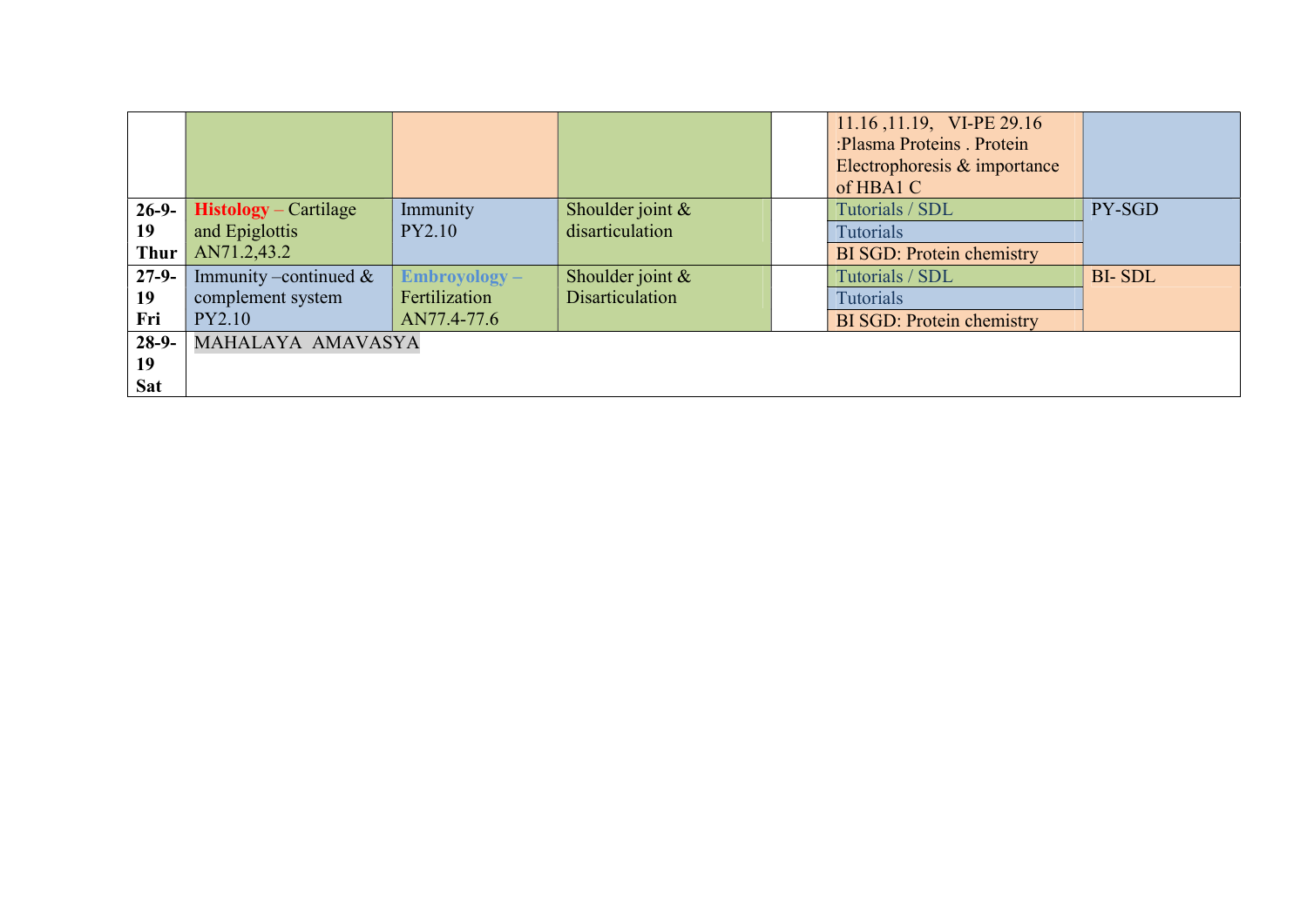|                              | <b>Date</b><br>$\boldsymbol{\alpha}$<br>Day | 9am -10am<br><b>Lecture/Linker session</b>            | $10am-11am$<br><b>Lecture</b> /Linker<br>session                                    | 11am -1 pm Lecture/<br><b>Dissection/DOAP/SDL</b> | 1pm<br>$-2$ pm | $2pm - 4pm$<br><b>Practicals / Small group</b><br>teaching/Small group                                                                                                                      | $4pm - 5pm$<br><b>Small group</b><br>teaching/                                                                      |
|------------------------------|---------------------------------------------|-------------------------------------------------------|-------------------------------------------------------------------------------------|---------------------------------------------------|----------------|---------------------------------------------------------------------------------------------------------------------------------------------------------------------------------------------|---------------------------------------------------------------------------------------------------------------------|
|                              | $30-$<br>$9-19$<br>Mon                      | <b>BI2.1</b><br>Enzyme<br>Classification, coenzymes   | $Platelets -$<br>structure, function<br>& thrombopoiesis<br><b>PY2.7</b>            | Front of Arm                                      |                | teaching/Tutorials/SDL<br><b>Histology Practicals-Cartilage</b><br>and Epiglottis<br><b>Batch A</b><br>Estimation of haemoglobin<br>PY2.11<br>BI 11.6 Colorimetry $\&$<br>Spectrophotometry | Lecture/SDL<br><b>Gross anatomy-</b><br>Cubital fossa &<br>anastomosis<br>around elbow<br>joint<br>AN11.3,11.5,11.6 |
| $1 - 10 -$<br>19<br>Tue      |                                             | Haemostasis & clotting<br>mechanism<br><b>PY2.8</b>   | <b>Gross anatomy-</b><br>Back of arm & inter<br>muscular spaces<br>AN11.1,11.2,11.4 | Front of Arm                                      |                | <b>Batch B</b><br>Estimation of haemoglobin<br>PY2.11<br>BI 11.6 Colorimetry $\&$<br>Spectrophotometry                                                                                      | <b>Gross anatomy -</b><br><b>Osteology-</b><br><b>Articulated Hand</b><br>AN8.1, 8.2, 8.4-<br>8.6                   |
| $2 - 10 -$<br>19<br>wed      |                                             | <b>GANDHI JAYANTHI</b>                                |                                                                                     |                                                   |                |                                                                                                                                                                                             |                                                                                                                     |
| $3-10-$<br>19<br><b>Thur</b> |                                             | $Histology - Bone$<br>AN71.1                          | Anti-haemostatic<br>mechanism<br>Anticoagulants<br><b>PY2.8</b>                     | Cubital fossa                                     |                | Tutorials / SDL<br>Tutorials<br><b>BI SDL</b>                                                                                                                                               |                                                                                                                     |
| $4 - 10 -$<br>19<br>Fri      |                                             | Blood grouping, Rh<br>incompatibility<br><b>PY2.9</b> | <b>Embroyology -</b><br>Second week<br>Development<br>AN78.1-78.5                   | Back of arm & inter<br>muscular spaces            |                | Tutorials / SDL<br><b>Tutorials</b><br><b>BI SDL</b>                                                                                                                                        | <b>BI 2.3 Principles</b><br>of Enzyme<br>activity-<br>Mechanism of<br>enzyme action                                 |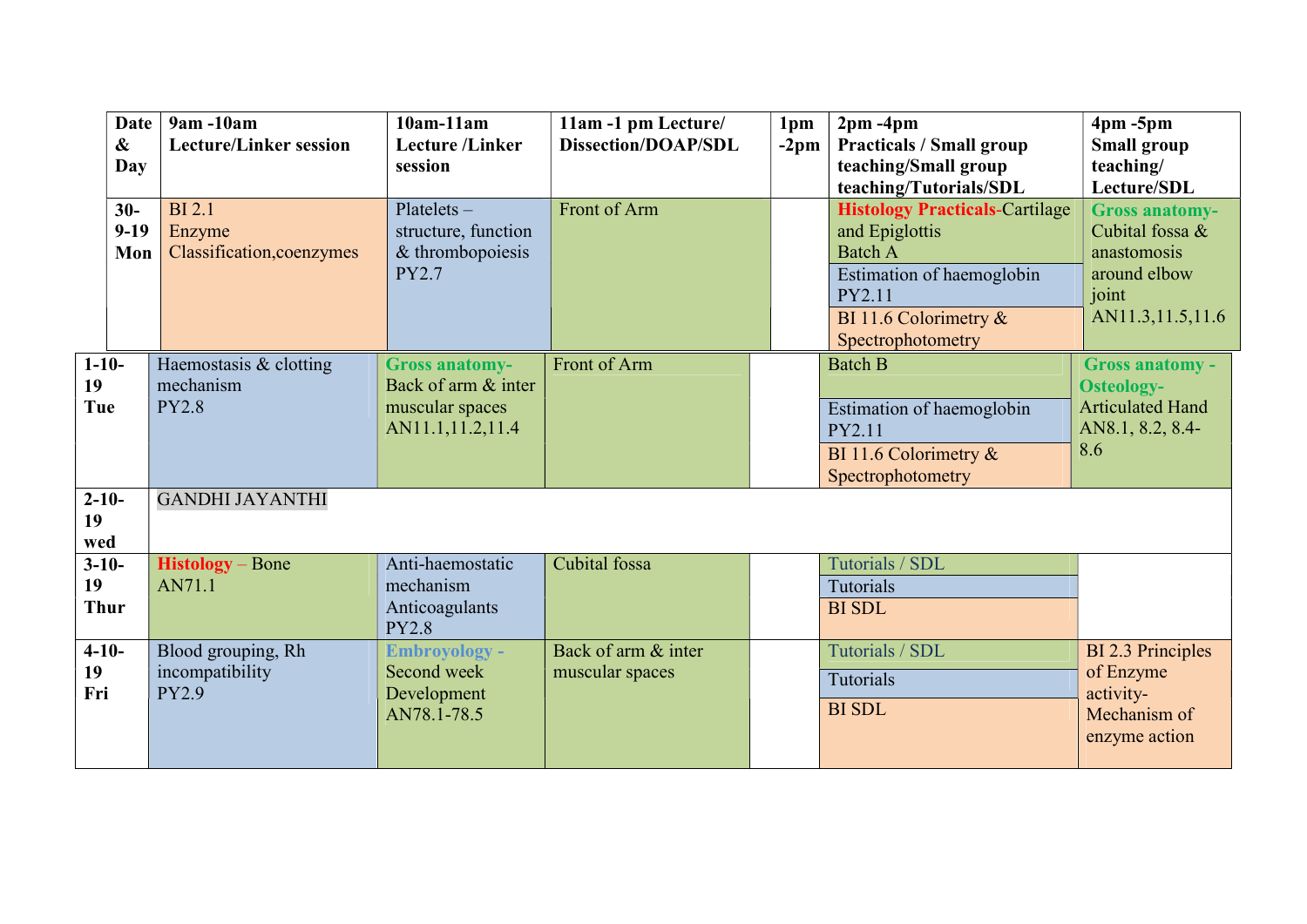| $5 - 10$ at   | <b>Rinod10anking &amp;</b> |            |               |                                  |       | 10am-11aBd 2.3 Factorsn -1 pmBatch C1pm -2pm |              |                            | 2pm -4phCE-1Batch finH5pottal visit | Date & Day |
|---------------|----------------------------|------------|---------------|----------------------------------|-------|----------------------------------------------|--------------|----------------------------|-------------------------------------|------------|
| 19e &         | <b>Leothre/Linker</b>      |            |               | Lecture <b>Iainketing Lucyme</b> |       |                                              | Practicals / |                            | <b>Small group</b>                  |            |
| <b>SaDay</b>  | <b>Residen</b>             | session    | activity      | <b>Dissection/DOtAmation of</b>  |       |                                              |              | Small group-1Batcheaching/ |                                     |            |
|               |                            |            |               | <b>P/SDL</b>                     |       | haemoglobin                                  |              | teaching/Small             | Lecture/SDL                         |            |
|               |                            |            |               |                                  | PY2.1 |                                              | group        |                            |                                     |            |
|               |                            |            |               |                                  |       | BI 11.6 Colorimetry $\&$                     | ls/SDL       | teachingEDHonBatch B       |                                     |            |
|               |                            |            |               |                                  |       | Spectrophotometry BI                         |              |                            |                                     |            |
|               |                            |            |               |                                  |       | <b>SGD: Protein chemistry</b>                |              |                            |                                     |            |
| $7-$<br>$10-$ | <b>AYUDHA POOJA</b>        |            |               |                                  |       |                                              |              |                            |                                     |            |
| 19            |                            |            |               |                                  |       |                                              |              |                            |                                     |            |
| Mo            |                            |            |               |                                  |       |                                              |              |                            |                                     |            |
| $\mathbf n$   |                            |            |               |                                  |       |                                              |              |                            |                                     |            |
| $8-$          | <b>VIJAYA DASHAMI</b>      |            |               |                                  |       |                                              |              |                            |                                     |            |
| $10-$         |                            |            |               |                                  |       |                                              |              |                            |                                     |            |
| 19            |                            |            |               |                                  |       |                                              |              |                            |                                     |            |
|               |                            |            |               |                                  |       |                                              |              |                            |                                     |            |
| Tue           |                            |            |               |                                  |       |                                              |              |                            |                                     |            |
| $9-$          | Gross anatomy - -          |            | BI 2.4 Enzyme |                                  |       | Back of arm & inter muscular spaces          |              | <b>Histology</b>           | PY-SDL                              |            |
| $10-$         | Front of forearm           | Inhibition |               |                                  |       |                                              |              | <b>Practicals-Bone</b>     |                                     |            |
| 19            | AN12.1,12.2                | VI-PA, IM  |               |                                  |       |                                              |              | <b>Histology Batch</b>     |                                     |            |
| We            |                            |            |               |                                  |       |                                              | $\mathbf C$  |                            |                                     |            |
| d             |                            |            |               |                                  |       |                                              |              |                            |                                     |            |
|               |                            |            |               |                                  |       |                                              |              | Practical                  |                                     |            |
|               |                            |            |               |                                  |       |                                              |              | repetition                 |                                     |            |
|               |                            |            |               |                                  |       |                                              |              | BI 2.2 & 11.13             |                                     |            |
|               |                            |            |               |                                  |       |                                              |              | <b>Estimation of</b>       |                                     |            |
|               |                            |            |               |                                  |       |                                              |              | <b>SGOT &amp; SGPT</b>     |                                     |            |
|               |                            |            |               |                                  |       |                                              |              | $(B - Batch)$              |                                     |            |
| $10-$         | <b>Histology</b> – Muscle  | $Nerve -$  |               | Front of forearm                 |       |                                              |              | <b>Histology Batch</b>     | PY-SGD                              |            |
| $10-$<br>19   | AN67.1-67.3                | structure, |               |                                  |       |                                              | $\mathbf{A}$ |                            |                                     |            |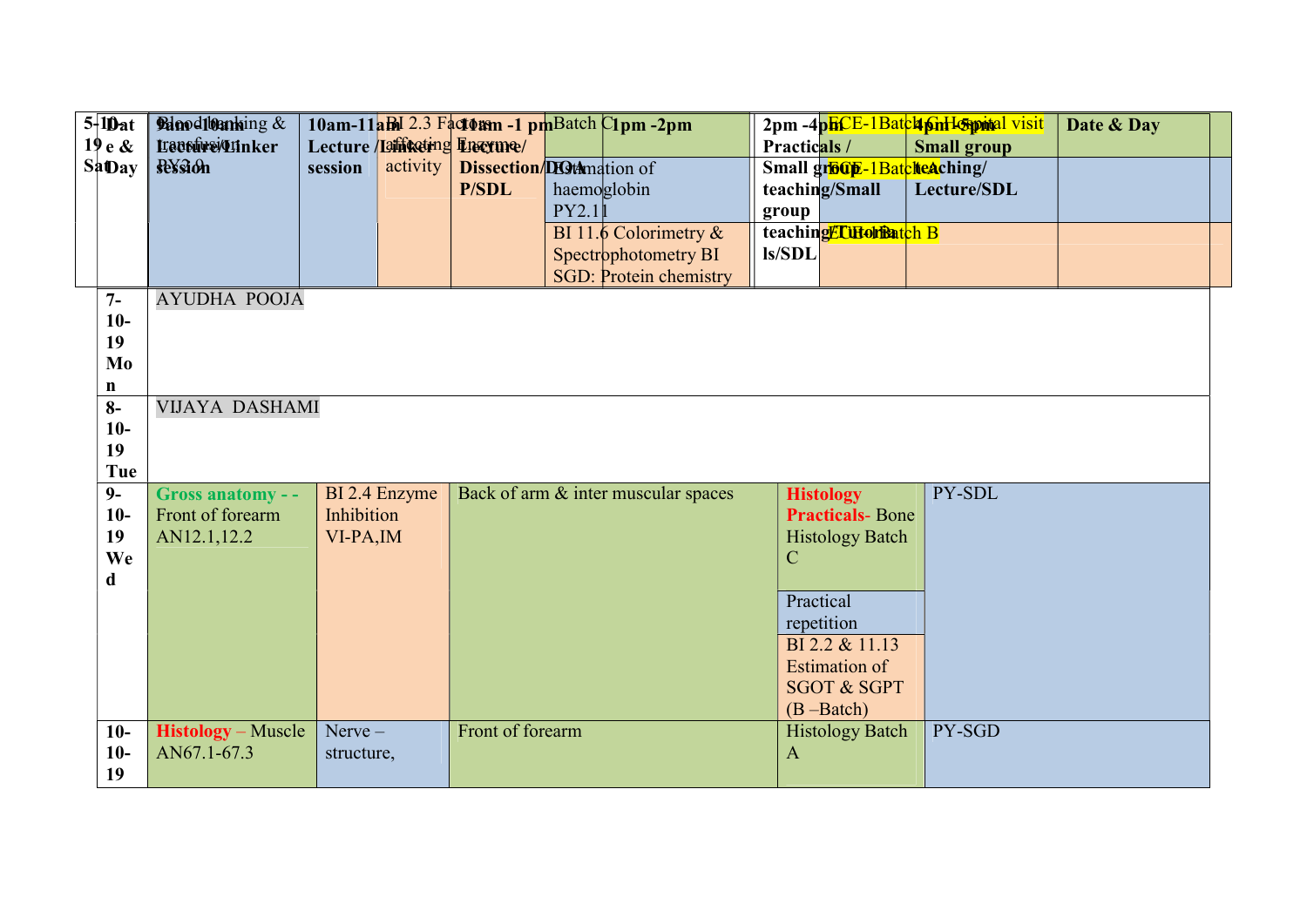|                | <b>Dhte &amp; Day</b> | 9am -10am            | <b>classmidation</b> , | $11am - 1pm$               | $1pm$ -         | <b>Pranticipim</b>            | $4pm - 5pm$                 |
|----------------|-----------------------|----------------------|------------------------|----------------------------|-----------------|-------------------------------|-----------------------------|
| r              |                       | Lecture/Li           | prepenties             | Lecture/                   | 2 <sub>pm</sub> | <b>Popetiticals / Small</b>   | Small group teaching/       |
|                |                       | nker                 | Deinheration           | <b>Dissection/DOAP/SDL</b> |                 | group teaching/Small          | Lecture/SDL                 |
|                |                       | session              | &essioneration         |                            |                 | <b>Broup &amp; 11.13</b>      |                             |
|                |                       |                      | of nerve fibre         |                            |                 | Estohing/Tuforials/SD         |                             |
|                |                       |                      | Neuroglia              |                            |                 | <b>SGOT &amp; SGPT</b>        |                             |
| $14 - 10 - 19$ |                       | BI-6.9,6.10          | NMJ $\&$               | Front of forearm           |                 | <b>Histology Practicals-</b>  | <b>Gross anatomy-Palm I</b> |
| Mon            |                       | Muscle Minerals      | transmission           |                            |                 | <b>Muscle Histology Batch</b> | AN12.3-12.6                 |
| $10-$          |                       | Classifi Ca, P, HI-  | EC coupling            |                            |                 | A                             |                             |
| 19             |                       | Structu PY, VI-IM    | <b>PY3.4</b>           |                            |                 | Study of                      |                             |
| Fri            | Skeleta               |                      |                        |                            |                 | Haemocytometer                |                             |
|                | Types .               |                      |                        |                            |                 | BI-11.11. Estimation of       |                             |
|                |                       |                      |                        |                            |                 | Calcium & Phosphorus          |                             |
| $15-10-19$     |                       | Neuromusc            | <b>Gross</b>           | Palm                       |                 | <b>Histology Batch B</b>      | <b>Gross anatomy -</b>      |
| Tue            |                       | ular                 | anatomy-               |                            |                 | Study of                      | <b>Osteology- Sternum</b>   |
| $12 -$         |                       | Molecu blocking      | Palm II                |                            |                 | Haemocytometer                | AN21.1                      |
| $10-$          | Muscle drugs          |                      | AN12.7-12.10           |                            |                 | BI-11.11. Estimation of       |                             |
| 19             | PY3.9                 | Neuromusc            |                        |                            |                 | Calcium & Phosphorus          |                             |
| Sat            |                       | ular                 |                        |                            | ymes            |                               |                             |
|                |                       | disorders-           |                        |                            |                 |                               |                             |
|                |                       | Myasthenia           |                        |                            |                 |                               |                             |
|                |                       | gravis               |                        |                            |                 |                               |                             |
|                |                       | PY3.5, PY3.          |                        |                            |                 |                               |                             |
|                |                       | 6<br><b>Gross</b>    | BI-6.9,6.10            | Palm                       |                 |                               | PY-SDL                      |
| $16-10-19$     |                       |                      | <b>Minerals</b>        |                            |                 | Histology Batch C             |                             |
| Wed            |                       | anatomy-<br>Extensor | Other Major            |                            |                 | Study of                      |                             |
|                |                       | compartmen           | & Cu,Zn, VI-           |                            |                 | Haemocytometer                |                             |
|                |                       | t of forearm         | PE 13.1-               |                            |                 | BI-11.11. Estimation of       |                             |
|                |                       | AN12.11-             | 13.2, 13.4             |                            |                 | Calcium & Phosphorus          |                             |
|                |                       |                      |                        |                            |                 |                               |                             |
|                |                       |                      |                        |                            |                 |                               |                             |
|                |                       | 12.15                | 13.7-13.10             |                            |                 |                               |                             |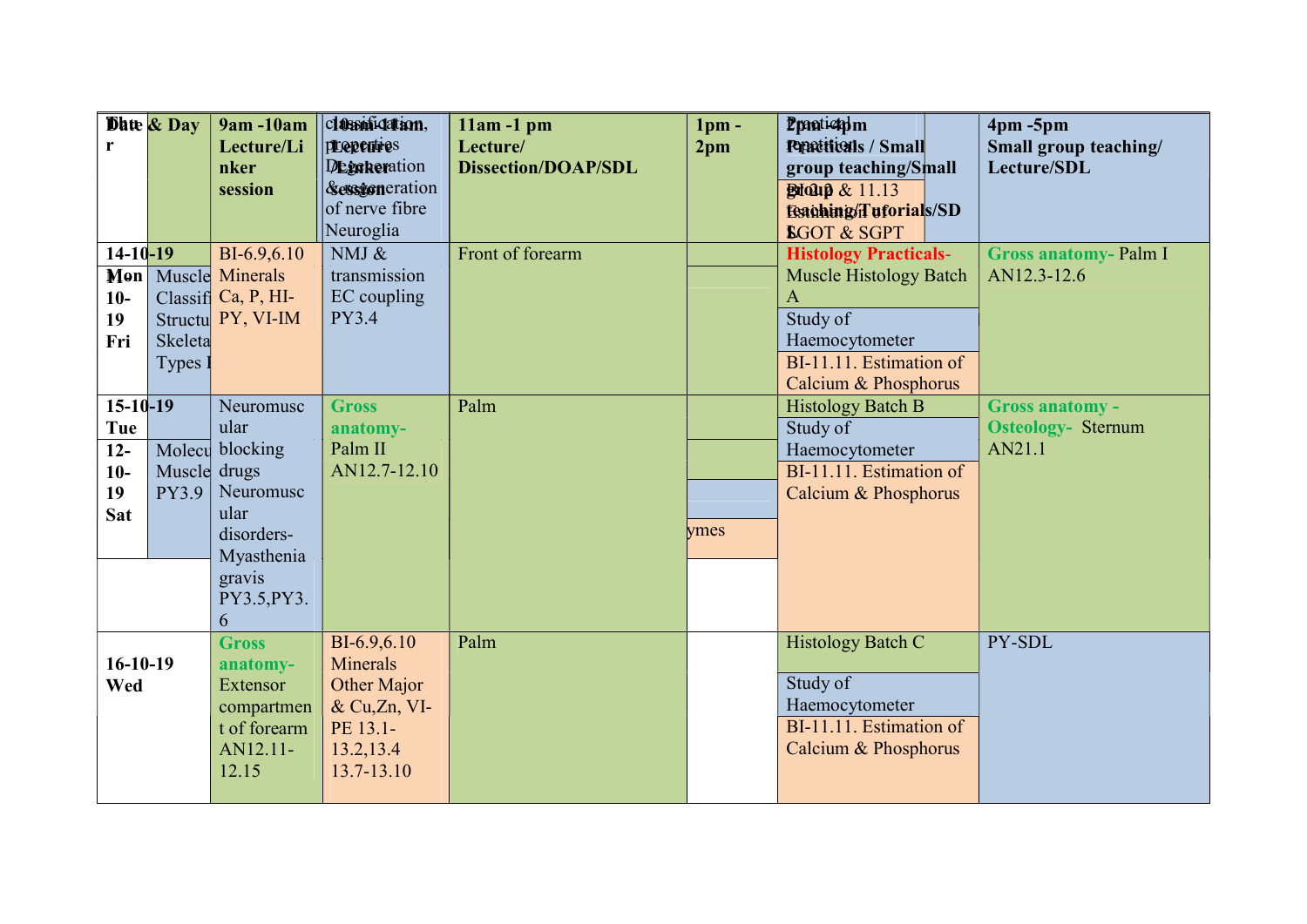| $17-10-19$  | <b>Histology-</b> |                    | Palm                     | Tutorials / SDL - Batch                          | PY-SGD                                             |
|-------------|-------------------|--------------------|--------------------------|--------------------------------------------------|----------------------------------------------------|
| <b>Thur</b> | Peripheral        |                    |                          | A                                                |                                                    |
|             | Nerve &           |                    |                          | <b>RBC Count</b>                                 |                                                    |
|             | Ganglia           |                    |                          | PY2.11                                           |                                                    |
|             | AN68.1-           |                    |                          | <b>BI SGD: Hb Chemistry</b>                      |                                                    |
|             | 68.3              |                    |                          | & Enzymes                                        |                                                    |
| $18-10-19$  | Functional        | <b>Embroyology</b> | Extensor compartment of  | Tutorials / SDL- Batch                           | <b>BI-SDL, Minerals</b>                            |
| Fri         | Organizatio       | -Neurulation       | forearm & dorsum of h&   | В                                                |                                                    |
|             | n of ANS          | AN79.3,79.5        |                          | <b>RBC Count</b>                                 |                                                    |
|             | PY10.5            |                    |                          | PY2.11                                           |                                                    |
|             |                   |                    |                          | <b>BI SGD: Hb Chemistry</b>                      |                                                    |
|             |                   |                    |                          | & Enzymes                                        |                                                    |
| $19-10-19$  | ANS-              | BI 6.9 Iron        | Tutorials / SDL- Batch C | <b>ECE-2</b> Batch A Fracture bone of upper limb |                                                    |
| <b>Sat</b>  | continued         | Metabolism         |                          |                                                  |                                                    |
|             | PY10.5            |                    | <b>RBC Count</b>         | <b>ECE-2 Batch B</b>                             |                                                    |
|             |                   |                    | PY2.11                   |                                                  |                                                    |
|             |                   |                    |                          |                                                  | ECE-2 Batch C ECE-PE 13.3-13.4 & PA 14.1. Iron     |
|             |                   |                    |                          |                                                  | deficiency anemia & interpretation of hemogram and |
|             |                   |                    |                          | <b>Iron</b> panel                                |                                                    |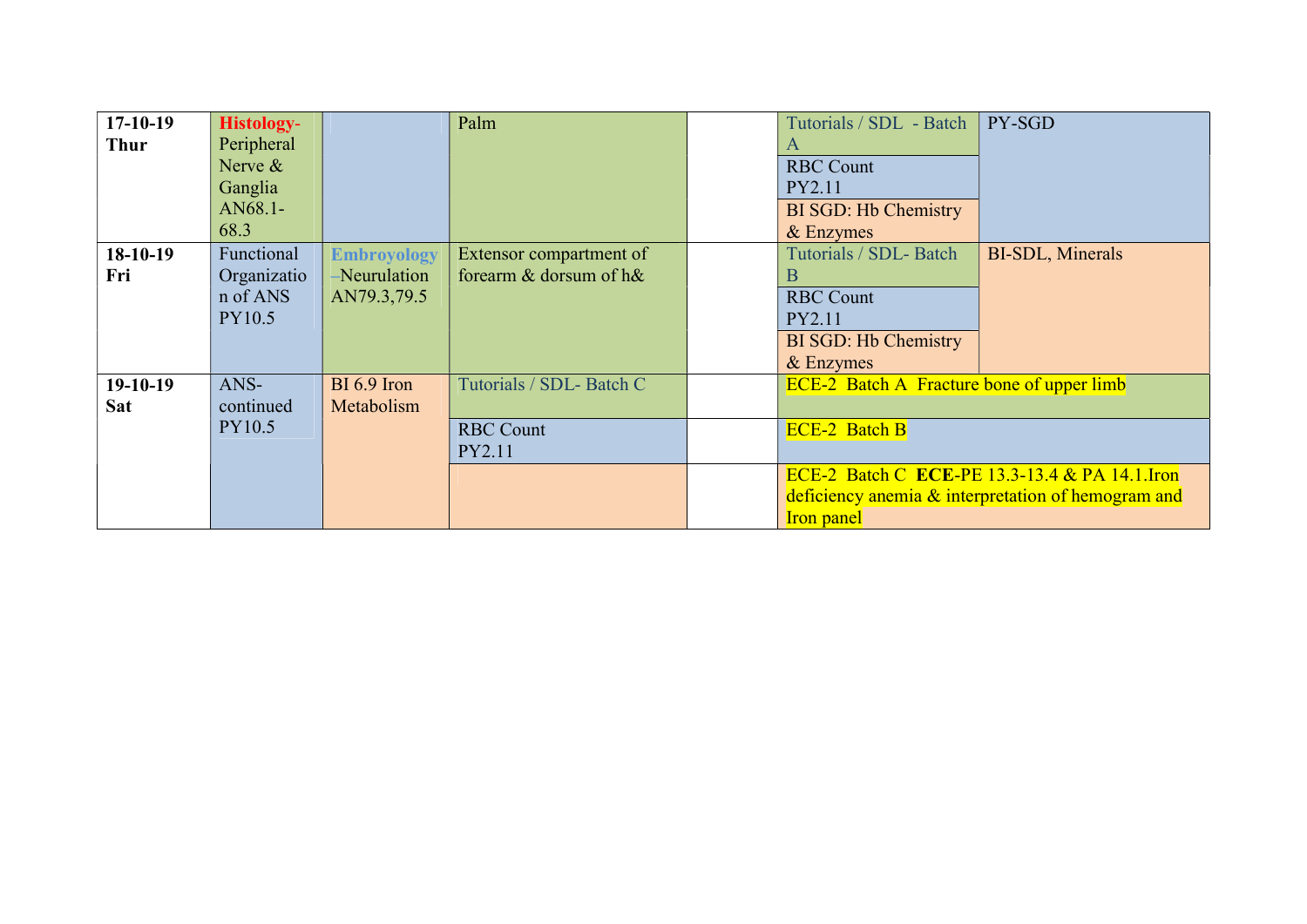| Dat<br>e &<br>Day                          | 9am -10am<br>Lecture/Linker<br>session                                                             | $10am-11am$<br>Lecture<br>/Linker<br>session                                                                                     | 11am -1 pm Lecture<br><b>Dissection/DOAP/SDL</b>    | 1 <sub>pm</sub><br>2 <sub>pm</sub> | $2pm - 4pm$<br><b>Practicals / Small</b><br>group<br>teaching/Small<br>group<br>teaching/Tutorials<br>/SDL                                                                              | $4pm - 5pm$<br>Small group teaching/<br>Lecture/SDL           |
|--------------------------------------------|----------------------------------------------------------------------------------------------------|----------------------------------------------------------------------------------------------------------------------------------|-----------------------------------------------------|------------------------------------|-----------------------------------------------------------------------------------------------------------------------------------------------------------------------------------------|---------------------------------------------------------------|
| $21 -$<br>$10-$<br>19<br>Mo<br>$\mathbf n$ | BI-6.6 Biological<br>Oxidation                                                                     | $\operatorname{Skin}$<br>structure<br><b>&amp;function</b><br>Regulation<br>of body<br>temperature<br>PY11.1, PY1<br>1.2, PY11.3 | Extensor compartment of<br>forearm & dorsum of hand |                                    | <b>Histology</b><br><b>Practicals-</b><br>Peripheral Nerve &<br>Ganglia-histology<br><b>Batch A</b><br><b>RBC</b><br>tutorial (Blood<br>indices)<br>BI 11.3 Analysis of<br>normal urine | Gross anatomy - Wrist joint &<br><b>Elbow Joint</b><br>AN13.3 |
| $22 -$<br>$10-$<br>19<br>Tue               | <b>Gross anatomy-</b><br><b>Introduction to Thorax</b><br>& Intercostal spaces<br>AN21.3,21.7,21.9 | CVS-<br>functional<br>anatomy of<br>heart<br>Properties<br>of cardiac<br>muscle<br><b>PY5.1</b>                                  | Extensor compartment of<br>forearm & dorsum of hand |                                    | <b>Histology Batch B</b><br><b>RBC</b><br>tutorial (Blood<br>indices)<br>BI 11.3 Analysis of<br>normal urine                                                                            | <b>Gross anatomy -Osteology-</b><br>Ribs I<br>AN21.1          |
| $23 -$<br>$10-$<br>19<br>wed               | <b>Gross anatomy-</b><br>Pleura & mediastinum<br>AN21.11,24.12,                                    | $BI-6.6$<br><b>Biological</b><br>Oxidation                                                                                       | Other Joints of upper limb<br>AN13.3,-13.4          |                                    | <b>Histology Batch C</b><br><b>RBC</b><br>tutorial (Blood<br>indices)                                                                                                                   | PY-SDL                                                        |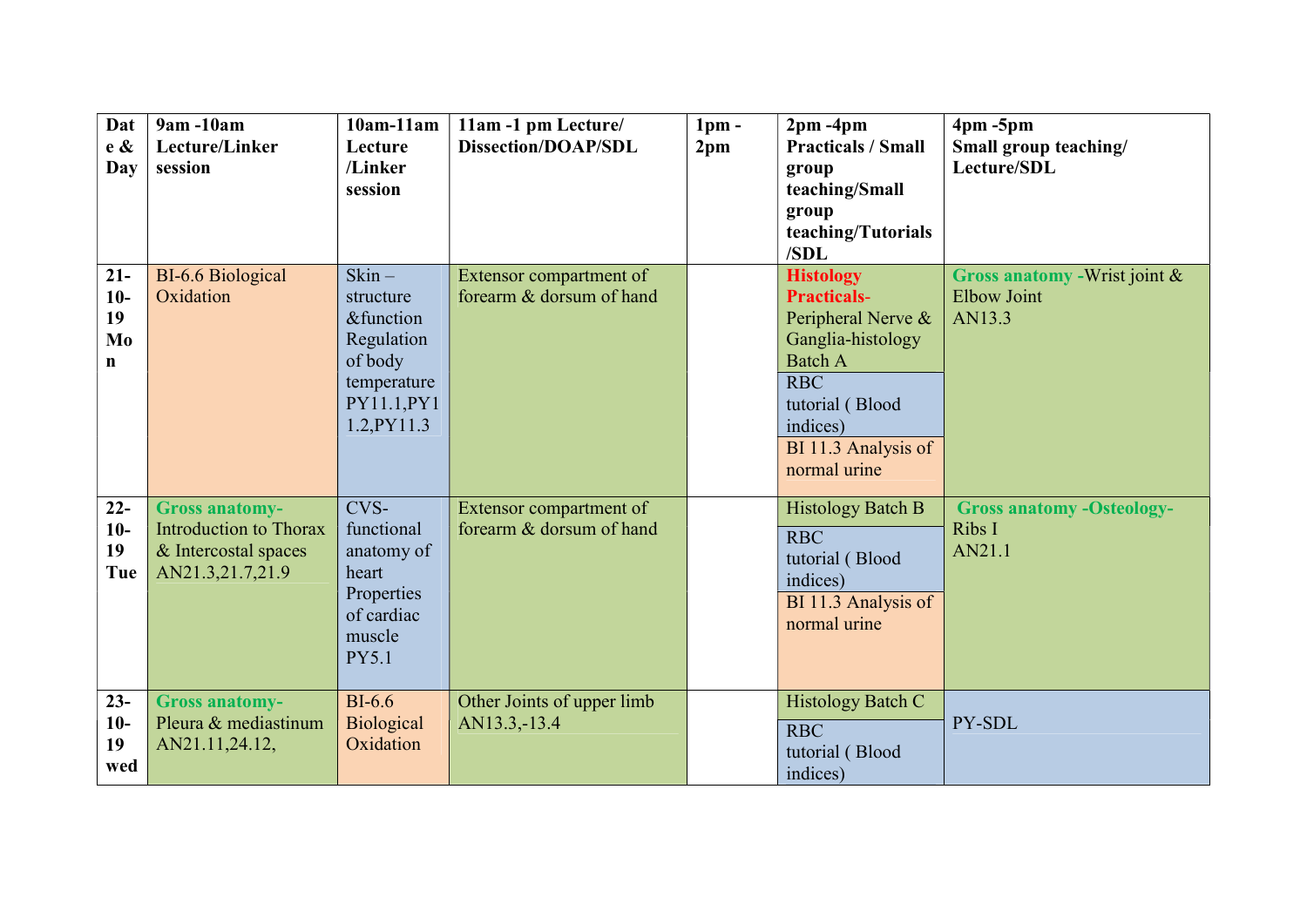|              | Date & Day                                       | 9am -10am                                                                                                                                                                                                                                                                                      | $10am-11am$              |               | 11am -1 pm Lecture/        |                          | 1 <sub>pm</sub> |                      |                     | <b>Bothl-4pmalysis of</b>   | $4pm - 5pm$                      |
|--------------|--------------------------------------------------|------------------------------------------------------------------------------------------------------------------------------------------------------------------------------------------------------------------------------------------------------------------------------------------------|--------------------------|---------------|----------------------------|--------------------------|-----------------|----------------------|---------------------|-----------------------------|----------------------------------|
|              |                                                  | Lecture/Link                                                                                                                                                                                                                                                                                   | Lecture                  |               | <b>Dissection/DOAP/SDL</b> |                          | 2 <sub>pm</sub> |                      |                     | <b>PoucticalsiteSmall</b>   | Small group teaching/            |
| $24-$        |                                                  | Histology-sBlsiod                                                                                                                                                                                                                                                                              | <i><b>Conducting</b></i> |               | Other joints of upper limb |                          |                 |                      |                     | Spotose marking &           | PIYe&Gre/SDL                     |
| $10-$        | Vessels                                          |                                                                                                                                                                                                                                                                                                | syssion of               |               |                            |                          |                 |                      |                     | tedichingy Smapper          |                                  |
| 19           | AN69.1-69.3                                      |                                                                                                                                                                                                                                                                                                | heart                    |               |                            |                          |                 |                      | <b>groupBatch A</b> |                             |                                  |
| Thu          |                                                  | <b>Anemia-linker</b>                                                                                                                                                                                                                                                                           | <b>ECG</b>               |               |                            |                          |                 | feldfüng! Futorials/ |                     |                             |                                  |
| r            | session                                          |                                                                                                                                                                                                                                                                                                | PY5.4, PY5.              |               |                            |                          |                 |                      | <b>Siddrial-</b>    |                             |                                  |
| $28-10-19$   |                                                  | <b>BI.7.1</b>                                                                                                                                                                                                                                                                                  | BP &                     |               | Introduction to Thorax &   |                          |                 |                      | <b>Histology</b>    |                             | <b>Gross anatomy -Osteology-</b> |
| Mon          |                                                  | Nucleic acid                                                                                                                                                                                                                                                                                   | hypertensio              |               | inter costal spaces        |                          |                 |                      |                     | <b>Practicals-Blood</b>     | Ribs II                          |
|              |                                                  | chemistry                                                                                                                                                                                                                                                                                      | $\mathsf{n}$             |               |                            |                          |                 |                      | Vessels             |                             | AN21.2                           |
|              |                                                  |                                                                                                                                                                                                                                                                                                | <b>PY5.9</b>             |               |                            |                          |                 |                      |                     | <b>Histology Batch A</b>    |                                  |
|              |                                                  |                                                                                                                                                                                                                                                                                                |                          |               |                            |                          |                 |                      | <b>Tutorials</b>    |                             |                                  |
|              |                                                  |                                                                                                                                                                                                                                                                                                |                          |               |                            |                          |                 |                      |                     |                             |                                  |
|              |                                                  |                                                                                                                                                                                                                                                                                                |                          |               |                            |                          |                 |                      | <b>BI-11.16 DNA</b> |                             |                                  |
| $25 -$       | $ECG -$                                          |                                                                                                                                                                                                                                                                                                |                          |               |                            |                          |                 |                      |                     | <b>Isolation from blood</b> |                                  |
|              |                                                  |                                                                                                                                                                                                                                                                                                | -Somites                 |               | intercostais spaces        |                          |                 |                      | & Tissue            | radiology of upper          |                                  |
|              |                                                  |                                                                                                                                                                                                                                                                                                |                          |               |                            |                          |                 |                      | limb-Batch B        |                             |                                  |
|              |                                                  |                                                                                                                                                                                                                                                                                                |                          |               |                            |                          |                 |                      | AN13.5              |                             |                                  |
|              |                                                  | $\frac{10-10}{19}$ = $\frac{10}{10}$ = $\frac{10}{10}$ = $\frac{10}{10}$ = $\frac{10}{10}$ = $\frac{10}{10}$ = $\frac{10}{10}$ = $\frac{10}{10}$ = $\frac{10}{10}$ = $\frac{10}{10}$ = $\frac{10}{10}$ = $\frac{10}{10}$ = $\frac{10}{10}$ = $\frac{10}{10}$ = $\frac{10}{10}$ = $\frac{10}{1$ |                          | <b>BI.7.1</b> |                            | Pleura &                 |                 |                      |                     | <b>Histology Batch</b>      | PY-SDL                           |
| <b>Wed</b>   |                                                  | & Bronchopulmonary                                                                                                                                                                                                                                                                             |                          |               | Nucleic acid               | Mediastinum12-1,         |                 |                      | Coagula<br>disorder |                             |                                  |
|              |                                                  | segments                                                                                                                                                                                                                                                                                       |                          |               | chemistry                  | <b>Batch B Histology</b> |                 |                      |                     | TLC                         |                                  |
|              |                                                  | AN24.1-24.6                                                                                                                                                                                                                                                                                    |                          |               |                            |                          |                 |                      | (tutorial           | PY2.11                      |                                  |
|              |                                                  |                                                                                                                                                                                                                                                                                                |                          |               |                            |                          |                 |                      | <b>BI</b> 11.4      | <b>BI-11.16 DNA</b>         |                                  |
|              |                                                  |                                                                                                                                                                                                                                                                                                |                          |               |                            |                          |                 |                      | Abnorm              | <b>Isolation</b> from       |                                  |
|              |                                                  |                                                                                                                                                                                                                                                                                                |                          |               |                            |                          |                 |                      | constitu            | blood & Tissue              |                                  |
|              | $\frac{1}{6}$ -10-19<br>$\frac{1}{6}$ - Heart re | <b>Histology</b> - Lymph                                                                                                                                                                                                                                                                       |                          |               | Respiratory                | Lungs                    |                 |                      | urine               | Tutorials / SDL             | PY-SGD                           |
|              |                                                  | Node & Palantine                                                                                                                                                                                                                                                                               |                          | $system -$    |                            |                          |                 |                      |                     |                             |                                  |
| 1 hur<br>10- | <i>its</i>                                       | Tonsil                                                                                                                                                                                                                                                                                         |                          |               | functional                 |                          |                 |                      |                     |                             |                                  |
| 19           | Regula                                           | AN70.2                                                                                                                                                                                                                                                                                         |                          | anatomy       |                            |                          |                 |                      |                     |                             |                                  |
| <b>Sat</b>   | PY5.9                                            |                                                                                                                                                                                                                                                                                                |                          |               | Non respiratory            |                          |                 |                      |                     | <b>TLC</b>                  |                                  |
|              |                                                  |                                                                                                                                                                                                                                                                                                |                          |               | functions of lung          |                          |                 |                      |                     | PY2.11                      |                                  |
|              |                                                  |                                                                                                                                                                                                                                                                                                |                          |               |                            |                          |                 |                      |                     |                             |                                  |
|              |                                                  |                                                                                                                                                                                                                                                                                                |                          |               |                            |                          |                 |                      |                     |                             |                                  |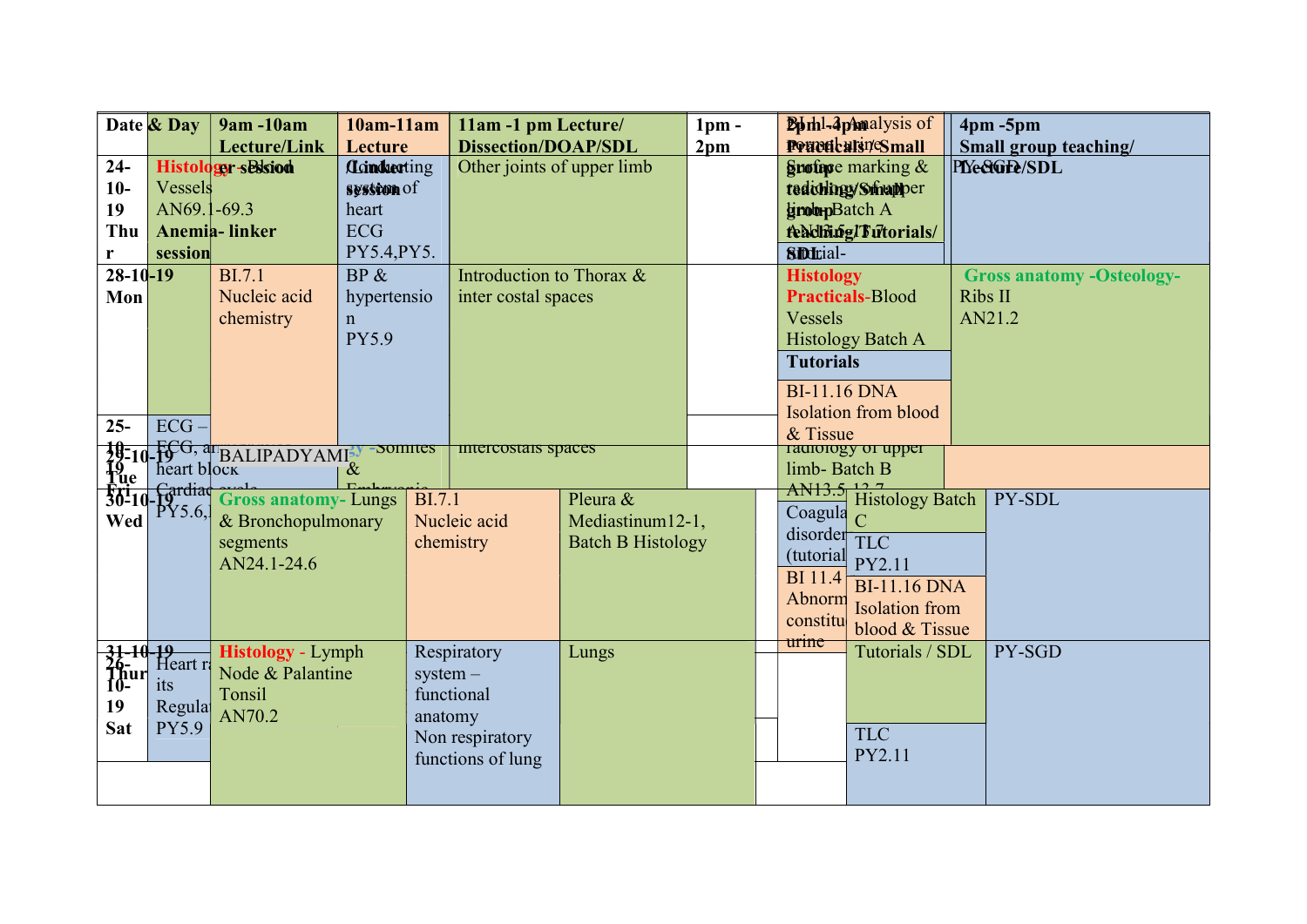|  | Mechanism of<br>respiration<br>PY6.1, PY6.2 |  |  | BI SGD:<br>Biological<br>Oxidation |  |  |
|--|---------------------------------------------|--|--|------------------------------------|--|--|
|  |                                             |  |  |                                    |  |  |

| $01-11-2019$     | RAJYOTHSAVA DAY                                   |               |                                        |                                                                                                                             |
|------------------|---------------------------------------------------|---------------|----------------------------------------|-----------------------------------------------------------------------------------------------------------------------------|
| Fri              |                                                   |               |                                        |                                                                                                                             |
| $02 - 11 - 2019$ |                                                   | <b>BI.7.1</b> | Tutorials / SDL                        | <b>ECE-2</b> Batch C Fracture bone of upper                                                                                 |
| <b>Sat</b>       | Mechanism of                                      | Nucleic acid  |                                        | limb                                                                                                                        |
|                  | respiration-continued<br>Compliance<br>Surfactant | chemistry     | Tutorials                              | <b>ECE-2 Batch A TLC</b><br><b>PY2.11</b>                                                                                   |
|                  | <b>PY6.2</b>                                      |               | <b>BI SGD: Biological</b><br>Oxidation | ECE-2 Batch B ECE-PE 13.3-13.4 $\&$<br>PA 14.1. Iron deficiency anemia $\&$<br>interpretation of hemogram and Iron<br>panel |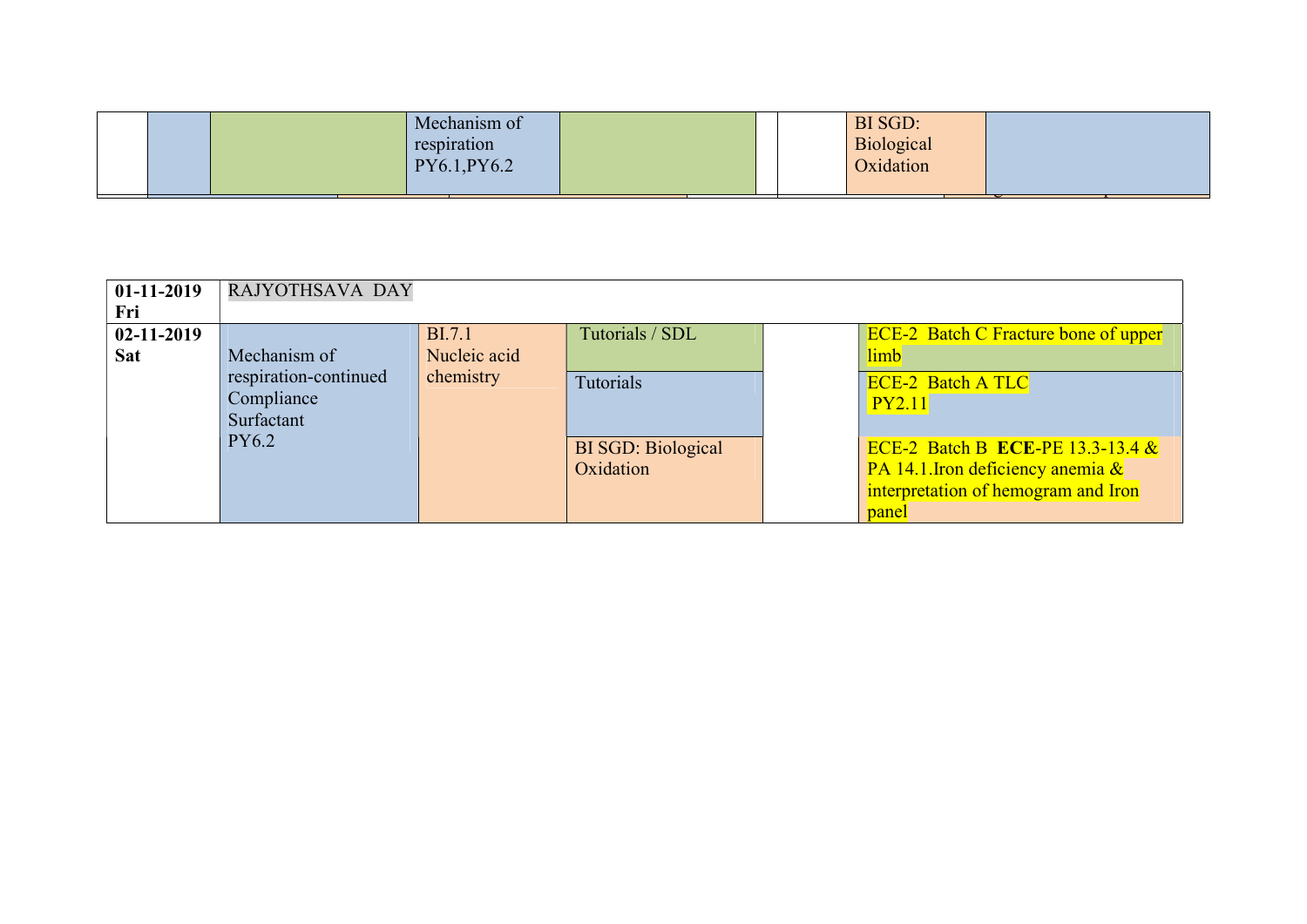| Date &<br><b>Day</b> | $9am - 10am$<br>Lecture/Linker<br>session                                                                                                         | $10am-11am$<br><b>Lecture</b> /Linker<br>session                       | 11am -1 pm Lecture/<br><b>Dissection/DOAP/SDL</b> | 1 <sub>pm</sub><br>2 <sub>pm</sub> | $2pm - 4pm$<br><b>Practicals / Small</b><br>group<br>teaching/Small<br>group<br>teaching/Tutorial                                                                                         | $4pm - 5pm$<br>Small group teaching/<br>Lecture/SDL                                                              |
|----------------------|---------------------------------------------------------------------------------------------------------------------------------------------------|------------------------------------------------------------------------|---------------------------------------------------|------------------------------------|-------------------------------------------------------------------------------------------------------------------------------------------------------------------------------------------|------------------------------------------------------------------------------------------------------------------|
| $04-11-2019$<br>Mon  | BI 3.2,3.3 Digestion<br>$&$ assimilation of<br>Carbohydrates                                                                                      | Alveolar ventilation<br>Ventilation perfusion<br>ratio<br><b>PY6.2</b> | Lungs                                             |                                    | s/SDL<br><b>Histology</b><br><b>Practicals-Lymph</b><br>Node & Palantine<br><b>Tonsil-Histology</b><br><b>Batch A</b><br><b>AEC</b><br>PY2.11<br><b>BI SGD: Nucleic</b><br>acid Chemistry | <b>Gross anatomy-</b><br>Pericardium &<br>external features,<br>Fibrous skeleton of<br>Heart<br>AN22.1,22.2,22.6 |
| $05-11-2019$<br>Tue  | Oxygen<br>carbondioxide<br>transport<br>PY6.3<br>(Integration with<br>Medicine)                                                                   | <b>Gross anatomy-</b><br>Interior of the Heart<br>AN22.2               | Pericardium & external<br>features of Heart       |                                    | <b>Histology Batch B</b><br><b>AEC</b><br>PY2.11<br><b>BI-11.16 DNA</b><br><b>Isolation</b> from<br>blood & Tissue                                                                        | <b>Gross anatomy -</b><br><b>Osteology-Thoracic</b><br>vertebra<br>AN21.1-21.2                                   |
| $06-11-2019$<br>Wed  | <b>Gross anatomy-</b><br>Blood supply of<br>Heart, and<br>conducting system<br>AN22.3-22.7<br><b>Myocardial</b><br>infarction – linker<br>session | BI 3.4 Glycolysis<br>pathway                                           | Pericardium & external<br>features of Heart       |                                    | Histology Batch C<br><b>AEC</b><br>PY2.11<br><b>BI SGD: Nucleic</b><br>acid Chemistry                                                                                                     | PY-SDL                                                                                                           |
| 07-11-2019           |                                                                                                                                                   |                                                                        | <b>Blood supply of Heart</b>                      |                                    | Tutorials / PY-SDL                                                                                                                                                                        | <b>SGD</b>                                                                                                       |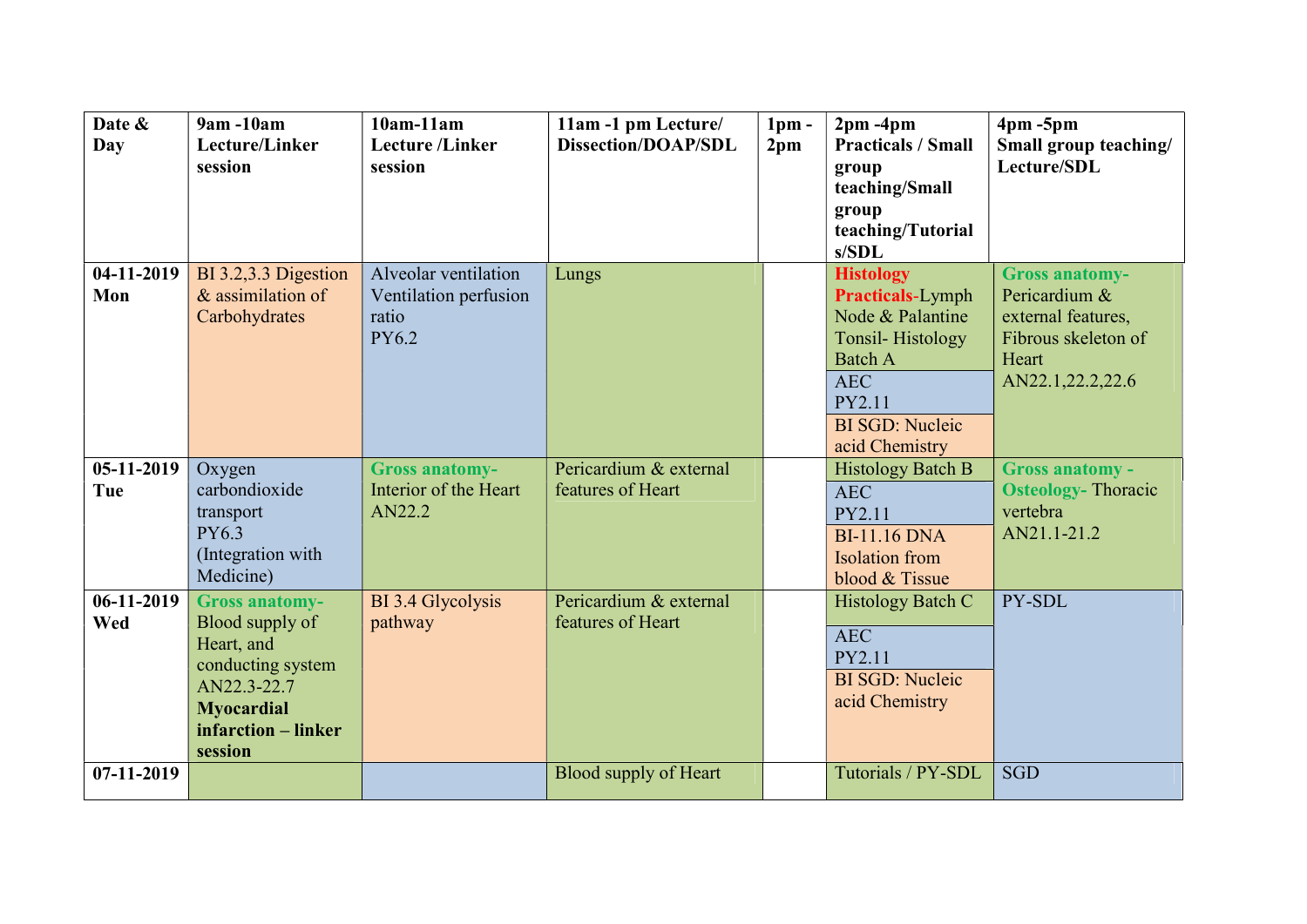| <b>Thur</b><br>08-11-2019<br>Fri | <b>Histology</b> - Spleen<br>$&$ Thymus<br>AN70.2<br>Regulation of<br>respiration | Pulmonary function<br>tests, High altitude &<br>deep sea diving<br>PY6.7, PY6.4<br><b>Embroyology -</b><br>Placenta<br>$\&$<br>Umbilical cord<br>AN80.1-80.3,80.5-<br>80.7 | Blood supply of Heart                                 | <b>AEC</b><br>PY2.11<br>$PY-SDL-$<br>Glycolysis<br>Tutorials / SDL<br><b>AEC</b><br>PY2.11<br><b>BI SGD: Nucleic</b><br>acid<br>Chemistry/Biologic<br>al Oxidation | BI 3.4 Glycogen<br>metabolism              |
|----------------------------------|-----------------------------------------------------------------------------------|----------------------------------------------------------------------------------------------------------------------------------------------------------------------------|-------------------------------------------------------|--------------------------------------------------------------------------------------------------------------------------------------------------------------------|--------------------------------------------|
| 09-11-2019<br><b>Sat</b>         | Respiratory acidosis<br>& alkalosis                                               | <b>BI</b> 3.4<br>Gluconeogenesis                                                                                                                                           | Tutorials / SDL                                       |                                                                                                                                                                    | ECE: Diabetes Mellitus & Its complications |
|                                  | Pulmonary<br>circulation                                                          | pathway                                                                                                                                                                    | Tutorials<br><b>BI SGD: Nucleic acid</b><br>Chemistry |                                                                                                                                                                    |                                            |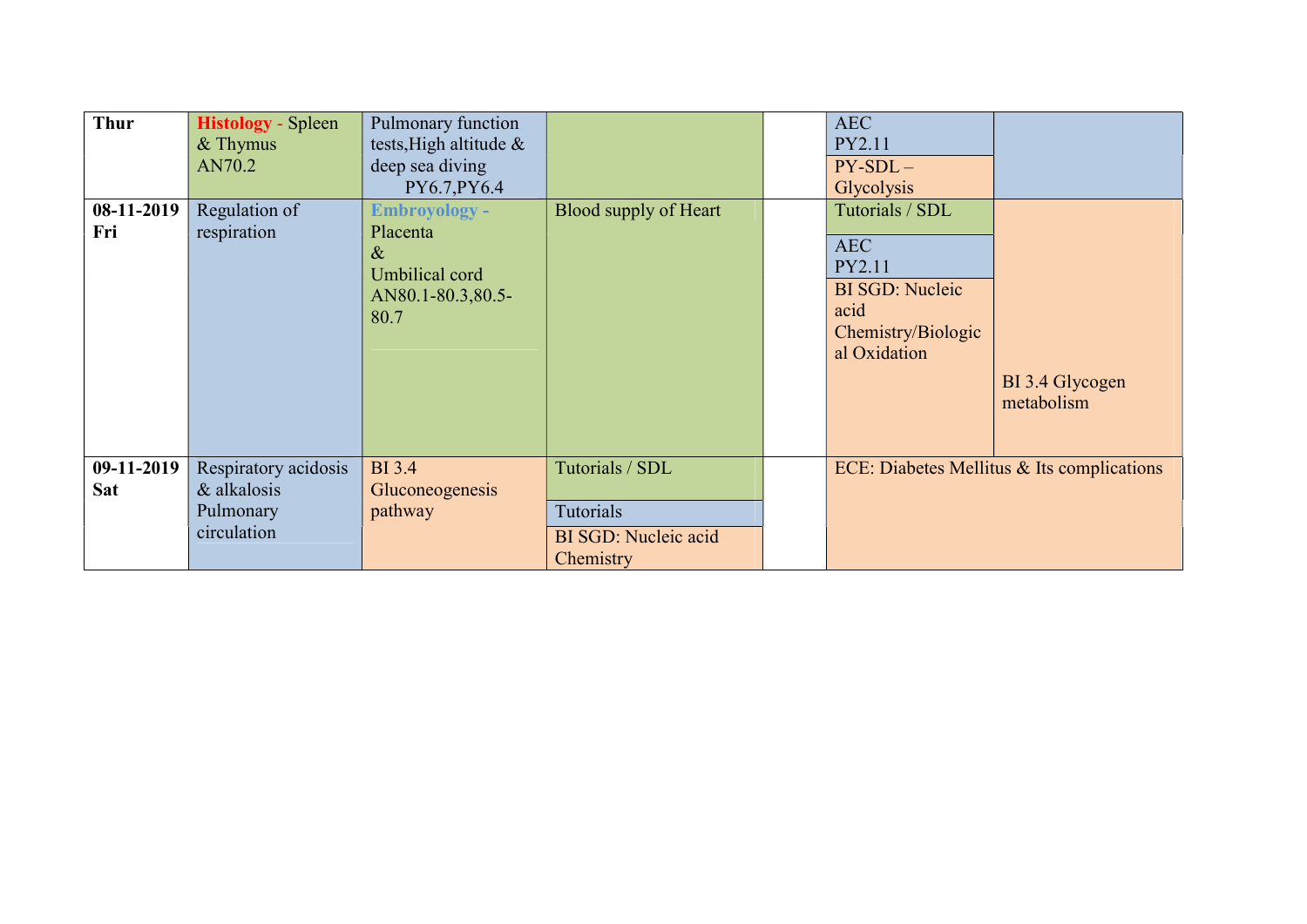| Date &            | 9am -10am                 | $10am-11am$             | $11am - 1pm$                 | 1 <sub>pm</sub> | $2pm - 4pm$                            | $4pm - 5pm$                                           |
|-------------------|---------------------------|-------------------------|------------------------------|-----------------|----------------------------------------|-------------------------------------------------------|
| Day               | Lecture/Linker            | <b>Lecture</b> /Linker  | Lecture/                     | 2 <sub>pm</sub> | Practicals /                           | Small group teaching/                                 |
|                   | session                   | session                 | <b>Dissection/DOAP/SD</b>    |                 | <b>Small group</b>                     | Lecture/SDL                                           |
|                   |                           |                         | L                            |                 | teaching/Sma                           |                                                       |
|                   |                           |                         |                              |                 | ll group                               |                                                       |
|                   |                           |                         |                              |                 | teaching/Tuto                          |                                                       |
|                   |                           |                         |                              |                 | rials/SDL                              |                                                       |
| 11-11-2019<br>Mon | BI 3.4 HMP Shunt          | Hypoxia                 | Interior of the Heart        |                 | <b>Histology</b><br><b>Practicals-</b> | <b>Gross anatomy-</b><br><b>Posterior Mediastinum</b> |
|                   | pathway                   | , cyanosis              |                              |                 |                                        | and Cross section at the                              |
|                   |                           | ,asphyxia               |                              |                 | Spleen &<br>Thymus-                    | level of T8 and T10                                   |
|                   |                           | , periodic<br>breathing |                              |                 | <b>Batch A</b>                         | AN23.1-23.7,51.1                                      |
|                   |                           | <b>PY6.6</b>            |                              |                 |                                        |                                                       |
|                   |                           | (Integration with       |                              |                 | BT,CT,Blood                            |                                                       |
|                   |                           | Medicine)               |                              |                 | grouping<br>PY2.11                     |                                                       |
|                   |                           |                         |                              |                 | <b>BI</b> 11.21                        |                                                       |
|                   |                           |                         |                              |                 | <b>Estimation</b> of                   |                                                       |
|                   |                           |                         |                              |                 | <b>Blood</b>                           |                                                       |
|                   |                           |                         |                              |                 | Glucose                                |                                                       |
| 12-11-2019        | Respiratory               | <b>Embroyology -</b>    | Interior of the Heart        |                 | Histology                              | <b>Gross anatomy -</b>                                |
| Tue               | adjustment during         | Twinning &              |                              |                 | <b>Batch B</b>                         | <b>Osteology Hip Bone -</b>                           |
|                   | muscular exercise         | Teratogenics            |                              |                 |                                        | Part I                                                |
|                   | Decompression             | AN80.4,79.6             |                              |                 | BT,CT,Blood                            | AN14.1,14.2,14.4                                      |
|                   | sickness                  |                         |                              |                 | grouping                               |                                                       |
|                   | PY6.5                     |                         |                              |                 | PY2.11                                 |                                                       |
|                   |                           |                         |                              |                 | <b>BI</b> 11.21                        |                                                       |
|                   |                           |                         |                              |                 | <b>Estimation</b> of                   |                                                       |
|                   |                           |                         |                              |                 | <b>Blood</b>                           |                                                       |
|                   |                           |                         |                              |                 | Glucose                                |                                                       |
| 13-11-2019        | <b>Gross anatomy -</b>    | <b>BI3.6TCA</b>         | <b>Posterior Mediastinum</b> |                 | Histology                              | PY-SDL                                                |
| Wed               | <b>Osteology Hip Bone</b> | Cycle $&$ its           |                              |                 | <b>Batch C</b>                         |                                                       |
|                   | $-$ Part II               | regulation              |                              |                 | BT,CT,Blood                            |                                                       |
|                   | AN14.1,14.2,14.4          |                         |                              |                 | grouping                               |                                                       |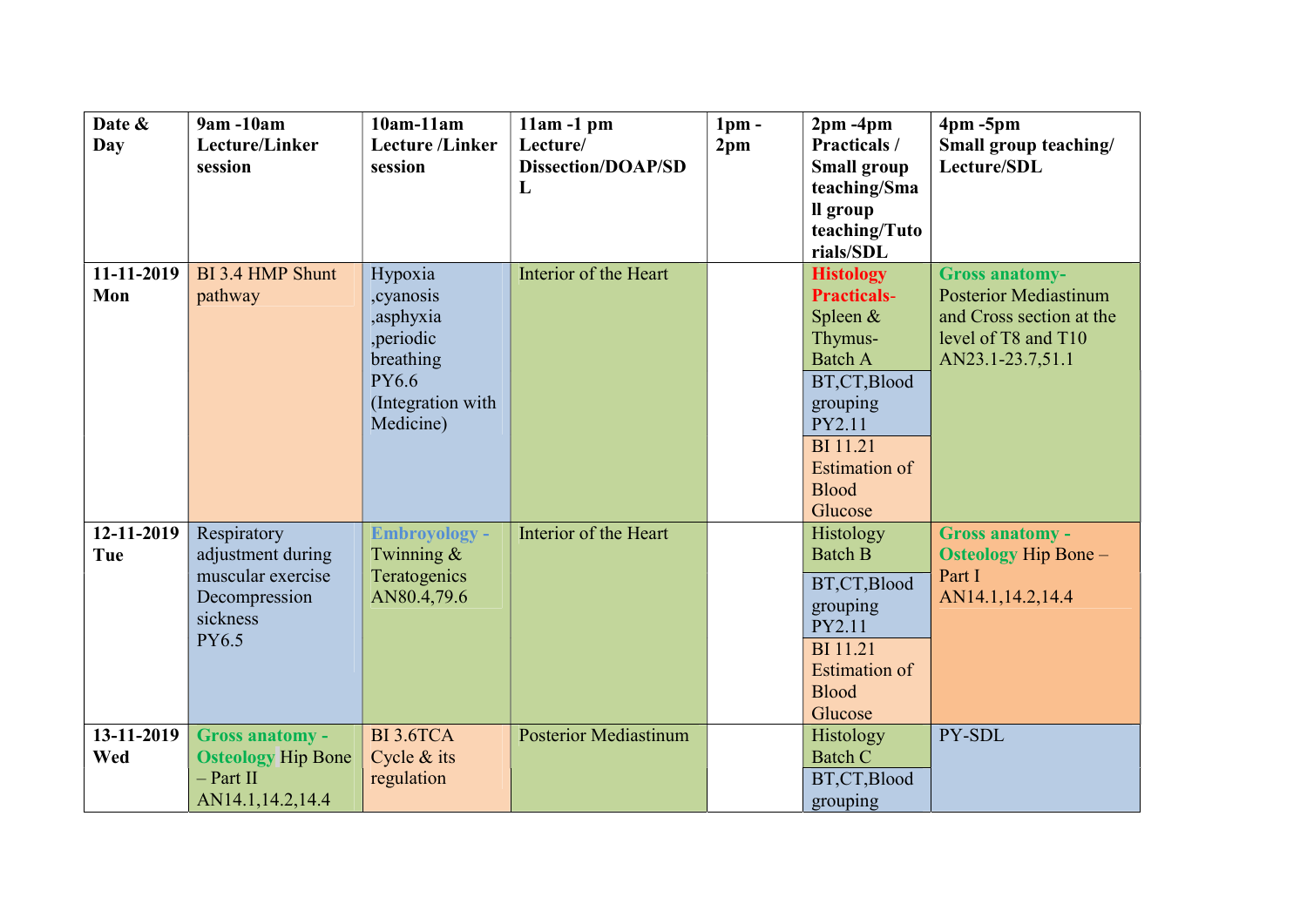| Date &            | <b>9am-10am</b>            | $10am-11am$            | 11am -1 pm Lecture/        | $1pm$ -         | $P$ $p$ $m$ $14$ $p$ $m$      | $4pm - 5pm$            |
|-------------------|----------------------------|------------------------|----------------------------|-----------------|-------------------------------|------------------------|
| Day               | <b>Lecture/Linker</b>      | <b>Lecture</b> /Linker | <b>Dissection/DOAP/PY-</b> | 2 <sub>pm</sub> | <b>Bracticals / Small</b>     | <b>Small group</b>     |
|                   | session                    | session                | <b>SDL</b>                 |                 | <b>Escondition</b> of         | teaching/              |
|                   |                            |                        |                            |                 | <b>Raching/Small</b>          | Lecture/SDL            |
|                   |                            |                        |                            |                 | <b>Gilaupse</b>               |                        |
| 14-11-2019        | <b>Histology</b> - Skin    | Hyperbaric             | Surface marking $&$        |                 | <b>Saaching/TutorialY SGD</b> |                        |
| <b>Thur</b>       | AN72.1                     | conditions,            | radiology of Thorax-       |                 | <b>SOLE THE SET OF STAR</b>   |                        |
| $18-11-2019$      | BI 3.8, 3.9, 3.10 -        | Physiological          | Posterior mediastinum/     |                 | <b>Histology</b>              | Gross anatomy -        |
| Mon               | Laboratory                 | basis of cardiac       | Revision                   |                 | <b>Practicals-Skin -</b>      | <b>Osteology-Femur</b> |
|                   | investigations for         | failure                |                            |                 | <b>Batch A</b>                | AN14.1-14.4            |
|                   | DM $&$ their               | PY5.11                 |                            |                 | <b>DLC</b>                    |                        |
|                   | Interpretation             | (Integration with      |                            |                 | PY2.11                        |                        |
|                   | $VI$ -IM                   | Pathology &            |                            |                 | <b>BI-11.14</b>               |                        |
|                   |                            | Medicine)              |                            |                 | Estimation of ALP             |                        |
| 19-11-2019        | Regional circulation,      | <b>Gross anatomy</b>   | Introduction to Lower      |                 | <b>Histology Batch B</b>      | <b>Gross anatomy -</b> |
| Tue               | physical principles        | -Introduction to       | Limb                       |                 |                               | <b>Osteology-Tibia</b> |
|                   | of blood flow in           | Lower Limb             |                            |                 | <b>DLC</b>                    | & patella              |
| 15-11-2019        | heart & blood              | AN20.3-20.5            |                            |                 | PY2.11                        | AN14.1-14.4            |
| Fri               | vessels                    |                        |                            |                 | <b>BI-11.14</b>               |                        |
| $16-11-2019$      | PY5.10                     |                        |                            |                 | <b>Estimation of ALP</b>      |                        |
| <b>Sût11-2019</b> | <b>Gross anatomy</b>       | BI 3.5 Minor           | Front of Thigh             |                 | Histology Batch C             | PY-SDL                 |
| Wed               | Front of Thigh             | pathways of            |                            |                 | <b>DLC</b>                    |                        |
|                   | Part 1                     | carbohydrate           |                            |                 | PY2.11                        |                        |
|                   | AN15.1,15.2                | metabolism             |                            |                 | <b>BI-11.14</b>               |                        |
|                   |                            |                        |                            |                 | <b>Estimation of ALP</b>      |                        |
| 21-11-2019        | <b>Histology</b> - Trachea | Measurement &          | Front of Thigh             |                 | <b>Tutorials / SDL</b>        | PY-SGD                 |
| <b>Thur</b>       | $\&$                       | regulation of          |                            |                 | <b>AETCOM</b> mod             |                        |
|                   | Lung                       | coronary $\&$          |                            |                 | 1.2                           |                        |
|                   | AN25.1                     | cerebral               |                            |                 | Exploratory                   |                        |
|                   |                            | circulation.           |                            |                 | session                       |                        |
|                   |                            | PY5.10                 |                            |                 |                               |                        |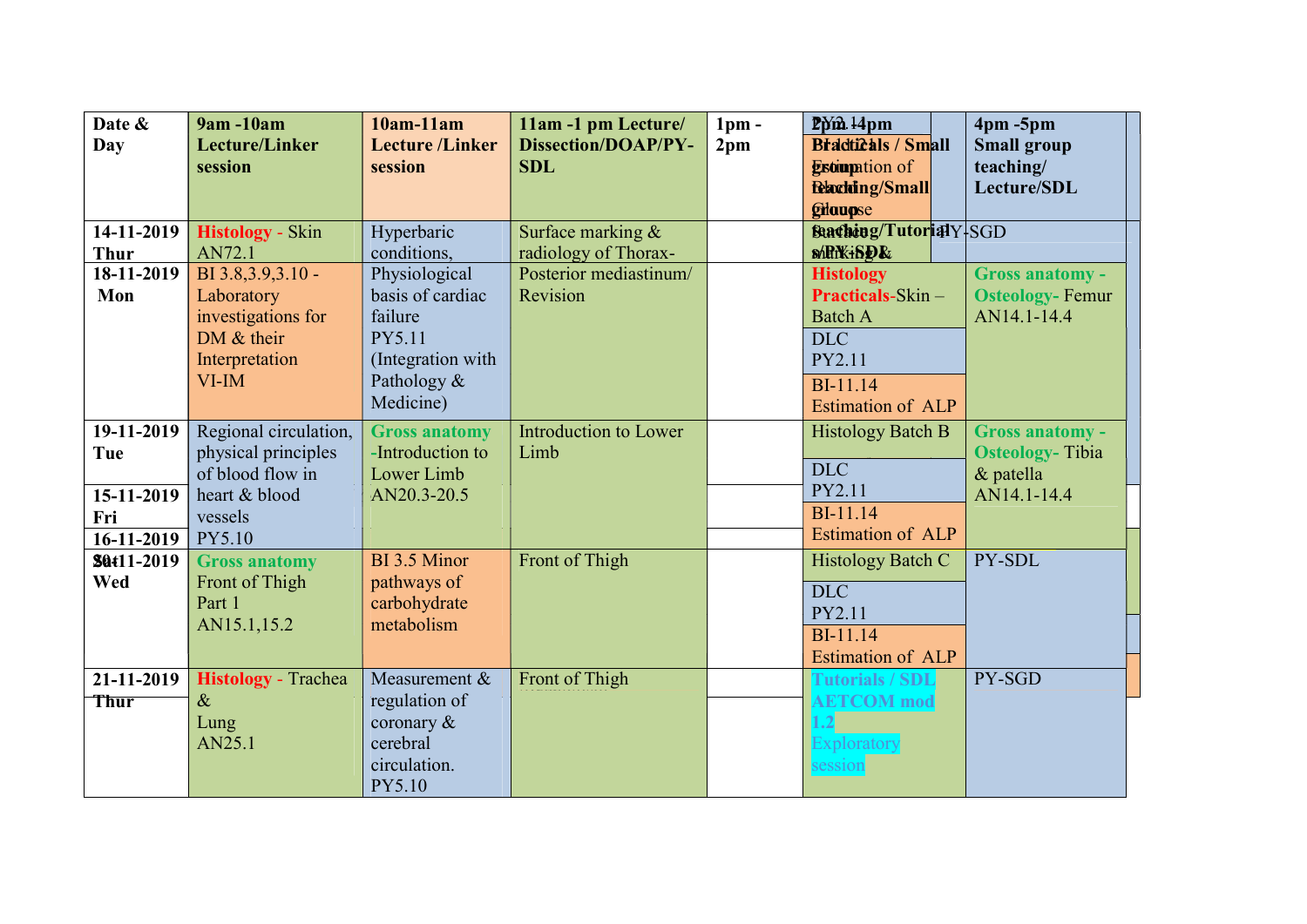| Date &     | <b>9am-10am</b>                   | $10am-11am$                | 11am -1 pm Lecture/         | $1pm -$         | <b>Apin CAPM Module</b>                  |            | $4pm - 5pm$                                  |
|------------|-----------------------------------|----------------------------|-----------------------------|-----------------|------------------------------------------|------------|----------------------------------------------|
| Day        | <b>Lecture/Linker</b>             | <b>Lecture</b> /Linker     | <b>Dissection/DOAP/SDL</b>  | 2 <sub>pm</sub> | <b>Practicals / Small group</b>          |            | <b>Small</b>                                 |
|            | session                           | session                    |                             |                 | <b>Bashing/Small group</b>               |            | group                                        |
|            |                                   |                            |                             |                 | <b>Cadbing/Tautorials/SDL</b>            |            | teaching/                                    |
|            |                                   |                            |                             |                 | Metabolism                               |            | Lecture/SD                                   |
| 22-11-2019 | Cutaneous,                        | <b>Embroyology -</b>       | Front of Thigh              |                 | <b>Tutorials / SDL</b>                   | $BI$ $SDE$ |                                              |
| Fri        | splanchnic & fetal                | Development of             |                             |                 | <b>AETCOM</b>                            |            | Carbohydrate                                 |
|            | circulation                       | Respiratory                |                             |                 | module 1.2                               |            | Metabolism                                   |
|            | PY5.10                            | System                     |                             |                 | Hospital visit                           |            |                                              |
|            |                                   | $\overline{\text{AN}}$ 252 |                             |                 | <b>AETCOM Module</b>                     |            |                                              |
| 25-11-2019 | <b>BI 9.2 ECM</b>                 | Microcirculation           | <b>Adductor Compartment</b> |                 | <b>Histology Practicals-</b>             |            | <b>Gross</b>                                 |
| Mon        | components in<br>health & Disease | haemodynamic               |                             |                 | Trachea & Lung-Batch                     |            | anatomy -                                    |
|            | $VI$ -IM                          | PY5.10, PY5.7              |                             |                 | A                                        |            | Front of                                     |
|            |                                   |                            |                             |                 | DLC-Tutorial                             |            | $\text{Thigh} - \text{Part}$<br>$\mathbf{I}$ |
| 23-11-2019 |                                   |                            |                             |                 |                                          |            | AN15.3-                                      |
| <b>Sat</b> |                                   |                            |                             |                 | T cell Immunity<br>BI 11.8 Estimation of |            | 15.4                                         |
|            |                                   |                            |                             |                 |                                          |            |                                              |
|            |                                   |                            |                             |                 | total protein, albumin $\&$<br>A:G ratio |            |                                              |
| 26-11-2019 | Pathophysiology of                | <b>Gross anatomy</b>       | <b>Adductor Compartment</b> |                 | <b>Histology Batch B</b>                 |            | <b>Gross</b>                                 |
| Tue        | Circulatory shock &               | -Adductor                  |                             |                 |                                          |            |                                              |
|            | <b>CPR</b>                        | Compartment                |                             |                 | DLC-Tutorial                             |            | anatomy -<br><b>Osteology-</b>               |
|            | PY5.11                            | AN15.1,15.2,15.            |                             |                 | T cell Immunity                          |            | Fibula                                       |
|            |                                   | 5                          |                             |                 |                                          |            | AN14.1,14.                                   |
|            |                                   |                            |                             |                 | BI 11.8 Estimation of                    |            | 2,14.4                                       |
|            |                                   |                            |                             |                 | total protein, albumin &                 |            |                                              |
|            |                                   |                            |                             |                 | A:G ratio                                |            |                                              |
|            |                                   |                            |                             |                 |                                          |            |                                              |
| 27-11-2019 | Gross anatomy -                   | BI 9.3. Protein            | <b>Gluteal Region</b>       |                 | Histology Batch C                        |            | PY-SDL                                       |
| Wed        | <b>Gluteal Region-Part</b>        | targeting $\&$             |                             |                 |                                          |            |                                              |
|            | I                                 | sorting with its           |                             |                 | DLC-Tutorial                             |            |                                              |
|            |                                   |                            |                             |                 | T cell Immunity                          |            |                                              |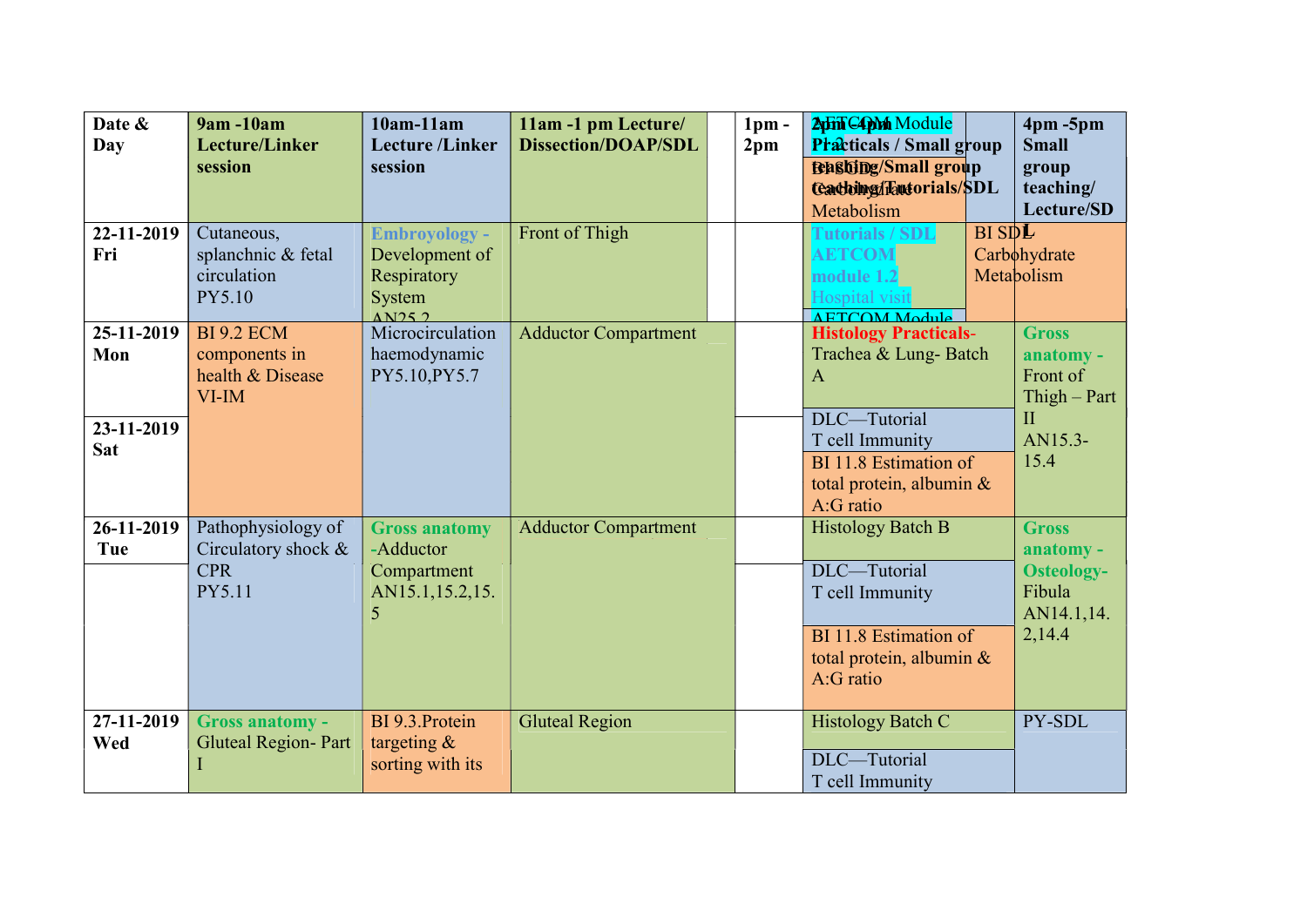|                           | AN16.1                                                                             | associated<br>disorders                                                                                              |                                                                                                                             | BI 11.8 Estimation of<br>total protein, albumin &<br>A:G ratio                                                                                         |        |
|---------------------------|------------------------------------------------------------------------------------|----------------------------------------------------------------------------------------------------------------------|-----------------------------------------------------------------------------------------------------------------------------|--------------------------------------------------------------------------------------------------------------------------------------------------------|--------|
| 28-11-2019<br><b>Thur</b> | <b>Histology -</b><br>Umbilical cord<br>$\&$<br>Placenta<br>AN52.2                 | <b>GIT Functional</b><br>morphology,<br>smooth muscles<br>-structure, nerve<br>supply,<br>neurotransmitters<br>PY4.1 | <b>Gluteal Region</b>                                                                                                       | Tutorials / SDL<br><b>AETCOM</b> module 1.2<br>Discussion & closure<br>Platelet count,<br>reticulocyte count<br>,ESR, PCV<br><b>AETCOM Module: 1.2</b> | PY-SGD |
| 29-11-2019<br>Fri         | Saliva $-$<br>composition,<br>function, regulation<br>of secretion<br><b>PY4.2</b> | <b>Embroyology -</b><br>Development of<br><b>CVS-Part I</b><br>AN25.2,25.4                                           | <b>Gluteal Region</b>                                                                                                       | Tutorials / SDL<br>Platelet count,<br>reticulocyte count<br>,ESR, PCV<br>BI SGD: Revision of $1st$<br><b>Quarter Portions</b>                          | PY-SGD |
| 30-11-2019<br><b>Sat</b>  | Deglutition,<br>Vomiting &<br>Achalasia cardia<br>PY4.3, PY4.9                     | BI SDL:<br>Revision of $1st$<br><b>Quarter Portions</b>                                                              | Tutorials / SDL<br>Platelet count, reticulocyte<br>count , ESR, PCV<br>BI SGD: Revision of $1st$<br><b>Quarter Portions</b> | <b>ECE-3 Batch C Pleural effusion</b><br><b>ECE-3 Batch A</b><br><b>ECE-2 Batch B</b>                                                                  |        |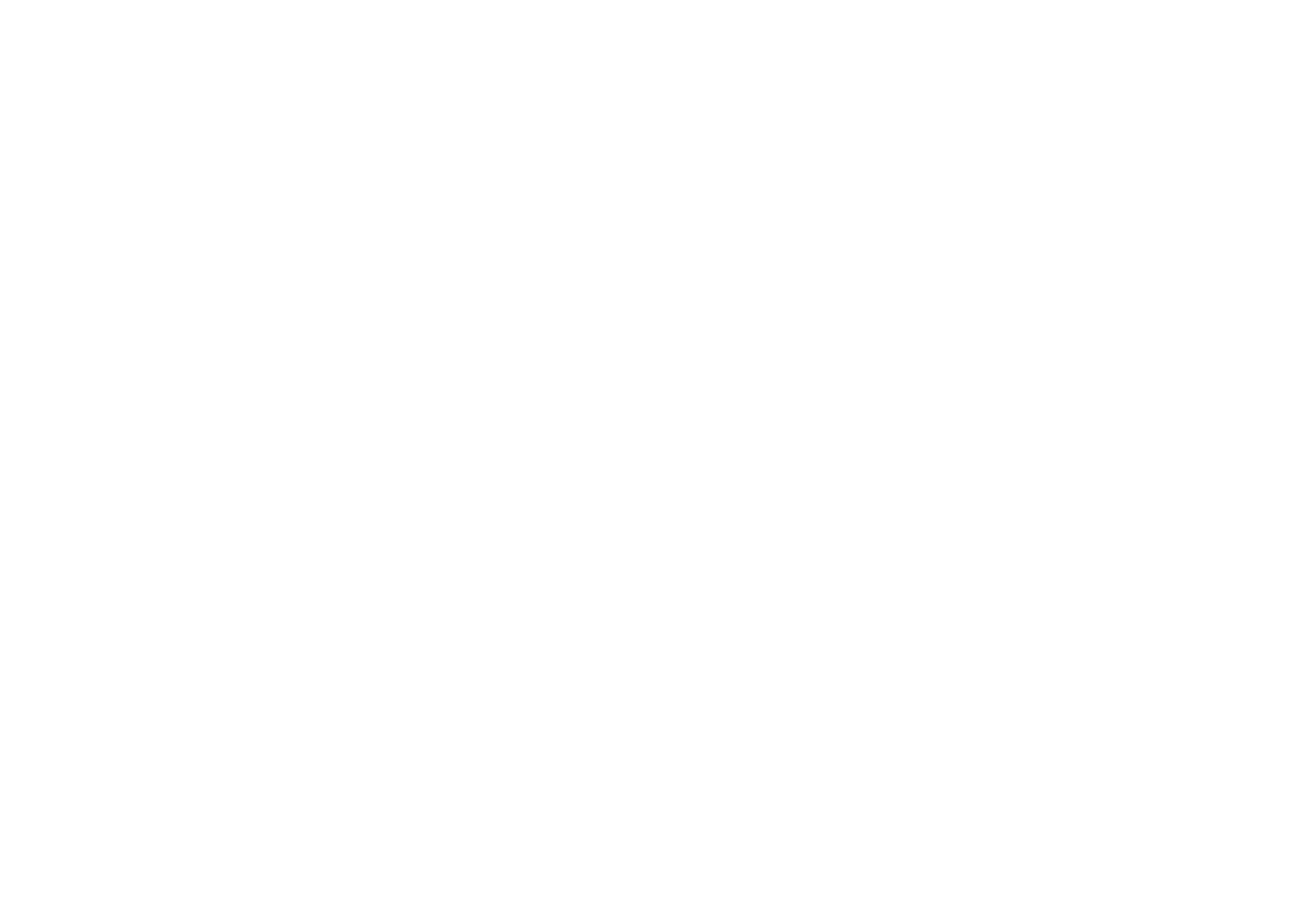| Date &           | 9am -10am                            | $10am-11am$ | $11am - 1pm$               | 1pm           | $2pm - 4pm$                          | Date & Day |  |  |  |
|------------------|--------------------------------------|-------------|----------------------------|---------------|--------------------------------------|------------|--|--|--|
| Day              | Lecture/Linker                       | Lecture     | Lecture/                   |               | <b>Practicals / Small group</b>      |            |  |  |  |
|                  | session                              | /Linker     | <b>Dissection/DOAP/SDL</b> | $2 \text{pm}$ | teaching/Small group                 |            |  |  |  |
|                  |                                      | session     |                            |               | teaching/Tutorials/SDL               |            |  |  |  |
| $02 - 12 - 2019$ | I Internal Assessment - Biochemistry |             |                            |               | I Internal Assessment - Biochemistry |            |  |  |  |
| Mon              | Practical                            |             |                            |               | Practical                            |            |  |  |  |
|                  | I Internal Assessment - Physiology   |             |                            |               | I Internal Assessment - Physiology   |            |  |  |  |
|                  | Practical                            |             |                            |               | Practical                            |            |  |  |  |
|                  | I Internal Assessment - Anatomy      |             |                            |               | I Internal Assessment - Anatomy      |            |  |  |  |
|                  | Practical                            |             |                            |               | Practical                            |            |  |  |  |
| 03-12-2019       | I Internal Assessment - Biochemistry |             |                            |               | I Internal Assessment - Biochemistry |            |  |  |  |
| Tue              | Practical                            |             |                            |               | Practical                            |            |  |  |  |
|                  | I Internal Assessment - Physiology   |             |                            |               | I Internal Assessment - Physiology   |            |  |  |  |
|                  | Practical                            |             |                            |               | Practical                            |            |  |  |  |
|                  | I Internal Assessment - Anatomy      |             |                            |               | I Internal Assessment - Anatomy      |            |  |  |  |
|                  | Practical                            |             |                            |               | Practical                            |            |  |  |  |
| $04-12-2019$     | I Internal Assessment - Biochemistry |             |                            |               | I Internal Assessment - Biochemistry |            |  |  |  |
| Wed              | Practical                            |             |                            |               | Practical                            |            |  |  |  |
|                  | I Internal Assessment - Physiology   |             |                            |               | I Internal Assessment - Physiology   |            |  |  |  |
|                  | Practical                            |             |                            |               | Practical                            |            |  |  |  |
|                  | I Internal Assessment - Anatomy      |             |                            |               | I Internal Assessment - Anatomy      |            |  |  |  |
|                  | Practical                            |             |                            |               | Practical                            |            |  |  |  |
| $05-12-2019$     | I Internal Assessment - Biochemistry |             |                            |               |                                      |            |  |  |  |
| <b>Thur</b>      | Theory                               |             |                            |               |                                      |            |  |  |  |
|                  |                                      |             |                            |               |                                      |            |  |  |  |
| $06-12-2019$     | I Internal Assessment - Physiology   |             |                            |               |                                      |            |  |  |  |
| Fri              | Theory                               |             |                            |               |                                      |            |  |  |  |
|                  |                                      |             |                            |               |                                      |            |  |  |  |
| $07-12-2019$     | I Internal Assessment - Anatomy      |             |                            |               |                                      |            |  |  |  |
| <b>Sat</b>       | Theory                               |             |                            |               |                                      |            |  |  |  |
|                  |                                      |             |                            |               |                                      |            |  |  |  |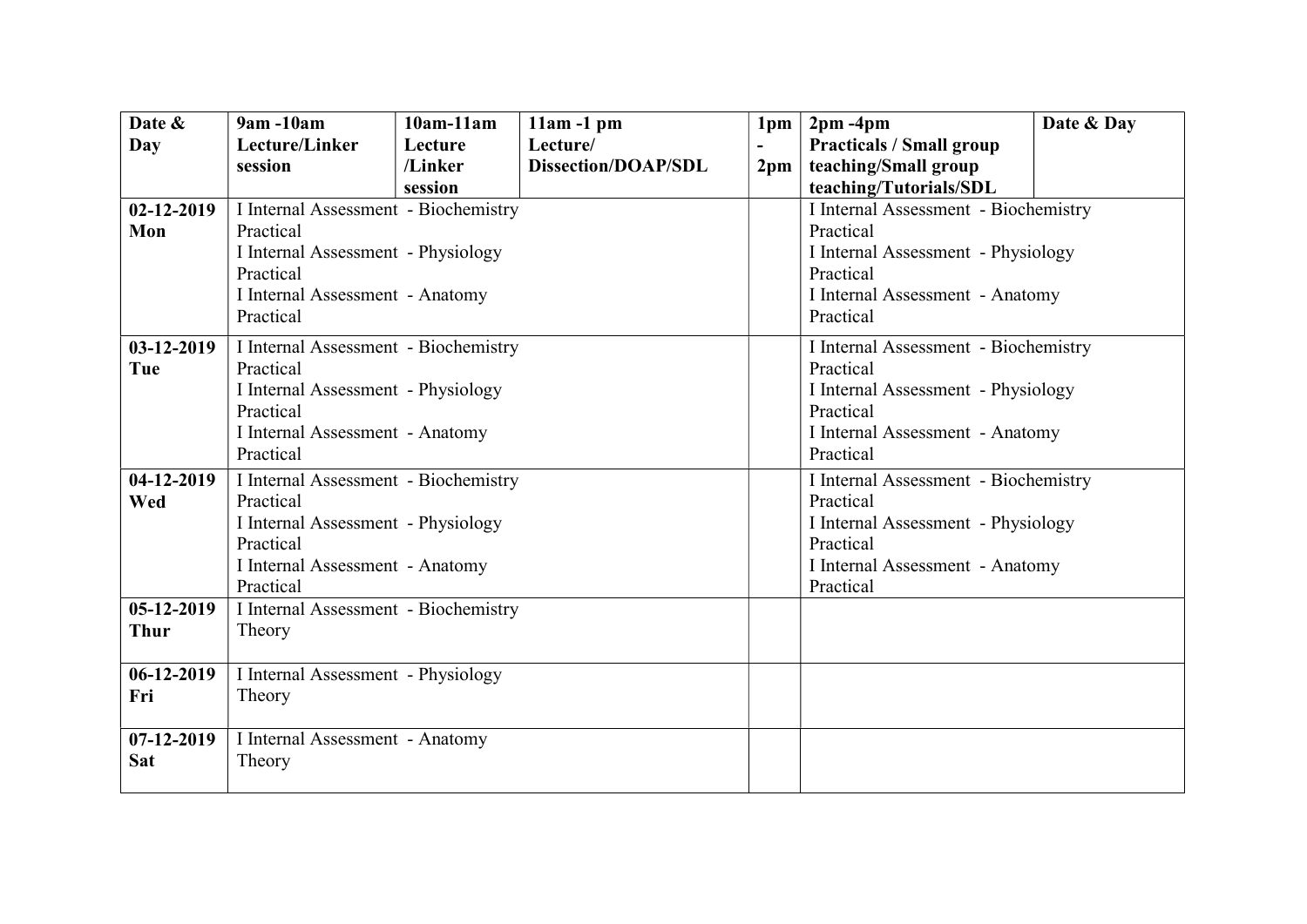| Date &<br>Day     | 9am -10am<br>Lecture/Linker<br>session                                                                                                        | $10am-11am$<br>Lecture<br>/Linker session                                                        | 11am -1 pm Lecture/<br><b>Dissection/DOAP/SDL</b> | 1pm<br>2 <sub>pm</sub> | $2pm - 4pm$<br><b>Practicals / Small group</b><br>teaching/Small group<br>teaching/Tutorials/SDL                                                                                    | $4pm - 5pm$<br><b>Small group</b><br>teaching/<br>Lecture/SDL                              |
|-------------------|-----------------------------------------------------------------------------------------------------------------------------------------------|--------------------------------------------------------------------------------------------------|---------------------------------------------------|------------------------|-------------------------------------------------------------------------------------------------------------------------------------------------------------------------------------|--------------------------------------------------------------------------------------------|
| 09-12-2019<br>Mon | BI 4.1 Biomedical<br>importance of lipids-<br>classification of<br>lipids                                                                     | Stomach-<br>Functional<br>anatomy,<br>secretions &<br>regulation of<br>secretion<br>PY4.2, PY4.8 | <b>Gluteal Region</b>                             |                        | <b>Histology Practicals-</b><br>Umbilical cord & Placenta<br><b>Batch A</b><br>Platelet count, reticulocyte<br>count, ESR, PCV<br>BI 11.9 & 11.10 Estimation<br>of cholesterol & TG | <b>Gross anatomy -</b><br><b>Gluteal Region</b><br>$Part - II$<br>AN16.2,16.3              |
| 10-12-2019<br>Tue | Stomach -Phases of<br>secretion, Motility,<br>functions of<br>stomach,<br>pathophysiology of<br>peptic ulcer<br>PY4.2, PY4.8,<br><b>PY4.9</b> | <b>Gross anatomy</b><br>-Popliteal<br>Region & Back<br>of Thigh<br>AN16.4-16.6                   | Popliteal Region &<br><b>Back of Thigh</b>        |                        | <b>Histology Batch B</b><br><b>Revision classes</b><br>BI 11.9 & 11.10 Estimation<br>of cholesterol & TG                                                                            | <b>Gross anatomy -</b><br><b>Osteology-</b><br><b>Articulated Foot</b><br>AN14.1,14.2,14.4 |
| 11-12-2019<br>Wed | <b>Embroyology -</b><br>Development of<br><b>CVS-Part II</b><br>AN25.5                                                                        | <b>BI</b><br>4.1Phospholipid<br>s VI-IM                                                          | Popliteal Region &<br><b>Back of Thigh</b>        |                        | <b>Histology Batch C</b><br><b>Revision classes</b><br>BI 11.9 & 11.10 Estimation<br>of cholesterol & TG                                                                            | PY-SDL                                                                                     |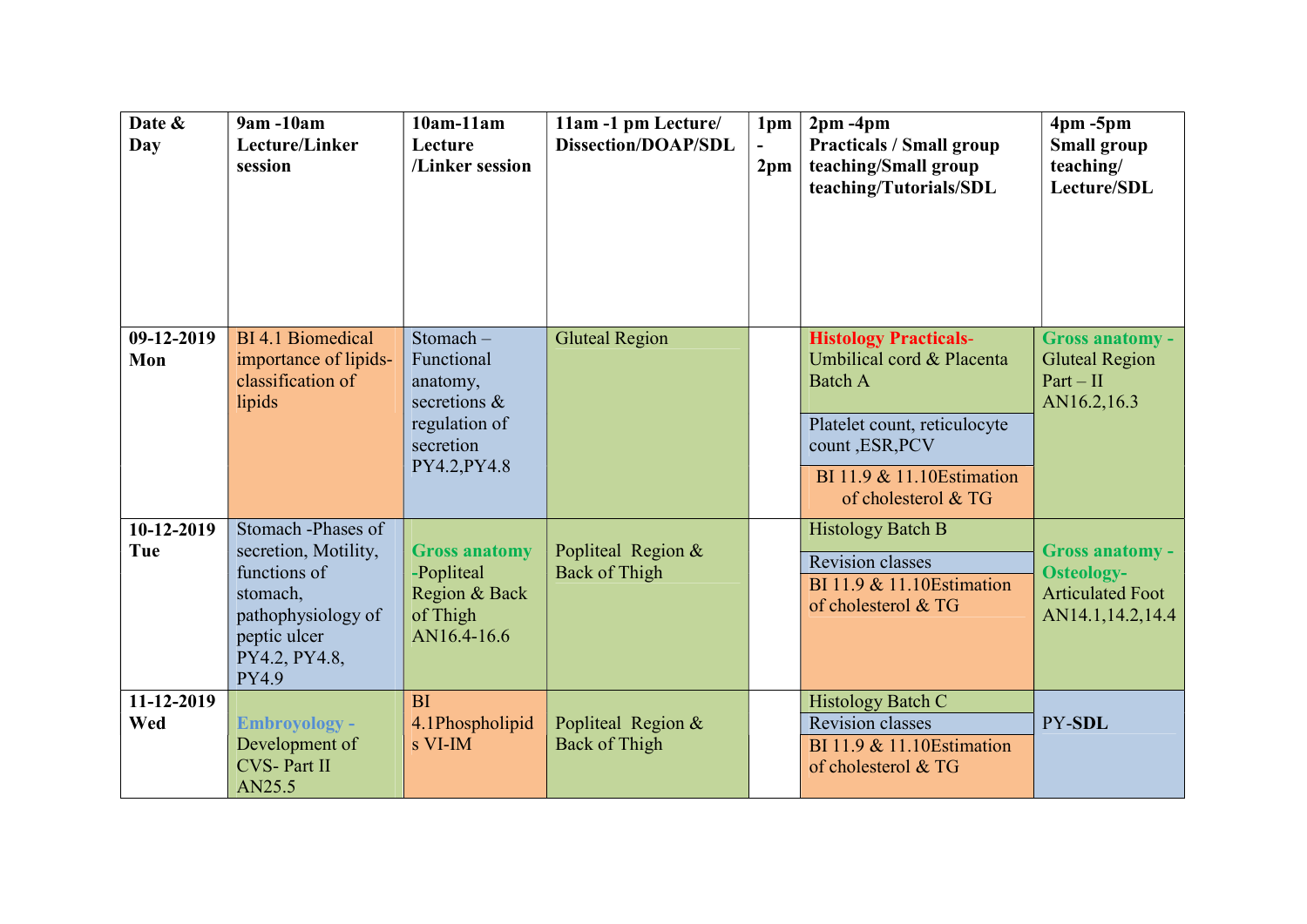| 12-12-2019<br><b>Thur</b> | <b>Histology</b> - Salivary<br>Glands<br>AN70.1,43.2                                                                     | Pancreatic juice<br>-composition,<br>secretion,<br>regulation,<br>function.<br>PY4.2, PY4.8 | Popliteal Region &<br>Back of Thigh                                              | <b>Histology revision</b><br><b>Batch A</b><br>Revision classes<br><b>BI SGD-Lipid Chemistry</b> | PY-SGD                                                         |
|---------------------------|--------------------------------------------------------------------------------------------------------------------------|---------------------------------------------------------------------------------------------|----------------------------------------------------------------------------------|--------------------------------------------------------------------------------------------------|----------------------------------------------------------------|
| 13-12-2019<br>Fri         | Functions of Liver &<br>gall bladder<br>Bile-composition,<br>secretion, regulation<br>, function.<br>PY4.2, PY4.7, PY4.8 | <b>Embroyology -</b><br>Development of<br><b>CVS-Part III</b><br>AN25.6,25.3                | Popliteal Region &<br>Back of Thigh                                              | <b>Histology Batch B</b><br><b>Revision classes</b><br><b>BI SGD-Lipid Chemistry</b>             | BI SDL-<br>Advantages $\&$<br>Disadvantages of<br>fats in food |
| 14-12-2019<br><b>Sat</b>  | Small intestine -<br>secretions, functions,<br>motility<br>PY4.2, PY4.3                                                  | BI<br>4.1Cholestrol,T<br>G<br>$VI$ -IM                                                      | <b>Histology Batch C</b><br><b>Revision classes</b><br>BI SGD-Lipid<br>Chemistry |                                                                                                  |                                                                |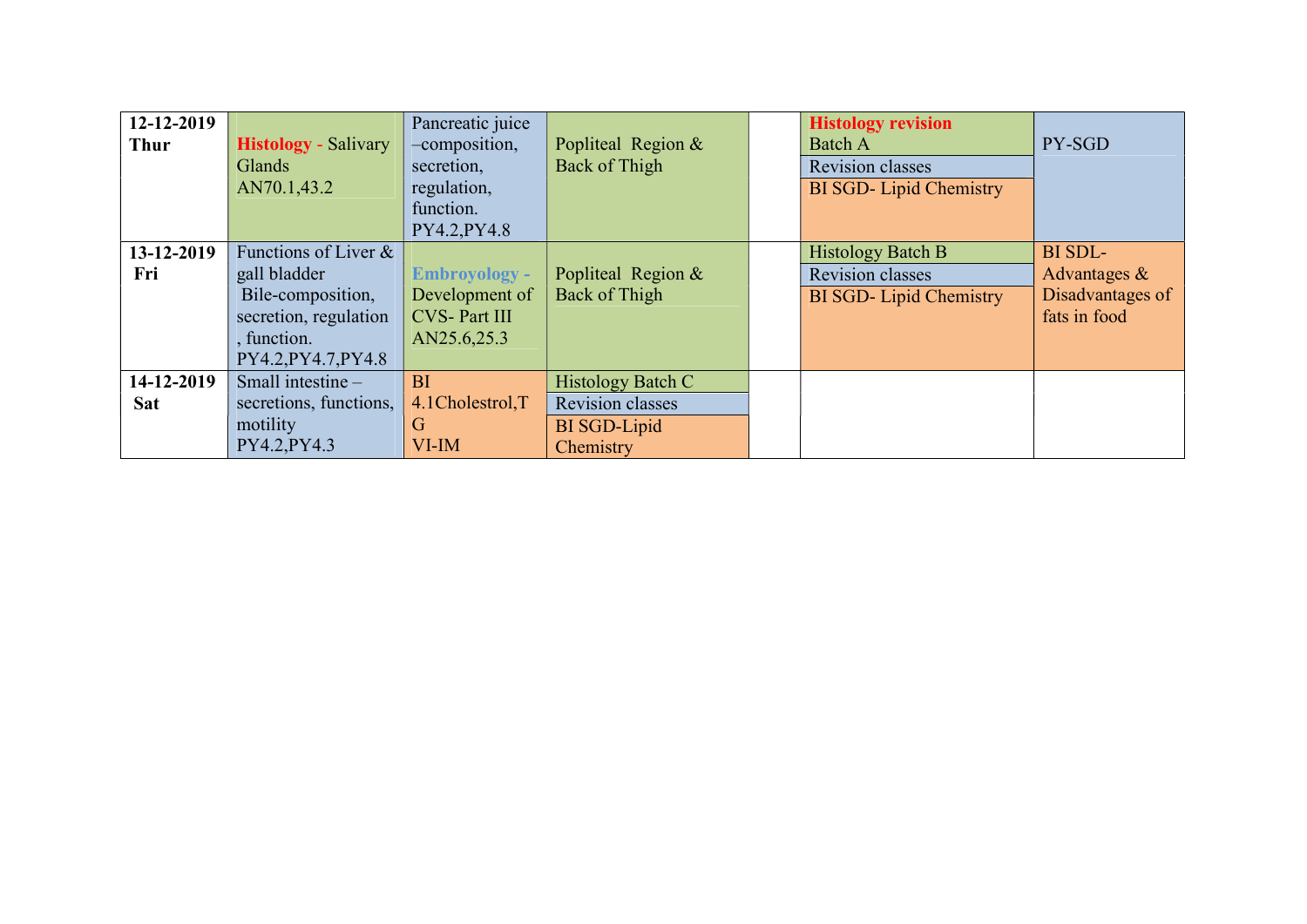| Date &<br>Day           | 9am -10am<br>Lecture/Linker<br>session                                        | $10am-11am$<br><b>Lecture</b> /Linker<br>session                                                                                        | $11am - 1pm$<br>Lecture/<br><b>Dissection/DOAP/SDL</b>               | $1pm$ -<br>2 <sub>pm</sub> | $2pm - 4pm$<br><b>Practicals / Small group</b><br>teaching/Small group<br>teaching/Tutorials/SDL                                                                 | Date & Day                                                                  |
|-------------------------|-------------------------------------------------------------------------------|-----------------------------------------------------------------------------------------------------------------------------------------|----------------------------------------------------------------------|----------------------------|------------------------------------------------------------------------------------------------------------------------------------------------------------------|-----------------------------------------------------------------------------|
| $16-12-$<br>2019<br>Mon | BI 4.2 Digestion<br>& absorption of<br>lipids<br>HI-PY 4.4, VI -<br><b>IM</b> | Large intestine-<br>function,<br>secretions,<br>motility.<br>Constipation &<br>diarrhoea<br>Defecation reflex<br>PY4.2,<br>PY4.3, PY4.9 | Hip joint and<br>disarticulation                                     |                            | Salivary glands -Batch A<br>Introduction to clinical<br>physiology & recording of<br>pulse/Recording of blood<br>pressure<br>PY5.12<br>BI 4.5& 4.7 Lipid Profile | <b>Gross anatomy -</b><br>Hip Joint<br>AN17.-17.3                           |
| $17-12-$<br>2019<br>Tue | Dietary fibers,<br>Hirschsprung's<br>disease, GI<br>hormones<br>PY4.5, PY4.9  | <b>Gross anatomy</b><br>-Anterior and<br>lateral<br>compartment of<br>leg&<br>Dorsum of Foot<br>AN18.1-18.3                             | Hip joint and<br>disarticulation                                     |                            | <b>Batch B</b><br>Introductions to clinical<br>physiology & recording of<br>pulse/Recording of blood<br>pressure<br>PY5.12<br>BI 4.5& 4.7 Lipid Profile          | <b>Gross anatomy -</b><br>Posterior<br>Compartment of<br>Leg<br>AN19.1-19.4 |
| $18-12-$<br>2019<br>Wed | Gross anatomy -<br>Knee Joint<br>AN18.4-18.7                                  | BI 4.2, 6.6<br><b>Beta</b> oxidation                                                                                                    | <b>Anterior and lateral</b><br>compartment of leg&<br>Dorsum of Foot |                            | <b>Batch C</b><br>Introductions to clinical<br>physiology & recording of<br>pulse/Recording of blood<br>pressure<br>PY5.12<br>BI 4.5& 4.7 Lipid Profile          | PY-SDL                                                                      |
|                         | Histology-<br>General plan of                                                 |                                                                                                                                         | Anterior and lateral<br>compartment of $leg\&$                       |                            | Tutorial/SDL<br>Repetition                                                                                                                                       | PY-SGD                                                                      |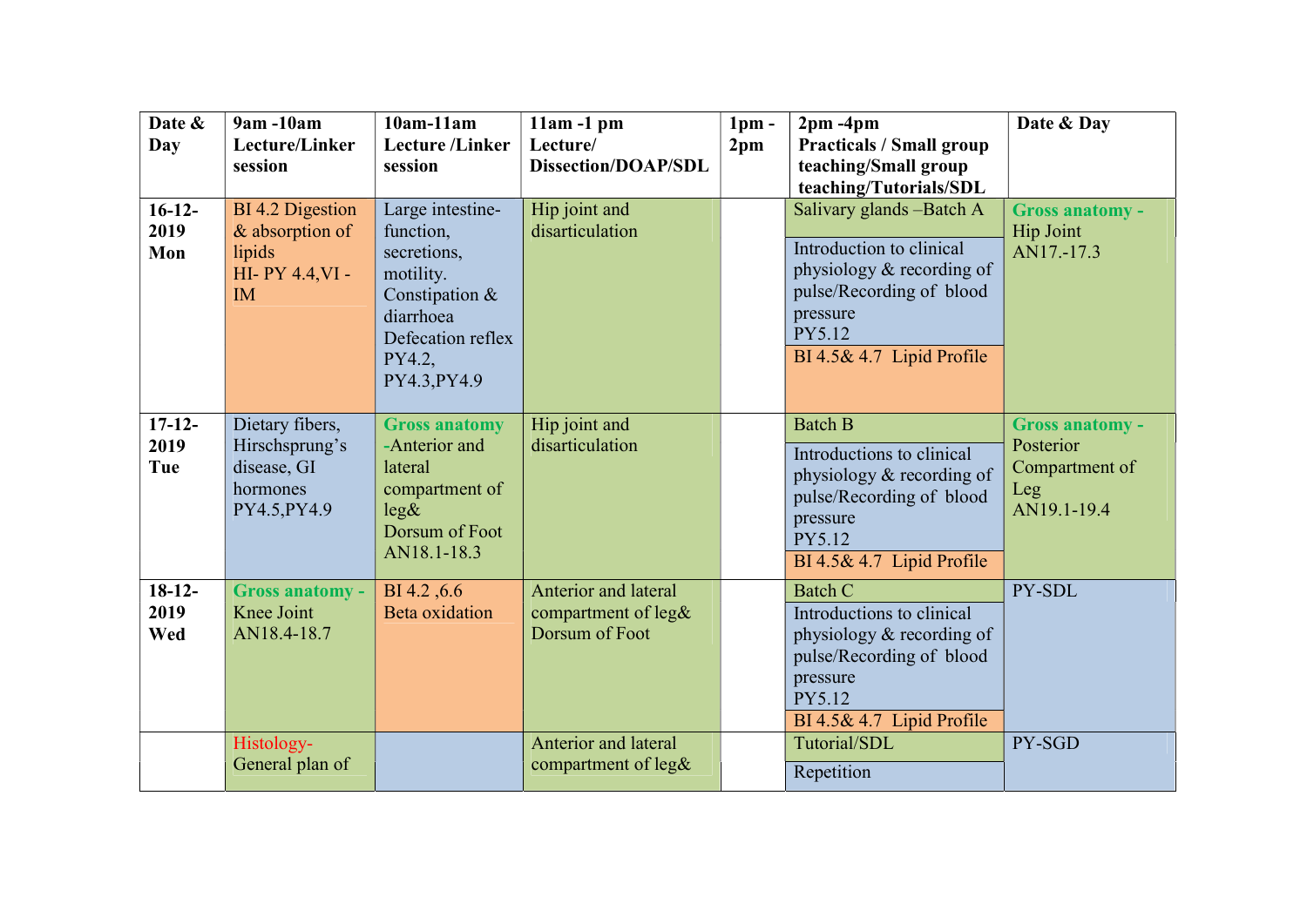| $19-12-$<br>2019<br><b>Thur</b> | GIT, Oesophagus<br>and cardio<br>oesphageal<br>junction<br>AN52.1,52.3                                                            | Digestion $\&$<br>absorption of<br>food<br><b>PY4.4</b>                            | Dorsum of Foot                                                          | <b>BI SGD: Malabsorption of</b><br>Lipids                                                                                                               |                                                      |
|---------------------------------|-----------------------------------------------------------------------------------------------------------------------------------|------------------------------------------------------------------------------------|-------------------------------------------------------------------------|---------------------------------------------------------------------------------------------------------------------------------------------------------|------------------------------------------------------|
| $20-12-$<br>2019<br>Fri         | Renal system-<br>functional<br>anatomy of<br>kidney,<br>$Nephron -$<br>structure, types,<br>function<br>Renal blood flow<br>PY7.1 | $Embroyology -$<br>Development of<br>GIT-Part I<br>AN52.6                          | <b>Posterior Compartment</b><br>of Leg                                  | Tutorial/SDL<br>Repetition<br>BI SGD: Malabsorption of<br>Lipids                                                                                        | BI 4.2& 6.6<br>Metabolism Of<br><b>Ketone Bodies</b> |
| $21 - 12 -$<br><b>2019 Sat</b>  | JG apparatus<br>Mechanism of<br>Urine formation<br><b>GFR</b><br>PY7.2, PY7.3                                                     | BI 4.3 & 4.4<br>Structure $\&$<br>Function of<br>Lipoprotein $&$ its<br>Metabolism | Tutorial/SDL<br>Repetition<br><b>BI SGD: Malabsorption</b><br>of Lipids | <b>ECE-4 Batch A Varicose vein</b><br><b>ECE-4 Batch B</b><br>ECE-4 Batch C ECE: BI 11.17,4.4 IM 2.3 2.18<br>Atherosclerosis, Dyslipidemia, Statins, MI |                                                      |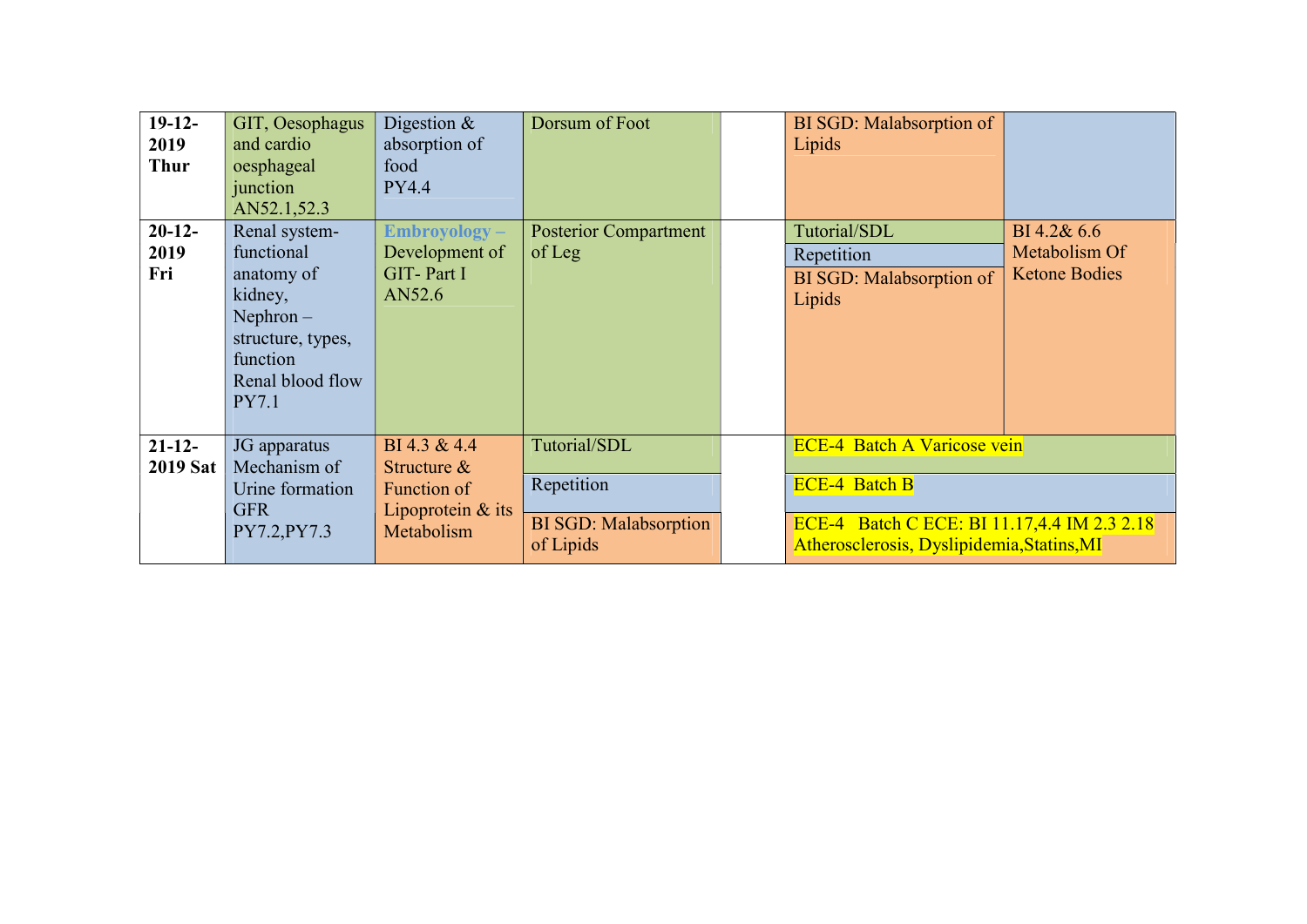| Date &          | 9am -10am                      | $10am-11am$            | 11am -1 pm Lecture/        | 1 <sub>pm</sub> | $2pm - 4pm$                     | $4pm - 5pm$            |
|-----------------|--------------------------------|------------------------|----------------------------|-----------------|---------------------------------|------------------------|
| Day             | Lecture/Linker                 | <b>Lecture</b> /Linker | <b>Dissection/DOAP/SDL</b> | 2 <sub>pm</sub> | <b>Practicals / Small group</b> | <b>Small group</b>     |
|                 | session                        | session                |                            |                 | teaching/Small group            | teaching/              |
|                 |                                |                        |                            |                 | teaching/Tutorials/SDL          | Lecture/SDL            |
| $23 - 12$       | BI 4.3 & 4.4                   | Mechanism of           | Posterior compartment      |                 | <b>Histology Practicals</b>     | <b>Gross anatomy -</b> |
| 2019            | Lipoprotein                    | concentration &        | of leg                     |                 | General plan of GIT,            | Sole - Part I          |
| Mon             | Metabolism                     | dilution of urine.     |                            |                 | Oesophagus and cordio           | AN19.1,19.2            |
|                 |                                | <b>PY7.3</b>           |                            |                 | oesphageal junction Batch       |                        |
|                 |                                |                        |                            |                 | $\mathbf{A}$                    |                        |
|                 |                                |                        |                            |                 | Introduction to clinical        |                        |
|                 |                                |                        |                            |                 | physiology & recording of       |                        |
|                 |                                |                        |                            |                 | pulse/Recording of blood        |                        |
|                 |                                |                        |                            |                 | pressure                        |                        |
|                 |                                |                        |                            |                 | PY5.12                          |                        |
|                 |                                |                        |                            |                 | BI 4.5& 4.7 Lipid Profile       |                        |
| $24-12-$        | Diuresis,                      | <b>Gross anatomy</b>   | Knee joint                 |                 | <b>Batch B</b>                  | Gross anatomy-         |
| 2019            | diuretics                      | $-Sole$ – Part II      |                            |                 | Introductions to clinical       | Sole part 3            |
| Tue             | Role of kidney in              | AN19.1,19.2            |                            |                 | physiology & recording of       | AN19.1,19.2            |
|                 | water $\&$                     |                        |                            |                 | pulse/Recording of blood        |                        |
|                 | electrolyte                    |                        |                            |                 | pressure                        |                        |
|                 | balance                        |                        |                            |                 | PY5.12                          |                        |
|                 | <b>PY7.5</b>                   |                        |                            |                 | BI 4.5& 4.7 Lipid Profile       |                        |
|                 |                                |                        |                            |                 |                                 |                        |
| $25-12-$        | <b>CHIRSTMAS</b>               |                        |                            |                 |                                 |                        |
| 2019            |                                |                        |                            |                 |                                 |                        |
| Wed<br>$26-12-$ |                                | Acidification of       | Sole                       |                 | Tutorials / SDL                 | PY-SGD                 |
| 2019            | <b>Histology -</b><br>Stomach- |                        |                            |                 |                                 |                        |
|                 | Fundus and                     | urine<br><b>PY7.5</b>  |                            |                 | Repetition                      |                        |
| <b>Thur</b>     |                                |                        |                            |                 | <b>BI</b> SGD-Lipoprotein       |                        |
|                 | pylorus                        |                        |                            |                 | disorders                       |                        |
|                 | AN52.1                         |                        |                            |                 | Tutorials / SDL                 |                        |
|                 |                                |                        | Sole                       |                 |                                 |                        |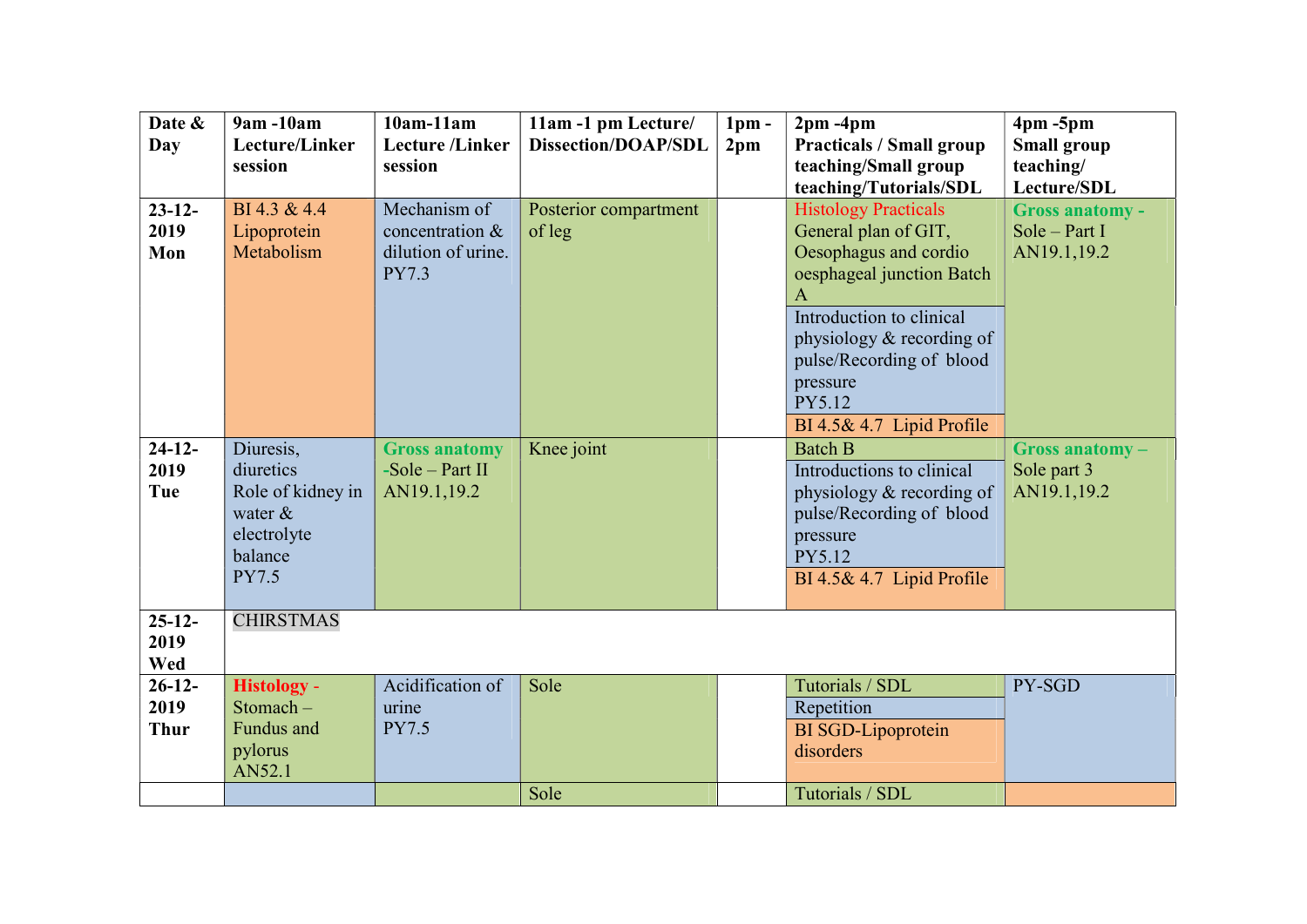| $27-12-$   | Physiology of     | $Embroyology -$ |                           | Repetition                                  | <b>BI</b> SDL Lpid |
|------------|-------------------|-----------------|---------------------------|---------------------------------------------|--------------------|
| 2019       | micturition       | Development of  |                           | <b>BI</b> SGD-Lipoprotein                   | Metabolism         |
| Fri        | Cystometrogram    | GIT-Part II     |                           | disorders                                   |                    |
|            | PY7.6, PY7.9      | AN52.6          |                           |                                             |                    |
| $28-12-$   |                   | BI 4.3 & 4.4    | Batch C                   | <b>ECE-4 Batch B Varicose vein</b>          |                    |
| 2019       | Disorders of      | Lipoprotein     | Introductions to clinical | <b>ECE-4 Batch C</b>                        |                    |
| <b>Sat</b> | bladder function  | Metabolism      | physiology & recording    |                                             |                    |
|            | Renal function    |                 | of pulse/Recording of     |                                             |                    |
|            | tests             |                 | blood pressure PY5.12     |                                             |                    |
|            | <b>PY7.6</b>      |                 | BI 4.5& 4.7 Lipid         | ECE-4 Batch A ECE: BI 11.17,4.4 IM 2.3 2.18 |                    |
|            | (Integration with |                 | Profile                   | Atherosclerosis, Dyslipidemia, Statins, MI  |                    |
|            | Biochemistry)     |                 |                           |                                             |                    |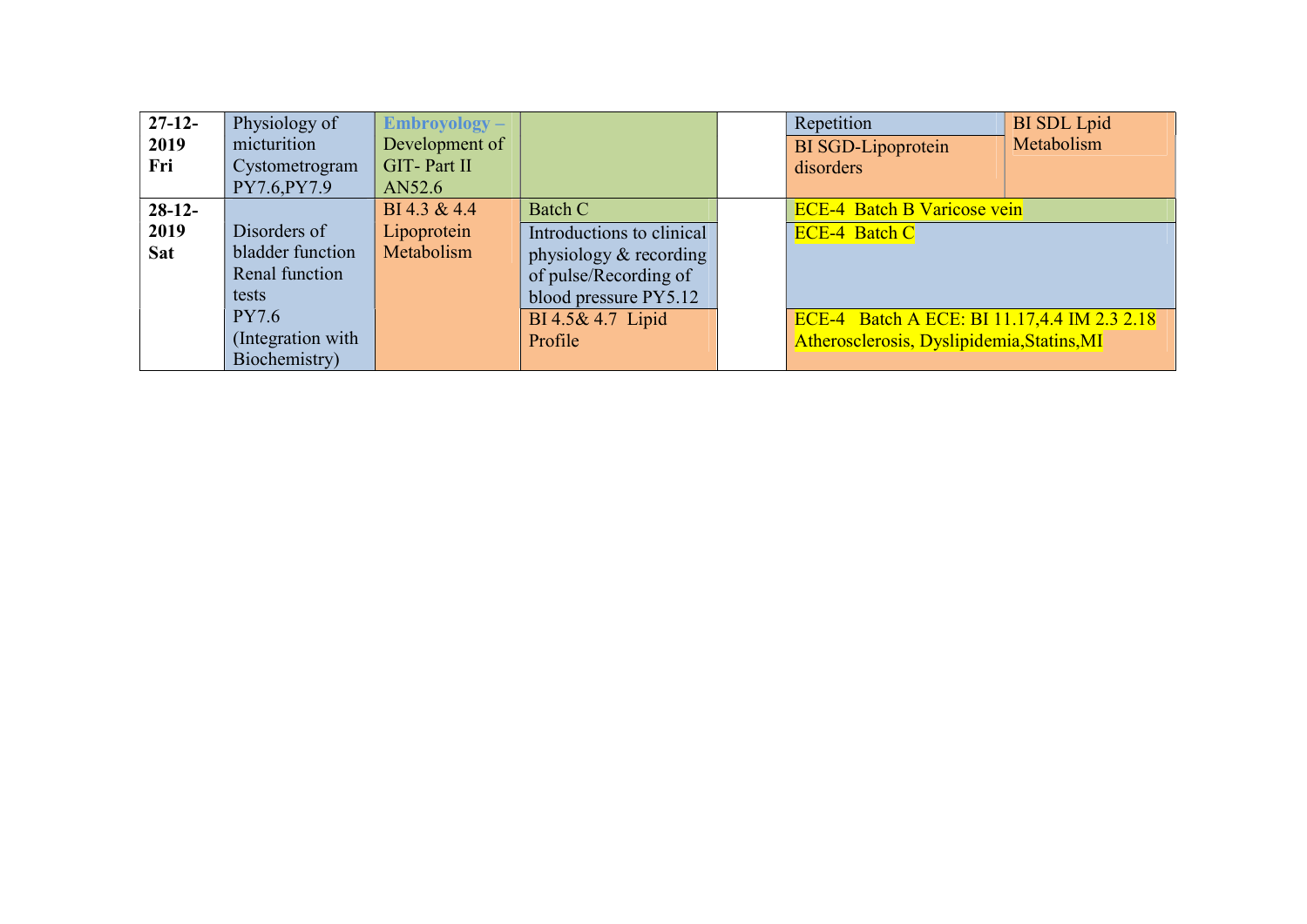| Date &<br>Day | $9am - 10am$<br>Lecture/Linker<br>session | $10am-11am$<br>Lecture<br>/Linker | 11am -1 pm Lecture<br><b>Dissection/DOAP/SDL</b> | 1 <sub>pm</sub><br>2 <sub>pm</sub> | $2pm - 4pm$<br><b>Practicals / Small group</b><br>teaching/Small group | $4pm - 5pm$<br>Small group teaching/<br>Lecture/SDL |
|---------------|-------------------------------------------|-----------------------------------|--------------------------------------------------|------------------------------------|------------------------------------------------------------------------|-----------------------------------------------------|
|               |                                           | session                           |                                                  |                                    | teaching/Tutorials/SDL                                                 |                                                     |
| $30-12-$      | BI 4.2 Fatty acid                         | Renal failure                     | Arches of foot                                   |                                    | <b>Histology Practicals</b>                                            | <b>Gross anatomy -</b>                              |
| 2019          | synthesis                                 | Dialysis                          |                                                  |                                    | Stomach – Fundus and                                                   | <b>Osteology-Lumbar</b>                             |
| Mon           | , acylglycerol,                           | <b>PY7.7</b>                      |                                                  |                                    | pylorus-Batch-A                                                        | Vertebra                                            |
|               | $VI$ -IM                                  | (Integration)                     |                                                  |                                    | CVS/Effect of posture on                                               | AN53.1,50.3,50.4,53.4,50.1                          |
|               |                                           | with                              |                                                  |                                    | <b>BP</b>                                                              |                                                     |
|               |                                           | Medicine)                         |                                                  |                                    | PY5.12, PY5.15                                                         |                                                     |
|               |                                           |                                   |                                                  |                                    | <b>BI 11.16 TLC &amp; PAGE</b>                                         |                                                     |
| $31 - 12$     | $Endocrines -$                            | <b>Gross</b>                      | Joints of Lower limb                             |                                    | Batch -B                                                               | Gross anatomy - Arches of                           |
| 2019          | general                                   | anatomy -                         | AN20.1-20.2                                      |                                    | CVS/Effect of posture on                                               | Foot                                                |
| Tue           | principles of                             | Ankle joint                       |                                                  |                                    | <b>BP</b>                                                              | AN19.5-19.7                                         |
|               | regulation of                             | AN20.1                            |                                                  |                                    | PY5.12, PY5.15                                                         |                                                     |
|               | endocrine                                 |                                   |                                                  |                                    | <b>BI 11.16 TLC &amp; PAGE</b>                                         |                                                     |
|               | glands                                    |                                   |                                                  |                                    |                                                                        |                                                     |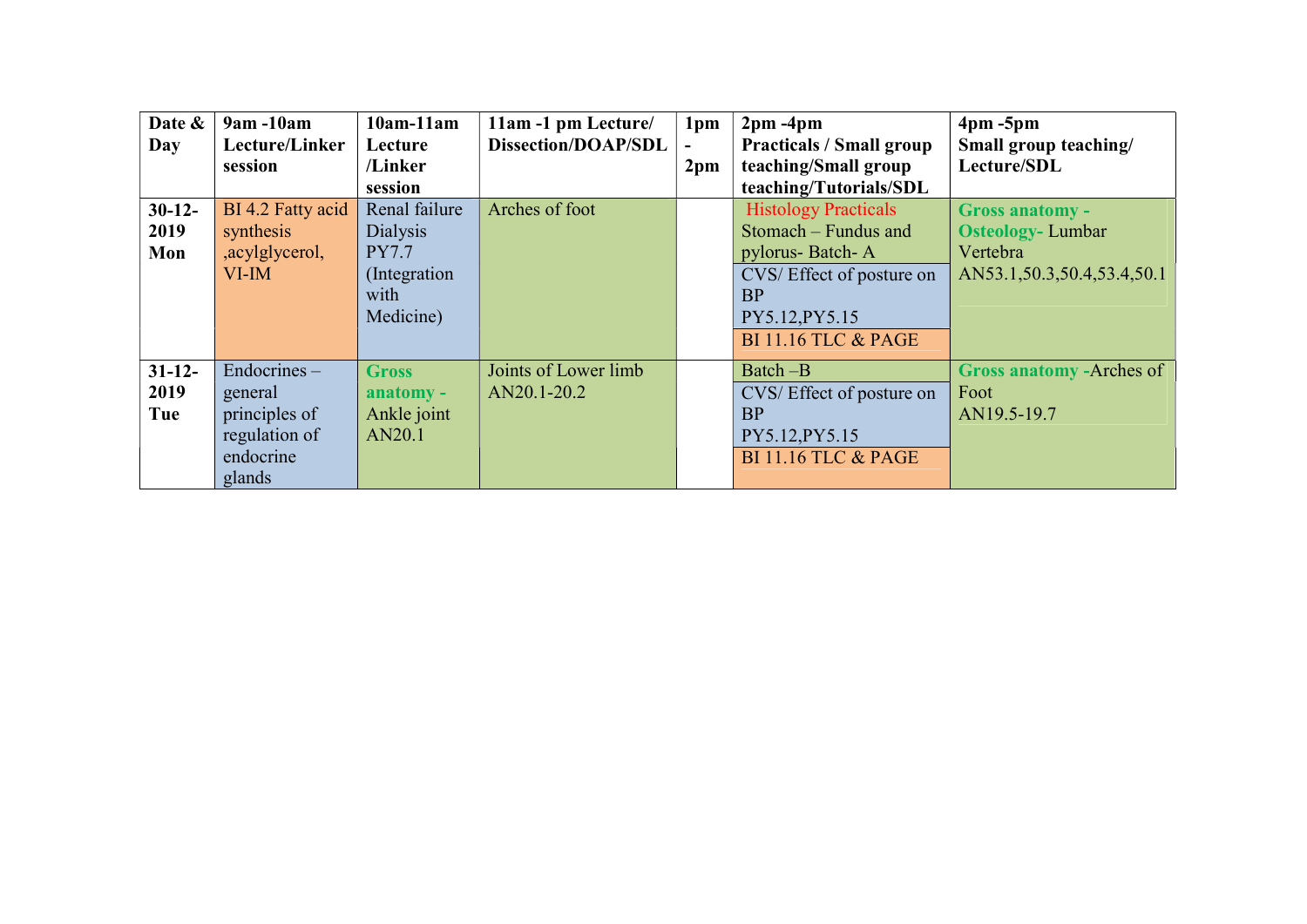| Date &<br>Day                      | 9am -10am<br>Lecture/Linker<br>session                                                                                                                    | $10am-11am$<br>Lecture<br>/Linker session                                                                                                         | $11am - 1pm$<br>Lecture/<br><b>Dissection/DOAP/SDL</b> | $1pm - 2pm$ | 2pm-4pm Practicals /<br><b>Small group</b><br>teaching/Small group<br>teaching/Tutorials/SDL                                                                  | $4pm - 5pm$<br><b>Small group</b><br>teaching/<br>Lecture |
|------------------------------------|-----------------------------------------------------------------------------------------------------------------------------------------------------------|---------------------------------------------------------------------------------------------------------------------------------------------------|--------------------------------------------------------|-------------|---------------------------------------------------------------------------------------------------------------------------------------------------------------|-----------------------------------------------------------|
| $01 - 01 -$<br>2020<br>Wed         | Gross anatomy-<br>Introduction to<br>abdomen<br>AN44.1,44.2                                                                                               | <b>BI</b> 4.6<br>Prostaglandins                                                                                                                   | Joints of Lower limb                                   |             | Batch-C<br>CVS/Effect of posture<br>on BP<br>PY5.12, PY5.15<br><b>BI 11.16 TLC &amp; PAGE</b>                                                                 | PY-SDL                                                    |
| $02 - 01 -$<br>2020<br><b>Thur</b> | <b>Histology</b> - Small<br>Intestine<br>AN52.1                                                                                                           | Mechanism of<br>hormone action,<br>hormone<br>receptor<br>, proteins<br>,second<br>messenger<br>system,<br>hormonal<br>protein related<br>disease | Joints of Lower limb                                   |             | <b>Surface Anatomy and</b><br>Radiology of lower limb<br><b>Batch A</b><br>AN20.6-20.9<br>Repetition<br><b>BI</b> SDL-Fatty acid<br>synthesis, Prostaglandins | PY-SGD                                                    |
| $03 - 01 -$<br>2020<br>Fri         | Hypothalamus<br>Pituitary gland-<br>functional<br>anatomy.<br>Anterior pituitary<br>gland-hormones<br>secreted,<br>mechanism of<br>actions &<br>functions | <b>Embroyology</b><br>-Development<br>of GIT-Part III<br>AN52.6                                                                                   | Joint of lower limb                                    |             | <b>Surface Anatomy and</b><br>Radiology of lower limb<br><b>Batch B</b><br>AN20.6-20.9<br>Repetition<br><b>BI</b> SDL-Fatty acid<br>synthesis ,Prostaglandins | <b>BI SDL Fatty</b><br>acid metabolism                    |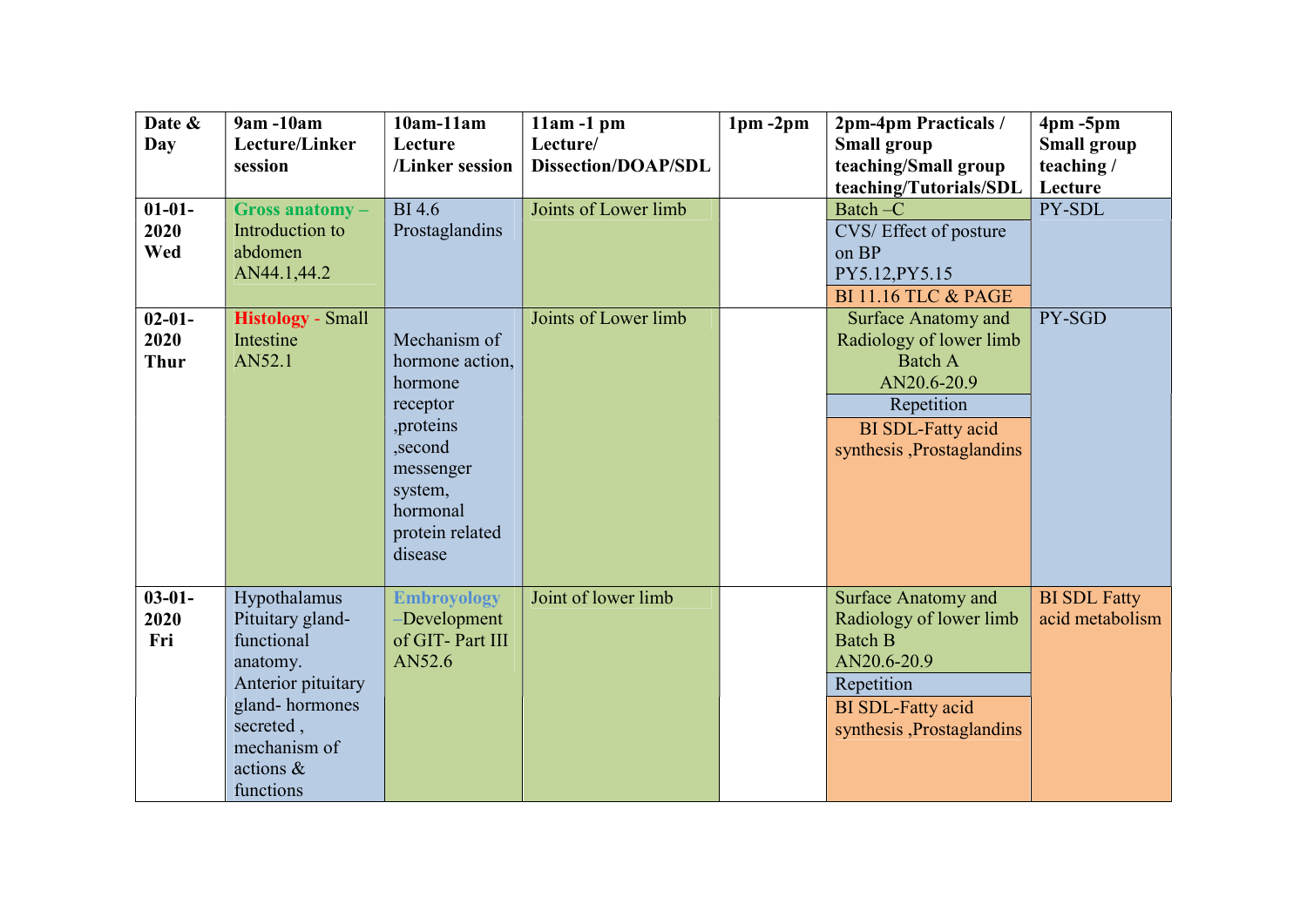|            | <b>PY8.2</b>        |              |                           |                                    |
|------------|---------------------|--------------|---------------------------|------------------------------------|
| $04-01-$   | Disorders of        | BI 4.2 lipid | Surface Anatomy and       | <b>ECE-4 Batch C Varicose vein</b> |
| 2020       | anterior pituitary  | storage      | Radiology of lower        |                                    |
| <b>Sat</b> | gland               | disorders    | limb Batch C              |                                    |
|            | posterior pituitary |              | AN20.6-20.9               |                                    |
|            | gland-hormones      |              | Repetition                | <b>ECE-4 Batch A</b>               |
|            | secreted, actions,  |              | <b>BI</b> SGD-Lipoprotein | ECE-4 Batch B ECE: BI 11.17,4.4 IM |
|            | disorders           |              | disorders                 | 2.3 2.18 Atherosclerosis,          |
|            | Hypothalamo-        |              |                           | Dyslipidemia, Statins, MI          |
|            | pituitory endocrine |              |                           |                                    |
|            | axis                |              |                           |                                    |
|            | <b>PY8.2</b>        |              |                           |                                    |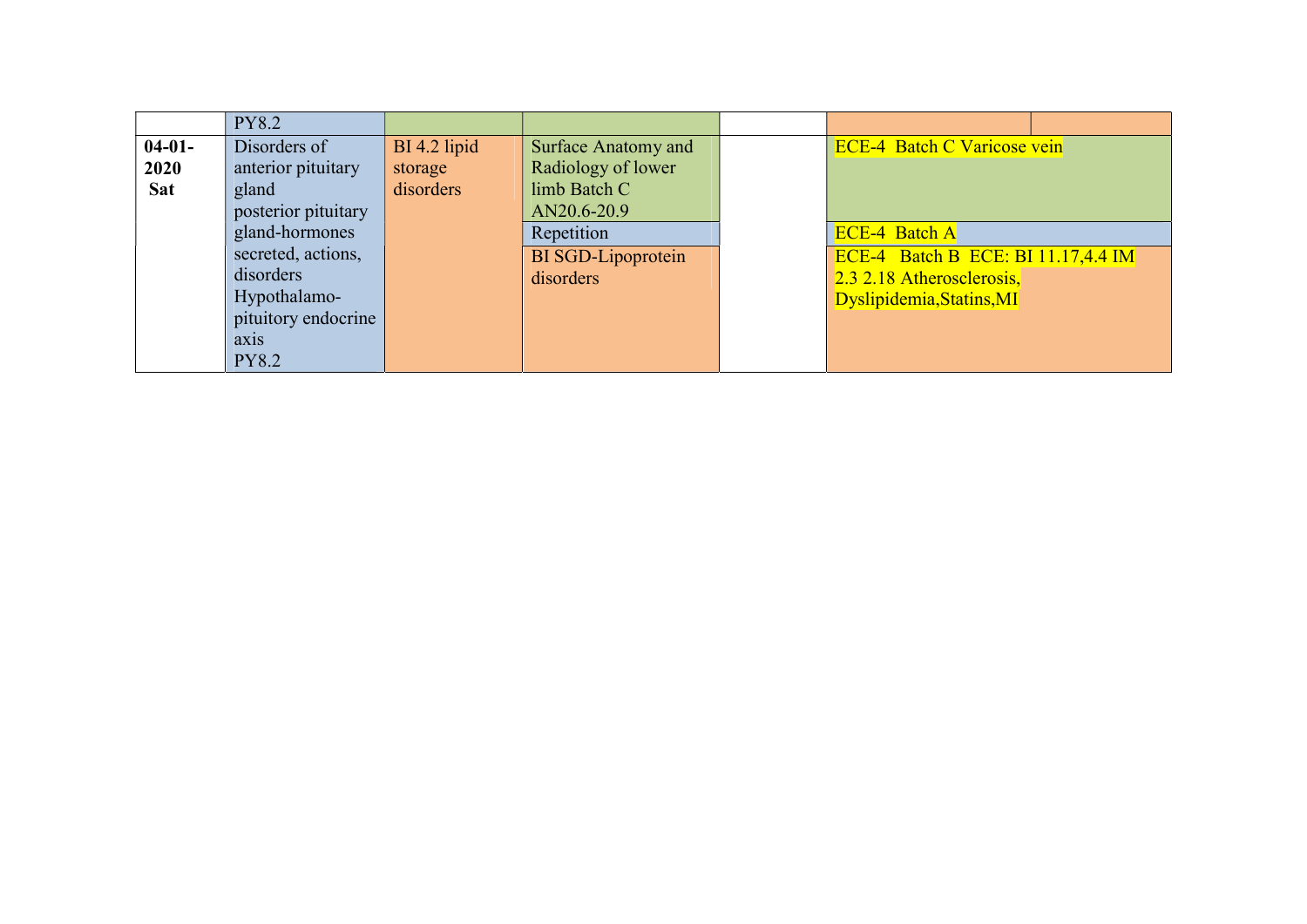| <b>Date</b> | 9am -10am                | $10am-11am$            | 11am -1 pm Lecture/        | 1 <sub>pm</sub> | $2pm - 4pm$                 | $4pm - 5pm$                |
|-------------|--------------------------|------------------------|----------------------------|-----------------|-----------------------------|----------------------------|
| & Day       | Lecture/Linker           | <b>Lecture</b> /Linker | <b>Dissection/DOAP/SDL</b> | 2 <sub>pm</sub> | <b>Practicals / Small</b>   | <b>Small group</b>         |
|             | session                  | session                |                            |                 | group teaching/Small        | teaching/                  |
|             |                          |                        |                            |                 | group                       | Lecture/SDL                |
|             |                          |                        |                            |                 | teaching/Tutorials/SDL      |                            |
| $06-01-$    | BI 6.7, 6.8, Acid        | Thyroid gland-         | Introduction to            |                 | <b>Histology Practicals</b> | $Gross$ anatomy $-$        |
| 2020        | <b>Base Balance</b>      | functional             | abdomen                    |                 | <b>Small Intestine</b>      | Anterior abdominal         |
| Mon         |                          | anatomy,               | AN 44.1                    |                 | <b>Batch A</b>              | wall and rectus sheath     |
|             |                          | hormones               |                            |                 | CVS/Effect of posture       | AN44.2,44.3,44.6,44.7      |
|             |                          | secreted, synthesis    |                            |                 | on BP                       |                            |
|             |                          | of thyroid             |                            |                 | PY5.12, PY5.15              |                            |
|             |                          | hormone,               |                            |                 | BI 11.2 Preparation of      |                            |
|             |                          | mechanism of           |                            |                 | buffers and estimation of   |                            |
|             |                          | action.                |                            |                 | pH                          |                            |
|             |                          | <b>PY8.2</b>           |                            |                 |                             |                            |
| $07 - 01 -$ | Thyroid gland-           | <b>Gross anatomy -</b> | anterior abdominal wall    |                 | <b>Batch B</b>              | <b>Gross anatomy -Male</b> |
| 2020        | Functions,               | Inguinal canal         | and rectus sheath          |                 | CVS/Effect of posture       | external genital organ     |
| Tue         | disorders, Thyroid       | AN44.4,44.5            |                            |                 | on BP                       | AN46.1-46.5                |
|             | function tests           |                        |                            |                 | PY5.12, PY5.15              |                            |
|             | PY.8.4                   |                        |                            |                 | BI 11.2 Preparation of      |                            |
|             |                          |                        |                            |                 | buffers and estimation of   |                            |
|             |                          |                        |                            |                 | pH                          |                            |
| $08-01-$    | Gross anatomy-           | BI 6.7, 6.8, Acid      | anterior abdominal wall    |                 | <b>Batch C</b>              | PY-SDL                     |
| 2020        | Thoracolumbar            | <b>Base Balance</b>    | and rectus sheath          |                 | CVS/Effect of posture       |                            |
| Wed         | fascia                   |                        |                            |                 | on BP                       |                            |
|             | AN45.1                   |                        |                            |                 | PY5.12, PY5.15              |                            |
|             |                          |                        |                            |                 | BI 11.2 Preparation of      |                            |
|             |                          |                        |                            |                 | buffers and estimation of   |                            |
|             |                          |                        |                            |                 | Ph                          |                            |
| $09 - 01 -$ | <b>Histology</b> - Colon | Parathyroid            | Inguinal canal and male    |                 | Tutorials / SDL             | PY-SGD                     |
| 2020        | & Appendix               | gland-functional       | external genital organ     |                 | Repetition                  |                            |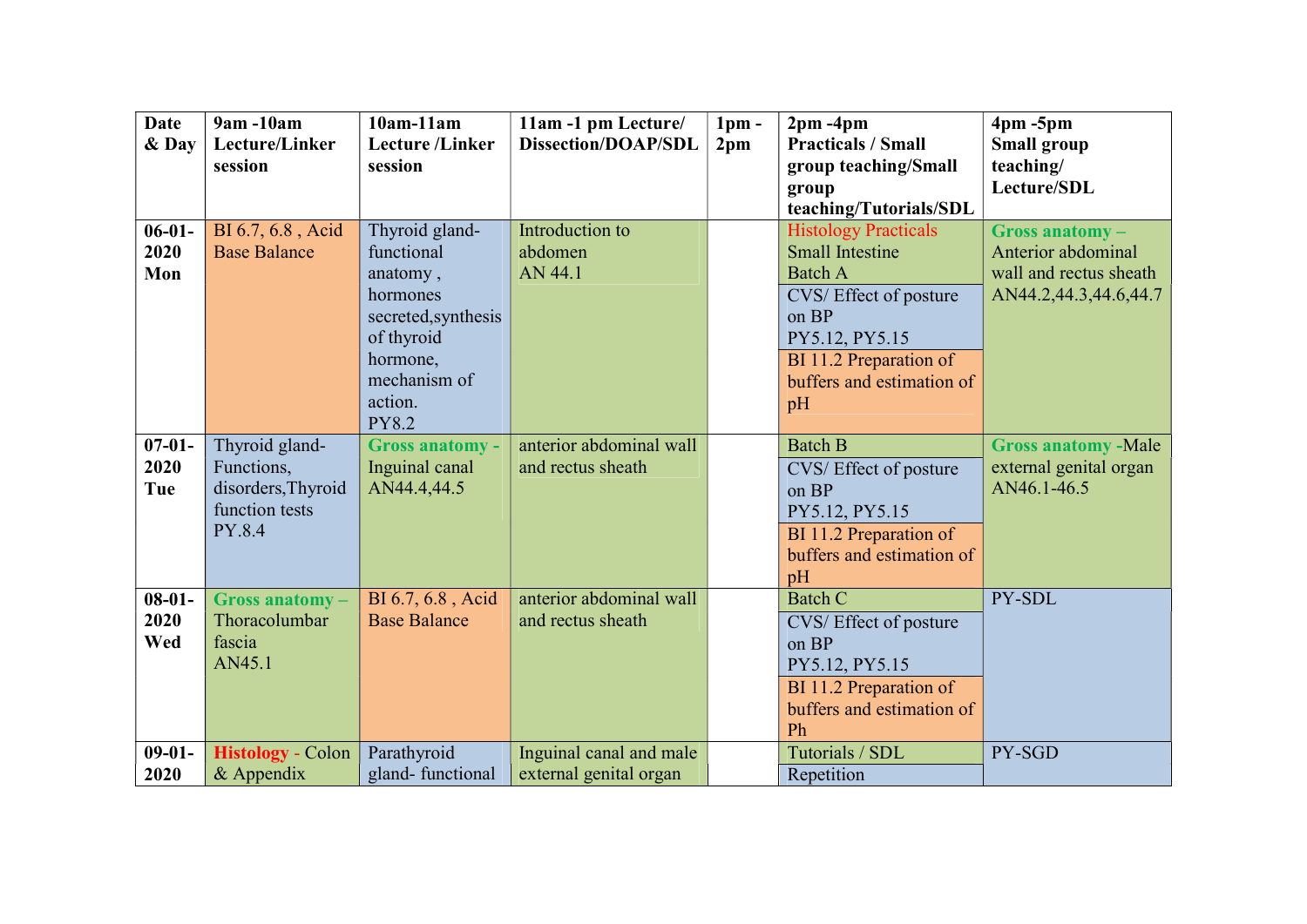| <b>Thur</b>                                                                                                     | AN52.1                                                                  |                                                                                                                                                 | anatomy,<br>hormones<br>secreted, actions,<br>disorders<br>Py8.2               |                                                                                                                                      | BI SGD- ABG analyser<br>&ABG analysis                                        |                                    |  |
|-----------------------------------------------------------------------------------------------------------------|-------------------------------------------------------------------------|-------------------------------------------------------------------------------------------------------------------------------------------------|--------------------------------------------------------------------------------|--------------------------------------------------------------------------------------------------------------------------------------|------------------------------------------------------------------------------|------------------------------------|--|
| $10-01-$<br>2020<br>Fri                                                                                         | structural<br>anatomy<br>hormones-<br>synthesis,<br>functions.<br>Py8.2 | Adrenal gland-<br>Adrenal cortical                                                                                                              | $Embroyology -$<br>Development of<br>Renal System-<br>Part I<br>AN52.7         | Inguinal canal and male<br>external genital organ                                                                                    | Tutorials / SDL<br>Repetition<br>BI SGD-ABG analyser<br>&ABG analysis        | <b>BI SDL Acid base</b><br>balance |  |
| Adrenal cortical<br>$11-01-$<br>2020<br>$hormones -$<br><b>Sat</b><br>regulation,<br>disorders.<br>PY8.2, PY8.4 |                                                                         |                                                                                                                                                 | BI 6.7, 6.8,<br>Disorders of Acid<br><b>Base Balance</b><br>$VI$ -IM           | Tutorials/SDL<br>Repetition<br>BI SDL: Fatty acid<br>synthesis<br>Prostaglandins<br>Time table from 1-02-20 to 29-02-20              | <b>ECE: 11.17 Disorders of Acid Base Balance</b>                             |                                    |  |
| $01-02-2020$<br><b>Sat</b>                                                                                      |                                                                         | Family<br>$planning -$<br>physiological<br>basis of<br>contraception<br>in males $\&$<br>females<br>Methods of<br>contraception<br><b>PY9.6</b> | BI 6.5 Water<br>soluble Vitamins<br>-, Pantothenic<br>acid, Biotin &<br>others | <b>AETCOM Module</b><br>1.3<br>Interactive<br>discussion<br><b>AETCOM Module</b><br>1.3<br><b>AETCOM Module</b><br>$\vert 1.3 \vert$ | <b>ECE-5 Batch C Ascites</b><br><b>ECE-5 Batch A</b><br><b>ECE-5</b> Batch B |                                    |  |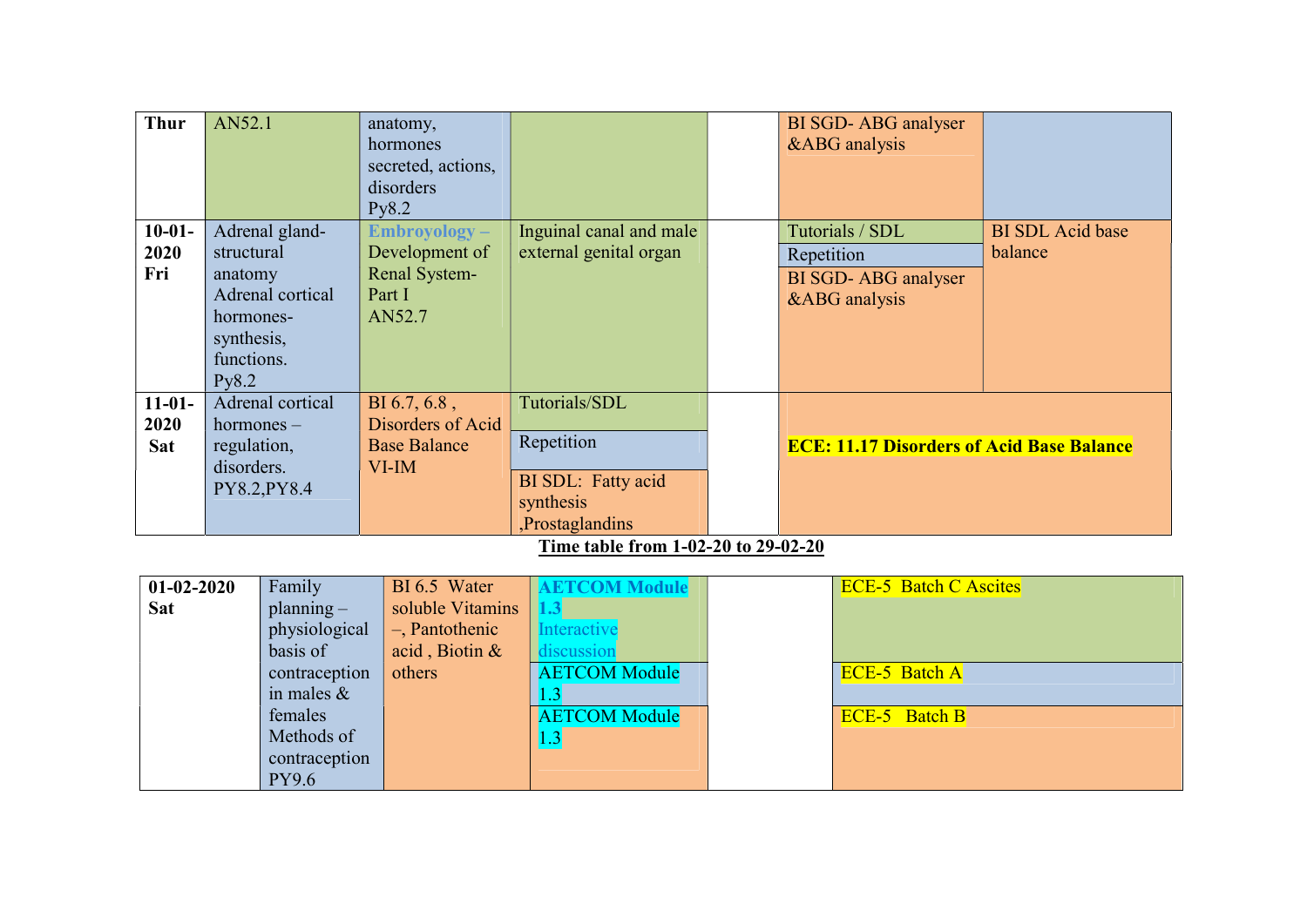| Date &<br>Day                   | 9am -10am<br>Lecture/Linker                                                                                                | $10am-11am$<br>Lecture                                                                                                 | 11am -1 pm Lecture/<br><b>Dissection/DOAP/SDL</b> | $1pm - 2pm$ | $2pm - 4pm$<br><b>Practicals / Small</b>                                                                                                   | $4pm - 5pm$<br><b>Small group</b>                  |
|---------------------------------|----------------------------------------------------------------------------------------------------------------------------|------------------------------------------------------------------------------------------------------------------------|---------------------------------------------------|-------------|--------------------------------------------------------------------------------------------------------------------------------------------|----------------------------------------------------|
|                                 | session                                                                                                                    | /Linker session                                                                                                        |                                                   |             | group teaching/Small                                                                                                                       | teaching/<br>Lecture/SDL                           |
|                                 |                                                                                                                            |                                                                                                                        |                                                   |             | group<br>teaching/Tutorials/SDL                                                                                                            |                                                    |
| $13-01-$<br>2020<br>Mon         | BI 6.7 Water $\&$<br>electrolyte balance<br><b>HI-PY 1.7</b>                                                               | Adrenal<br>medullary<br>hormones-<br>synthesis,<br>functions,<br>regulation,<br>disorders<br>PY8.2, PY8.4              | <b>Exposure of Kidney</b><br>from back            |             | Colon & Appendix-<br><b>Batch A</b><br>RS/Effect of exercise on<br><b>BP</b><br>PY6.9, PY5.12<br>BI 11.16 - Electrolyte<br>analysis by ISE | <b>Gross anatomy</b><br>-Peritoneum<br>AN47.1-47.4 |
| $14-01-$<br>2020<br>Tue         | Endocrine<br>Pancreas-<br>hormones secreted<br>Insulin-secretion,<br>synthesis,<br>function,<br>regulation<br>PY8.2, PY8.4 | <b>Gross</b><br>anatomy -<br>Spleen<br>AN47.5.47.6                                                                     | Peritoneum                                        |             | Batch-C<br>RS/Effect of exercise on<br><b>BP</b><br>PY6.9, PY5.12<br>BI 11.16 - Electrolyte<br>analysis by ISE                             |                                                    |
| $15-01-$<br>2020<br>wed         | MAKARA SHANKARANTI                                                                                                         |                                                                                                                        |                                                   |             |                                                                                                                                            |                                                    |
| $16-01-$<br>2020<br><b>Thur</b> | <b>Histology - Liver</b><br>AN52.1                                                                                         | Glucagon,<br>somatostatin -<br>secretion,<br>synthesis,<br>function,<br>regulation<br><b>Disorders</b><br><b>PY8.2</b> | Peritoneum                                        |             | Tutorials / SDL<br>Tutorials<br><b>SDL</b> Water and<br>electrolyte balance                                                                | PY-SGD                                             |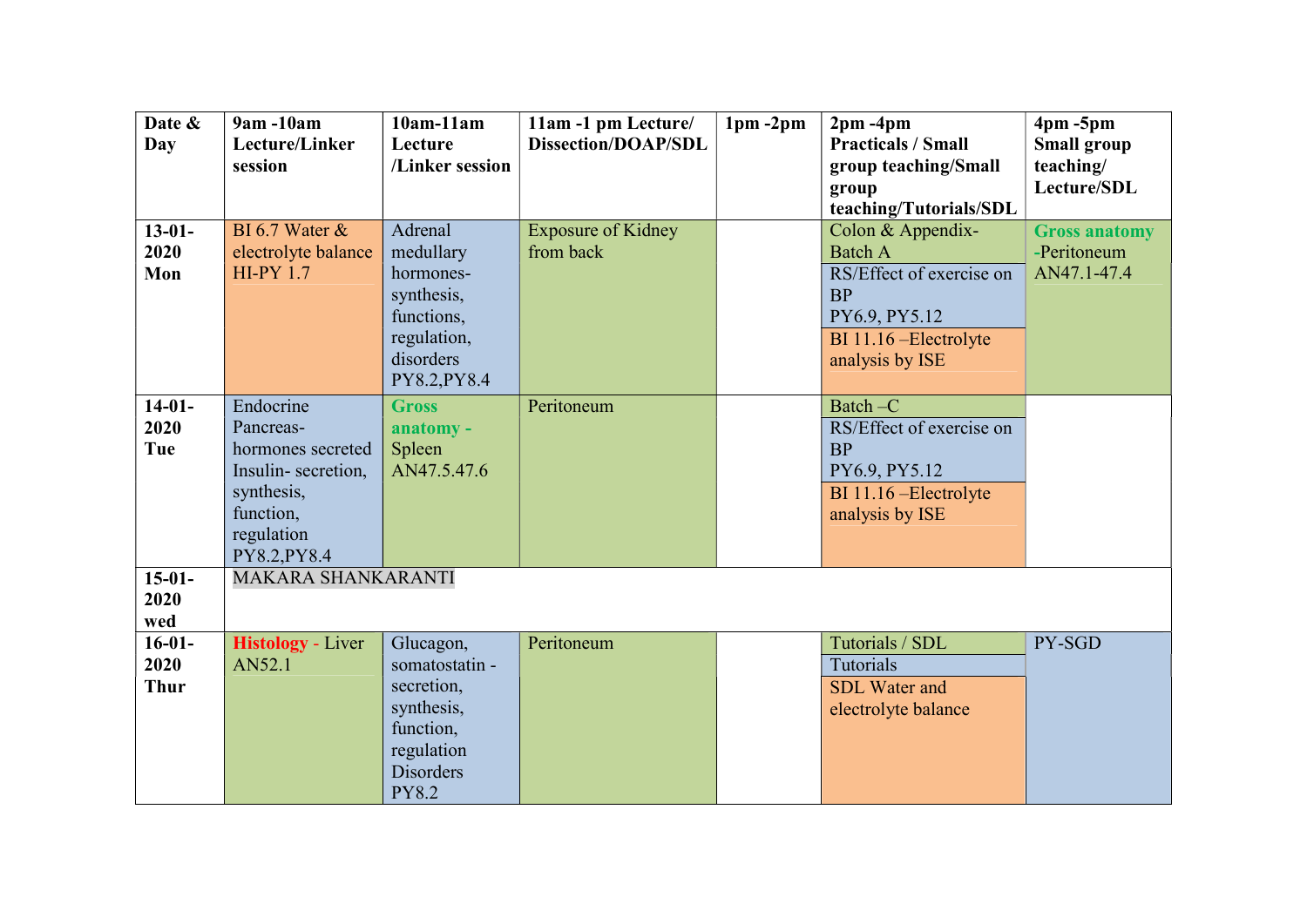| $17-01-$<br>2020<br>Fri<br>$18-01-$ | Hormones of<br>Calcium<br>homeostasis<br><b>PY8.1</b><br>Hormones of<br>Calcium<br>homeostasis<br><b>PY8.1</b><br>Minor endocrinal | <b>Embroyology</b><br>-Development<br>of Renal<br>System- Part II<br>AN52.7<br><b>BI</b> 6.5 | Spleen<br>Tutorials / SDL                                                                                                                                   | Batch-B<br>RS/Effect of exercise on<br>BP<br>PY6.9, PY5.12<br><b>SDL</b> Water and<br>electrolyte balance                 | BI 6.5 Vitamins<br>in health $\&$<br>disease Vit A |
|-------------------------------------|------------------------------------------------------------------------------------------------------------------------------------|----------------------------------------------------------------------------------------------|-------------------------------------------------------------------------------------------------------------------------------------------------------------|---------------------------------------------------------------------------------------------------------------------------|----------------------------------------------------|
| 2020<br>Sat                         | glands-<br>Thymus, pineal,<br>gland, heart,<br>kidney<br><b>PY8.3</b>                                                              | Vitamins in<br>health $\&$<br>disease, Vit A<br>VI PE12.1-12.5                               | RS/Effect of exercise<br>on BP<br>PY6.9, PY5.12<br>BI 6.7,6.8 SGD- ABG<br>analyser & ABG<br>analysis & BI $11.16-$<br>Electrolyte analysis by<br><b>ISE</b> | <b>ECE-5 Batch A Ascites</b><br><b>ECE-5 Batch B</b><br>ECE-5 Batch C ECE: 11.17 Disorders of<br><b>Acid Base Balance</b> |                                                    |
|                                     | (Integration<br>with ObG $\&$<br>Biochemistry)                                                                                     |                                                                                              |                                                                                                                                                             |                                                                                                                           |                                                    |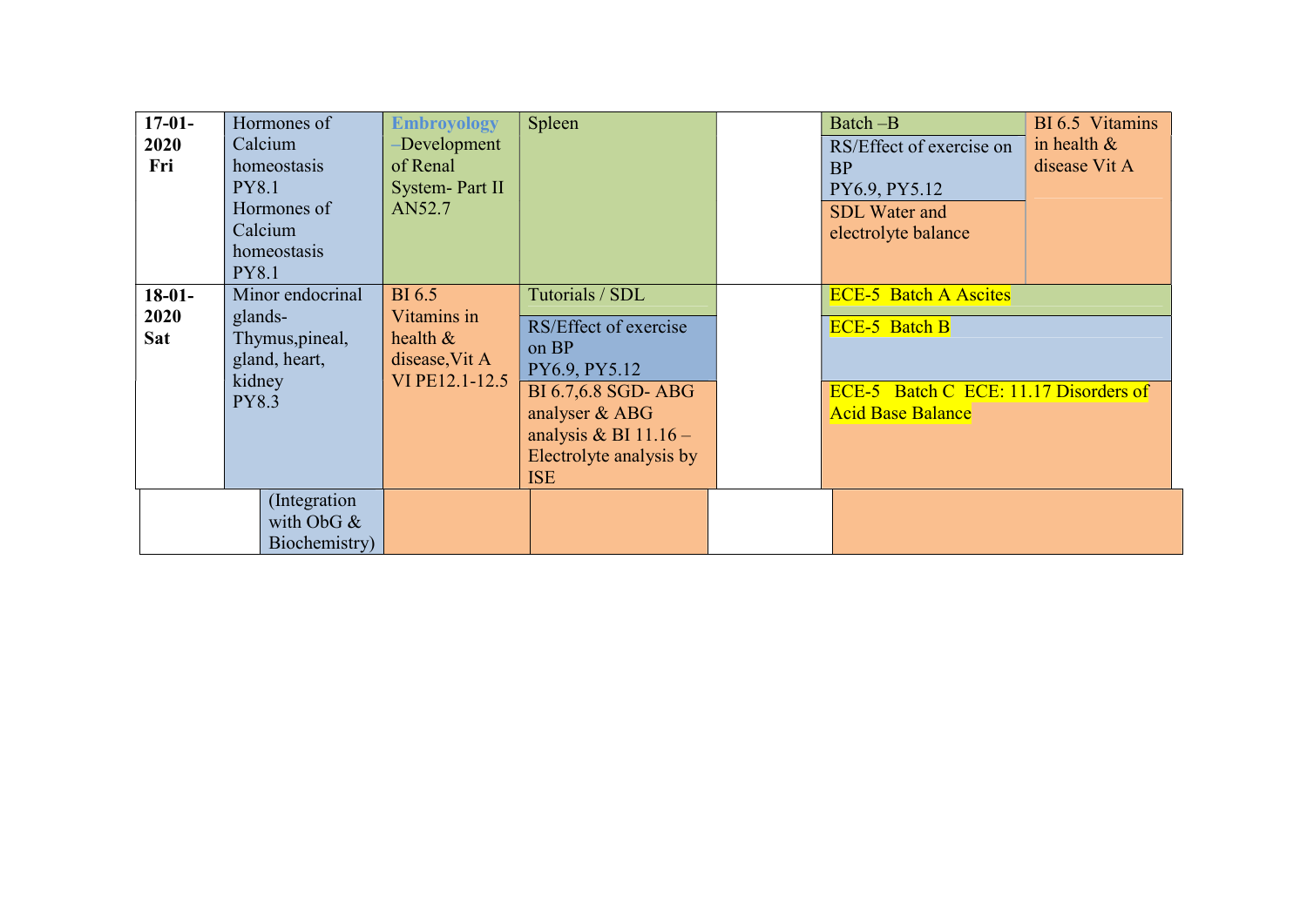| Date &<br>Day                      | 9am -10am<br><b>Lecture/Linker session</b>                                                                    | $10am-11am$<br>Lecture<br>/Linker<br>session                                                 | 11am -1 pm Lecture/<br><b>Dissection/DOAP/SDL</b> | $1pm$ -<br>2 <sub>pm</sub> | $2pm - 4pm$<br><b>Practicals / Small</b><br>group teaching/Small<br>group<br>teaching/Tutorials/SDL                                                        | $4pm - 5pm$<br><b>Small group</b><br>teaching/<br>Lecture/SDL           |
|------------------------------------|---------------------------------------------------------------------------------------------------------------|----------------------------------------------------------------------------------------------|---------------------------------------------------|----------------------------|------------------------------------------------------------------------------------------------------------------------------------------------------------|-------------------------------------------------------------------------|
| $20 - 01 -$<br>2020<br>Mon         | BI 6.5 Vitamins in health<br>& disease, Vit D<br><b>VI</b><br>PE 12.6-12-9                                    | Stress &<br>hormones<br><b>PY8.5</b>                                                         | Spleen                                            |                            | <b>Histology Practicals</b><br>Liver-Batch A<br>RS/Effect of exercise on<br><b>BP</b><br>PY6.9, PY5.12<br><b>SGD-</b> Case bases<br>Osteoporosis & Rickets | <b>Gross</b><br>anatomy -<br><b>Osteology-</b><br>sacrum<br>AN53.1,53.4 |
| $21-01-$<br>2020<br>Tue            | Reproductive system- sex<br>determination &<br>differentiation<br>Puberty & menopause<br>PY9.1, PY9.2, PY9.11 | <b>Gross</b><br>anatomy -<br>Stomach<br>AN47.5,47.6                                          | <b>Coeliac Trunck</b>                             |                            | <b>Batch B</b><br>RS/Effect of exercise on<br><b>BP</b><br>PY6.9, PY5.12<br><b>SGD-</b> Case bases<br>Osteoporosis & Rickets                               | <b>Gross</b><br>$\mathbf{anatomy}-$<br>Celiac trunk<br>AN47.9           |
| $22 - 01 -$<br>2020<br>Wed         | <b>Gross anatomy -</b><br>Mesentery, small<br>intestine, superior<br>mesenteric artery<br>AN47.5,47.9         | <b>BI6.5</b><br>Vitamins in<br>health &<br>disease<br>Vitamin E & K<br>VI PE 12.11-<br>12.14 | Stomach                                           |                            | <b>Batch C</b><br>RS/Effect of exercise on<br><b>BP</b><br>PY6.9, PY5.12<br><b>SGD-</b> Case bases<br>Osteoporosis & Rickets                               | PY-SDL                                                                  |
| $23 - 01 -$<br>2020<br><b>Thur</b> | Histology - Pancreas &<br><b>Gall Bladder</b><br>AN52.1                                                       | Male<br>reproductive<br>system-<br>functional<br>anatomy,<br>functions of<br>testis,         | Stomach                                           |                            | Tutorials / SDL<br>Repetition<br>SGD-Fat soluble<br>vitamins                                                                                               | PY-SGD                                                                  |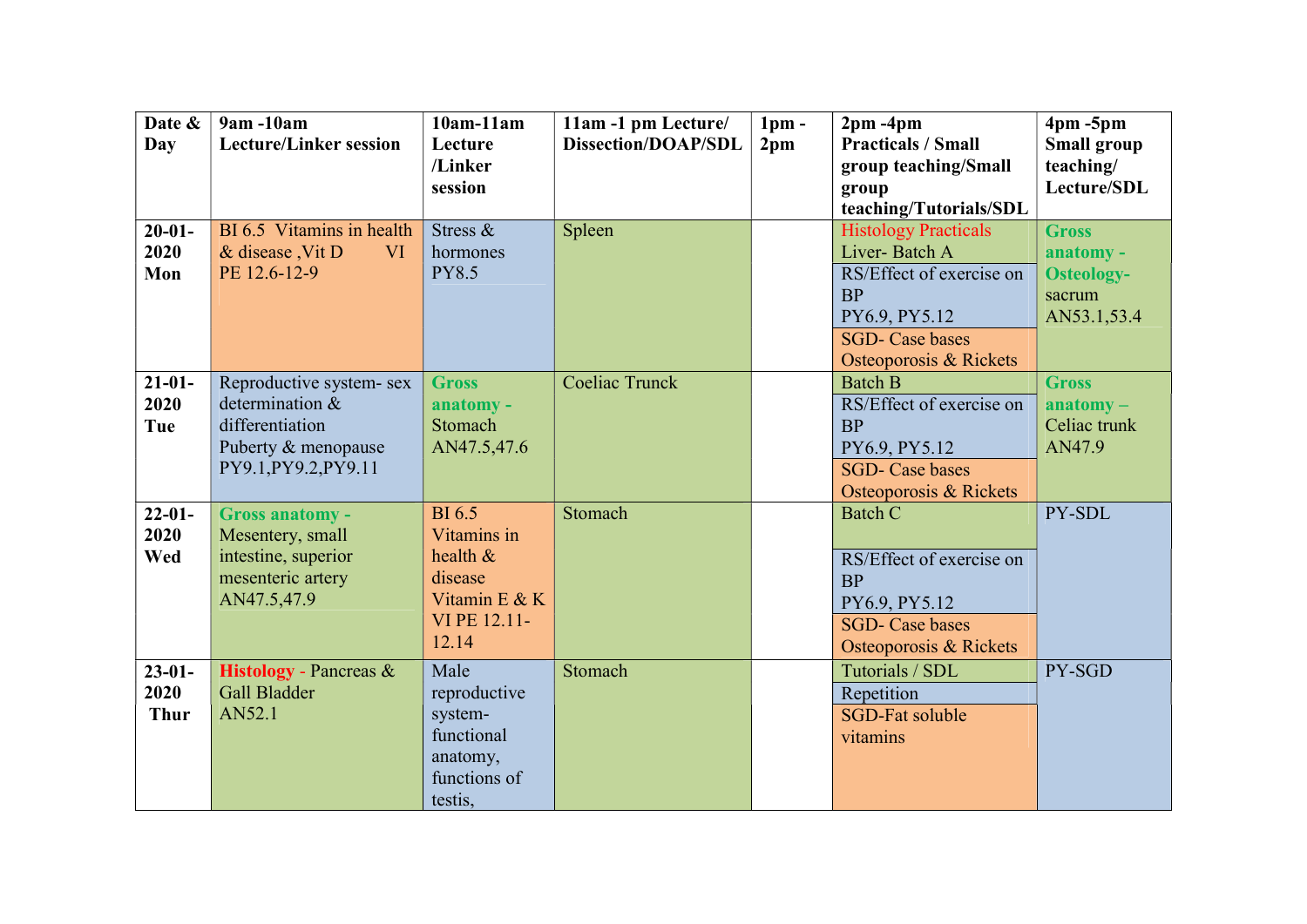|                   |                                         |                | constituents of<br>semen.      |  |                            |                 |                             |                                                        |             |                                                        |
|-------------------|-----------------------------------------|----------------|--------------------------------|--|----------------------------|-----------------|-----------------------------|--------------------------------------------------------|-------------|--------------------------------------------------------|
|                   |                                         |                | PY9.3, PY9.9                   |  |                            |                 |                             |                                                        |             |                                                        |
| $24-01-$          | Male reproductive                       |                | <b>Embroyology</b>             |  | Mesentry, small            |                 |                             | Tutorials / SDL                                        |             | Water soluble                                          |
| 2020              | system-testicular                       |                | -Development                   |  | intestine, superior        |                 |                             | Repetition                                             |             | vitamins                                               |
| Fri               | hormones,                               |                | Of Male                        |  | mesenteric artery          |                 |                             | <b>SGD-Fat soluble</b>                                 |             | <b>B1&amp;B2</b>                                       |
|                   | spermatogenesis $\&$                    |                | reproductive                   |  |                            |                 |                             | vitamins                                               |             |                                                        |
|                   | regulation.                             |                | system                         |  |                            |                 |                             |                                                        |             |                                                        |
|                   | PY9.3, PY9.5                            |                | AN52.8                         |  |                            |                 |                             |                                                        |             |                                                        |
| $25-01-$          | Female reproductive                     |                | BI 6.5 Water                   |  | Tutorials / SDL            |                 |                             | <b>ECE-5 Batch B Ascites</b>                           |             |                                                        |
| 2020              | system-functional                       |                | soluble                        |  | Repetition                 |                 |                             | <b>ECE-5 Batch C</b>                                   |             |                                                        |
| <b>Sat</b>        | anatomy, structure $\&$                 |                | Vitamins B3                    |  |                            |                 |                             |                                                        |             |                                                        |
|                   | functions of                            |                | VI DR 17.2,                    |  | <b>SGD-Fat soluble</b>     |                 |                             | ECE-5 Batch A ECE: 11.17 Disorders of                  |             |                                                        |
|                   | ovary, oogenesis, ovulation             |                | PE 12.17                       |  | vitamins                   |                 |                             | <b>Acid Base Balance</b>                               |             |                                                        |
|                   | ,hypothalamo-pituitary-<br>ovarian axis |                |                                |  |                            |                 |                             |                                                        |             |                                                        |
|                   | <b>PY9.4</b>                            |                |                                |  |                            |                 |                             |                                                        |             |                                                        |
|                   |                                         |                |                                |  |                            |                 |                             |                                                        |             |                                                        |
|                   |                                         |                |                                |  |                            |                 |                             |                                                        |             |                                                        |
| <b>Date</b>       | 9am -10am                               | $10am-11am$    |                                |  | 11am -1 pm Lecture/        | 1 <sub>pm</sub> | $2pm - 4pm$                 |                                                        | $4pm - 5pm$ |                                                        |
| $\boldsymbol{\&}$ | Lecture/Linker                          |                | <b>Lecture</b> / <b>Linker</b> |  | <b>Dissection/DOAP/SDL</b> | 2 <sub>pm</sub> |                             | <b>Practicals / Small</b>                              |             | Small group teaching/                                  |
| Day               | session                                 | session        |                                |  |                            |                 |                             | group teaching/Small                                   |             | Lecture/SDL                                            |
|                   |                                         |                |                                |  |                            |                 | group                       |                                                        |             |                                                        |
| $03 -$            | <b>BI</b> 6.11 Haem                     |                | <b>CNS-</b> functional         |  | Pancreas                   |                 |                             | teaching/Tutorials/SDL                                 |             |                                                        |
| $02-$             | Metabolism                              |                | anatomy of CNS,                |  |                            |                 | Kidney                      | <b>Histology Practicals</b>                            |             | <b>Gross anatomy -Liver</b><br>AN47.5,47.6,47.9,47.10- |
| 2020              | $VI$ -PA 25.1                           |                | functional division            |  |                            |                 | <b>Batch A</b>              |                                                        | 47.11       |                                                        |
| Mon               |                                         |                | of nervous system              |  |                            |                 |                             |                                                        |             |                                                        |
|                   |                                         | , structure of |                                |  |                            |                 |                             | <b>Higher mental functions</b><br>$&$ sensory system / |             |                                                        |
|                   |                                         |                | neuron , types of              |  |                            |                 |                             | Mossos's ergography                                    |             |                                                        |
|                   |                                         | nerve fibers   |                                |  |                            |                 |                             | PY10.11, PY3.14                                        |             |                                                        |
|                   |                                         | PY10.1         |                                |  |                            |                 |                             | BI-11.12 Estimation of                                 |             |                                                        |
|                   | Neurotransmitters                       |                |                                |  |                            |                 | Bilirubin<br><b>Batch B</b> |                                                        |             | $Gross$ anatomy $-$                                    |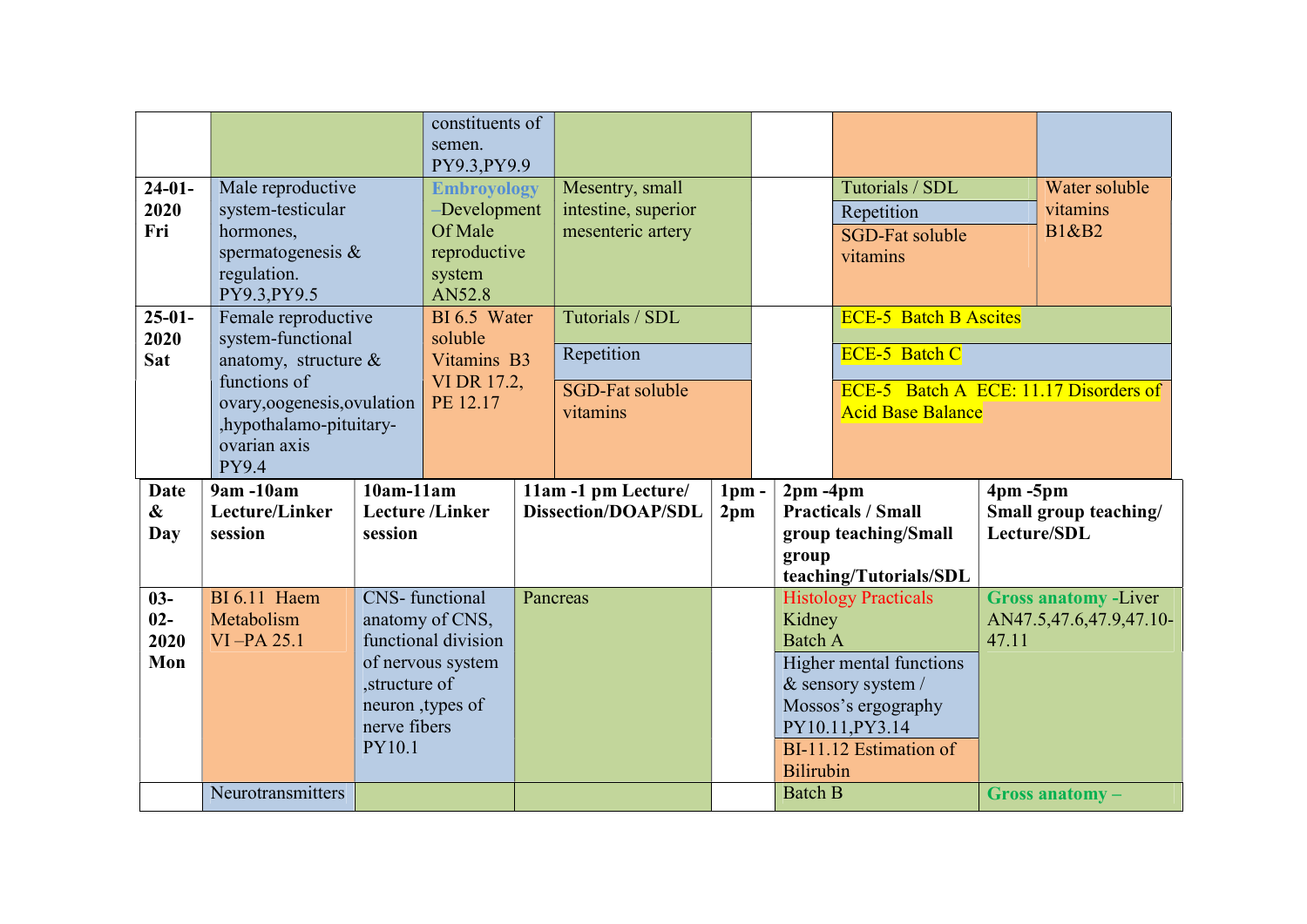| Date &<br>Day                      | 9am -10am<br>Lecture/Linker<br>session                                                                           | $10am-11am$<br><b>Lecture</b> /Linker<br>session                                                                     | 11am -1 pm Lecture/<br><b>Dissection/DOAP/SDL</b>           | $1pm - 2pm$ | $2pm - 4pm$<br><b>Practicals / Small</b><br>group teaching/Small<br>group<br>teaching/Tutorials/SDL          | $4pm - 5pm$<br><b>Small group</b><br>teaching/<br>Lecture/SDL                        |
|------------------------------------|------------------------------------------------------------------------------------------------------------------|----------------------------------------------------------------------------------------------------------------------|-------------------------------------------------------------|-------------|--------------------------------------------------------------------------------------------------------------|--------------------------------------------------------------------------------------|
| $27 - 01 -$<br>2020<br>Mon         | BI 6.5 Water<br>soluble<br>Vitamins, Folic<br>acid $& B6$                                                        | Menstrual cycle-<br>phases, changes<br>in ovary, uterus,<br>cervix, vagina<br>with hormonal<br>basis<br>PY9.4, PY9.5 | Mesentry, small<br>intestine, superior<br>mesenteric artery |             | Pancreas & Gall Bladder<br><b>Batch A</b><br>Repetition<br>BI 6.5 SGD -<br>Macrocytic anaemia<br>VI-PA 15.1, | <b>Gross anatomy</b><br>-Large intestine<br>AN47.5,47.9                              |
| $28-01-$<br>2020<br>Tue            | Indicators of<br>ovulation<br>Physiology of<br>pregnancy<br>Maternal changes<br>during pregnancy<br><b>PY9.8</b> | <b>Gross anatomy -</b><br>Duodenum<br>AN47.5,47.6,47.9                                                               | Large intestine                                             |             | <b>Batch B</b><br>Repetition<br>$BI 6.5 SGD -$<br>Macrocytic anaemia<br>VI-PA 15.1,                          | <b>Gross anatomy</b><br>-Osteology-<br>articulated<br>pelvis<br>AN53.1-<br>53.4,50.2 |
| $29-01-$<br>2020<br>Wed            | <b>Gross anatomy -</b><br>Pancreas<br>AN47.5,47.9                                                                | BI 6.5 Water<br>soluble Vitamins<br>,B12                                                                             | Large intestine                                             |             | <b>Batch C</b><br>Repetition<br>$BI 6.5 SGD -$<br>Macrocytic anaemia<br>VI-PA 15.1,                          | PY-SDL                                                                               |
| $30 - 01 -$<br>2020<br><b>Thur</b> | <b>Histology -</b><br>Kidney<br><b>Renal Failure -</b><br><b>Linker session</b><br>AN52.2                        | Placental<br>hormones<br>Pregnancy tests<br>PY9.10                                                                   | Duodenum                                                    |             | <b>AETCOM Module 1.3</b><br>Large group session<br><b>AETCOM Module 1.3</b><br><b>AETCOM Module 1.3</b>      | PY-SGD                                                                               |
| $31 - 01 -$<br>2020                | Parturition &<br>lactation                                                                                       | Embroyology-<br>Development Of                                                                                       | Duodenum                                                    |             | <b>AETCOM Module 1.3</b><br>self directed learning                                                           | BI 6.5 Vitamin<br>$\mathbf C$                                                        |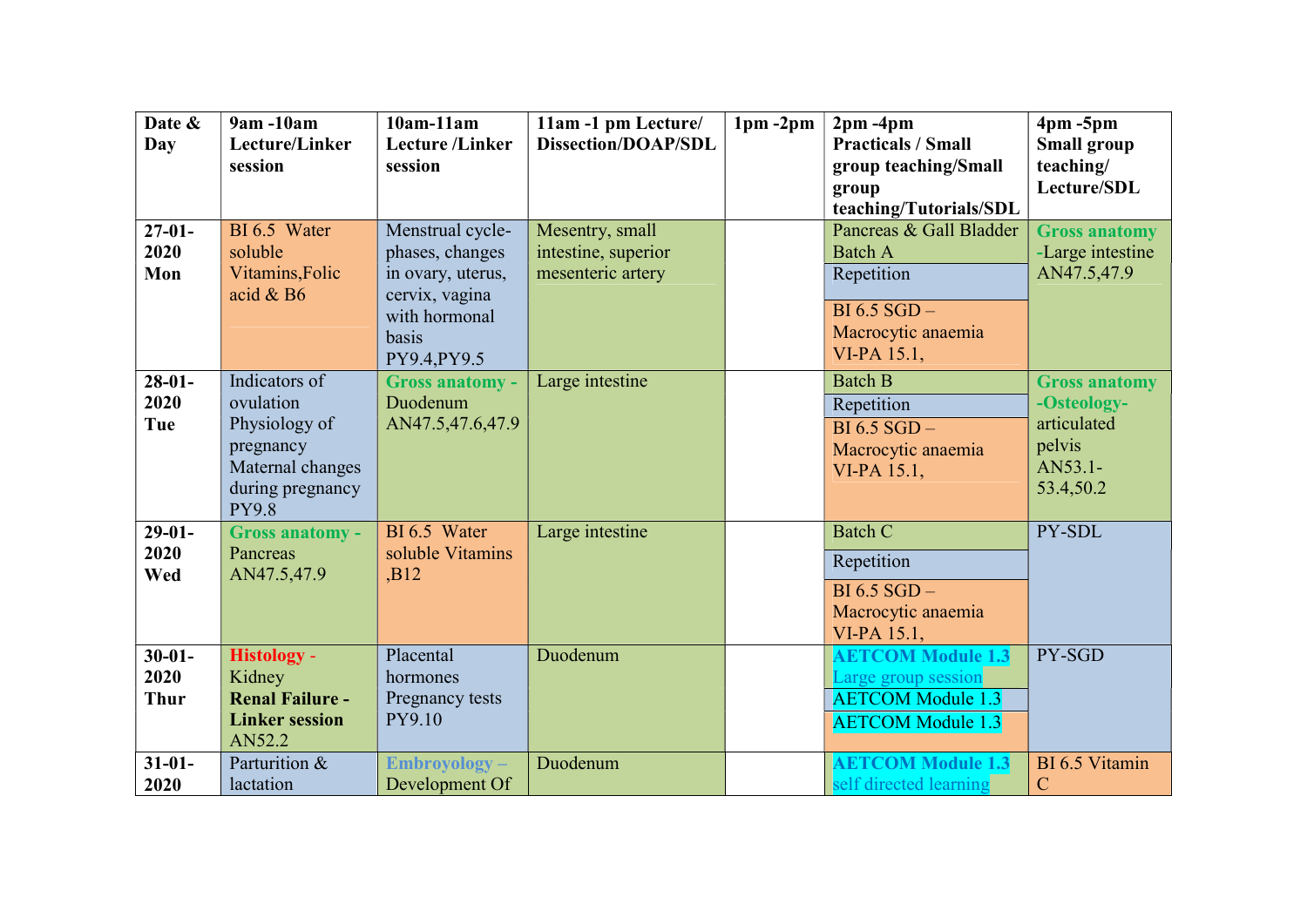| Fri                                    | <b>PY9.8</b>                                                                                                           | Female<br>reproductive<br>system<br>AN52.8                                                             |                                              | Tutorial(Hypertension)<br>$BI 6.5 SGD -$<br>Macrocytic anaemia<br>VI-PA 15.1,                                                                           | VI PE 12.19-<br>12.21                              |
|----------------------------------------|------------------------------------------------------------------------------------------------------------------------|--------------------------------------------------------------------------------------------------------|----------------------------------------------|---------------------------------------------------------------------------------------------------------------------------------------------------------|----------------------------------------------------|
| $04 -$<br>$02 -$<br>2020<br>Tue        | $Synapse -$<br>properties, types<br>,synaptic<br>transmission,<br>inhibition.<br>PY10.2                                | <b>Gross anatomy -</b><br>Portal vein<br>and porto caval<br>anstomosis<br>AN47.8,47.10-<br>47.11       | <b>Pancreas and Portal</b><br>vein           | Higher mental functions<br>& sensory system /<br>Mossos's ergography<br>PY10.11, PY3.14<br>BI-11.12 Estimation of<br><b>Bilirubin</b>                   | Posterior abdominal<br>wall part 1<br>AN47.12,47.2 |
| $05 -$<br>$02 -$<br>2020<br>Wed        | <b>Gross anatomy -</b><br>Extra hepatic<br>biliary apparatus<br>AN47.5-47.7,47.9<br>Jaundice-<br><b>Linker session</b> | <b>BI</b> 6.11 Haem<br>Metabolism<br>$VI$ -PA 25.1                                                     | Liver and Extra hepatic<br>biliary apparatus | <b>Batch C</b><br>Higher mental functions<br>& sensory system /<br>Mossos's ergography<br>PY10.11, PY3.14<br>BI-11.12 Estimation of<br><b>Bilirubin</b> | PY-SDL                                             |
| $06-$<br>$02 -$<br>2020<br><b>Thur</b> | <b>Histology -</b><br>Ureter & Urinary<br><b>Bladder</b><br>AN52.2                                                     | Functional<br>organisation of<br>spinal cord<br><b>PY10.6</b>                                          | Liver and Extra hepatic<br>biliary apparatus | <b>AETCOM Module 1.3</b><br><b>Discussion and Closure</b><br><b>AETCOM Module 1.3</b><br><b>AETCOM Module 1.3</b>                                       | PY-SGD                                             |
| $07 -$<br>$02 -$<br>2020<br>Fri        | Sensory system-<br>Receptors-<br>classification &<br>properties,<br>receptor<br>potentials                             | Embroyology-<br>Development of<br>adrenal Gland and<br>musculo-skeletal<br>system<br>AN52.5,20.10,13.8 | Liver and Extra hepatic<br>biliary apparatus | Tutorials / SDL<br>Repetition<br>SGD-Heam metabolism<br>& Porphyrias                                                                                    | <b>BI</b> 6.11 Haem<br>Metabolism<br>$VI$ -PA 25.1 |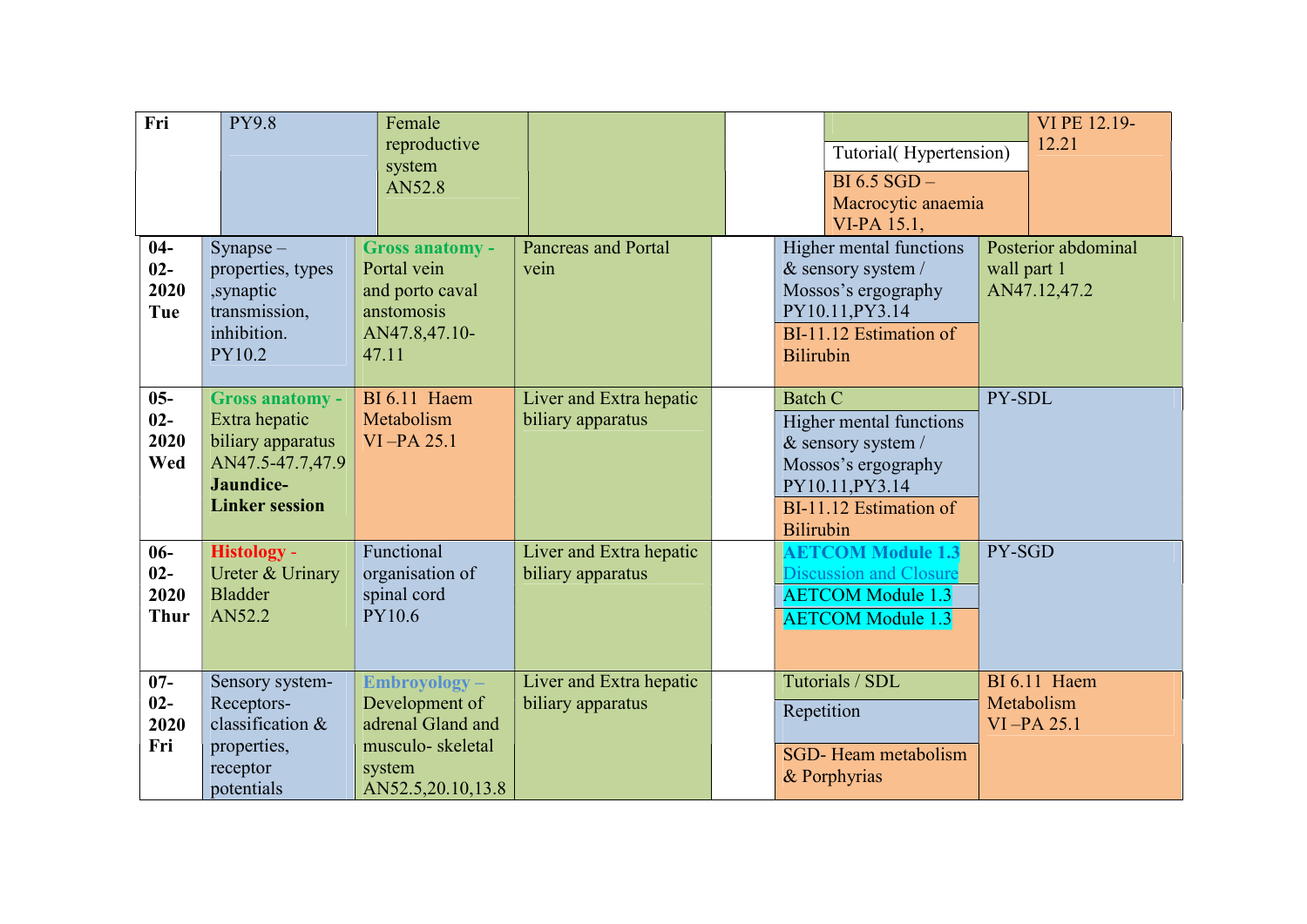|            | PY10.2            |                  |                 |                           |  |
|------------|-------------------|------------------|-----------------|---------------------------|--|
| $08-$      | Ascending tracts- | BI 6.13-6.15 LFT | Tutorials / SDL | <b>ECE-11.17 Jaundice</b> |  |
| $02-$      | dorsal column     |                  | Repetition      |                           |  |
| 2020       | pathway           |                  | SGD-Heam        |                           |  |
| <b>Sat</b> | Sensory cortex    |                  | metabolism &    |                           |  |
|            | PY10.3            |                  | Porphyrias      |                           |  |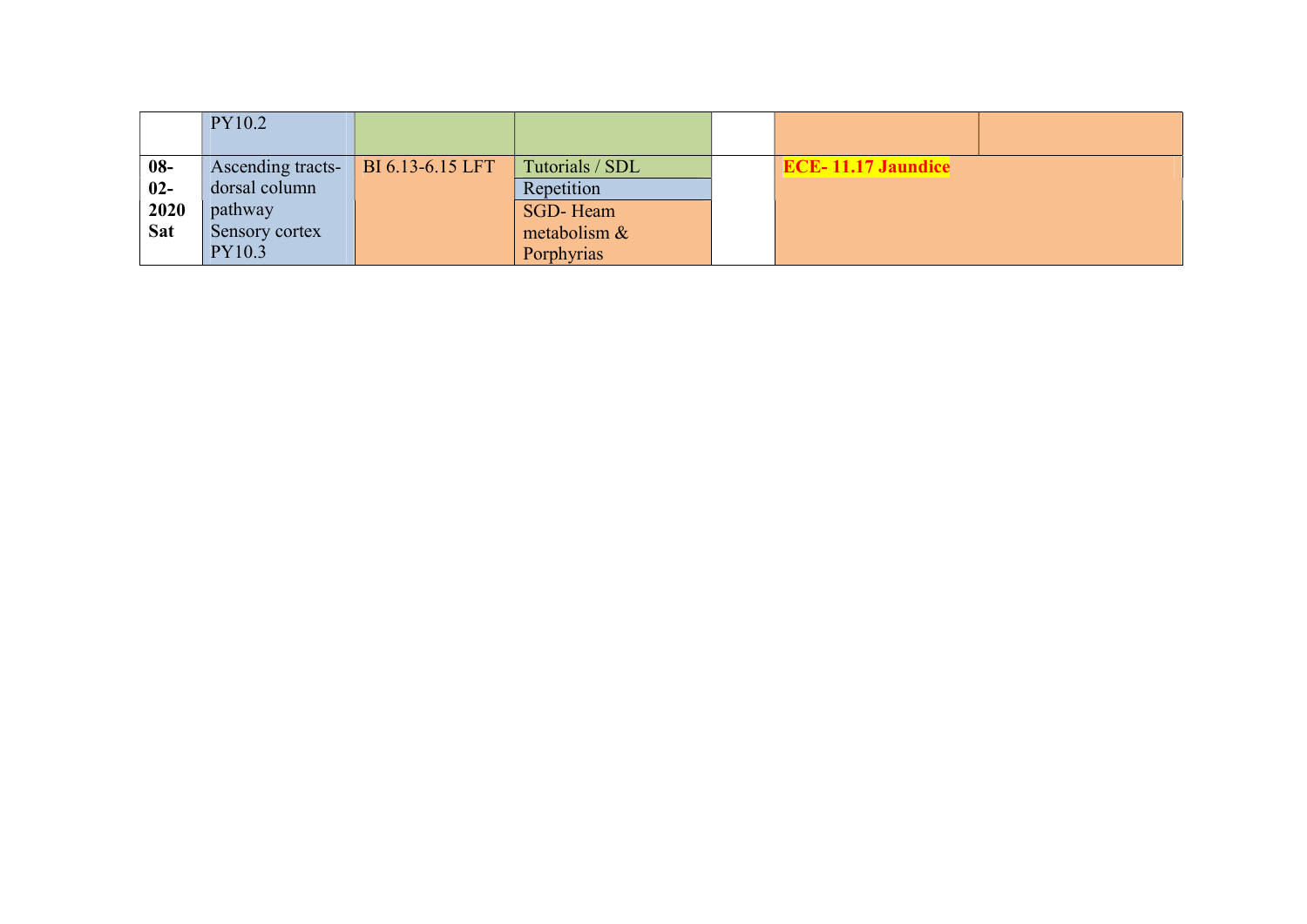| <b>Date</b>                     | 9am -10am                                                          | $10am-11am$                                                                                                                 | 11am -1 pm Lecture/         | 1pm             | $2pm - 4pm$                                                                                                                                                                                            | $4pm - 5pm$                                                                       |
|---------------------------------|--------------------------------------------------------------------|-----------------------------------------------------------------------------------------------------------------------------|-----------------------------|-----------------|--------------------------------------------------------------------------------------------------------------------------------------------------------------------------------------------------------|-----------------------------------------------------------------------------------|
| $\boldsymbol{\&}$<br>Day        | Lecture/Linker<br>session                                          | <b>Lecture</b> /Linker<br>session                                                                                           | <b>Dissection/DOAP/SDL</b>  | 2 <sub>pm</sub> | <b>Practicals / Small</b><br>group teaching/Small                                                                                                                                                      | <b>Small group</b><br>teaching/                                                   |
|                                 |                                                                    |                                                                                                                             |                             |                 | group                                                                                                                                                                                                  | Lecture/SDL                                                                       |
|                                 |                                                                    |                                                                                                                             |                             |                 | teaching/Tutorials/SDL                                                                                                                                                                                 |                                                                                   |
| $10-$<br>$02 -$<br>2020<br>Mon  | <b>BI 6.13-15 RFT</b><br>VI-Nephrology                             | Sensory cortex-<br>continued<br>Anterior<br>spinothalamic<br>tract<br>Lateral<br>spinothalamic<br>tract<br>PY10.3           | Kidney and ureter           |                 | <b>Histology Practicals</b><br>Ureter & Urinary<br><b>Bladder Batch A</b><br>Higher mental functions<br>& sensory system /<br>Mossos's ergography<br>PY10.11, PY3.14<br>BI 11.21 Estimation of<br>Urea | <b>Gross anatomy -</b><br>Kidney and ureter<br>AN47.5,47.6,47.8,47.9              |
| $11-$<br>$02 -$<br>2020<br>Tue  | Analgesia system<br>Gate control theory,<br>referred pain          | <b>Gross anatomy -</b><br>Posterior<br>abdominal wall<br>part II and cross<br>section at the<br>level of L1<br>AN45.3, 51.1 | Kidney and ureter           |                 | <b>Batch B</b><br>Higher mental functions<br>& sensory system /<br>Mossos's ergography<br>PY10.11, PY3.14<br>BI 11.21 Estimation of<br>Urea                                                            | <b>Gross anatomy -</b><br>Diaphragm and<br>suprarenal gland<br>AN47.13,47.14,47.5 |
| $12 -$<br>$02 -$<br>2020<br>Wed | <b>Gross anatomy -</b><br>Perineum Part 1<br>AN49.4,49.2,49.5,48.1 | <b>BI 6.13-15 RFT</b><br>VI-Nephrology                                                                                      | Posterior abdominal<br>wall |                 | <b>Batch C</b><br>Higher mental functions<br>& sensory system /<br>Mossos's ergography<br>PY10.11, PY3.14<br>BI 11.21 Estimation of<br>Urea                                                            | PY-SDL                                                                            |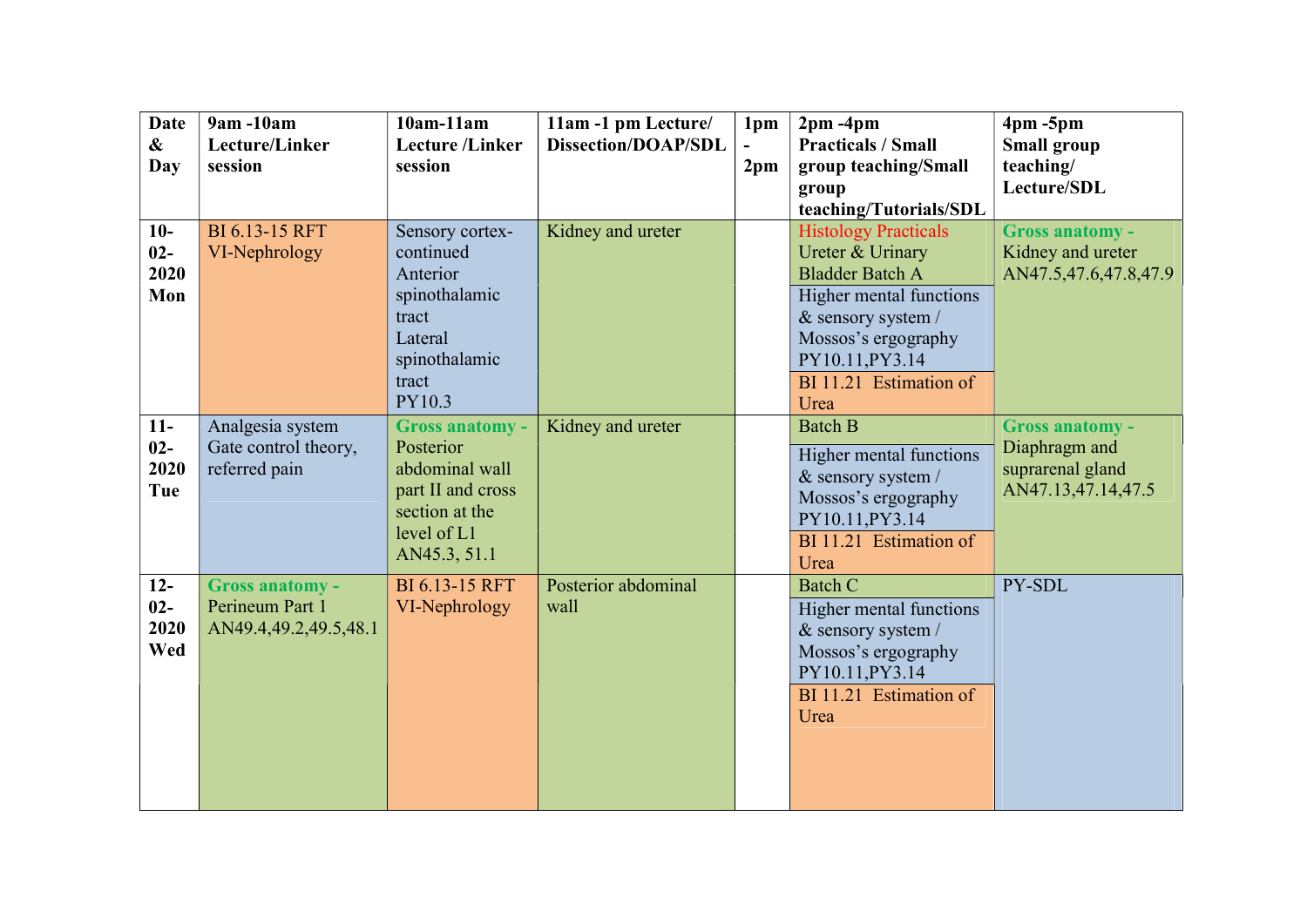| <b>Date</b>       | 9am -10am                 | $10am-11am$            | $11am - 1pm$               | 1pm             | 2pm-4pm Practicals /                     | $4pm - 5pm$                 |
|-------------------|---------------------------|------------------------|----------------------------|-----------------|------------------------------------------|-----------------------------|
| $\boldsymbol{\&}$ | Lecture/Linker            | <b>Lecture</b> /Linker | Lecture/                   | $\blacksquare$  | <b>Small group</b>                       | <b>Small group teaching</b> |
| Day               | session                   | session                | <b>Dissection/DOAP/SDL</b> | 2 <sub>pm</sub> | teaching/Small group                     | / Lecture                   |
|                   |                           |                        |                            |                 | teaching/Tutorials/SDL                   |                             |
| $13-$             | <b>Histology</b> - Testis | Abnormalities of       | Diaphragm and              |                 | Tutorials / SDL                          | PY-SGD                      |
| $02-$             | AN52.2                    | dorsal column          | suprarenal gland           |                 | Repetition                               |                             |
| 2020              |                           | pathway, lateral       |                            |                 | BI 11.21, 11.22                          |                             |
| <b>Thur</b>       |                           | <b>&amp;anterior</b>   |                            |                 | <b>Estimation of Creatinine</b>          |                             |
|                   |                           | spinothalamic          |                            |                 | - Creatinine clearance $\&$              |                             |
|                   |                           | tract                  |                            |                 | Newer markers of RFT                     |                             |
|                   |                           | Thalamus               |                            |                 |                                          |                             |
|                   |                           | PY10.6, PY10.7         |                            |                 |                                          |                             |
| $14-$             | Other sensory             | <b>Gross anatomy -</b> | Perineum                   |                 | Tutorials / SDL                          | BI 6.2,-6.4 Nucleotide      |
| $02 -$            | pathways                  | Perineum Part 2        |                            |                 | Tutorial - Family                        | metabolism                  |
| 2020              | Motor system-             | AN49.1,49.3,49.5       |                            |                 | planning                                 |                             |
| Fri               | introduction              |                        |                            |                 | BI 11.21, 11.22                          |                             |
|                   | PY10.3                    |                        |                            |                 | <b>Estimation of Creatinine</b>          |                             |
|                   |                           |                        |                            |                 | - Creatinine clearance &                 |                             |
|                   |                           |                        |                            |                 | Newer markers of RFT                     |                             |
| $15 -$            | Anterior horn cells       | $BI 6.2,-6.4$          | Tutorials / SDL            |                 | <b>ECE-6</b> Batch A Portal hypertension |                             |
| $02 -$            | Muscle spindle-           | Nucleotide             | Tutorial                   |                 | <b>ECE-6 Batch B</b>                     |                             |
| 2020              | structure, mechanism      | metabolism             |                            |                 |                                          |                             |
| <b>Sat</b>        | of action                 |                        | BI 11.21, 11.22            |                 | ECE-6 Batch C ECE $-11.17$ Jaundice      |                             |
|                   | Importance of gamma       |                        | <b>Estimation of</b>       |                 |                                          |                             |
|                   | fibers                    |                        | Creatinine - Creatinine    |                 |                                          |                             |
|                   | Golgi tendon organ        |                        | clearance & Newer          |                 |                                          |                             |
|                   | PY10.4                    |                        | markers of RFT             |                 |                                          |                             |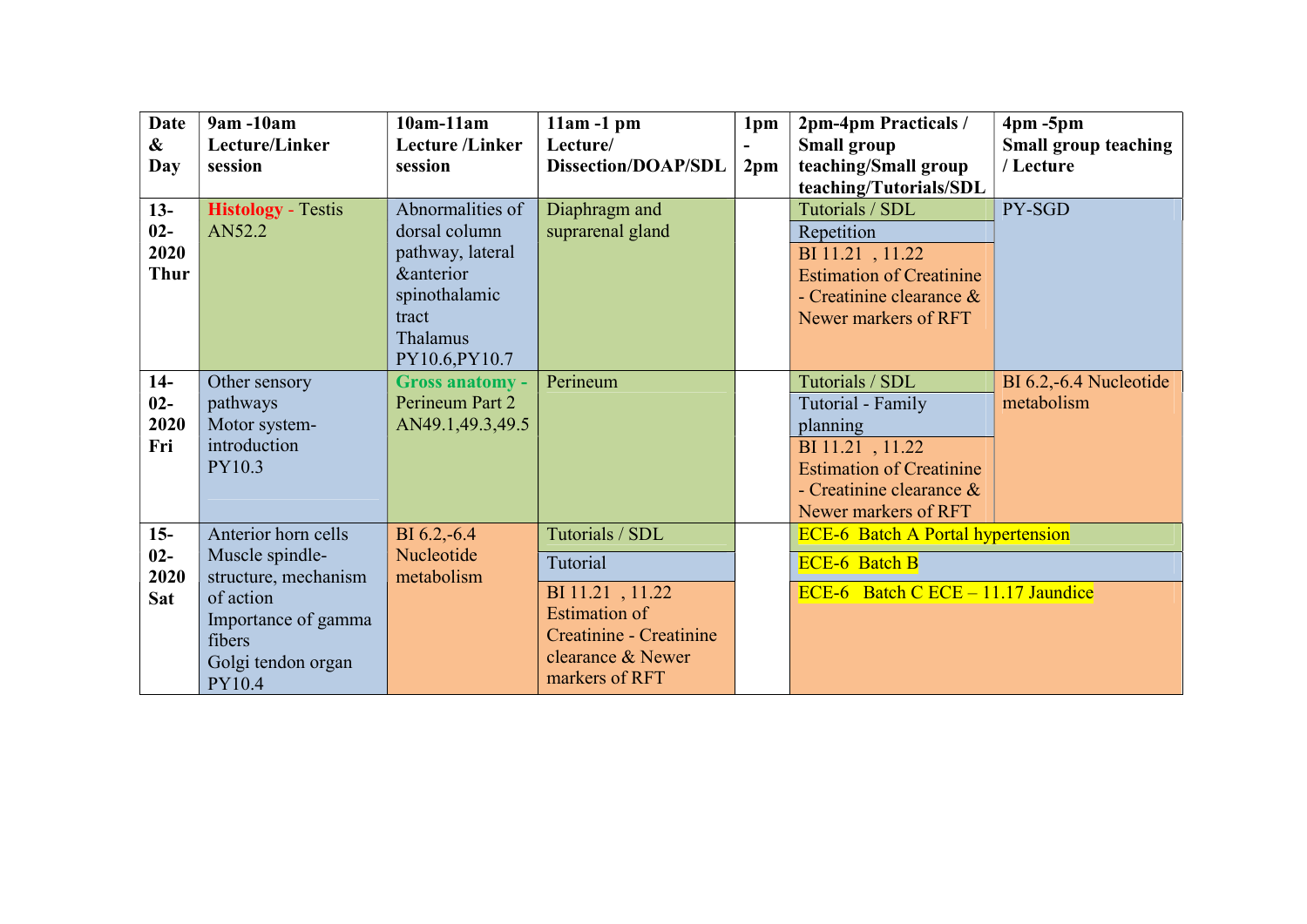| <b>Date</b><br>$\boldsymbol{\&}$<br>Day | $9am - 10am$<br>Lecture/Linker<br>session                           | $10am-11am$<br><b>Lecture</b> / <b>Linker</b><br>session                                                                                                                                        | 11am -1 pm Lecture/<br><b>Dissection/DOAP/SDL</b> | 1 <sub>pm</sub><br>2 <sub>pm</sub> | $2pm - 4pm$<br><b>Practicals / Small</b><br>group teaching/Small<br>group<br>teaching/Tutorials/SDL                                                                                                                                               | $4pm - 5pm$<br><b>Small group</b><br>teaching/<br>Lecture/SDL        |
|-----------------------------------------|---------------------------------------------------------------------|-------------------------------------------------------------------------------------------------------------------------------------------------------------------------------------------------|---------------------------------------------------|------------------------------------|---------------------------------------------------------------------------------------------------------------------------------------------------------------------------------------------------------------------------------------------------|----------------------------------------------------------------------|
| $17-02-$<br>2020<br>Mon                 | BI 6.2,-6.4<br>Nucleotide<br>metabolism                             | Reflexes-<br>classification,<br>properties<br>PY10.2<br>Important reflexes-<br>flexor, withdrawal,<br>crossed extensor<br>reflex<br>Reciprocal innervation<br>& reciprocal inhibition<br>PY10.2 | Perineum                                          |                                    | <b>Histology Practicals</b><br><b>Testis</b><br><b>Batch A</b><br>Cranial nerve 1-<br>$6/M$ osso's ergograph -<br>effect of arterial &<br>venous occlusion<br>PY10.11, PY3.14<br>$BI 6.4 11.17 - Case$<br>scenario's of Gout<br>$VI - IM$ , Ortho | <b>Gross anatomy -</b><br><b>Urinary Bladder</b><br>AN48.2,48.5,48.6 |
| $18-02-$<br>2020<br>Tue                 | Motor cortex<br>Pyramidal tract<br>PY10.7, PY10.4                   | <b>Gross anatomy -</b><br>Prostate and urethra<br>AN48.2,48.5,48.7,48.8                                                                                                                         | Perineum                                          |                                    | <b>Batch B</b><br>Cranial nerve 1-<br>$6/M$ osso's ergograph -<br>effect of arterial &<br>venous occlusion<br>PY10.11, PY3.14<br>BI 6.4 $11.17 - Case$<br>scenario's of Gout<br>$VI - IM$ , Ortho                                                 | Gross anatomy-<br><b>Uterus</b><br>AN48.2,48.5,48.8                  |
| $19-02-$<br>2020<br>Wed                 | <b>Gross anatomy</b><br>-Ovary and<br>fallopian tube<br>AN48.2,48.5 | BI 7.2 -7-4 Molecular<br><b>Biology</b>                                                                                                                                                         | <b>Urinary Bladder</b>                            |                                    | <b>Batch C</b><br>Cranial nerve 1-<br>$6/M$ osso's ergograph $-$<br>effect of arterial &<br>venous occlusion<br>PY10.11, PY3.14                                                                                                                   | PY-SDL                                                               |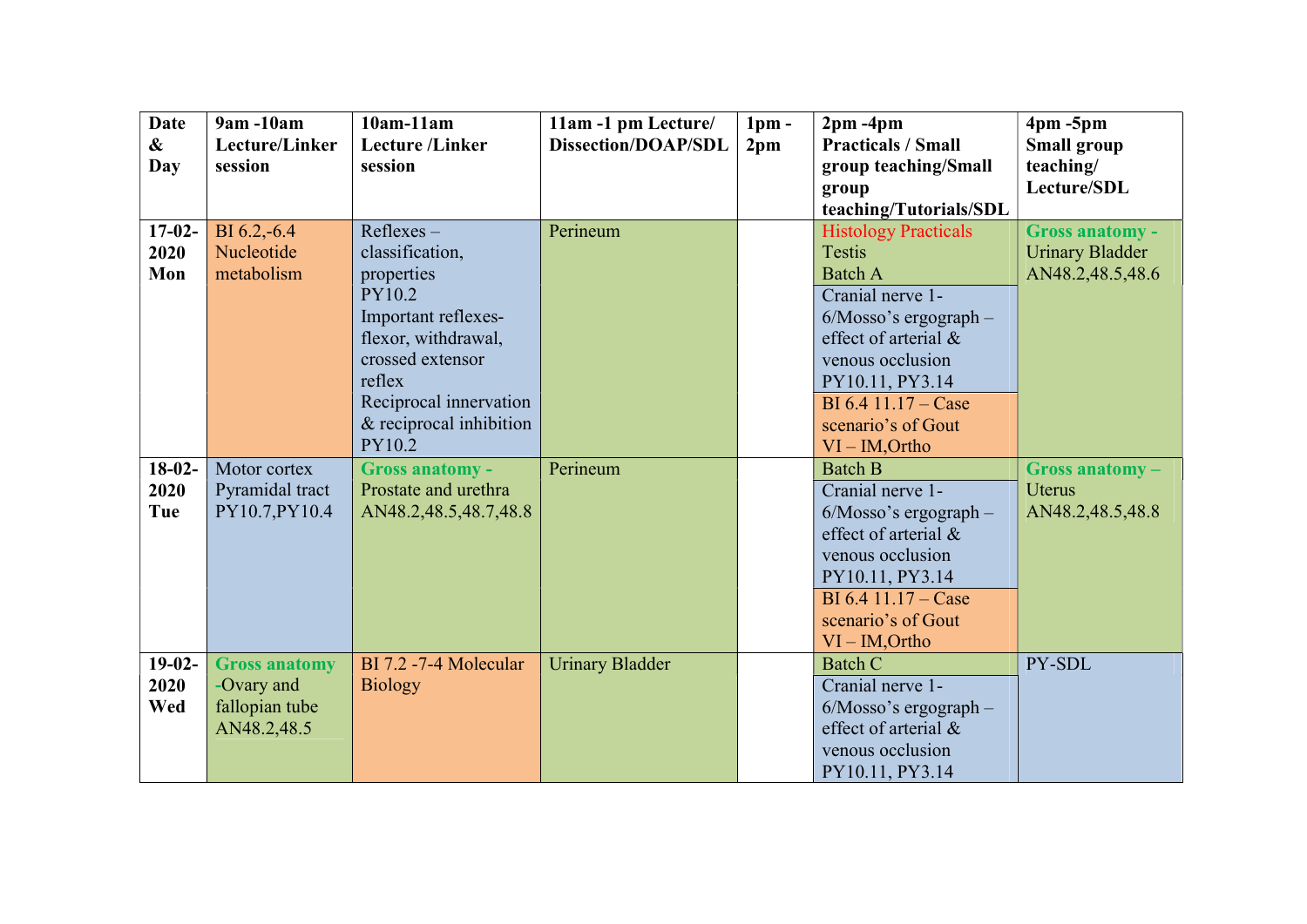| $20-02-$<br>2020<br><b>Thur</b> | $Histology -$<br>Epididymis and<br>penis<br>AN52.2 | Pyramidal tract-<br>lesions, UMN lesions<br>Rubrospinal tract<br>Extrapyramidal tract<br>PY10.4 | <b>Urinary Bladder</b> | BI 6.4 $11.17 - Case$<br>scenario's of Gout<br>$VI - IM$ , Ortho<br>Tutorials / SDL<br><b>Tutorials</b><br>SDL-Nucleotide<br>Metabolism | <b>SGD</b> |
|---------------------------------|----------------------------------------------------|-------------------------------------------------------------------------------------------------|------------------------|-----------------------------------------------------------------------------------------------------------------------------------------|------------|
| $21 - 02 -$<br>2020<br>Fri      | <b>MAHA SHIVARATHRI</b>                            |                                                                                                 |                        |                                                                                                                                         |            |
| $22 - 02 -$                     | Spinal cord                                        | BI 7.2 -7-4 Molecular                                                                           | Tutorials / SDL        | <b>ECE-6</b> Batch B Portal hypertension                                                                                                |            |
| 2020                            | lesion-complete,                                   | <b>Biology</b>                                                                                  | <b>Tutorials</b>       | <b>ECE-6 Batch C</b>                                                                                                                    |            |
| Sat                             | incomplete,                                        |                                                                                                 | SDL-Nucleotide         | ECE-6 Batch A ECE $-11.17$ Jaundice                                                                                                     |            |
|                                 | hemisection                                        |                                                                                                 | Metabolism             |                                                                                                                                         |            |
|                                 | Syringomyelia,                                     |                                                                                                 |                        |                                                                                                                                         |            |
|                                 | tabes dorsalis,                                    |                                                                                                 |                        |                                                                                                                                         |            |
|                                 | multiple<br>sclerosis                              |                                                                                                 |                        |                                                                                                                                         |            |
|                                 | PY10.6                                             |                                                                                                 |                        |                                                                                                                                         |            |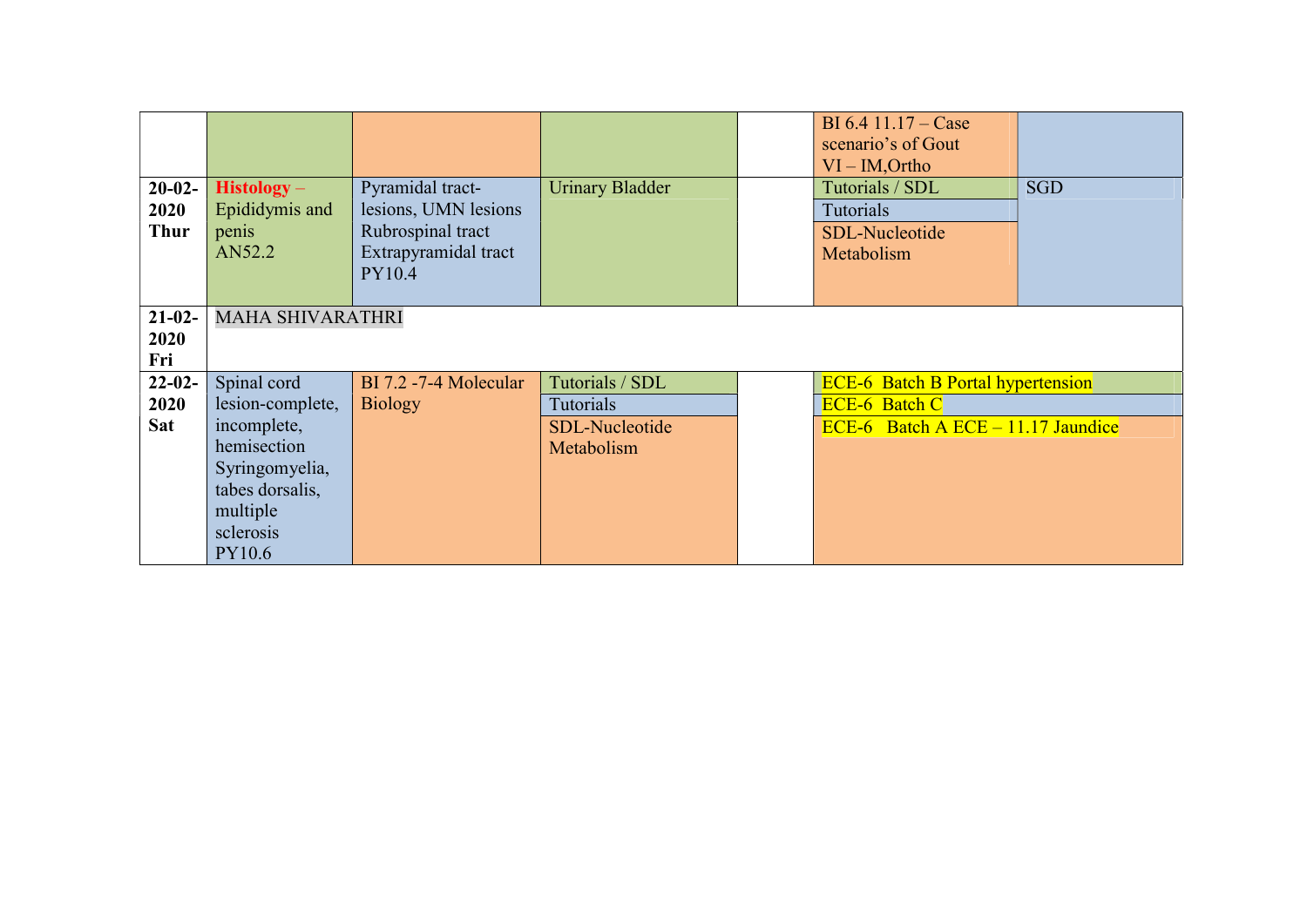| <b>Date</b><br>$\boldsymbol{\&}$<br>Day | 9am -10am<br>Lecture/Linker<br>session                                       | $10am-11am$<br><b>Lecture</b> /Linker<br>session                                            | 11am -1 pm Lecture/<br><b>Dissection/DOAP/SDL</b> | 1 <sub>pm</sub><br>2 <sub>pm</sub> | $2pm - 4pm$<br><b>Practicals / Small</b><br>group teaching/Small<br>group<br>teaching/Tutorials/SDL                                                                        | $4pm - 5pm$<br><b>Small group</b><br>teaching/<br>Lecture/SDL                                                   |
|-----------------------------------------|------------------------------------------------------------------------------|---------------------------------------------------------------------------------------------|---------------------------------------------------|------------------------------------|----------------------------------------------------------------------------------------------------------------------------------------------------------------------------|-----------------------------------------------------------------------------------------------------------------|
| $24-$<br>$02 -$<br>2020<br>Mon          | BI 7.2-7.4<br>Molecular<br><b>Biology</b>                                    | Vestibular apparatus<br><b>PY10.4</b>                                                       | Prostate and urethra                              |                                    | Epididymis and penis<br><b>Batch A</b><br>Cranial nerve 1-<br>$6/M$ osso's ergograph –<br>effect of arterial &<br>venous occlusion<br>PY10.11, PY3.14<br><b>BI 7.4 PCR</b> | <b>Gross anatomy -</b><br><b>Rectum and Anal</b><br>canal<br>AN48.2,48.5,48.8                                   |
| $25 -$<br>$02-$<br>2020<br>Tue          | Basal ganglia-<br>nucleus,<br>connections<br>, circuit, functions.<br>PY10.7 | <b>Gross anatomy -Pelvic</b><br>vessels, nerves and<br>fascia<br>AN48.33,48.4,51.2          | Uterus, Ovary and<br>fallopian tube               |                                    | <b>Batch B</b><br>Cranial nerve 1-<br>$6/M$ osso's ergograph -<br>effect of arterial &<br>venous occlusion<br>PY10.11, PY3.14<br><b>BI 7.4 PCR</b>                         | <b>Gross anatomy -</b><br><b>Osteology-</b><br>Introduction to<br>skull-Norma<br>verticalis<br>AN26.1-26.2,26.6 |
| $26 -$<br>$02 -$<br>2020<br>Wed         | Genetics part 1<br>AN73.1-<br>73.3,74.1-74.4                                 | BI 7.2-7.4 Molecular<br><b>Biology</b>                                                      | Uterus, Ovary and<br>fallopian tube               |                                    | Batch C<br>Cranial nerve 1-<br>$6/M$ osso's ergograph –<br>effect of arterial $\&$<br>venous occlusion<br>PY10.11, PY3.14<br><b>BI 7.4 PCR</b>                             | PY-SDL                                                                                                          |
| $27 -$<br>$02 -$<br>2020<br><b>Thur</b> | $Histology – Vas$<br>Deferens &<br>Prostate<br>AN52.2,52.3                   | Basel ganglia -<br>disorders(Parkinsonism)<br>Cerebellum- nucleus,<br>connections, circuits | Rectum and Anal canal                             |                                    | Surface marking and<br>radiology of abdomen<br>and pelvis Batch A<br>AN54.1,54.3,55.1-55.2                                                                                 | PY-SGD                                                                                                          |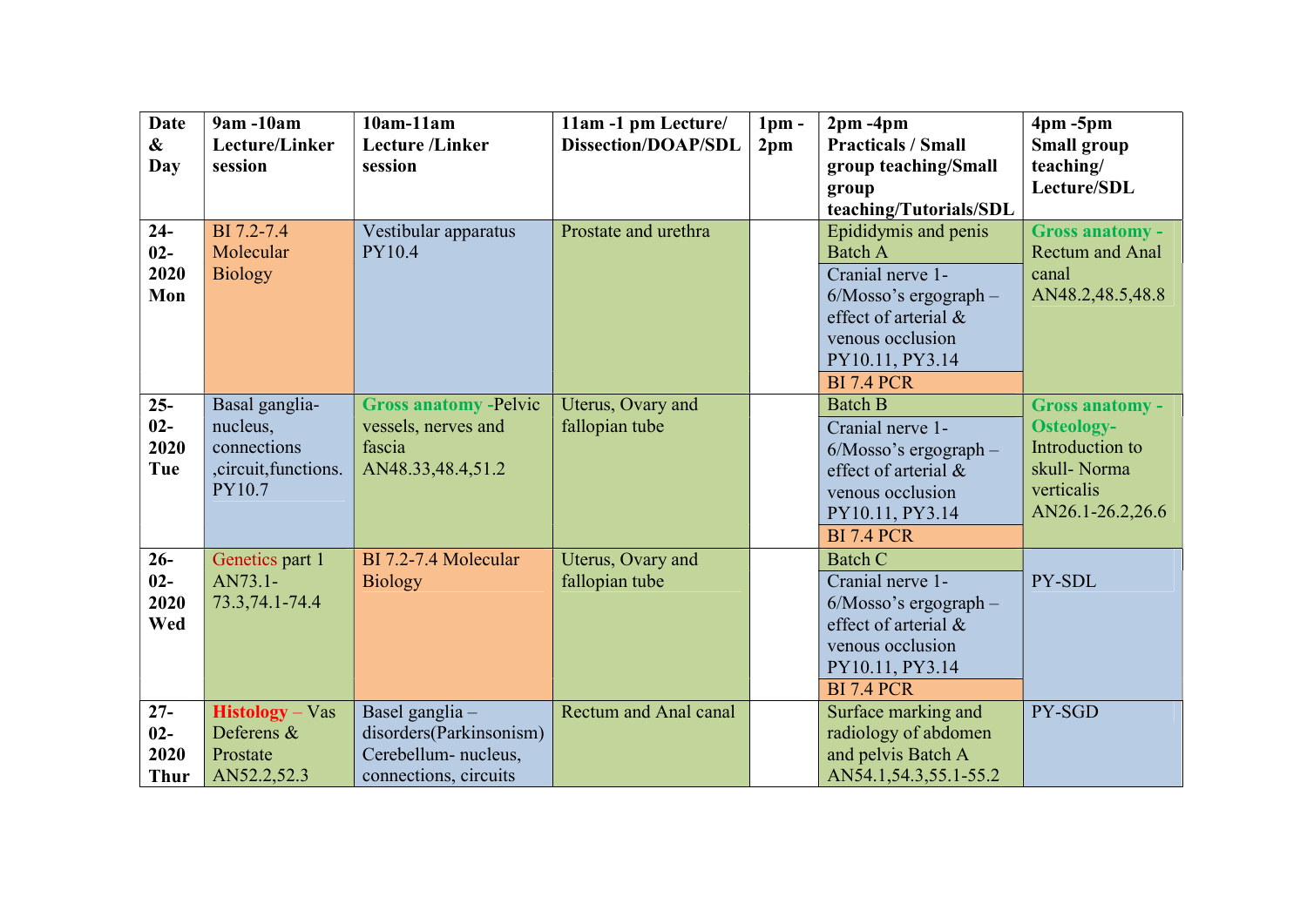|            |                | PY10.7<br>(Integration with<br>Medicine) |                        | Tutorials<br>SGD-BI 7.2-7.4<br>Mol biology |                          |
|------------|----------------|------------------------------------------|------------------------|--------------------------------------------|--------------------------|
| $28 -$     | Disorders of   | <b>Gross anatomy -</b>                   | Pelvic vessels, nerves | Surface marking and                        | BI 7.2-7.4               |
| $02-$      | cerebellum     | Introduction to head                     | and fascia             | radiology of abdomen                       | <b>Molecular Biology</b> |
| 2020       | Hypothalamus   | and neck                                 |                        | and pelvis Batch B                         |                          |
| Fri        | PY10.7         | AN35.1,35.10                             |                        | AN54.1, 54.3, 55.1-55.2                    |                          |
|            |                |                                          |                        | Tutorials                                  |                          |
|            |                |                                          |                        | SGD-BI 7.2-7.4                             |                          |
|            |                |                                          |                        | Mol biology                                |                          |
| $29-$      | Hypothalamus - | BI 7.2-7.4 Molecular                     | Surface marking and    | <b>ECE-6</b> Batch C Portal hypertension   |                          |
| $02-$      | continued      | <b>Biology</b>                           | radiology of abdomen   |                                            |                          |
| 2020       | Limbic system  |                                          | and pelvis Batch C     |                                            |                          |
| <b>Sat</b> | PY10.7         |                                          | AN54.1,54.3,55.1-55.2  |                                            |                          |
|            |                |                                          | <b>Tutorials</b>       | <b>ECE-6 Batch A</b>                       |                          |
|            |                |                                          | SGD-BI 7.2-7.4         | ECE-6 Batch B BI 7.2-7.4 Molecular         |                          |
|            |                |                                          | Mol biology            | <b>Biology</b>                             |                          |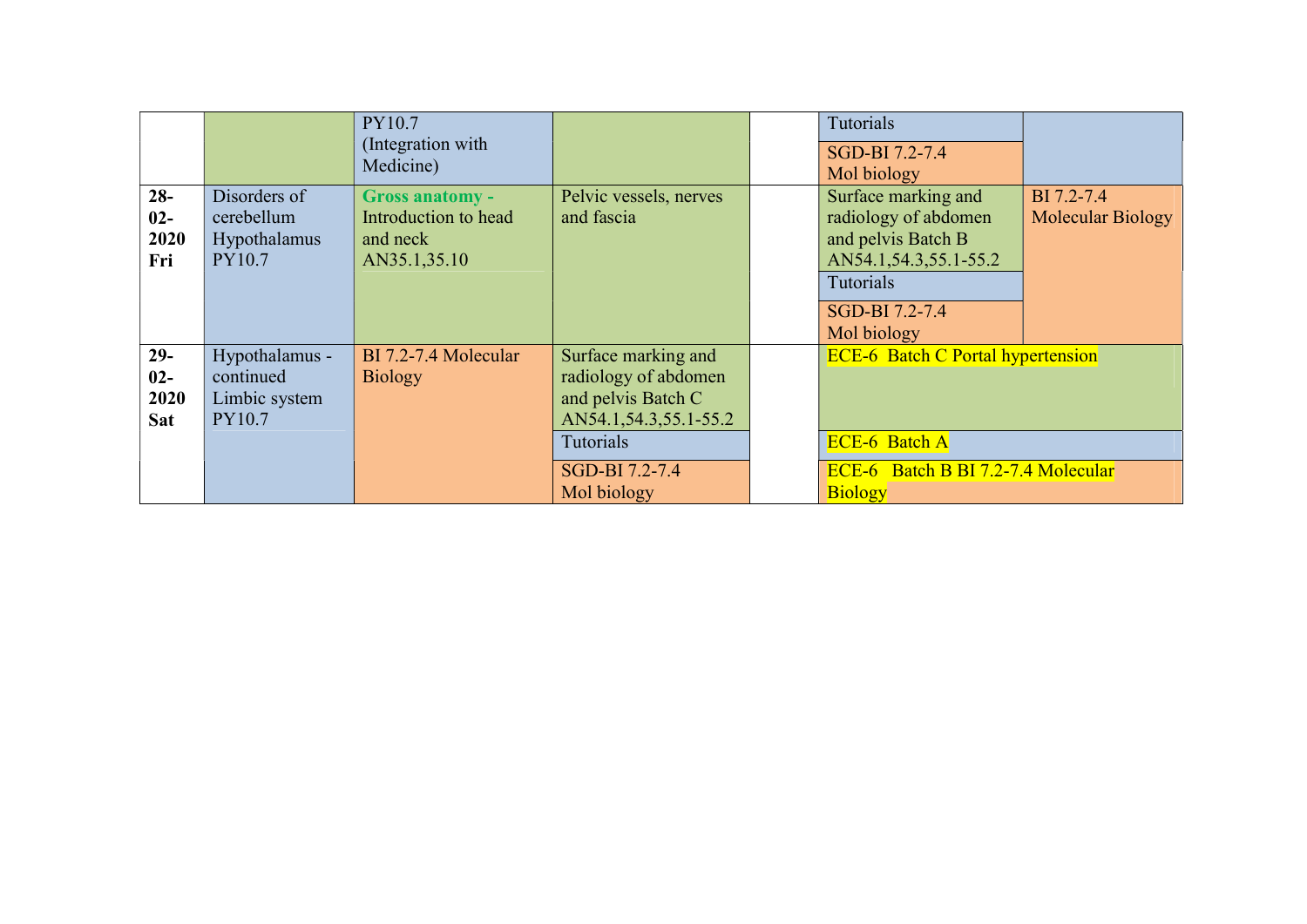| Date &      | $9am - 10am$                          | $10am-11am$ | $11am - 1pm$               | $1pm - 2pm$ | 2pm-4pm Practicals /                  | $4pm - 5pm$        |  |  |
|-------------|---------------------------------------|-------------|----------------------------|-------------|---------------------------------------|--------------------|--|--|
| Day         | Lecture/Linker                        | Lecture     | Lecture/                   |             | <b>Small group</b>                    | <b>Small group</b> |  |  |
|             | session                               | /Linker     | <b>Dissection/DOAP/SDL</b> |             | teaching/Small group                  | teaching/          |  |  |
|             |                                       | session     |                            |             | teaching/Tutorials/SDL                | Lecture            |  |  |
| $02 - 03 -$ | II Internal Assessment - Biochemistry |             |                            |             | II Internal Assessment - Biochemistry |                    |  |  |
| 2020        | Practical                             |             |                            |             | Practical                             |                    |  |  |
| Mon         | II Internal Assessment - Physiology   |             |                            |             | II Internal Assessment - Physiology   |                    |  |  |
|             | Practical                             |             |                            |             | Practical                             |                    |  |  |
|             | II Internal Assessment - Anatomy      |             |                            |             | II Internal Assessment - Anatomy      |                    |  |  |
|             | Practical                             |             |                            |             | Practical                             |                    |  |  |
| $03 - 03 -$ | II Internal Assessment - Biochemistry |             |                            |             | II Internal Assessment - Biochemistry |                    |  |  |
| 2020        | Practical                             |             |                            |             | Practical                             |                    |  |  |
| Tue         | II Internal Assessment - Physiology   |             |                            |             | II Internal Assessment - Physiology   |                    |  |  |
|             | Practical                             |             |                            |             | Practical                             |                    |  |  |
|             | II Internal Assessment - Anatomy      |             |                            |             | II Internal Assessment - Anatomy      |                    |  |  |
|             | Practical                             |             |                            |             | Practical                             |                    |  |  |
| $04-03-$    | II nternal Assessment - Biochemistry  |             |                            |             | II Internal Assessment - Biochemistry |                    |  |  |
| 2020        | Practical                             |             |                            |             | Practical                             |                    |  |  |
| Wed         | II Internal Assessment - Physiology   |             |                            |             | II Internal Assessment - Physiology   |                    |  |  |
|             | Practical                             |             |                            |             | Practical                             |                    |  |  |
|             | II Internal Assessment - Anatomy      |             |                            |             | II Internal Assessment - Anatomy      |                    |  |  |
|             | Practical                             |             |                            |             | Practical                             |                    |  |  |
| $05-03-$    | II Internal Assessment - Biochemistry |             |                            |             |                                       |                    |  |  |
| 2020        | Theory                                |             |                            |             |                                       |                    |  |  |
| <b>Thur</b> |                                       |             |                            |             |                                       |                    |  |  |
|             |                                       |             |                            |             |                                       |                    |  |  |
| $06 - 03 -$ | II Internal Assessment - Physiology   |             |                            |             |                                       |                    |  |  |
| 2020        | Theory                                |             |                            |             |                                       |                    |  |  |
| Fri         |                                       |             |                            |             |                                       |                    |  |  |
| $07 - 03 -$ | II Internal Assessment - Anatomy      |             |                            |             |                                       |                    |  |  |
| 2020        | Theory                                |             |                            |             |                                       |                    |  |  |
| <b>Sat</b>  |                                       |             |                            |             |                                       |                    |  |  |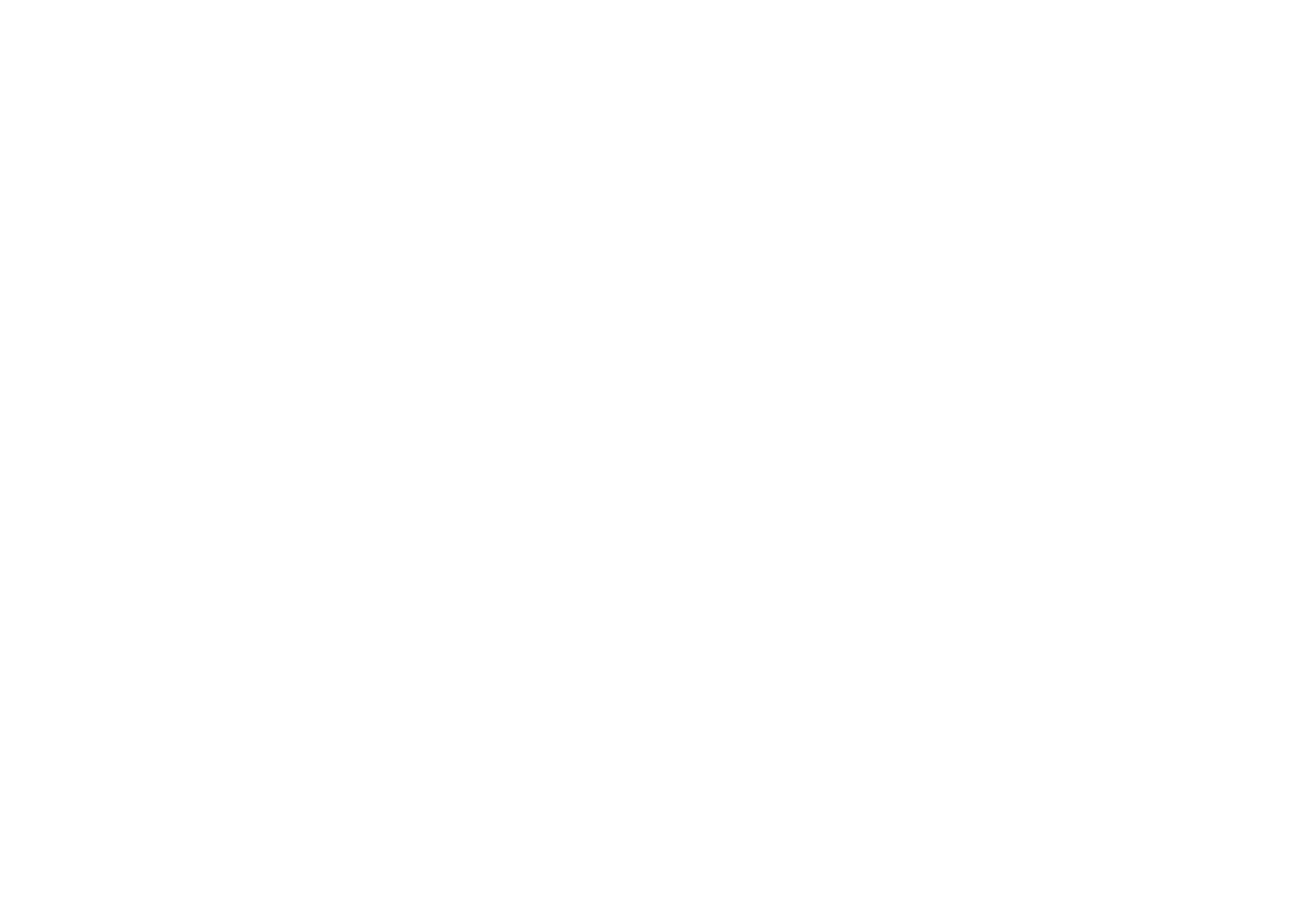| Date &<br>Day                  | 9am -10am<br>Lecture/Linker<br>session                          | $10am-11am$<br>Lecture<br>/Linker<br>session  | 11am -1 pm Lecture/<br><b>Dissection/DOAP/SDL</b>  |                     | $1pm - 2pm$ | $2pm - 4pm$<br><b>Practicals / Small</b><br>group teaching/Small<br>group<br>teaching/Tutorials/SDL                                                                                     | $4pm - 5pm$<br><b>Small group</b><br>teaching/<br>Lecture/SDL                  |
|--------------------------------|-----------------------------------------------------------------|-----------------------------------------------|----------------------------------------------------|---------------------|-------------|-----------------------------------------------------------------------------------------------------------------------------------------------------------------------------------------|--------------------------------------------------------------------------------|
| $09-03-$<br>2020<br>Mon        | BI 5.3-<br>5.5Protein<br>metabolism                             | Prefrontal<br>Lobe, RAS<br>PY10.5,<br>PY10.7  | Introduction to head and<br>neck                   |                     |             | <b>Histology Practicals</b><br>Vas Deferens & Prostate<br><b>Batch A</b><br>Cranial nerve 7-<br>12/Stethograph<br>PY10.11<br>BI 11.17 SGD-<br>proteinuria, nephritic<br>syndrome, edema | <b>Gross</b><br>anatomy -<br>Scalp<br>AN27.1,27.2                              |
| $10-03-$<br>2020<br>Tue        | Physiology of<br>Sleep, EEG<br><b>PY10.8</b>                    | Histology-<br>Ovary<br>AN52.2                 | Scalp                                              |                     |             | <b>Batch B</b><br>Cranial nerve 7-<br>12/Stethograph<br>PY10.11<br>BI 11.17 SGD -<br>proteinuria, nephritic<br>syndrome, edema                                                          | <b>Gross</b><br>anatomy -<br><b>Osteology-</b><br>Norma<br>Frontalis<br>AN26.2 |
| $11-03-$<br>2020<br>Wed        | Genetics part 2<br>AN75.1-75.5                                  | BI 5.3-<br>5.5Protein<br>metabolism           | Scalp                                              |                     |             | <b>Batch C</b><br>Cranial nerve 7-<br>12/Stethograph<br>PY10.11<br>BI 11.17 SGD-<br>proteinuria, nephritic<br>syndrome, edema                                                           | PY-SDL                                                                         |
| $12 - 03 - 020$<br><b>Thur</b> | <b>Histology -</b><br>Uterus &<br>Fallopian Tube<br>AN43.2,52.1 | Physiology of<br>speech and its<br>disorders, | Osteology-<br>Norma<br>occipitalis<br>and cervical | Dissection:<br>Face |             | <b>Histology Practicals-</b><br>Ovary<br><b>Batch A</b>                                                                                                                                 | PY-SGD                                                                         |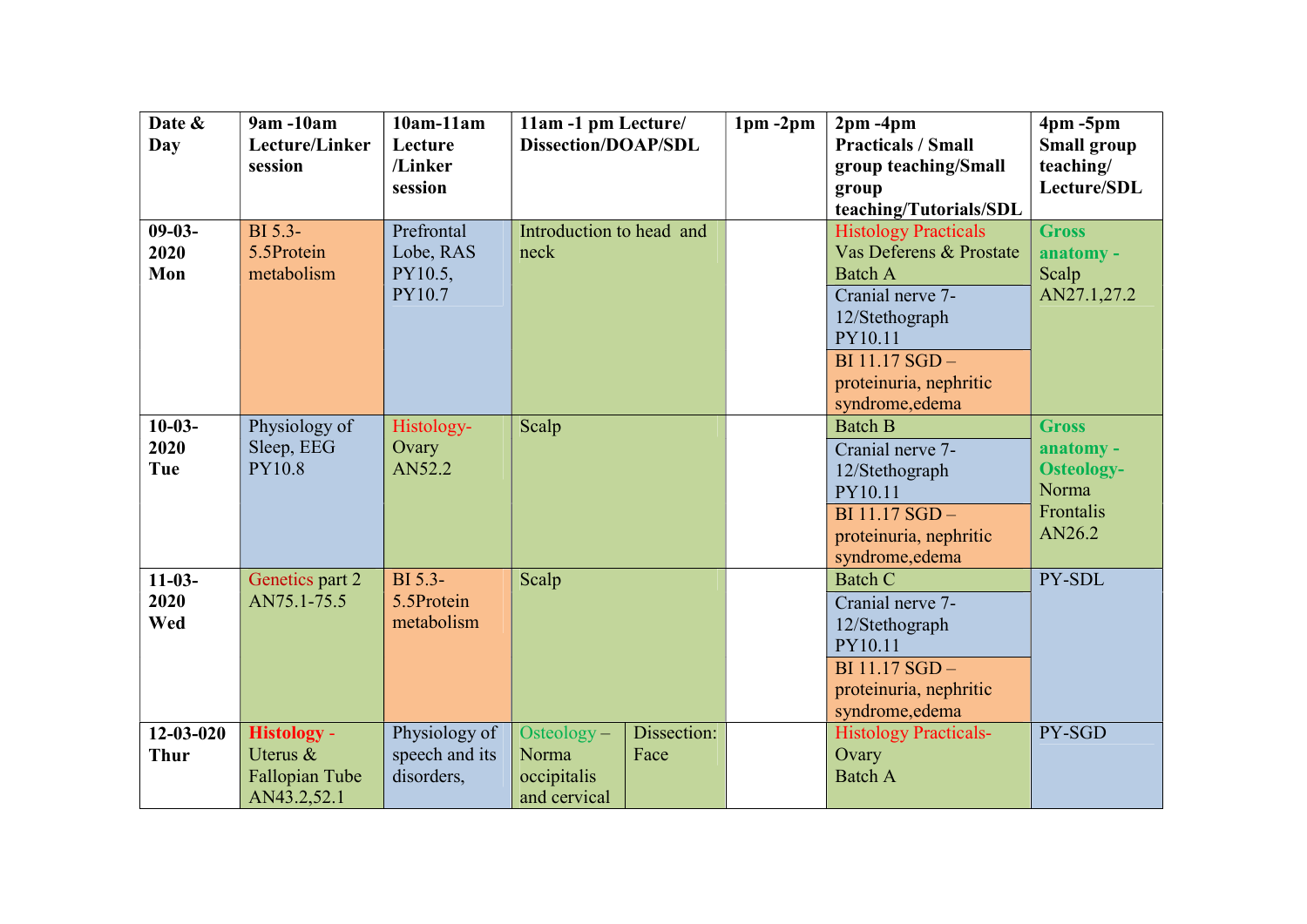|                                |                                                            | learning $\&$<br>memory                                 | vertebra Part<br>AN26.2,26.5 | Tutorials                                                           |                                     |
|--------------------------------|------------------------------------------------------------|---------------------------------------------------------|------------------------------|---------------------------------------------------------------------|-------------------------------------|
| $13-03-$<br>2020<br>Fri        | CSF, BBB                                                   | <b>Gross</b><br>anatomy -<br>Face Part 1<br>AN28.1,28,6 | Face                         | <b>Batch B</b><br><b>Tutorials</b>                                  | BI 5.3-<br>5.5Protein<br>metabolism |
| $14-03-$<br>2020<br><b>Sat</b> | Special senses,<br>Functional<br>anatomy of Eye<br>PY10.17 | BI 5.3-<br>5.5Protein<br>metabolism                     | Batch C<br>Tutorials         | $\overline{ECE}$ – Nephrotic syndrome, VI PE &<br><b>NEPHROLOGY</b> |                                     |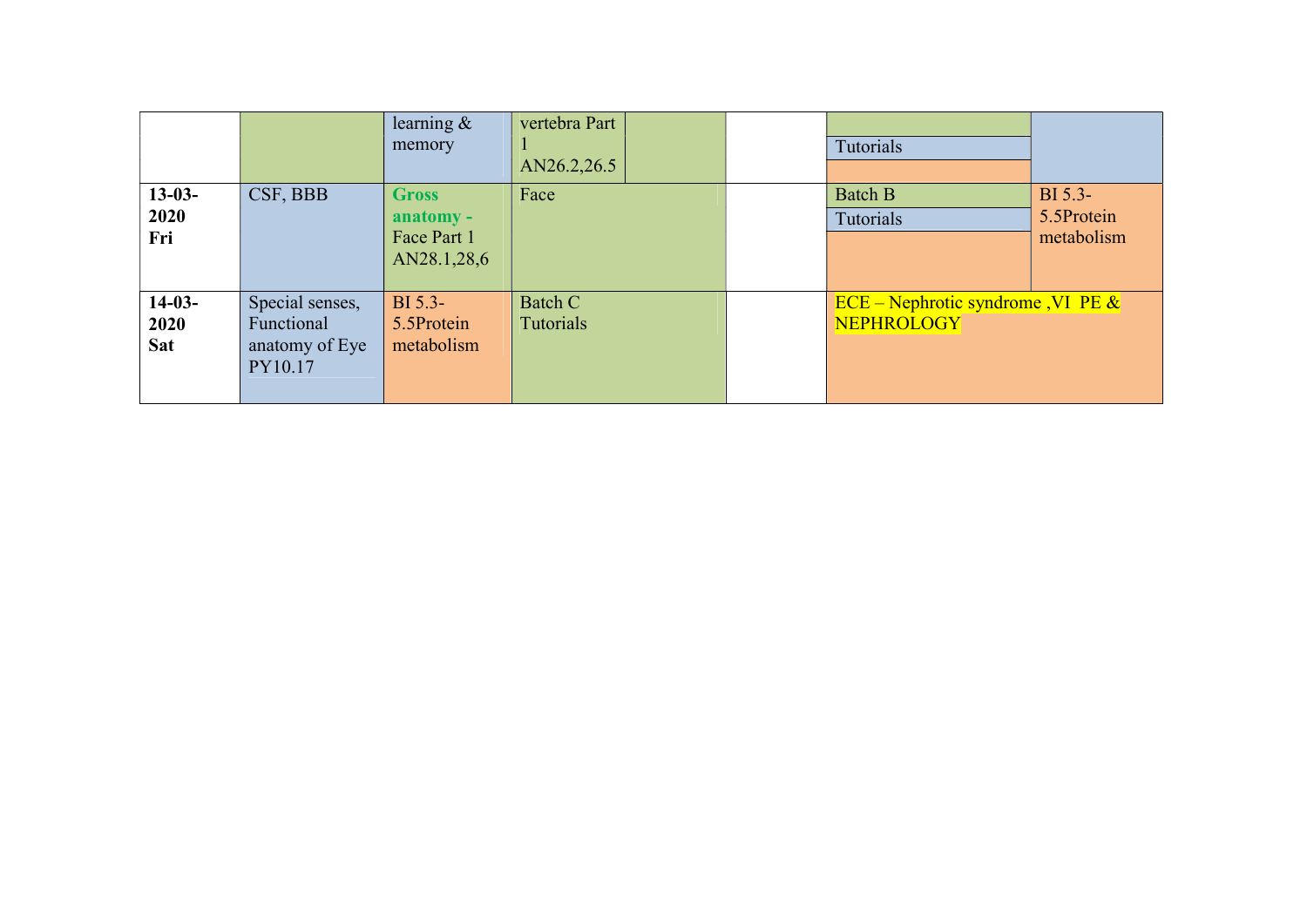| Date &<br>Day                   | 9am -10am<br>Lecture/Linker<br>session                                                                                                           | $10am-11am$<br>Lecture<br>/Linker session                                                                                          | 11am -1 pm Lecture/<br><b>Dissection/DOAP/SDL</b> | $1pm - 2pm$ | $2pm - 4pm$<br><b>Practicals / Small</b><br>group teaching/Small<br>group<br>teaching/Tutorials/SDL                                                     | $4pm - 5pm$<br><b>Small group</b><br>teaching/<br>Lecture/SDL                                |
|---------------------------------|--------------------------------------------------------------------------------------------------------------------------------------------------|------------------------------------------------------------------------------------------------------------------------------------|---------------------------------------------------|-------------|---------------------------------------------------------------------------------------------------------------------------------------------------------|----------------------------------------------------------------------------------------------|
| $16-03-$<br>2020<br>Mon         | BI 5.3-5.5<br>Protein<br>Metabolism                                                                                                              | Image forming<br>mechanism<br>Structure of<br>photoreceptor<br>$&$ its electrical<br>activity,<br>Pupillary<br>reflexes<br>PY10.17 | Face                                              |             | <b>Histology Practicals-</b><br>Uterus & Fallopian Tube<br><b>Batch A</b><br>Cranial nerves 7-<br>12/stethograph<br>PY10.11<br><b>AETCOM</b> Module 1.4 | Genetics part 3<br>- prenatal<br>diagnosis<br>AN81.1-81.3                                    |
| $17-03-$<br>2020<br>Tue         | Physiology of<br>vision ,dark<br>adaptation& light<br>adaptation, visual<br>pathway &visual<br>cortex, lesions at<br>different levels<br>PY10.17 | <b>Gross anatomy</b><br>-Face Part 2<br>AN28.2-<br>28.5, 28.7-28.8                                                                 | Face                                              |             | <b>Batch B</b><br>Cranial nerves 7-<br>12/stethograph<br>PY10.11<br>BI 11.5 Screening test<br>for Inborn errors                                         | <b>Gross</b><br>anatomy -<br><b>Osteology-</b><br>Cervical<br>vertebra Part 2<br>AN26.5,26.7 |
| $18-03-$<br>2020<br>Wed         | <b>Gross anatomy -</b><br>Atlanto occipital<br>and atlanto axial<br>joint<br>AN43.1                                                              | BI 5.3-5.5<br>Protein<br>Metabolism                                                                                                | Face                                              |             | <b>Batch C</b><br>Cranial nerves 7-<br>12/stethograph<br>PY10.11<br><b>AETCOM</b> Module 1.4                                                            | PY-SDL                                                                                       |
| $19-03-$<br>2020<br><b>Thur</b> | Histology-<br>thyroid,<br>parathyroid and<br>suprarenal gland                                                                                    | Visual acuity,<br>visual field,<br>, light reflex $\&$                                                                             | Facial vessels and<br>facial nerve                |             | Tutorials/SDL<br>Tutorials<br>BI 11.5 Screening test<br>for Inborn errors                                                                               | PY-SGD                                                                                       |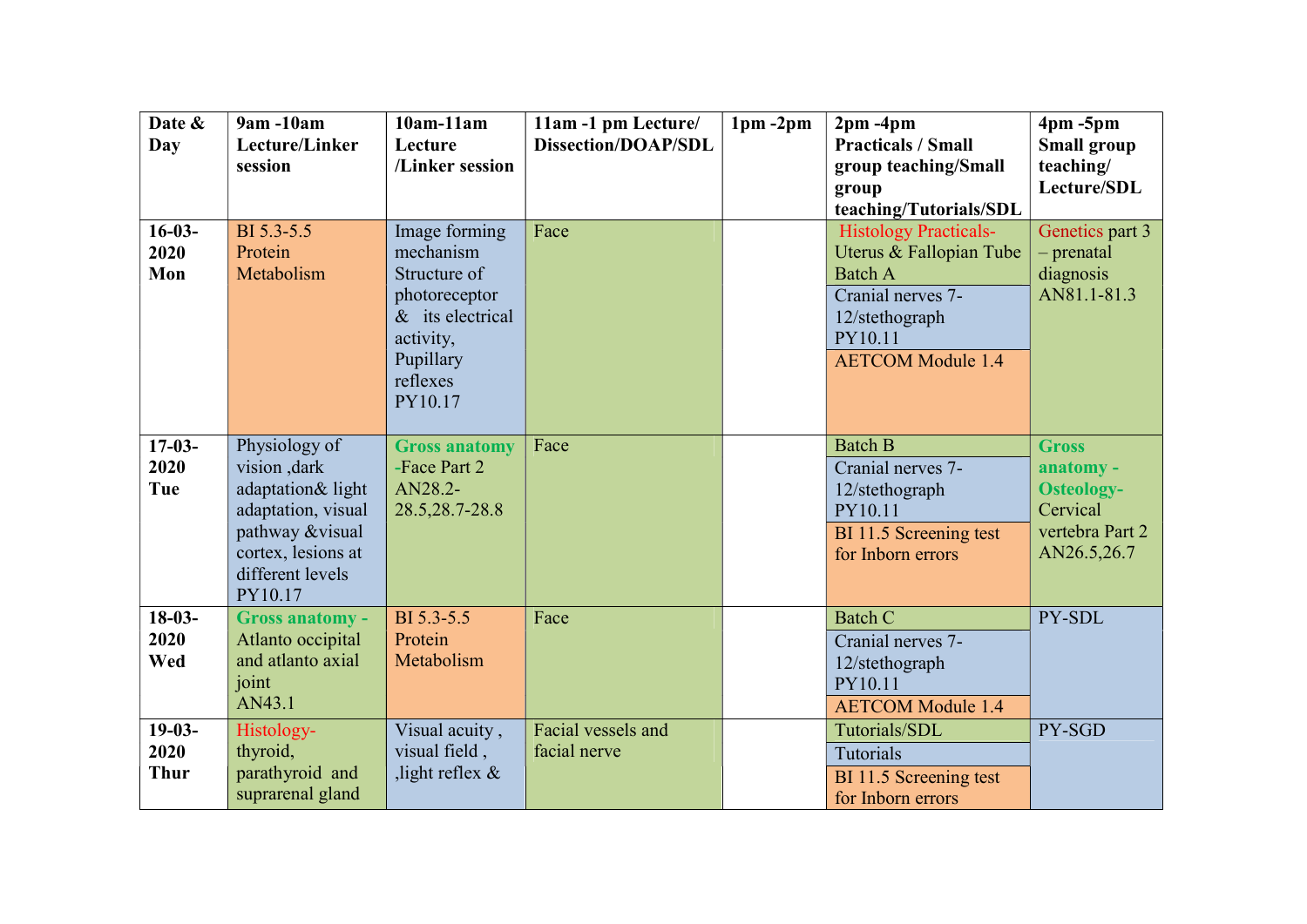|            | AN43.2,52.1          | accommodation<br>reflex |                        |                                     |            |
|------------|----------------------|-------------------------|------------------------|-------------------------------------|------------|
|            |                      |                         |                        |                                     |            |
| $20-03-$   | errors of refraction | Embroyology-            | Facial vessels and     | Tutorials/SDL                       | BI 5.3-5.5 |
| 2020       | & colour vision,     | Pharyngeal              | nerve                  | Tutorials                           | Protein    |
| Fri        | Night blindness      | apparatus Part 1        |                        | BI 5.3-5.5                          | Metabolism |
|            | PY10.17              | AN43.4                  |                        | <b>Protein Metabolism</b>           |            |
| $21-03-$   | Functional           | BI 5.3-5.5              | Tutorials/SDL          | <b>ECE-7</b> Batch A Bell's palsy   |            |
| 2020       | anatomy of ear-      | Protein                 | Tutorials              | <b>ECE-7 Batch B</b>                |            |
| <b>Sat</b> | structure of         | Metabolism              | BI 11.5 Screening test | <b>ECE-7 Batch C ECE: Nephrotic</b> |            |
|            | external, middle     |                         | for Inborn errors      | <b>Syndrome</b>                     |            |
|            | and inner ear        |                         |                        | <b>VI PE &amp; Nephrology</b>       |            |
|            |                      |                         |                        |                                     |            |
|            | PY10.15              |                         |                        |                                     |            |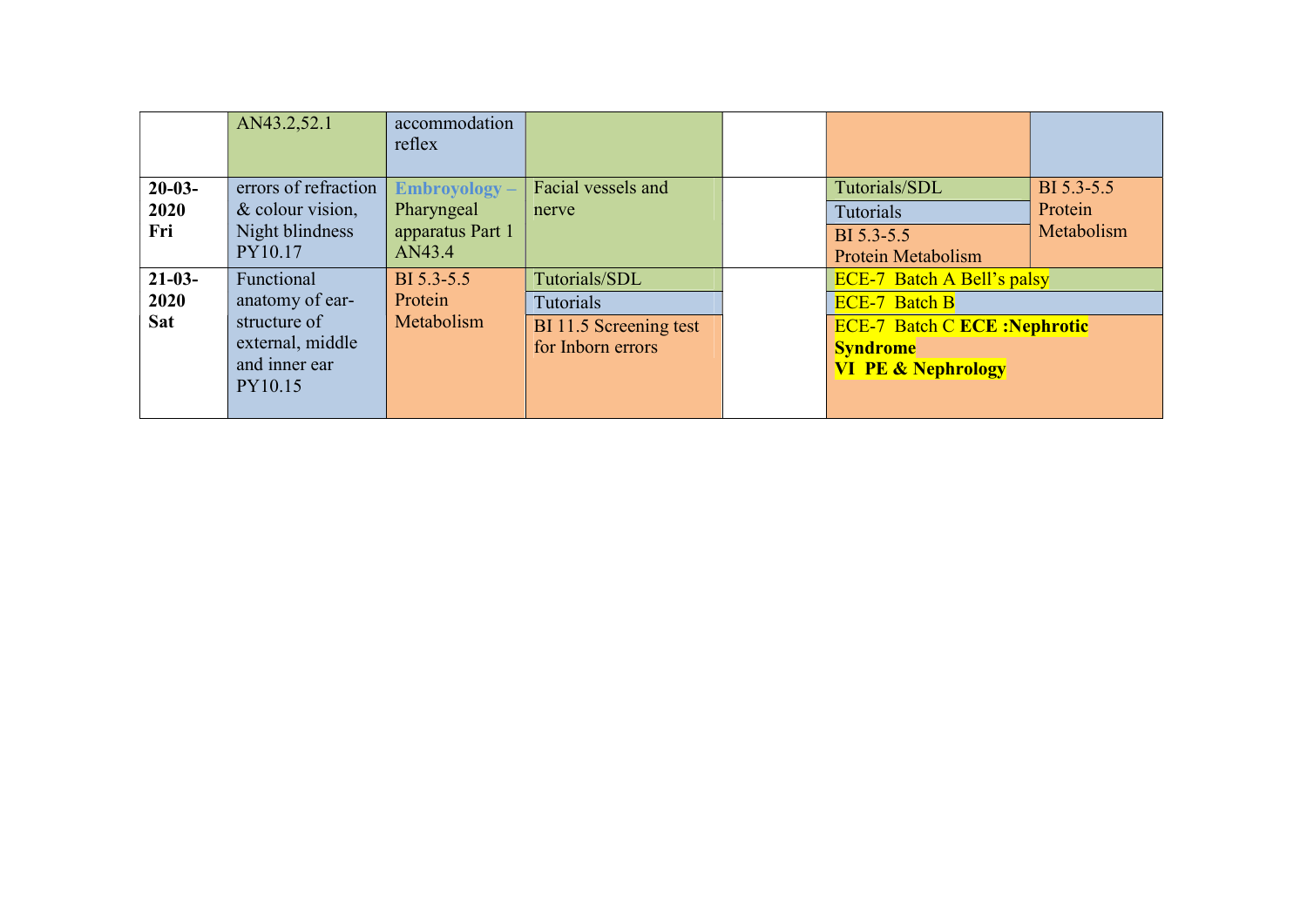| Date &<br>Day                      | 9am -10am<br>Lecture/Linker<br>session                          | $10am-11am$<br>Lecture<br>/Linker                                                        | 11am -1 pm Lecture/<br><b>Dissection/DOAP/SDL</b>                      |                        | $1pm$ -<br>2 <sub>pm</sub> | $2pm - 4pm$<br><b>Practicals / Small</b><br>group teaching/Small                                                                                                                                            | $4pm - 5pm$<br><b>Small group</b><br>teaching/                                             |
|------------------------------------|-----------------------------------------------------------------|------------------------------------------------------------------------------------------|------------------------------------------------------------------------|------------------------|----------------------------|-------------------------------------------------------------------------------------------------------------------------------------------------------------------------------------------------------------|--------------------------------------------------------------------------------------------|
|                                    |                                                                 | session                                                                                  |                                                                        |                        |                            | group<br>teaching/Tutorials/SDL                                                                                                                                                                             | Lecture/SDL                                                                                |
| $23 - 03 -$<br>2020<br>Mon         | BI 5.3-5.5<br>Protein<br>Metabolism                             | Auditory<br>receptor and<br>pathway<br>PY10.15                                           | <b>Introduction to Neck</b>                                            |                        |                            | <b>Histology Practicals-</b><br>thyroid, parathyroid<br>and suprarenal gland<br><b>Batch A</b><br>Cranial nerves 1-<br>12/Mossos' ergograph &<br>stethograph<br>PY10.11, PY3.14<br><b>AETCOM</b> Module 1.4 | <b>Gross</b><br>anatomy -<br>Introduction to<br>Neck and deep<br>cervical fascia<br>AN35.1 |
| $24-03-$<br>2020<br>Tue            | Physiology of<br>hearing<br>Deafness & its<br>causes<br>PY10.15 | <b>Gross</b><br>anatomy -<br>Posterior<br>triangle of<br>neck<br>AN29.1-29.4             | Posterior triangle of neck                                             |                        |                            | batch B<br>Cranial nerves 1-<br>12/Mossos' ergograph &<br>stethograph<br>PY10.11, PY3.14<br><b>BI SDL Protein</b><br>metabolism                                                                             | <b>Gross</b><br>anatomy -<br><b>Osteology-</b><br>Interior of<br>cranium Part 1<br>AN26.3  |
| $25-03-$<br>2020<br>Wed            | <b>UGADI</b>                                                    |                                                                                          |                                                                        |                        |                            |                                                                                                                                                                                                             |                                                                                            |
| $26 - 03 -$<br>2020<br><b>Thur</b> | $Histology -$<br><b>Pituitary Gland</b><br>AN43.2               | Principles of<br>audiometry<br>Tuning fork<br>tests $&$ its<br>interpretation<br>PY10.15 | <b>Gross</b><br>anatomy -<br>Suboccipital<br>region<br>AN42.1-<br>42.3 | Suboccipital<br>region |                            | Tutorials / SDL<br>Cranial nerves 1-<br>12/Mossos' ergograph $\&$<br>stethograph<br>PY10.11, PY3.14<br><b>BI SDL Protein</b><br>metabolism                                                                  | PY-SGD                                                                                     |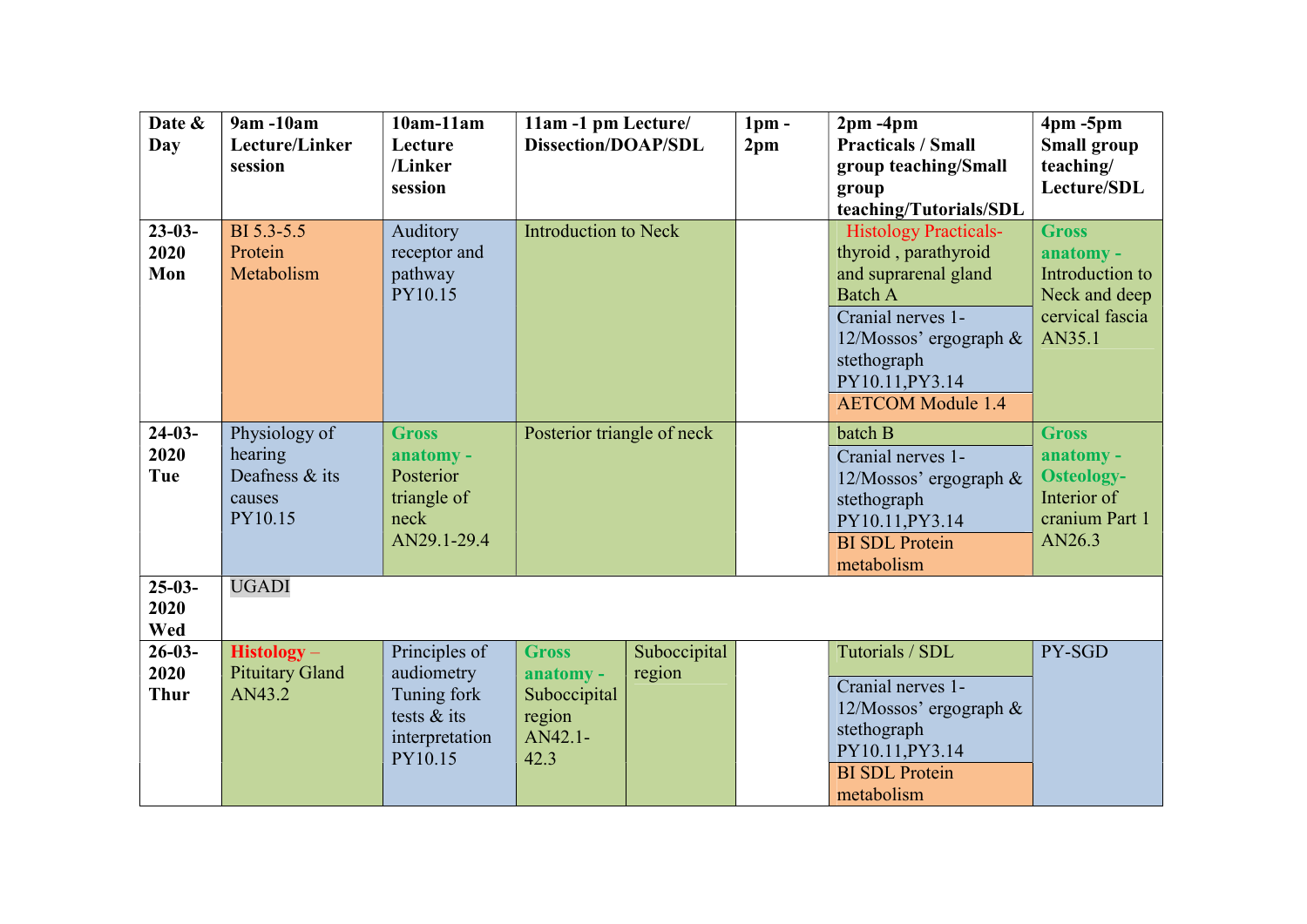| $27-03-$ | Taste sensation & | <b>Embroyology</b> | Suboccipital region       | Tutorials / SDL                     | $BI-6.1$   |
|----------|-------------------|--------------------|---------------------------|-------------------------------------|------------|
| 2020     | smell sensation   | -Pharyngeal        |                           | Tutorials                           | Integrated |
| Fri      | PY10.13, PY10.14  | apparatus Part     |                           | <b>BI SDL Protein</b>               | Metabolism |
|          |                   | $\overline{2}$     |                           | metabolism                          |            |
|          |                   | AN43.4             |                           |                                     |            |
|          |                   |                    |                           |                                     |            |
|          |                   |                    |                           |                                     |            |
|          |                   |                    |                           |                                     |            |
|          |                   |                    |                           |                                     |            |
| $28-03-$ | Respiratory       | $BI-6.1$           | $Histology-thyroid,$      | <b>ECE-7 Batch B Bell's palsy</b>   |            |
| 2020     | system-Revision   | Integrated         | parathyroid and           |                                     |            |
| Sat      |                   | Metabolism         | suprarenal gland Batch C  |                                     |            |
|          |                   |                    | Cranial nerves 1-         | <b>ECE-7 Batch C</b>                |            |
|          |                   |                    | $12/M$ ossos' ergograph & |                                     |            |
|          |                   |                    | stethograph               |                                     |            |
|          |                   |                    | PY10.11, PY3.14           |                                     |            |
|          |                   |                    | <b>BI</b> SGD -Protein    | <b>ECE-7 Batch A ECE: Nephrotic</b> |            |
|          |                   |                    | metabolism                | <b>Syndrome</b>                     |            |
|          |                   |                    |                           | <b>VI PE &amp; Nephrology</b>       |            |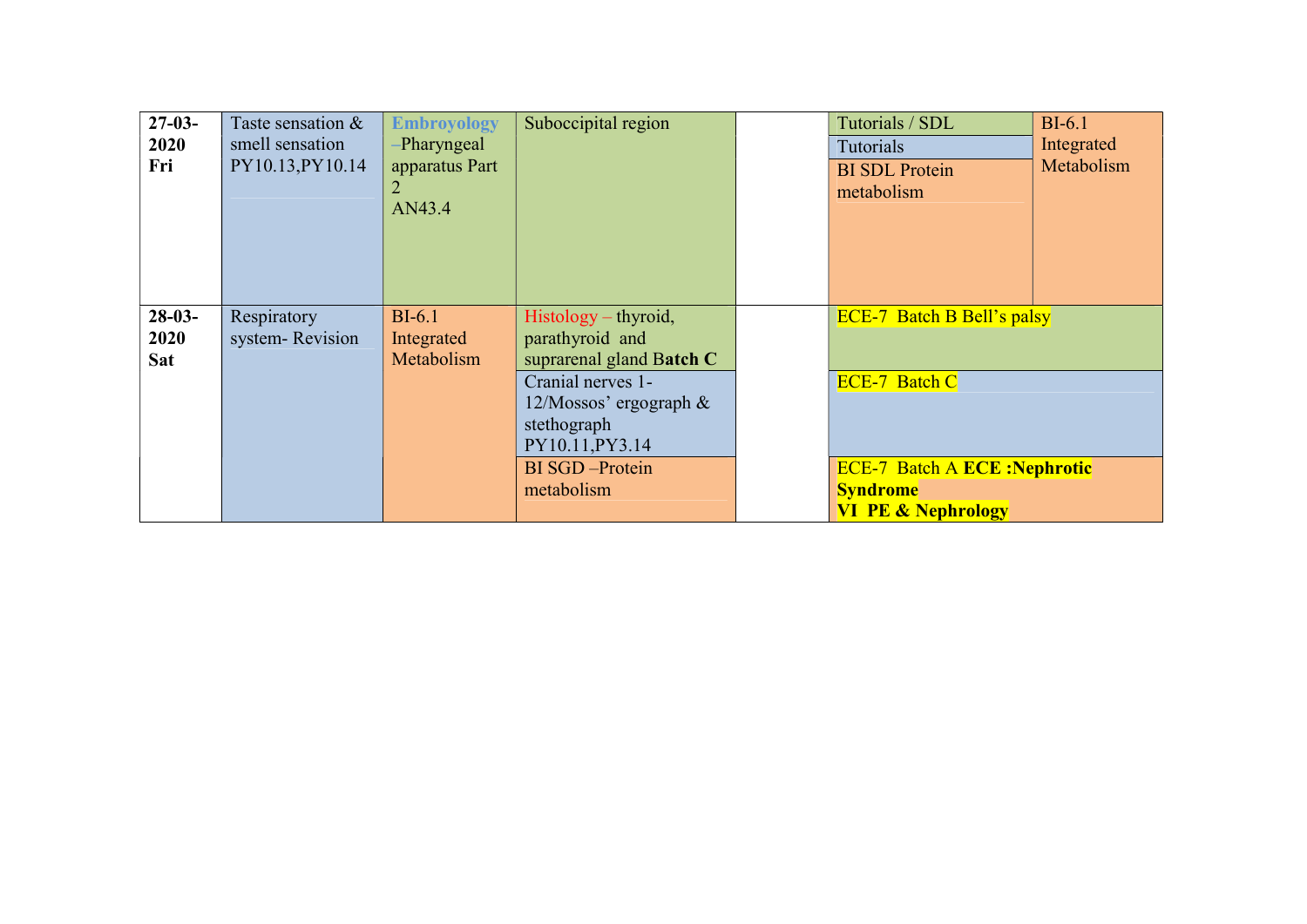| Date & Day                      | 9am -10am<br>Lecture/Linker<br>session                                                      | $10am-11am$<br>Lecture<br>/Linker                                               | 11am -1 pm Lecture/<br><b>Dissection/DOAP/SDL</b> | 1 <sub>pm</sub><br>$\blacksquare$ | $2pm - 4pm$<br><b>Practicals / Small</b>                                                                                                                                            | $4pm - 5pm$<br><b>Small group</b><br>teaching/                                                            |
|---------------------------------|---------------------------------------------------------------------------------------------|---------------------------------------------------------------------------------|---------------------------------------------------|-----------------------------------|-------------------------------------------------------------------------------------------------------------------------------------------------------------------------------------|-----------------------------------------------------------------------------------------------------------|
|                                 |                                                                                             | session                                                                         |                                                   | 2 <sub>pm</sub>                   | group teaching/Small<br>group<br>teaching/Tutorials/SDL                                                                                                                             | Lecture/SDL                                                                                               |
| 30-03-2020<br>Mon               | BI 8.1-8.5<br><b>Nutrition</b>                                                              | Respiratory<br>system-<br>Revision                                              | Anterior triangle of<br><b>Neck</b>               |                                   | <b>Histology Practicals-</b><br><b>Pituitary Gland Batch A</b><br>Cranial nerves 1-<br>$12/M$ ossos' ergograph $\&$<br>stethograph<br>PY10.11, PY3.14<br>BI 11.23 Glycemic<br>Index | <b>Gross</b><br>anatomy -<br>Anterior<br>triangle of<br><b>Neck</b><br>AN32.1,32.2                        |
| 31-03-2020<br>Tue               | Respiratory system-<br>Revision                                                             | <b>Gross</b><br>anatomy -<br>Dural folds<br>and sinuses<br>AN56.1,30.1-<br>30.4 | Anterior triangle of<br><b>Neck</b>               |                                   | <b>Batch B</b><br>Cranial nerves 1-<br>12/Mossos' ergograph &<br>stethograph<br>PY10.11, PY3.14<br>BI 11.23 Glycemic<br>Index                                                       | <b>Gross</b><br>anatomy -<br><b>Osteology-</b><br>Interior of<br>cranium Part<br>$\overline{2}$<br>AN26.3 |
| $01-04-2020$<br>Wed             | <b>Gross anatomy -</b><br>Cavernous sinuses and<br>pituitory gland<br>AN30.1,30.3,30.4,30.5 | BI 8.1-8.5<br>Nutrition                                                         | Anterior triangle of<br><b>Neck</b>               |                                   | Batch C<br>Cranial nerves 1-<br>12/Mossos' ergograph &<br>stethograph<br>PY10.11, PY3.14<br>BI 11.23 Glycemic<br>Index                                                              | PY-SDL                                                                                                    |
| $02 - 04 - 2020$<br><b>Thur</b> | <b>Histology</b> – Tongue<br>AN43.2                                                         | Respiratory<br>system-<br>Revision                                              | Brain removal                                     |                                   | Tutorials / SDL<br>Tutorials<br>SGD-Dietary fibres in<br>health & Disease,<br><b>Trans</b> fat                                                                                      | PY-SGD                                                                                                    |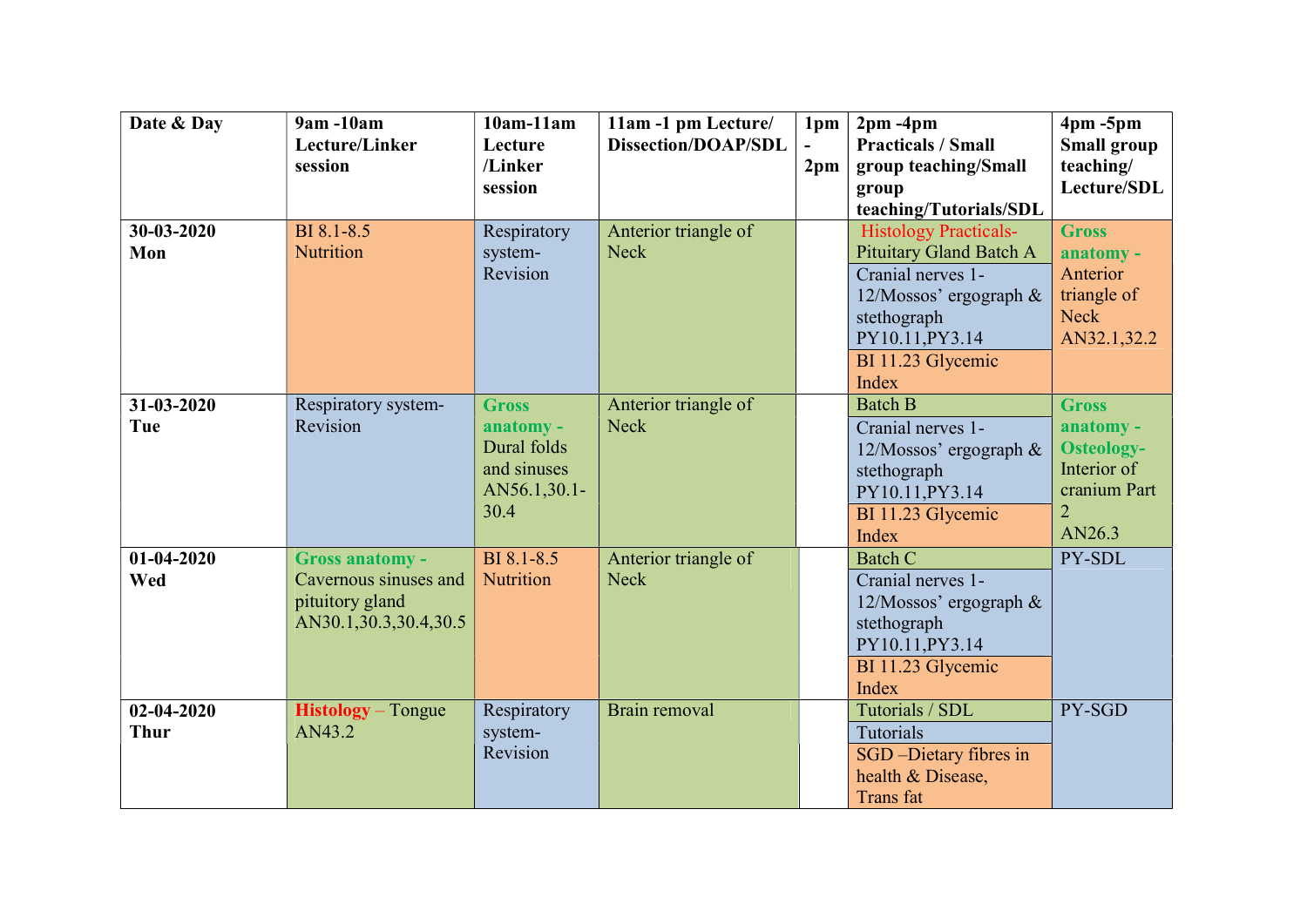| $03-04-2020$ | Respiratory system- | <b>Embroyology</b> | Dural folds and sinuses | Tutorials / SDL             | BI 8.1-8.5       |
|--------------|---------------------|--------------------|-------------------------|-----------------------------|------------------|
| Fri          | Revision            |                    |                         | <b>Tutorials</b>            | <b>Nutrition</b> |
|              |                     | Development        |                         | SGD-Dietary fibres in       |                  |
|              |                     | of face            |                         | health & Disease,           |                  |
|              |                     | AN43.4             |                         | Trans fat                   |                  |
| $04-04-2020$ | Respiratory system- | BI 8.1-8.5         | Tutorials/SDL           | <b>ECE-7 Batch C Bell's</b> |                  |
| <b>Sat</b>   | Revision            | <b>Nutrition</b>   |                         | palsy                       |                  |
|              |                     | VI-PE 10.1-        | Tutorials               | <b>ECE-7 Batch A</b>        |                  |
|              |                     | 10.3               | SGD-Dietary fibres in   | $ECE-7$ Batch B $ECE-$      |                  |
|              |                     |                    | health & Disease,       | <b>Obesity /PEM</b>         |                  |
|              |                     |                    | Trans fat               |                             |                  |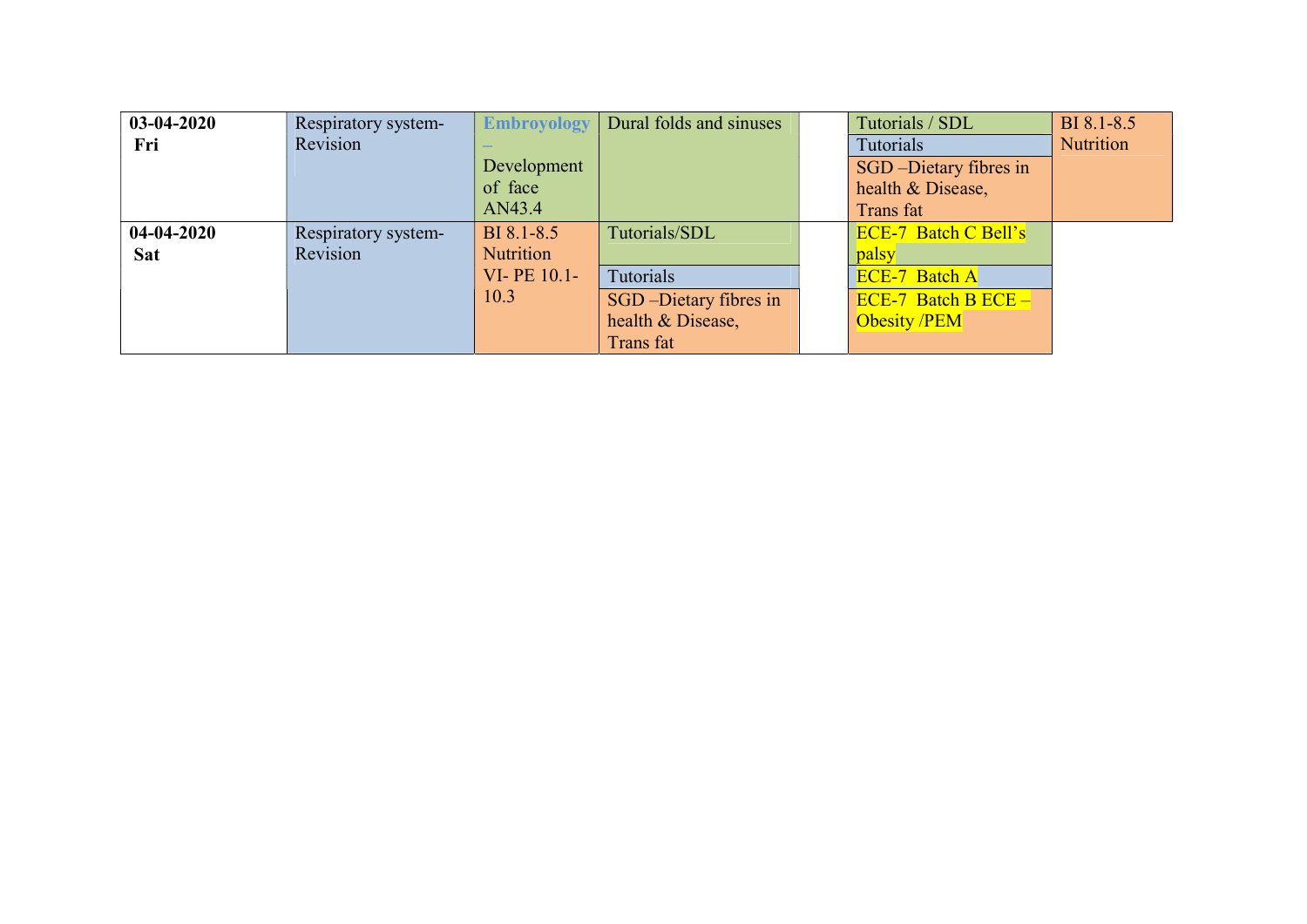| Date &<br>Day                   | 9am -10am<br>Lecture/Linker<br>session                                                 | $10am-11am$<br>Lecture<br>/Linker session                                                | 11am -1 pm Lecture/<br><b>Dissection/DOAP/SDL</b> | $1pm$ -<br>2 <sub>pm</sub> | $2pm - 4pm$<br><b>Practicals / Small</b><br>group teaching/Small<br>group<br>teaching/Tutorials/SDL                         | $4pm - 5pm$<br><b>Small group</b><br>teaching/<br>Lecture/SDL     |
|---------------------------------|----------------------------------------------------------------------------------------|------------------------------------------------------------------------------------------|---------------------------------------------------|----------------------------|-----------------------------------------------------------------------------------------------------------------------------|-------------------------------------------------------------------|
| $06-04-$<br>2020<br>Mon         | MAHAVIR JAYANTHI                                                                       |                                                                                          |                                                   |                            |                                                                                                                             |                                                                   |
| $07 - 04 -$<br>2020<br>Tue      | Respiratory<br>system-Revision                                                         | <b>Gross anatomy</b><br>-Thyroid gland<br>AN30.2,35.8<br><b>Goitre-linker</b><br>session | Dural folds and sinuses                           |                            | <b>Histology Practicals-</b><br>Tongue<br><b>Batch B</b><br>Motor system /<br>Perimetry<br>PY10.11<br><b>BI-11.16 ELISA</b> | <b>Gross</b><br>anatomy -<br><b>Osteology-</b><br>Orbit<br>AN26.2 |
| $08 - 04 -$<br>2020<br>Wed      | <b>Gross anatomy -</b><br>Deep structure of<br><b>Neck</b><br>AN35.3-35.7,35.9         | BI 7.5-7.7<br>Xenobiotics, free<br>radicals &<br>antioxidants                            | Thyroid gland                                     |                            | <b>Batch C</b><br>Motor system /<br>Perimetry<br>PY10.11<br><b>BI-11.16 ELISA</b>                                           | PY-SDL                                                            |
| $09-04-$<br>2020<br><b>Thur</b> | $Histology -$<br>Eyeball, cornea<br>and sclero-corneal<br>junction<br>AN41.1,41.3,43.3 | Respiratory<br>system-<br>Revision                                                       | Deep Structures of<br><b>Neck</b>                 |                            | <b>Batch A</b><br>Motor system /<br>Perimetry<br>PY10.11                                                                    | PY-SGD                                                            |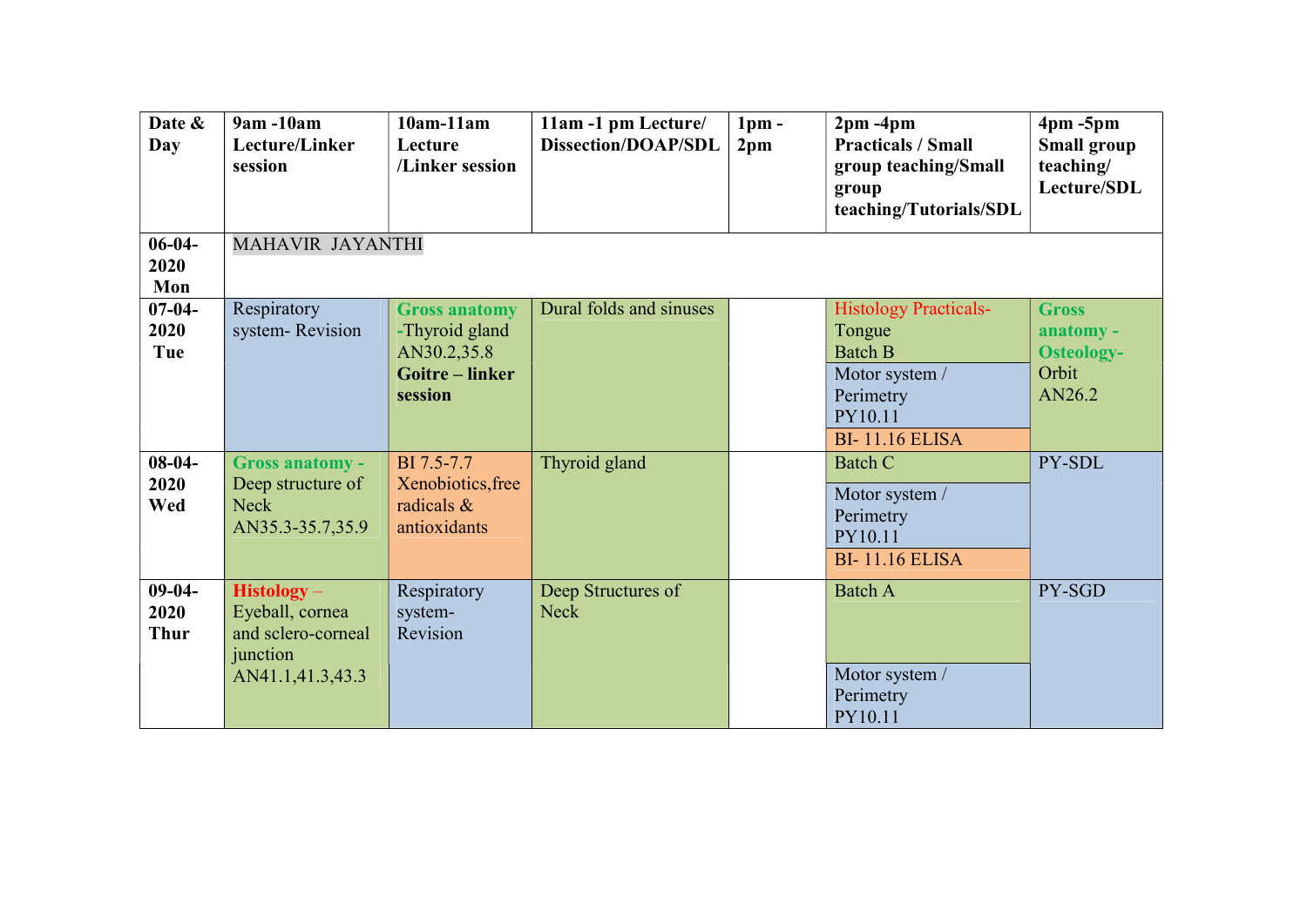|            |                    |                   |                         | <b>BI-11.16 ELISA</b>  |  |
|------------|--------------------|-------------------|-------------------------|------------------------|--|
|            |                    |                   |                         |                        |  |
| $10-04-$   | <b>GOOD FRIDAY</b> |                   |                         |                        |  |
| 2020       |                    |                   |                         |                        |  |
| Fri        |                    |                   |                         |                        |  |
| $11-04-$   | Cardiovascular     | BI 7.5-7.7        | Tutorials/SDL           | <b>ECE-Obesity/PEM</b> |  |
| 2020       | system-Revision    | Xenobiotics, free | Repetition              |                        |  |
| <b>Sat</b> |                    | radicals $\&$     |                         |                        |  |
|            |                    | antioxidants      | <b>BI</b> SGD           |                        |  |
|            |                    |                   | Xenobiotics, free       |                        |  |
|            |                    |                   | radicals & antioxidants |                        |  |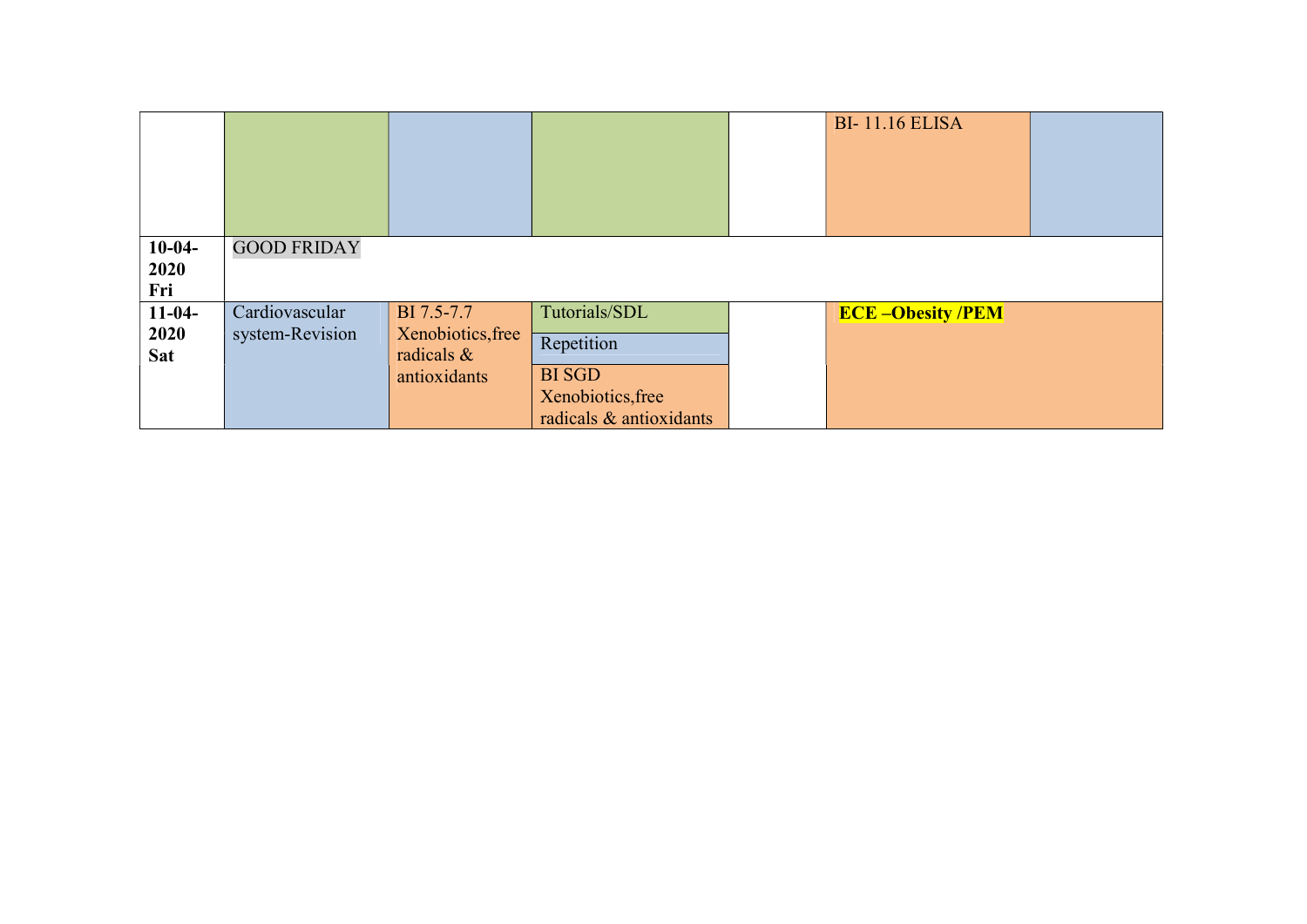| Date &<br>Day             | 9am -10am<br>Lecture/Linker<br>session                        | $10am-11am$<br>Lecture<br>/Linker session | 11am -1 pm Lecture/<br><b>Dissection/DOAP/SDL</b>                              |                                      | $1pm - 2pm$ | $2pm - 4pm$<br><b>Practicals / Small</b><br>group teaching/Small<br>group<br>teaching/Tutorials/SDL                                                                  | $4pm - 5pm$<br><b>Small group</b><br>teaching/<br>Lecture/SDL |
|---------------------------|---------------------------------------------------------------|-------------------------------------------|--------------------------------------------------------------------------------|--------------------------------------|-------------|----------------------------------------------------------------------------------------------------------------------------------------------------------------------|---------------------------------------------------------------|
| 13-04-2020<br>Mon         | BI 7.5-7.7<br>Xenobiotics, free<br>radicals &<br>antioxidants | Cardiovascular<br>system-<br>Revision     | <b>Gross</b><br>anatomy -<br><b>Osteology-</b><br>Norma<br>lateralis<br>AN26.2 | Deep<br><b>Structures</b><br>of Neck |             | <b>Histology Practicals-</b><br>Eyeball, cornea and<br>sclero-corneal junction<br><b>Batch A</b><br>Motor system /<br>Perimetry<br>PY10.11<br>BI SDL - Anti oxidants | <b>Gross</b><br>anatomy -<br>Orbit Part1<br>AN31.1,31.5       |
| 14-04-2020<br>Tue         |                                                               |                                           | Dr B R Ambedkar Jayanthi                                                       |                                      |             |                                                                                                                                                                      |                                                               |
| 15-04-2020<br>Wed         | <b>Gross anatomy</b><br>Orbit part 2<br>AN31.2-31.4           | BI 10.3 -10.5<br>Immunology               | Orbit                                                                          |                                      |             | <b>Batch C</b><br>Motor system /<br>Perimetry<br>PY10.11<br>BI SDL - Anti oxidants                                                                                   | PY-SDL                                                        |
| 16-04-2020<br><b>Thur</b> | <b>Histology</b> -<br>Retina and optic<br>nerve<br>AN43.2     | Cardiovascular<br>system-<br>Revision     | <b>Gross</b><br>anatomy -<br>Parotid region<br>AN28.9,28.10                    | Orbit                                |             | <b>AETCOM Module 1.4</b><br>Large Group session<br><b>AETCOM MODULE</b><br>$\overline{.4}$<br><b>BI SGD xenobiotics</b>                                              | PY-SGD                                                        |
| 17-04-2020<br>Fri         |                                                               | <b>Embroyology</b> –<br>Development of    | Parotid region                                                                 |                                      |             | <b>AETCOM Module 1.4</b><br><b>Self Directed learning</b>                                                                                                            | <b>BI</b> SDL-<br>Immunology                                  |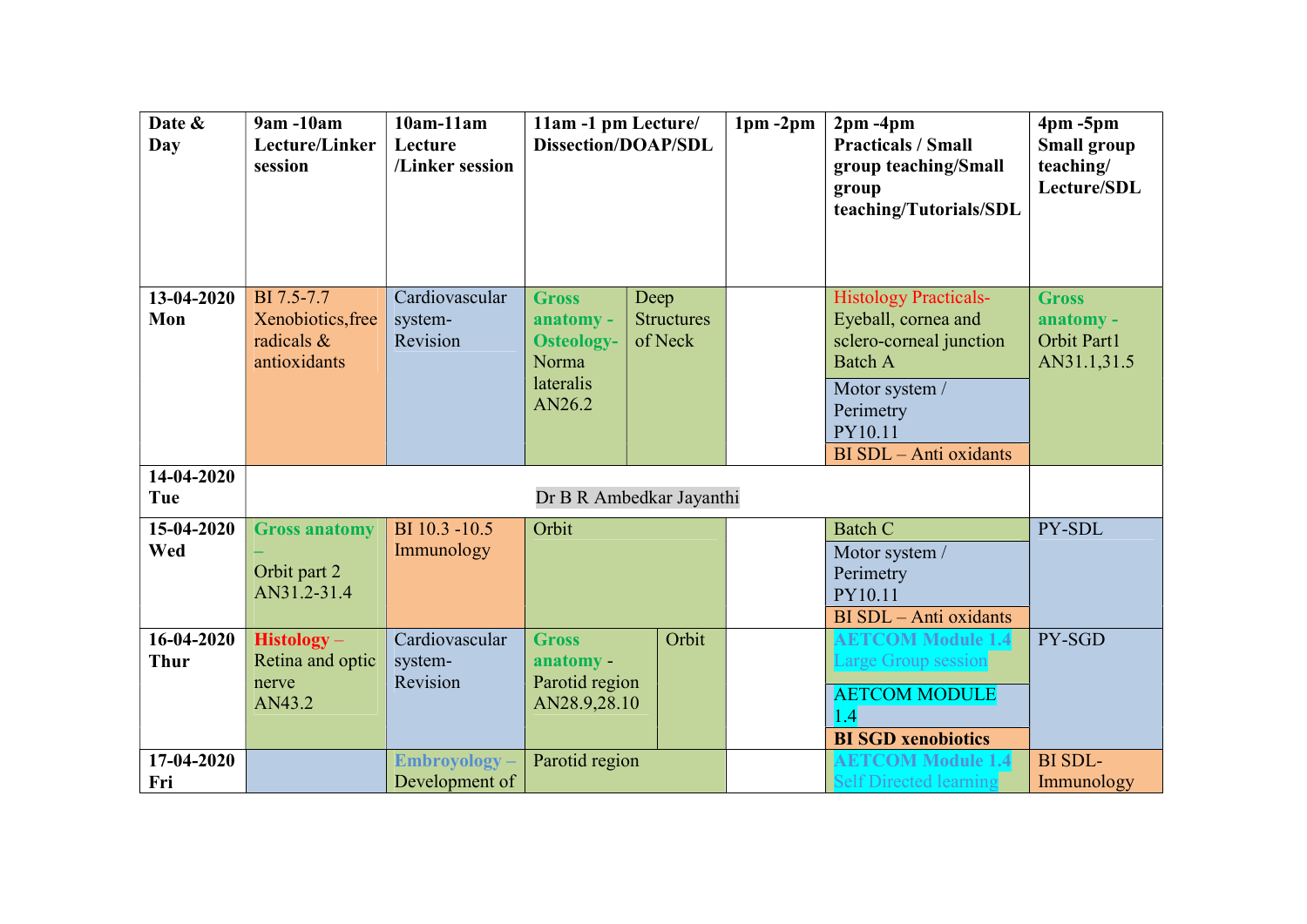|            | Cardiovascular<br>system-<br>Revision | tongue, palate,<br>thyroid gland<br>AN43.4 |                          | <b>AETCOM MODULE</b><br>BI SDL - Anti oxidants |
|------------|---------------------------------------|--------------------------------------------|--------------------------|------------------------------------------------|
| 18-04-2020 | Cardiovascular                        | BI 10.3 -10.5                              | <b>AETCOM Module 1.4</b> | <b>ECE-8 Batch A Goitre</b>                    |
| <b>Sat</b> | system-                               | Immunology                                 | small Group Discussion   |                                                |
|            | Revision                              |                                            | <b>AETCOM MODULE</b>     | <b>ECE-8 Batch B Repetition</b>                |
|            |                                       |                                            |                          |                                                |
|            |                                       |                                            | <b>BI SDL-Immunology</b> | <b>ECE-8 Batch C ECE – Obesity / PEM</b>       |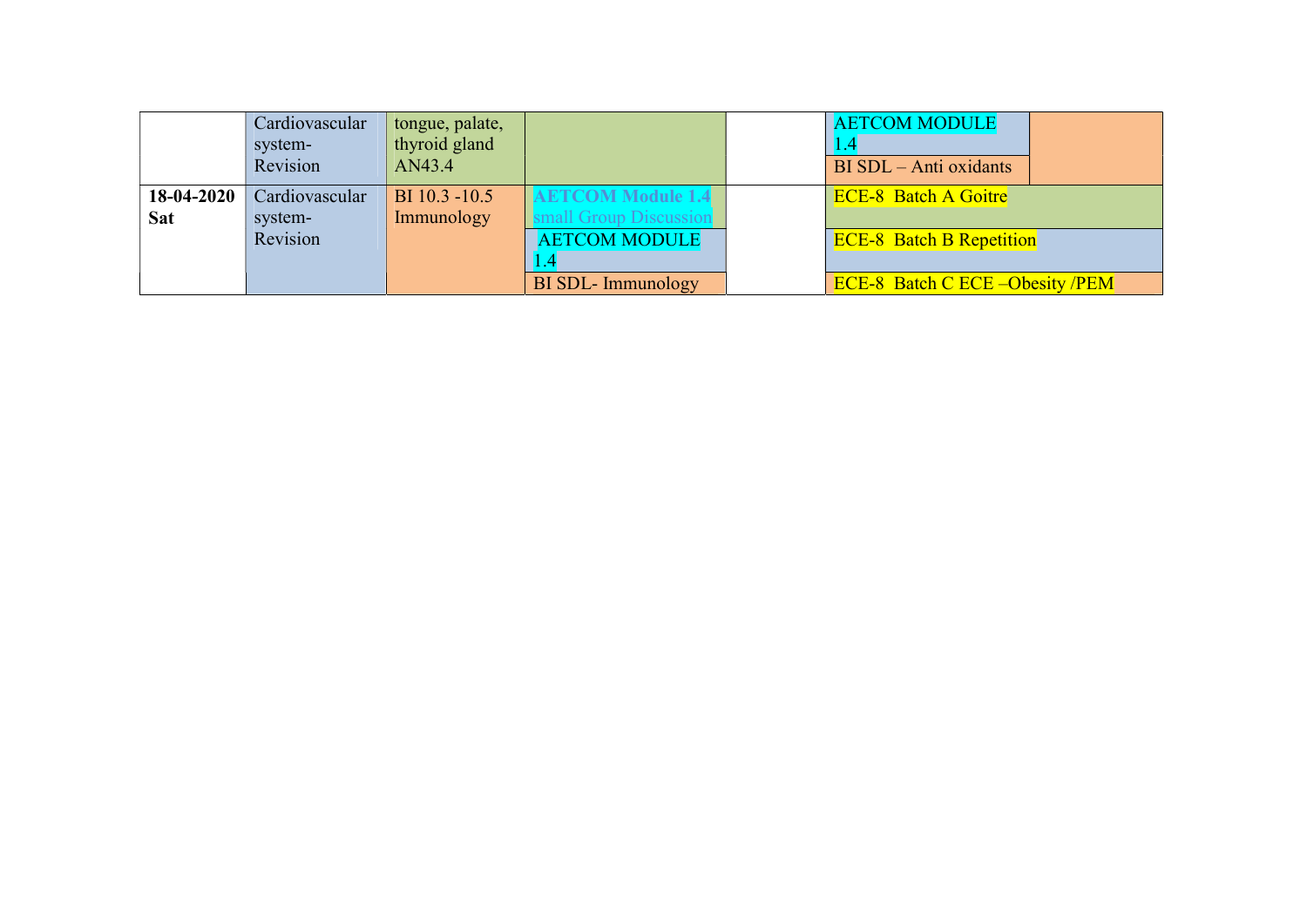| <b>Date</b><br>$\boldsymbol{\&}$ | 9am -10am<br>Lecture/Linker | $10am-11am$<br><b>Lecture</b> /Linker | 11am -1 pm Lecture/<br><b>Dissection/DOAP/SDL</b> | 1pm             | $2pm - 4pm$<br><b>Practicals / Small group</b> | $4pm - 5pm$<br><b>Small group</b> |
|----------------------------------|-----------------------------|---------------------------------------|---------------------------------------------------|-----------------|------------------------------------------------|-----------------------------------|
| Day                              | session                     | session                               |                                                   | 2 <sub>pm</sub> | teaching/Small group                           | teaching/                         |
|                                  |                             |                                       |                                                   |                 | teaching/Tutorials/SDL                         | Lecture/SDL                       |
| $20-$                            | BI 10.3 -10.5               | Cardiovascular                        | Parotid region                                    |                 | Histology Practicals- Retina and               | <b>Gross anatomy -</b>            |
| $04 -$                           | Immunology                  | system-Revision                       |                                                   |                 | optic nerve                                    | <b>Osteology-</b>                 |
| 2020                             |                             |                                       |                                                   |                 | <b>Batch A</b>                                 | Mandible                          |
| Mon                              |                             |                                       |                                                   |                 | Reflexes/vitalography(spirometry)              | AN26.4                            |
|                                  |                             |                                       |                                                   |                 | PY10.11, PY6.6                                 |                                   |
|                                  |                             |                                       |                                                   |                 | BI 11.16 Immunodiffusion                       |                                   |
| $21 -$                           | Cardiovascular              | <b>Gross anatomy -</b>                | Temporal and Infra                                |                 | <b>Batch B</b>                                 | <b>Gross anatomy -</b>            |
| $04 -$                           | system-                     | Temporal and                          | temporal fossa                                    |                 | Reflexes/vitalography(spirometry)              | Temporal and                      |
| 2020                             | Revision                    | Infra temporal                        |                                                   |                 | PY10.11, PY6.6                                 | Infra temporal                    |
| Tue                              |                             | fossa part 1                          |                                                   |                 | BI 11.16 Immunodiffusion                       | fossa Part 2                      |
|                                  |                             | AN33.1,33.2,33.4                      |                                                   |                 |                                                | AN33.1,33.2,33.4                  |
| $22 -$                           | <b>Gross anatomy</b>        | <b>BI</b> 10.5                        | Temporal and Infra                                |                 | <b>Batch C</b>                                 | PY-SDL                            |
| $04 -$                           | -Submandibular              | Immunology                            | temporal fossa                                    |                 | Reflexes/vitalography(spirometry)              |                                   |
| 2020                             | region                      | VI PE 19.1-19.5                       |                                                   |                 | PY10.11, PY6.6                                 |                                   |
| Wed                              | AN34.1,34.2                 |                                       |                                                   |                 | BI 11.16 Immunodiffusion                       |                                   |
| $23 -$                           | $Histology -$               | Cardiovascular                        | Submandibular region                              |                 | <b>AETCOM Module 1.4</b>                       | PY-SGD                            |
| $04 -$                           | Eyelid                      | system-Revision                       |                                                   |                 | <b>Discussion and Closure</b>                  |                                   |
| 2020                             | AN64.1                      |                                       |                                                   |                 | <b>AETCOM MODULE 1.4</b>                       |                                   |
| <b>Thur</b>                      |                             |                                       |                                                   |                 | SDL revision of third IA portion               |                                   |
| $24 -$                           | Cardiovascular              | Embroyology-                          | Submandibular region                              |                 | Tutorials / SDL                                |                                   |
| $04 -$                           | system-                     | Development of                        |                                                   |                 | Repetition                                     |                                   |
| 2020                             | Revision                    | pituitary gland,                      |                                                   |                 |                                                |                                   |
| Fri                              |                             | adrenal gland,                        |                                                   |                 | SDL revision of third IA portion               |                                   |
|                                  |                             | Eye and ear<br>AN43.4                 |                                                   |                 |                                                |                                   |
|                                  | Endocrine-                  | BI 10.1-10.2                          | Tutorials / SDL                                   |                 | <b>ECE-8 Batch B Goitre</b>                    |                                   |
|                                  | Revision                    | <b>Cancer Biology</b>                 | Repetition                                        |                 | <b>ECE-8 Batch C</b>                           |                                   |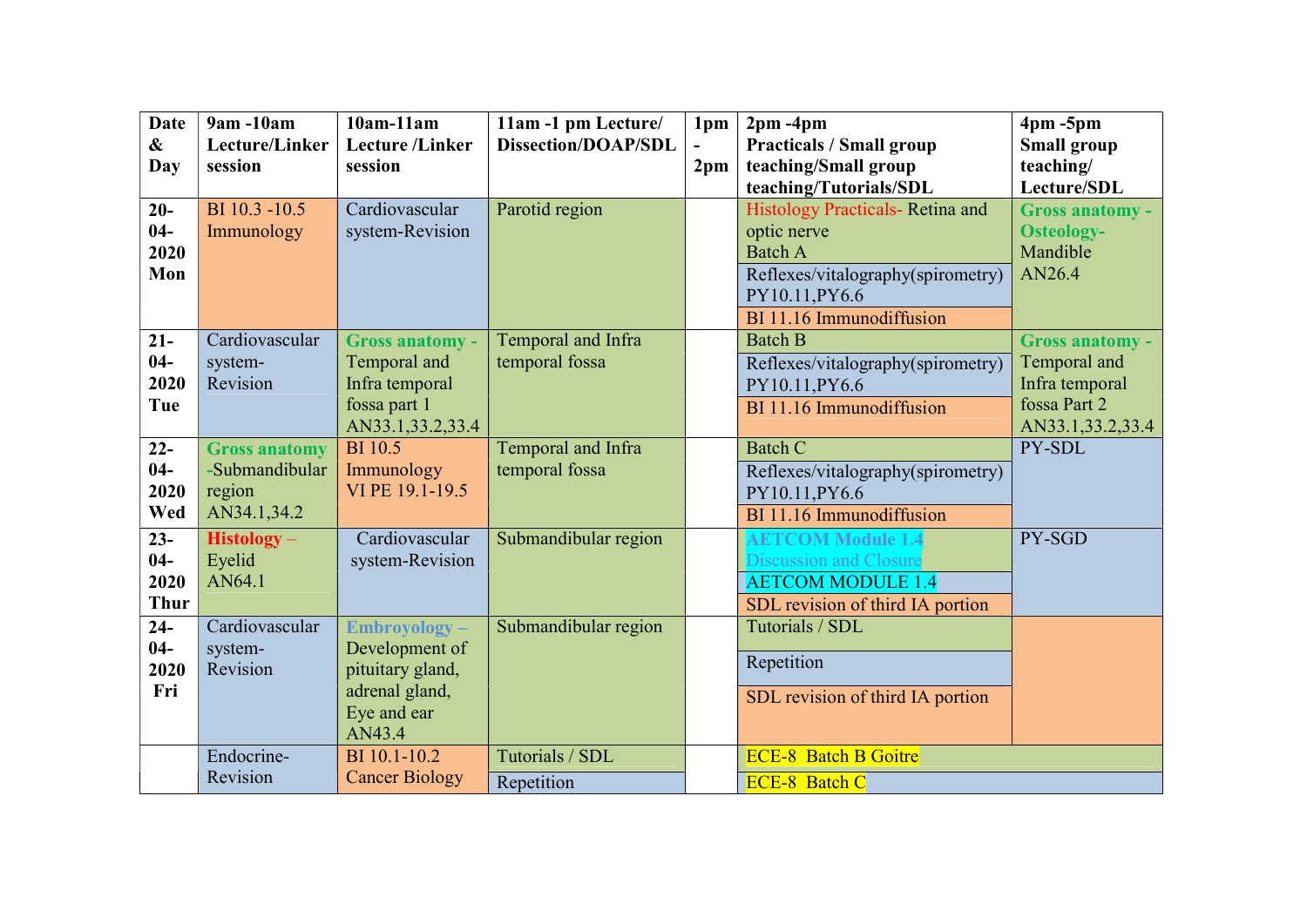| $25 -$     |  | SDL revision of third | <b>ECE-8 Batch A ECE – Breast Cancer</b> |
|------------|--|-----------------------|------------------------------------------|
| $04-$      |  | IA portion            |                                          |
| 2020       |  |                       |                                          |
| <b>Sat</b> |  |                       |                                          |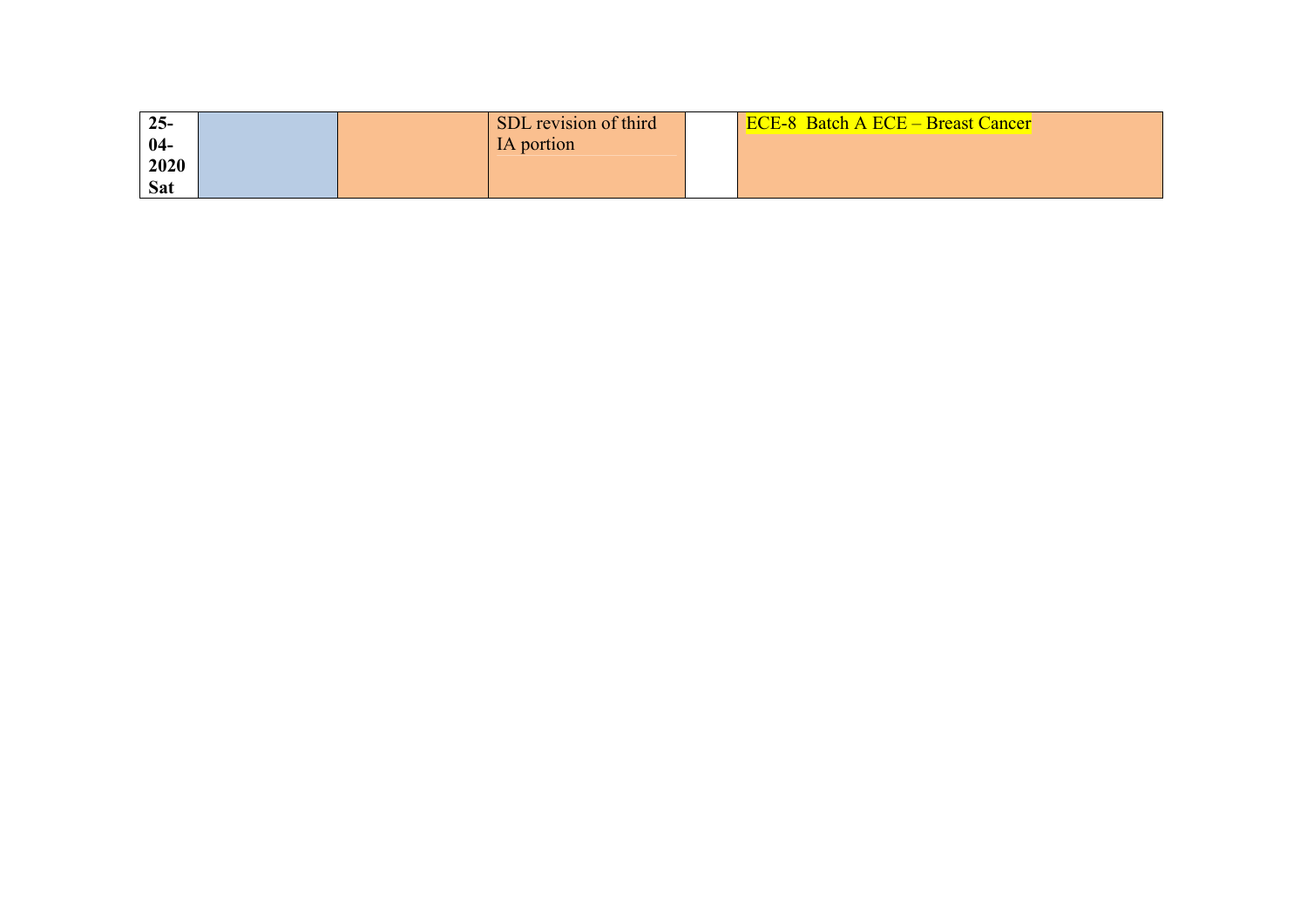| Date &      | 9am -10am               | $10am-11am$    | 11am -1 pm Lecture/        | 1 <sub>pm</sub> | $2pm - 4pm$                       | $4pm - 5pm$        |
|-------------|-------------------------|----------------|----------------------------|-----------------|-----------------------------------|--------------------|
| Day         | Lecture/Linker          | Lecture        | <b>Dissection/DOAP/SDL</b> | 2 <sub>pm</sub> | <b>Practicals / Small group</b>   | <b>Small group</b> |
|             | session                 | /Linker        |                            |                 | teaching/Small group              | teaching/          |
|             |                         | session        |                            |                 | teaching/Tutorials/SDL            | Lecture/SDL        |
| $27-04-$    | BI 10.1-10.2            | Endocrine-     | Submandibular region       |                 | <b>Histology Practicals</b>       | <b>Gross</b>       |
| 2020        | <b>Cancer Biology</b>   | Revision       |                            |                 | <b>Eyelid Batch A</b>             | anatomy -Soft      |
| Mon         |                         |                |                            |                 | Reflexes/vitalography(spirometry) | palate             |
|             |                         |                |                            |                 | PY10.11, PY6.6                    | AN36.1             |
|             |                         |                |                            |                 | <b>BI SGD</b> - Tumour markers    |                    |
| $28-04-$    | Endocrine-              | <b>Gross</b>   | Soft palate                |                 | <b>Batch B</b>                    | <b>Gross</b>       |
| 2020        | Revision                | anatomy -      |                            |                 | Reflexes/vitalography(spirometry) | anatomy -          |
| Tue         |                         | Pharynx part   |                            |                 | PY10.11, PY6.6                    | <b>Osteology-</b>  |
|             |                         |                |                            |                 | BI SGD - Tumour markers           | Base of skull      |
|             |                         | AN36.1-36.3    |                            |                 |                                   | part1              |
|             |                         |                |                            |                 |                                   | AN26.2             |
| $29-04-$    | <b>Gross anatomy -</b>  | BI 10.1-10.2   | Soft palate                |                 | <b>Batch C</b>                    | PY-SDL             |
| 2020        | Pharynx part 2          | Cancer         |                            |                 | Reflexes/vitalography(spirometry) |                    |
| Wed         | AN36.4-36.5             | <b>Biology</b> |                            |                 | PY10.11, PY6.6                    |                    |
|             |                         |                |                            |                 | BI SGD - Tumour markers           |                    |
| $30 - 04 -$ | <b>Histology-Spinal</b> | Endocrine-     | Pharynx                    |                 | Tutorials / SDL                   | PY-SGD             |
| 2020        | cord                    | Revision       |                            |                 | Tutorials                         |                    |
| <b>Thur</b> | AN64.1                  |                |                            |                 | <b>BI SDL Cancer biology</b>      |                    |
|             |                         |                |                            |                 |                                   |                    |

| Date & | $9am - 10am$   | $10am-11am$ | 11am -1 pm          | $1pm - 2pm$ | 2pm-4pm Practicals     | $4 \text{pm} - 5 \text{pm}$ |
|--------|----------------|-------------|---------------------|-------------|------------------------|-----------------------------|
| Day    | Lecture/Linker | Lecture     | Lecture/            |             | <b>Small group</b>     | <b>Small group</b>          |
|        | session        | /Linker     | Dissection/DOAP/SDL |             | teaching/Small group   | teaching/                   |
|        |                | session     |                     |             | teaching/Tutorials/SDL | Lecture                     |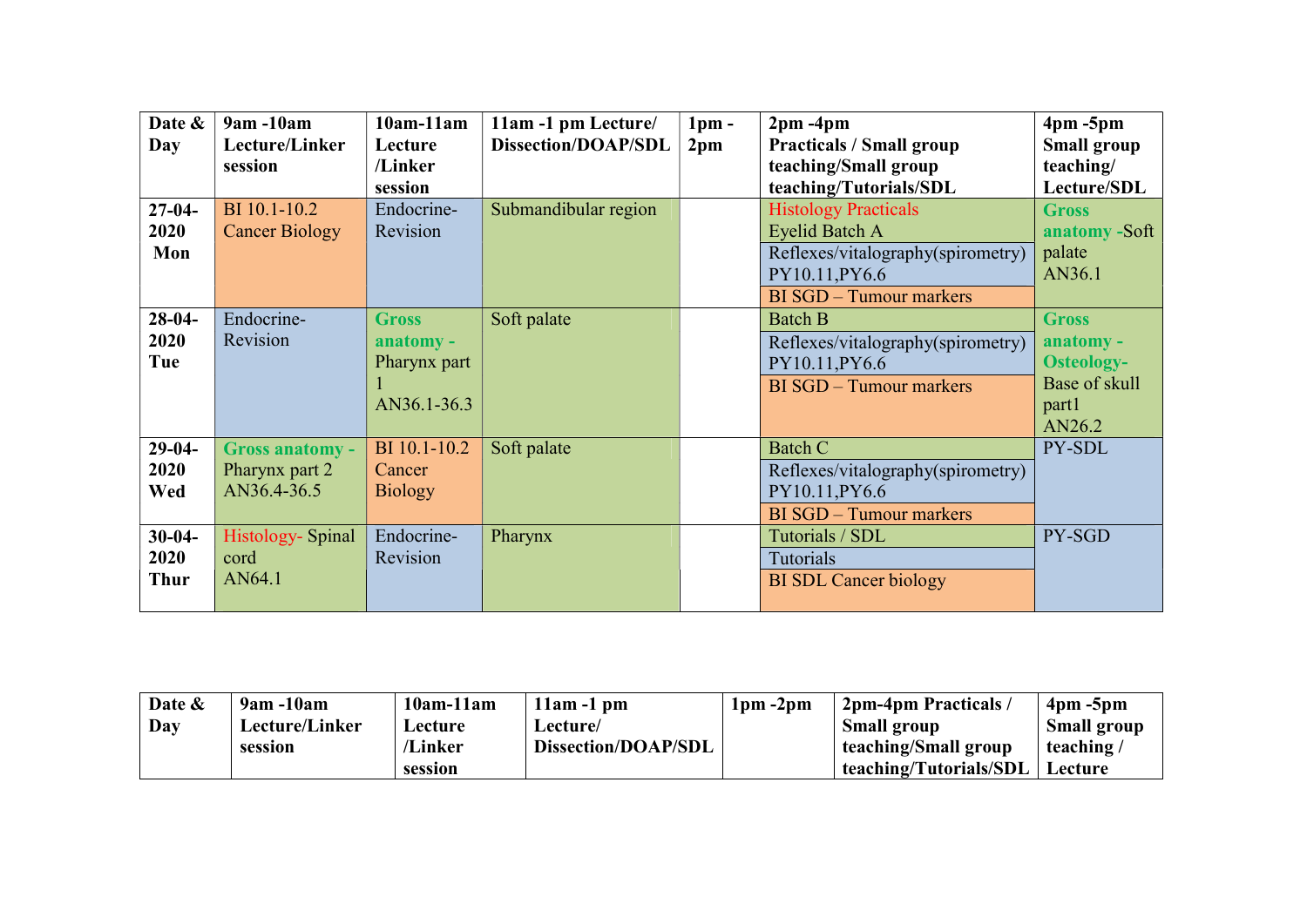| $01-05-$<br>2020<br>Fri           | <b>MAY DAY</b>         |                                                     |                                                              |                                                                                                 |
|-----------------------------------|------------------------|-----------------------------------------------------|--------------------------------------------------------------|-------------------------------------------------------------------------------------------------|
| $02 - 05 -$<br>2020<br><b>Sat</b> | Endocrine-<br>Revision | $BI 6.13 - 15$<br>Mechanism of<br>Hormone<br>action | Tutorials / SDL<br>Tutorials<br><b>BI SDL Cancer biology</b> | <b>ECE-8 Batch C Goitre</b><br><b>ECE-8 Batch A</b><br><b>ECE-8</b> Batch B ECE – Breast Cancer |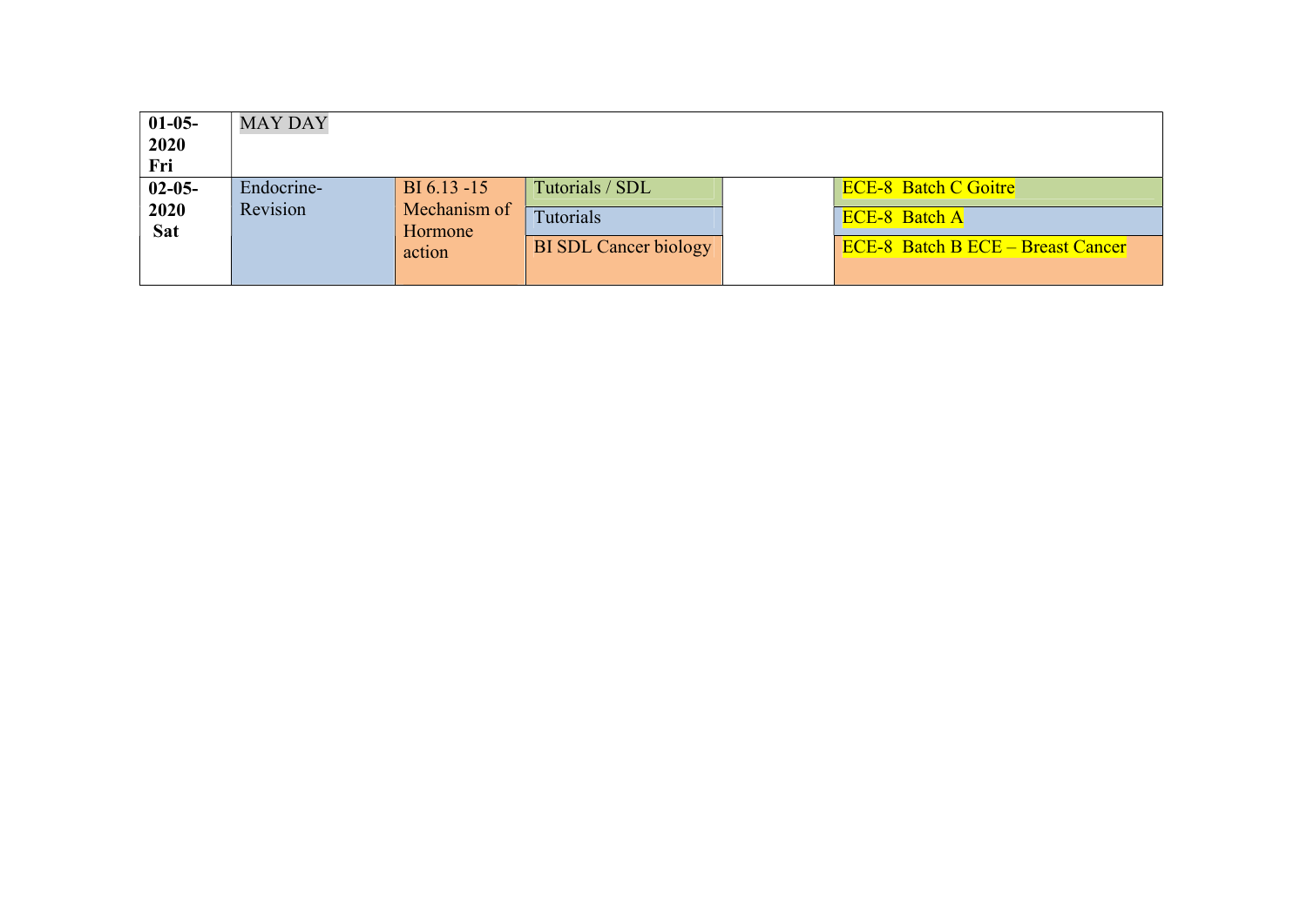| Date &<br>Day                      | 9am -10am<br>Lecture/Linker<br>session                            | $10am-11am$<br>Lecture<br>/Linker<br>session                                                    | 11am -1 pm Lecture/<br><b>Dissection/DOAP/SDL</b>                |                                                        | $1pm - 2pm$ | $2pm - 4pm$<br><b>Practicals / Small</b><br>group teaching/Small<br>group<br>teaching/Tutorials/SDL                                                | $4pm - 5pm$<br><b>Small group</b><br>teaching/<br>Lecture/SDL                       |
|------------------------------------|-------------------------------------------------------------------|-------------------------------------------------------------------------------------------------|------------------------------------------------------------------|--------------------------------------------------------|-------------|----------------------------------------------------------------------------------------------------------------------------------------------------|-------------------------------------------------------------------------------------|
| $04-05-$<br>2020<br>Mon            | BI 6.13 -15<br>Mechanism of<br>Hormone action<br><b>VI-PY 8.4</b> | Endocrine-<br>Revision                                                                          | Nasal septum and<br>pterygo palatine fossa                       |                                                        |             | <b>Histology Practicals</b><br>Spinal cord<br><b>Batch A</b><br>Cerebellar function test/<br><b>ECG</b><br>PY10.11, PY5.13<br><b>BI</b> 11.16 -TFT | <b>Gross</b><br>anatomy<br>Nasal septum<br>and pterygo<br>palatine fossa<br>AN37.1  |
| $05-05-$<br>2020<br>Tue            | Endocrine-<br>Revision                                            | <b>Gross</b><br>anatomy -<br>Lateral wall of<br>nose and<br>paranasal<br>sinuses<br>AN37.1-37.3 | Nasal septum and<br>pterygo palatine fossa                       |                                                        |             | <b>Batch B</b><br>Cerebellar function test/<br><b>ECG</b><br>PY10.11, PY5.13<br><b>BI</b> 11.16 -TFT                                               | <b>Gross</b><br>anatomy -<br><b>Osteology-</b><br>Base of skull<br>part 2<br>AN26.2 |
| $06 - 05 -$<br>2020<br>Wed         | <b>Gross anatomy -</b><br>Larynx part 1<br>AN38.1-38.3            | BI 6.13 -15<br>Thyroid<br>function test<br><b>VI-PY 8.4</b>                                     | Lateral wall of nose and<br>paranasal sinuses                    |                                                        |             | <b>Batch C</b><br>Cerebellar function test/<br><b>ECG</b><br>PY10.11, PY5.13<br>BI 11.16 - TFT                                                     | PY-SDL                                                                              |
| $07 - 05 -$<br>2020<br><b>Thur</b> | Histology-<br>Cerebral and<br>cerebellar cortex<br>AN64.1         | Endocrine-<br>Revision                                                                          | <b>Gross</b><br>anatomy -<br>Larynx<br>part 2<br>AN38.1-<br>38.3 | Lateral<br>wall of<br>nose and<br>paranasal<br>sinuses |             | Tutorials / SDL<br>Repetition<br>SGD-Hypothyroidism                                                                                                | PY-SGD                                                                              |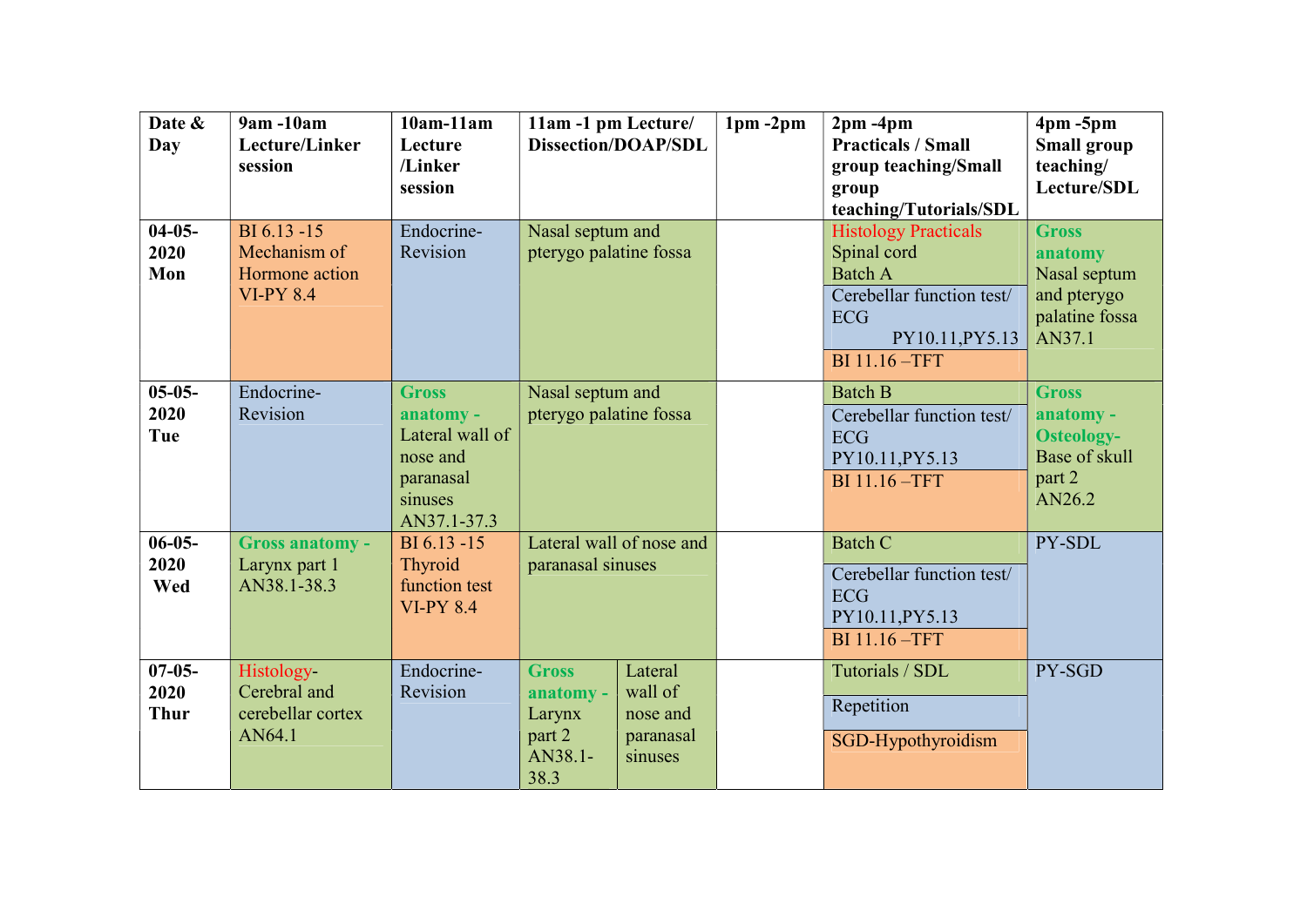| $08-05-$ | Endocrine- | <b>Gross</b>        | Larynx             | Tutorials / SDL    | <b>SDL TFT</b> |
|----------|------------|---------------------|--------------------|--------------------|----------------|
| 2020     | Revision   | anatomy -           |                    | Repetition         |                |
| Fri      |            | Temporal            |                    | SGD-Hypothyroidism |                |
|          |            | mandibular<br>joint |                    |                    |                |
|          |            | AN33.3              |                    |                    |                |
| $09-05-$ | Endocrine- | BI 6.13 -15         | Tutorials / SDL    |                    |                |
| 2020     | Revision   | Thyroid             | Repetition         |                    |                |
| Sat      |            | function test       |                    |                    |                |
|          |            | <b>VI-PY 8.4</b>    | SGD-Hypothyroidism |                    |                |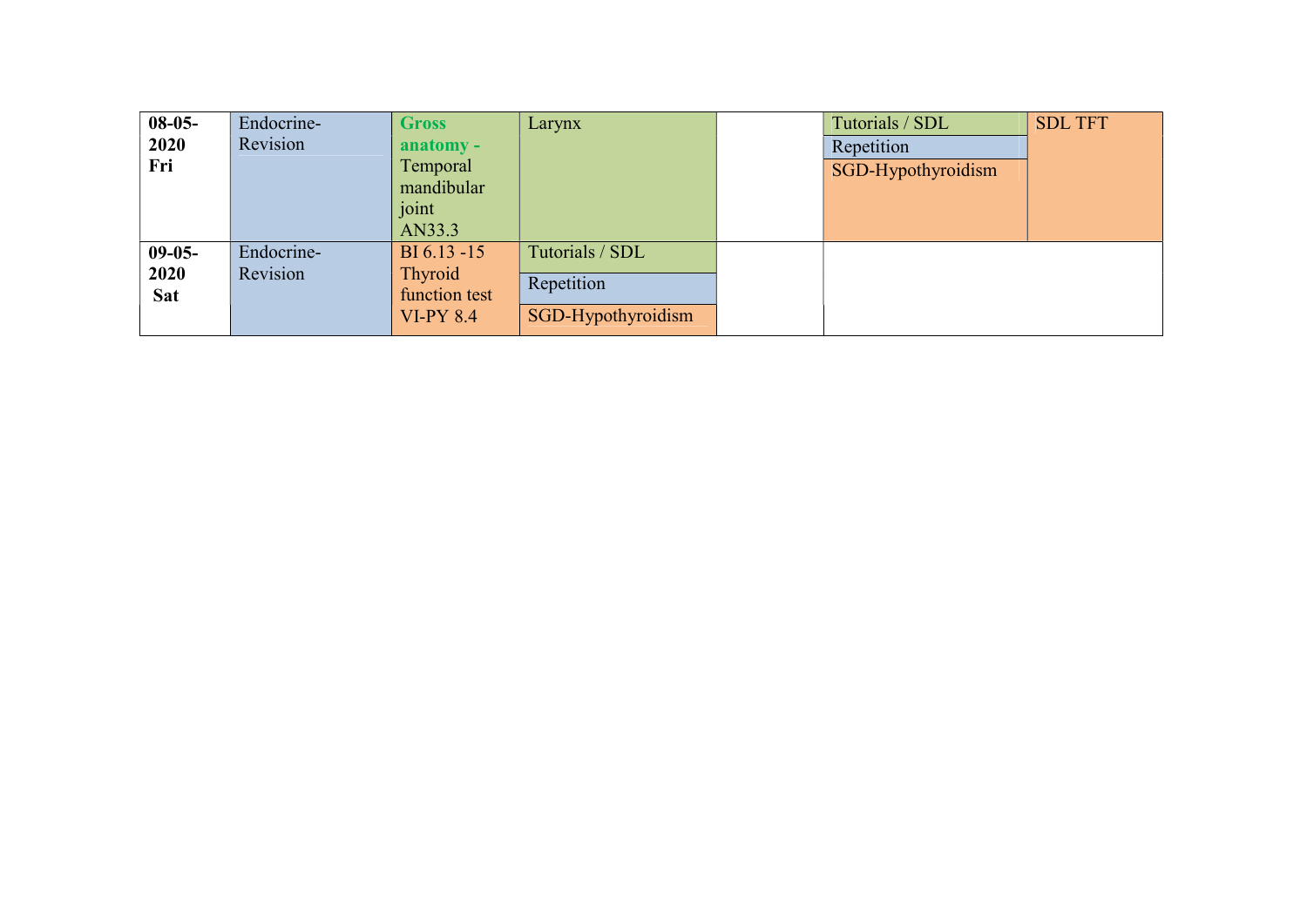| Date &<br>Day                   | 9am -10am<br>Lecture/Linker<br>session                                                                                     | $10am-11am$<br>Lecture<br>/Linker<br>session       | 11am -1 pm Lecture/<br><b>Dissection/DOAP/SDL</b> | $1pm - 2pm$ | $2pm - 4pm$<br><b>Practicals / Small</b><br>group teaching/Small<br>group<br>teaching/Tutorials/SDL                                                                                      | $4pm - 5pm$<br><b>Small group</b><br>teaching/<br>Lecture/SDL |
|---------------------------------|----------------------------------------------------------------------------------------------------------------------------|----------------------------------------------------|---------------------------------------------------|-------------|------------------------------------------------------------------------------------------------------------------------------------------------------------------------------------------|---------------------------------------------------------------|
| $11-05-$<br>2020<br>Mon         | $BI 6.13 - 15$<br>Thyroid function<br>test<br><b>VI-PY 8.4</b>                                                             | CNS-<br>Revision                                   | Larynx                                            |             | <b>Histology Practicals</b><br>Cerebral and cerebellar<br>cortex Batch A<br>Cerebellar function test/<br><b>ECG</b><br>PY10.11, PY5.13<br><b>BI SDL Revision of</b><br>third IA portions | <b>Gross</b><br>anatomy-Ear<br>AN40.1-405                     |
| $12 - 05 -$<br>2020<br>Tue      | <b>CNS-Revision</b>                                                                                                        | <b>Gross</b><br>anatomy -<br>Tongue<br>AN39.1-39.2 | <b>TMJ</b>                                        |             | <b>Batch B</b><br>Cerebellar function test/<br><b>ECG</b><br>PY10.11, PY5.13<br><b>BI SDL Revision of</b><br>third IA portions                                                           | <b>Embroyology</b><br>-Development<br>of CNS<br>AN64.2,64.3   |
| $13 - 05 -$<br>2020<br>Wed      | <b>Gross anatomy -</b><br>Introduction and<br>Blood supply of<br>brain<br><b>Stroke – Linker</b><br>session<br>AN62.6,62.1 | BI 6.13 -15<br>Adrenal<br>function test            | Ear                                               |             | Batch C<br>Cerebellar function test/<br><b>ECG</b><br>PY10.11, PY5.13<br><b>BI SDL Revision of</b><br>third IA portions                                                                  | PY-SDL                                                        |
| $14-05-$<br>2020<br><b>Thur</b> | <b>Histology-Lip</b><br>pineal gland organ<br>of Corti<br>AN43.3                                                           | CNS-<br>Revision                                   | Tongue                                            |             | Tutorials / SDL<br>Repetition<br><b>BI SDL Revision of</b><br>third IA portions                                                                                                          | PY-SGD                                                        |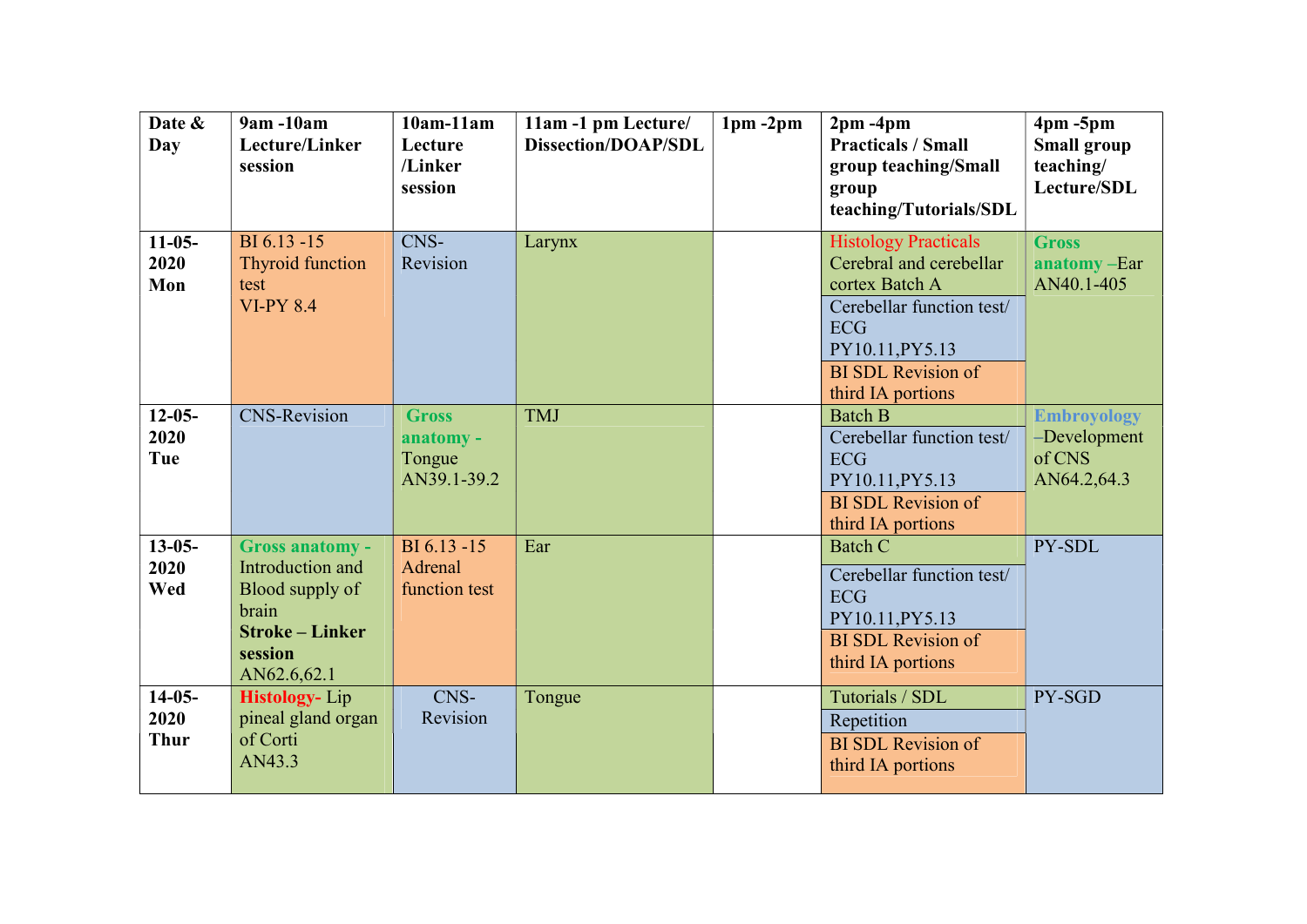| $15-05-$   | <b>CNS-Revision</b> | <b>Gross</b>    | Tongue                    | Tutorials / SDL                              |  |
|------------|---------------------|-----------------|---------------------------|----------------------------------------------|--|
| 2020       |                     | anatomy -       |                           | Repetition                                   |  |
| Fri        |                     | Spinal cord     |                           | <b>BI SDL Revision of</b>                    |  |
|            |                     | AN57.1-57.5     |                           | third IA portions                            |  |
| $16-05-$   | <b>CNS-Revision</b> | <b>BI</b> 11.15 | Tutorials / SDL           | <b>ECE-9</b> Batch A Congenital anomaly of   |  |
| 2020       |                     | $CSF -$         |                           | <b>CNS</b>                                   |  |
| <b>Sat</b> |                     | Analysis        | Repetition                | <b>ECE-9 Batch B Repetition</b>              |  |
|            |                     |                 | <b>BI SDL Revision of</b> | <b>ECE-9</b> Batch C ECE - Thyroid disorders |  |
|            |                     |                 | third IA portions         |                                              |  |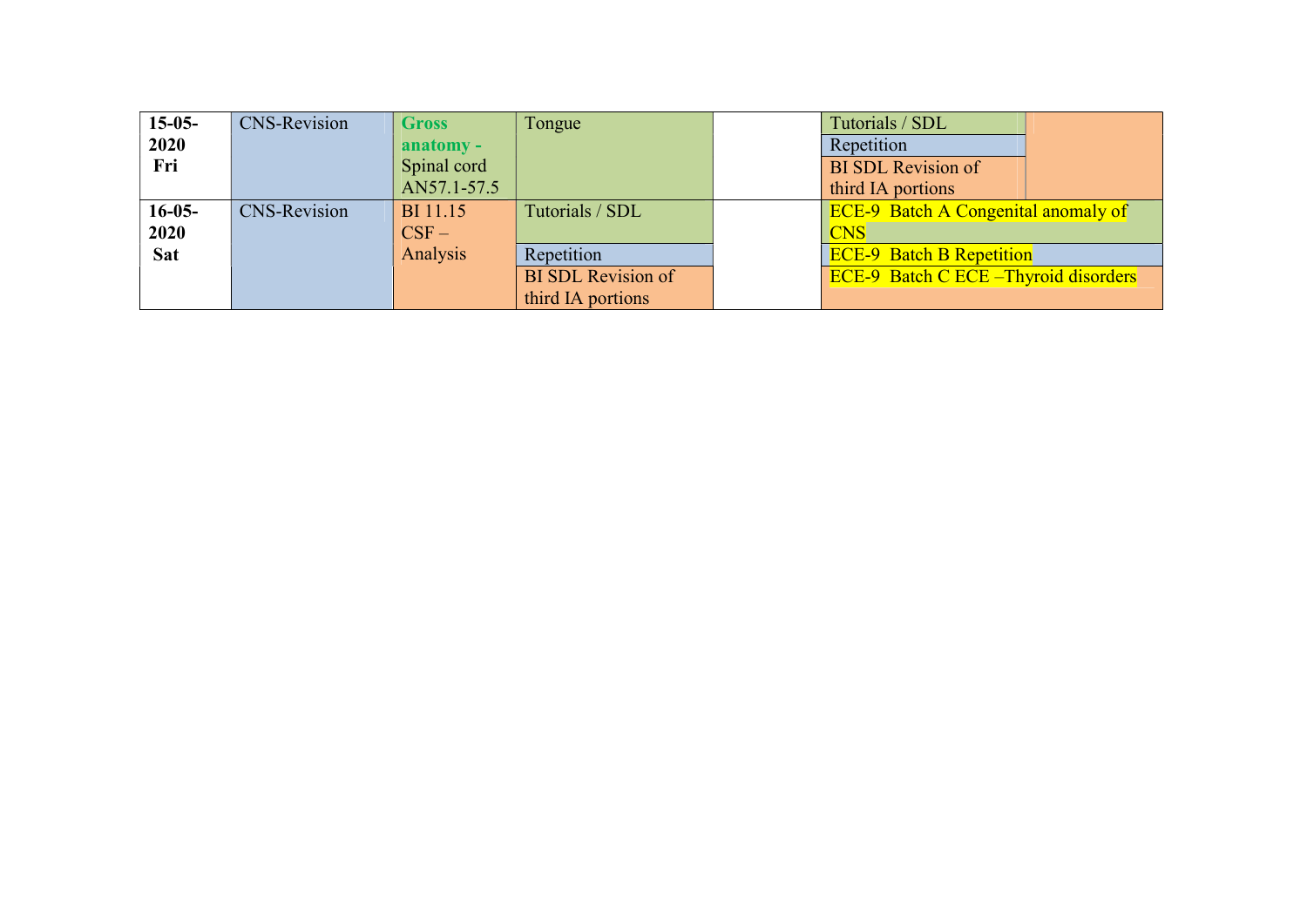| Date &<br>Day             | 9am -10am<br>Lecture/Linker<br>session              | $10am-11am$<br>Lecture<br>/Linker<br>session                             | 11am -1 pm Lecture/<br><b>Dissection/DOAP/SDL</b> | 1 <sub>pm</sub><br>2 <sub>pm</sub> | $2pm - 4pm$<br><b>Practicals / Small</b><br>group teaching/Small<br>group<br>teaching/Tutorials/SDL                     | $4pm - 5pm$<br><b>Small group</b><br>teaching/<br>Lecture/SDL        |
|---------------------------|-----------------------------------------------------|--------------------------------------------------------------------------|---------------------------------------------------|------------------------------------|-------------------------------------------------------------------------------------------------------------------------|----------------------------------------------------------------------|
| 18-05-2020<br>Mon         | <b>BI</b> 11.15<br>CSF-Analysis                     | CNS-<br>Revision                                                         | Blood supply of brain                             |                                    | <b>Histology Practicals</b><br>Lip pineal gland organ<br>Corti<br><b>Batch A</b><br>Tutorial<br>BI 11.15 CSF - Analysis | <b>Gross</b><br>$anatomy -$<br>Medulla<br>oblongata AN<br>58.12,58.4 |
| 19-05-2020<br>Tue         | <b>CNS-Revision</b>                                 | <b>Gross</b><br>$\mathbf{an}$ atomy –<br>Pons<br>AN59.1-59.3             | Blood supply of brain                             |                                    | <b>Batch B</b><br>Tutorial<br>BI 11.15 CSF-Analysis                                                                     | <b>Gross</b><br>$\mathbf{an}$ atomy –<br>Mid brain<br>AN61.1-61.3    |
| 20-05-2020<br>Wed         | <b>Gross anatomy -</b><br>Cerebellum<br>AN60.1-60.3 | <b>BI</b> 11.17<br>Pancreatic<br><b>Function test</b><br><b>HIPY 4.2</b> | Spinal cord                                       |                                    | <b>Batch C</b><br>Tutorial<br>BI 11.15 CSF-Analysis                                                                     | PY-SDL                                                               |
| 21-05-2020<br><b>Thur</b> | <b>Gross anatomy -</b><br>Cerebral cortex<br>AN62.2 | CNS-<br>Revision                                                         | Brain stem                                        |                                    | <b>AETCOM Module 1.5</b><br><b>Closing session Batch A</b><br>Tutorial<br><b>BI SDL</b>                                 | PY-SGD                                                               |
| 22-05-2020<br>Fri         | <b>CNS-Revision</b>                                 | <b>Gross</b><br>$anatomy -$<br><b>Basal Nuclei</b>                       | Brain stem                                        |                                    | <b>AETCOM Module 1.5</b><br>Closing session Batch B<br>Tutorial                                                         | <b>BI SDL</b><br>Revision of                                         |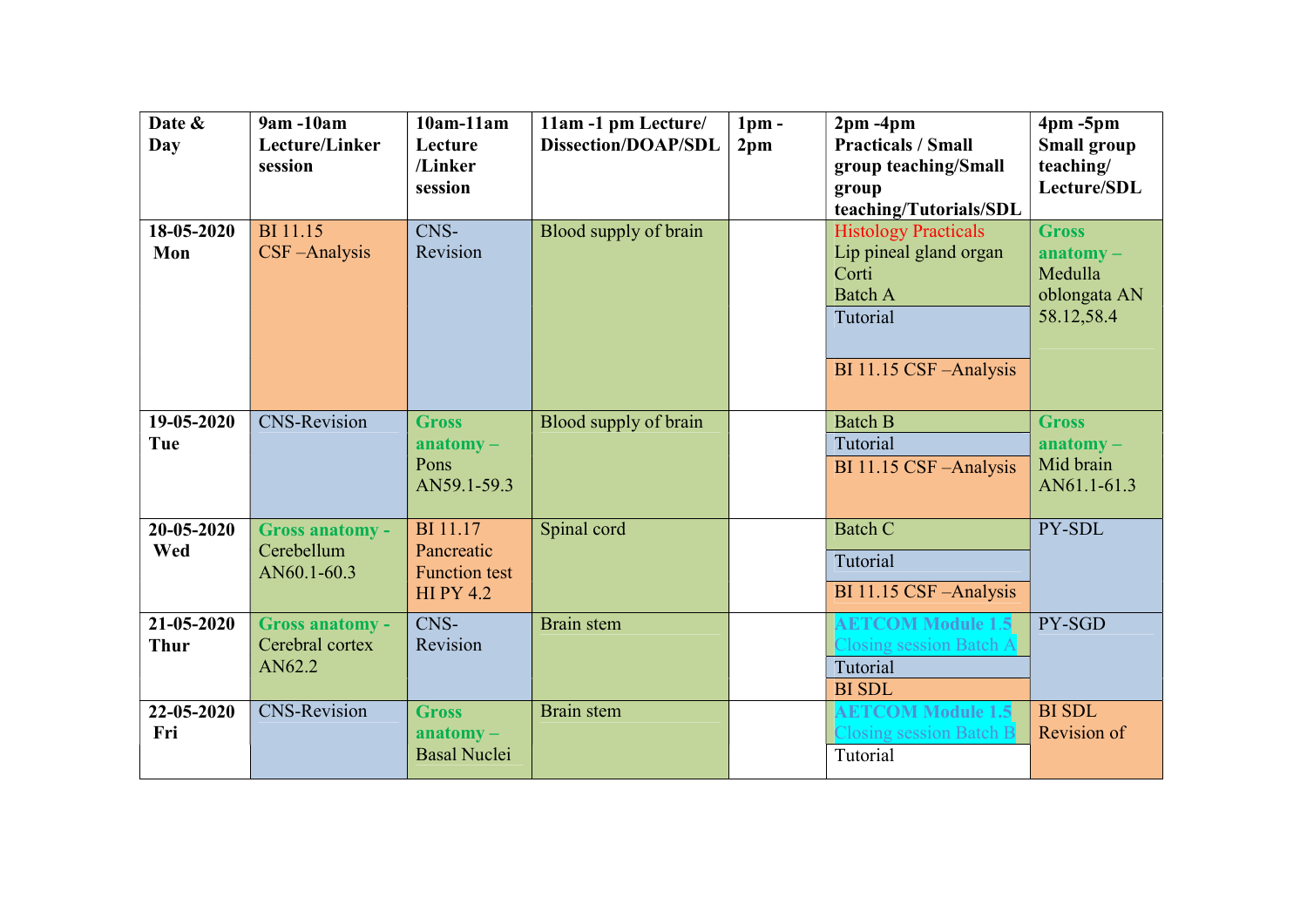|                          |                     | Parkinson's<br>Disease -<br>Linker<br>session<br>AN62.4 |                                                          | <b>BI SDL Revision of</b><br>third IA portions           | third IA<br>portions |
|--------------------------|---------------------|---------------------------------------------------------|----------------------------------------------------------|----------------------------------------------------------|----------------------|
| 23-05-2020<br><b>Sat</b> | <b>CNS-Revision</b> | <b>BI</b> 11.17<br>Pancreatic<br><b>Function test</b>   | <b>AETCOM Module 1.5</b><br><b>Closing session Batch</b> | <b>ECE-9</b> Batch B Congenital anomaly of<br><b>CNS</b> |                      |
|                          |                     | $HI$ PY 4.2                                             | Tutorial                                                 | <b>ECE-9 Batch C Tutorial</b>                            |                      |
|                          |                     |                                                         | <b>BI SDL Revision of</b><br>third IA portions           | <b>ECE-9 Batch A ECE – Thyroid disorders</b>             |                      |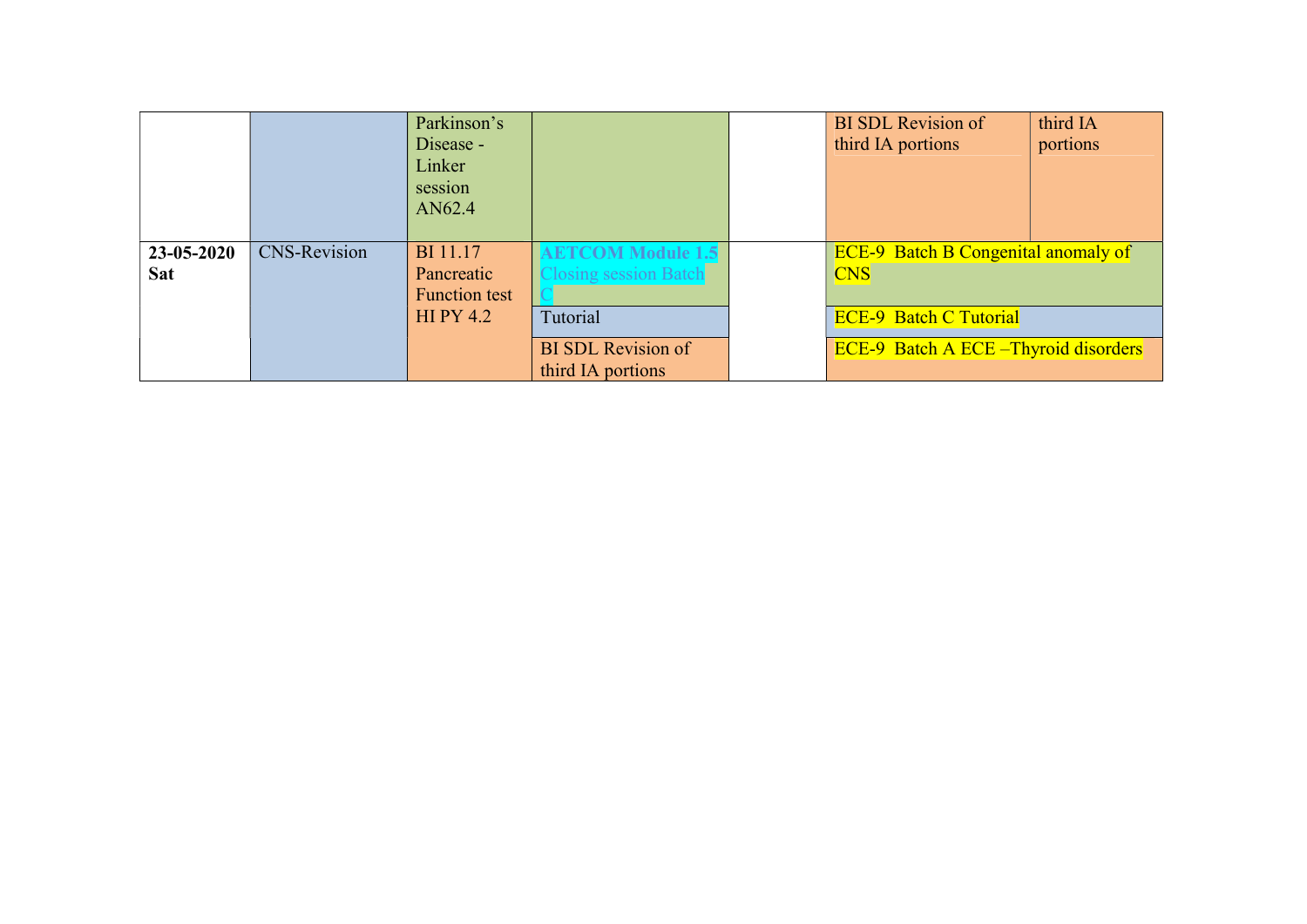| Date &<br>Day                   | 9am -10am<br>Lecture/Linker<br>session                                   | $10am-11am$<br>Lecture<br>/Linker<br>session                 | 11am -1 pm Lecture/<br><b>Dissection/DOAP/SDL</b> | $1pm - 2pm$ | $2pm - 4pm$<br><b>Practicals / Small</b><br>group teaching/Small<br>group<br>teaching/Tutorials/SDL                  | $4pm - 5pm$<br>Small group<br>teaching/<br>Lecture/SDL                |
|---------------------------------|--------------------------------------------------------------------------|--------------------------------------------------------------|---------------------------------------------------|-------------|----------------------------------------------------------------------------------------------------------------------|-----------------------------------------------------------------------|
| $25 - 05 -$<br>2020<br>Mon      | <b>BI</b> Case reports                                                   | Renal system<br>-Revision                                    | Cerebellum                                        |             | Histology revision<br><b>Batch A</b><br>Tutorial<br><b>BI</b> Spotters                                               | <b>Gross anatomy</b><br>White mater<br>AN62.3                         |
| $26 - 05 -$<br>2020<br>Tue      | Renal system -<br>Revision                                               | <b>Gross</b><br>$anatomy -$<br>Ventricles<br>Part1<br>AN63.1 | Cerebellum                                        |             | <b>Histology</b> revision<br><b>Batch B</b><br>Tutorial<br><b>BI</b> Spotters                                        | <b>Gross anatomy</b><br><b>Ventricles Part2</b><br>AN63.1, 63.2, 62.5 |
| $27 - 05 -$<br>2020<br>Wed      | Gross anatomy-<br>Ventricles part 3,<br><b>CSF</b> circulation<br>AN56.2 | <b>BI</b> Case<br>reports                                    | Cerebrum                                          |             | Histology revision<br><b>Batch C</b><br>Tutorial<br><b>BI</b> Spotters                                               | PY-SDL                                                                |
| $28-05-$<br>2020<br><b>Thur</b> | Gross anatomy-<br><b>Thalamus</b><br>AN62.5                              | Renal system<br>-Revision                                    | Cerebrum                                          |             | Surface marking and<br>Radiology of head and<br>Neck region Batch A<br>AN43.5-43.9<br>Tutorial<br><b>BI</b> Spotters | PY-SGD                                                                |
| $29-05-$<br>2020<br>Fri         | Renal system -<br>Revision                                               | <b>Gross</b><br>$anatomy -$<br>Limbic<br>system<br>AN62.4    | White mater and basal<br>nuclei                   |             | Surface marking and<br>Radiology of head and<br>Neck region Batch B<br>AN43.5-43.9<br>Tutorial<br><b>BI</b> Spotters | <b>BI SDL Revision</b><br>of third IA<br>portions                     |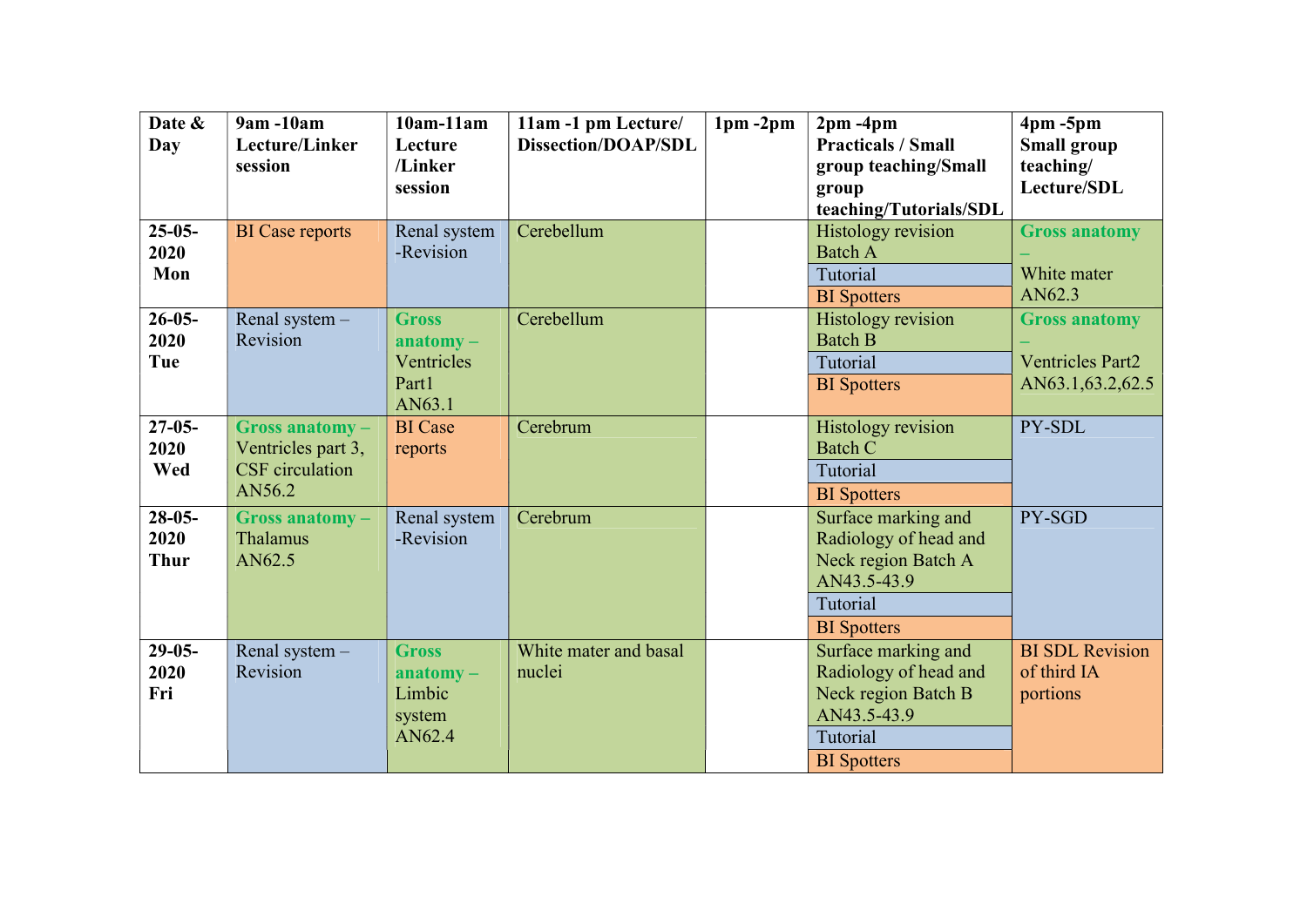| $30 - 05 -$ | Renal system $-$ | <b>BI</b> Case | Surface marking and   | <b>ECE-9</b> Batch C Congenital anomaly of CNS |
|-------------|------------------|----------------|-----------------------|------------------------------------------------|
| 2020        | Revision         | reports        | Radiology of head and |                                                |
| <b>Sat</b>  |                  |                | Neck region Batch C   |                                                |
|             |                  |                | AN43.5-43.9           |                                                |
|             |                  |                | Tutorials             | <b>ECE-9 Batch A Tutorial</b>                  |
|             |                  |                | <b>BI</b> Spotters    | <b>ECE-9 Batch B ECE – Thyroid disorders</b>   |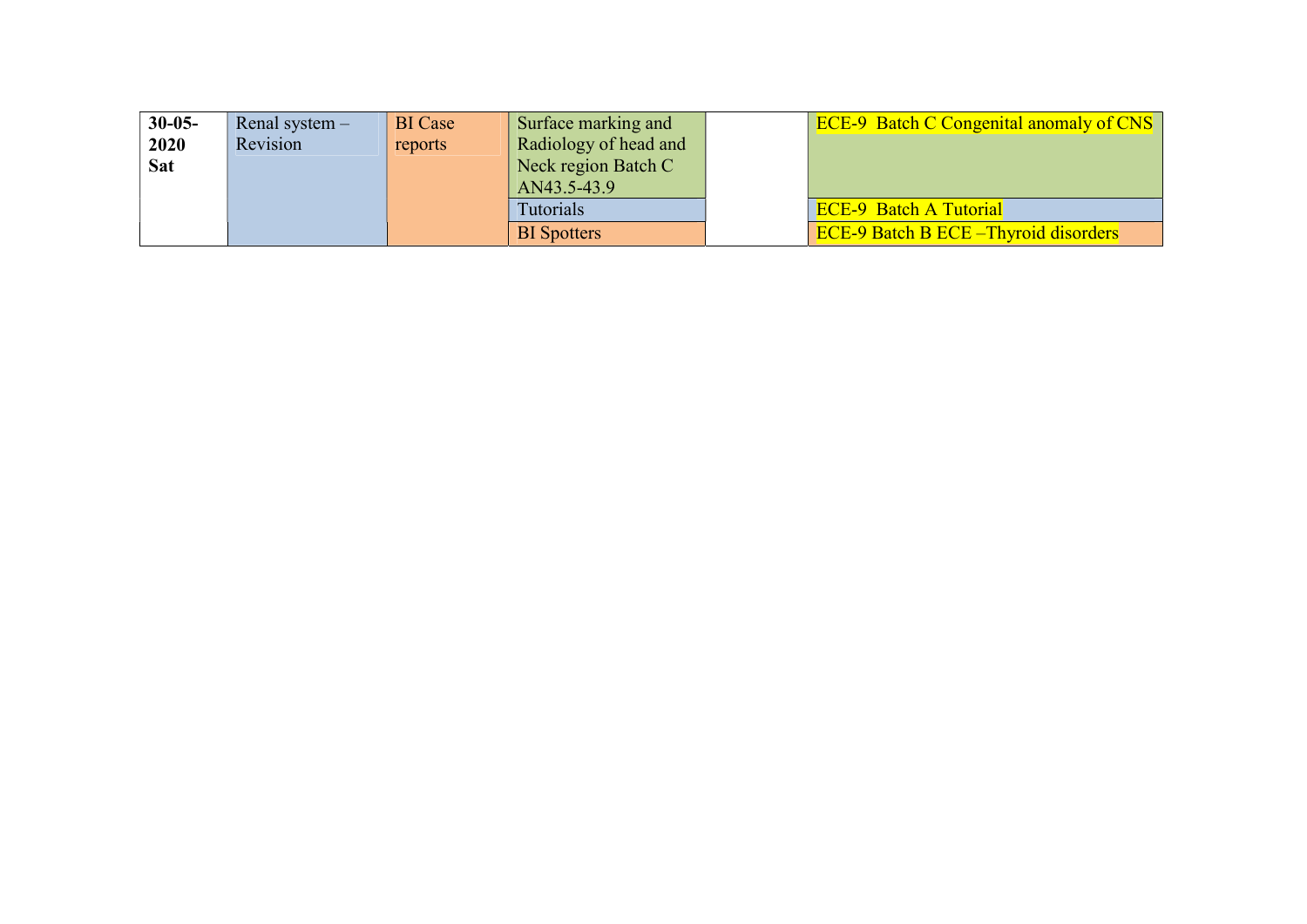| Date &<br>Day | 9am -10am<br>Lecture/Linker | $10am-11am$<br>Lecture | $11am - 1pm$<br>Lecture/   | $1pm - 2pm$ | 2pm-4pm Practicals /<br><b>Small group</b>   | $4pm - 5pm$<br><b>Small group</b> |
|---------------|-----------------------------|------------------------|----------------------------|-------------|----------------------------------------------|-----------------------------------|
|               | session                     | /Linker                | <b>Dissection/DOAP/SDL</b> |             | teaching/Small group                         | teaching/                         |
|               |                             | session                |                            |             | teaching/Tutorials/SDL                       | Lecture                           |
| $01-06-$      | <b>BI-Revision</b>          | Renal system           | Ventricles                 |             | <b>Revision</b>                              | <b>Gross</b>                      |
| 2020          |                             | -Revision              |                            |             | Tutorial                                     | anatomy -                         |
| Mon           |                             |                        |                            |             | <b>BI</b> Practical revision                 | <b>Osteology-</b>                 |
|               |                             |                        |                            |             |                                              | Foetal skull                      |
| $02 - 06 -$   | Renal system -              | Revision               | Ventricles                 |             | <b>Revision</b>                              |                                   |
| 2020          | Revision                    |                        |                            |             | Tutorial                                     |                                   |
| Tue           |                             |                        |                            |             | <b>BI</b> Practical revision                 |                                   |
| $03 - 06 -$   | Revision                    | <b>BI-Revision</b>     | Revision                   |             | <b>Revision</b>                              |                                   |
| 2020          |                             |                        |                            |             | Tutorial                                     |                                   |
| wed           |                             |                        |                            |             | <b>BI</b> Practical revision                 |                                   |
| $04-06-$      | Revision                    | Renal system           | Revision                   |             | <b>ECE-10 Batch A Cerebellar dysfunction</b> |                                   |
| 2020          |                             | -Revision              |                            |             | <b>ECE-10 Batch B Tutorial BI SDL</b>        |                                   |
| <b>Thur</b>   |                             |                        |                            |             | <b>Revision of third IA portions</b>         |                                   |
|               |                             |                        |                            |             | <b>ECE-10 Batch C BI-SGD</b>                 |                                   |
| $05 - 06 -$   | Renal system -              | Revision               | Revision                   |             | <b>ECE-10 Batch B</b>                        |                                   |
| 2020          | Revision                    |                        |                            |             | <b>Cerebellar dysfunction</b>                |                                   |
| Fri           |                             |                        |                            |             | <b>ECE-10 Batch C Tutorial</b>               |                                   |
|               |                             |                        |                            |             | <b>ECE-10 Batch A BI SDL Revision of</b>     |                                   |
|               |                             |                        |                            |             | third IA portions                            |                                   |
| $06 - 06 -$   | Renal system -              | <b>BI-Revision</b>     | Revision                   |             | <b>ECE-10 Batch C Cerebellar dysfunction</b> |                                   |
| 2020          | Revision                    |                        |                            |             | <b>ECE-10 Batch A</b>                        |                                   |
| <b>Sat</b>    |                             |                        | <b>BI SDL Revision of</b>  |             | <b>ECE-10 Batch B BI SDL Revision of</b>     |                                   |
|               |                             |                        | third IA portions          |             | third IA portions                            |                                   |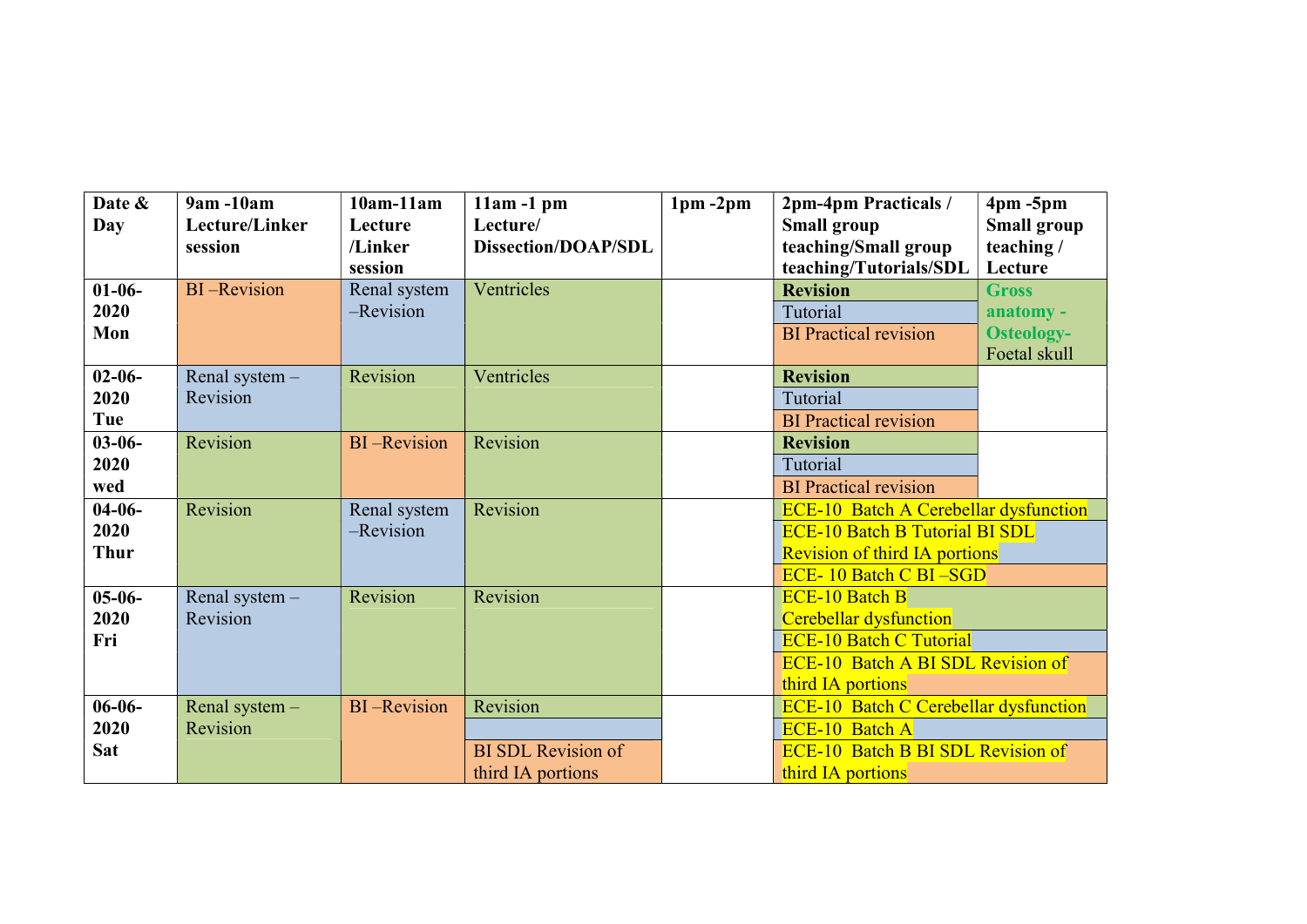| Date &      | 9am -10am          | $10am-11am$        | $11am - 1pm$               | $1pm - 2pm$ | 2pm-4pm Practicals /         | $4pm - 5pm$        |
|-------------|--------------------|--------------------|----------------------------|-------------|------------------------------|--------------------|
| Day         | Lecture/Linker     | Lecture            | Lecture/                   |             | <b>Small group</b>           | <b>Small group</b> |
|             | session            | /Linker            | <b>Dissection/DOAP/SDL</b> |             | teaching/Small group         | teaching/          |
|             |                    | session            |                            |             | teaching/Tutorials/SDL       | Lecture            |
| $08-06-$    | <b>BI-Revision</b> | Renal system       | <b>Revision</b>            |             | <b>Revision</b>              |                    |
| 2020        |                    | -Revision          |                            |             | Tutorial                     |                    |
| Mon         |                    |                    |                            |             | <b>BI</b> Practical revision |                    |
| $09-06-$    | Renal system -     | <b>Revision</b>    | <b>Revision</b>            |             | <b>Revision</b>              |                    |
| 2020        | Revision           |                    |                            |             | Tutorial                     |                    |
| Tue         |                    |                    |                            |             | <b>BI</b> Practical revision |                    |
| $10-06-$    | <b>Revision</b>    | <b>BI-Revision</b> | <b>Revision</b>            |             | <b>Revision</b>              |                    |
| 2020        |                    |                    |                            |             | Tutorial                     |                    |
| Wed         |                    |                    |                            |             | <b>BI</b> Practical revision |                    |
| $11-06-$    | <b>Revision</b>    | Renal system       | <b>Revision</b>            |             | <b>Revision</b>              |                    |
| 2020        |                    | -Revision          |                            |             | Tutorial                     |                    |
| <b>Thur</b> |                    |                    |                            |             | <b>BI</b> Practical revision |                    |
| $12-06-$    | Renal system -     | <b>Revision</b>    | <b>Revision</b>            |             | <b>Revision</b>              |                    |
| 2020        | Revision           |                    |                            |             | Tutorial                     |                    |
| Fri         |                    |                    |                            |             | $BI - SGD$                   |                    |
| $13 - 06 -$ | Renal system $-$   | <b>BI-Revision</b> | <b>Revision</b>            |             |                              |                    |
| 2020        | Revision           |                    | tutorials                  |             |                              |                    |
| <b>Sat</b>  |                    |                    | $BI - SGD$                 |             |                              |                    |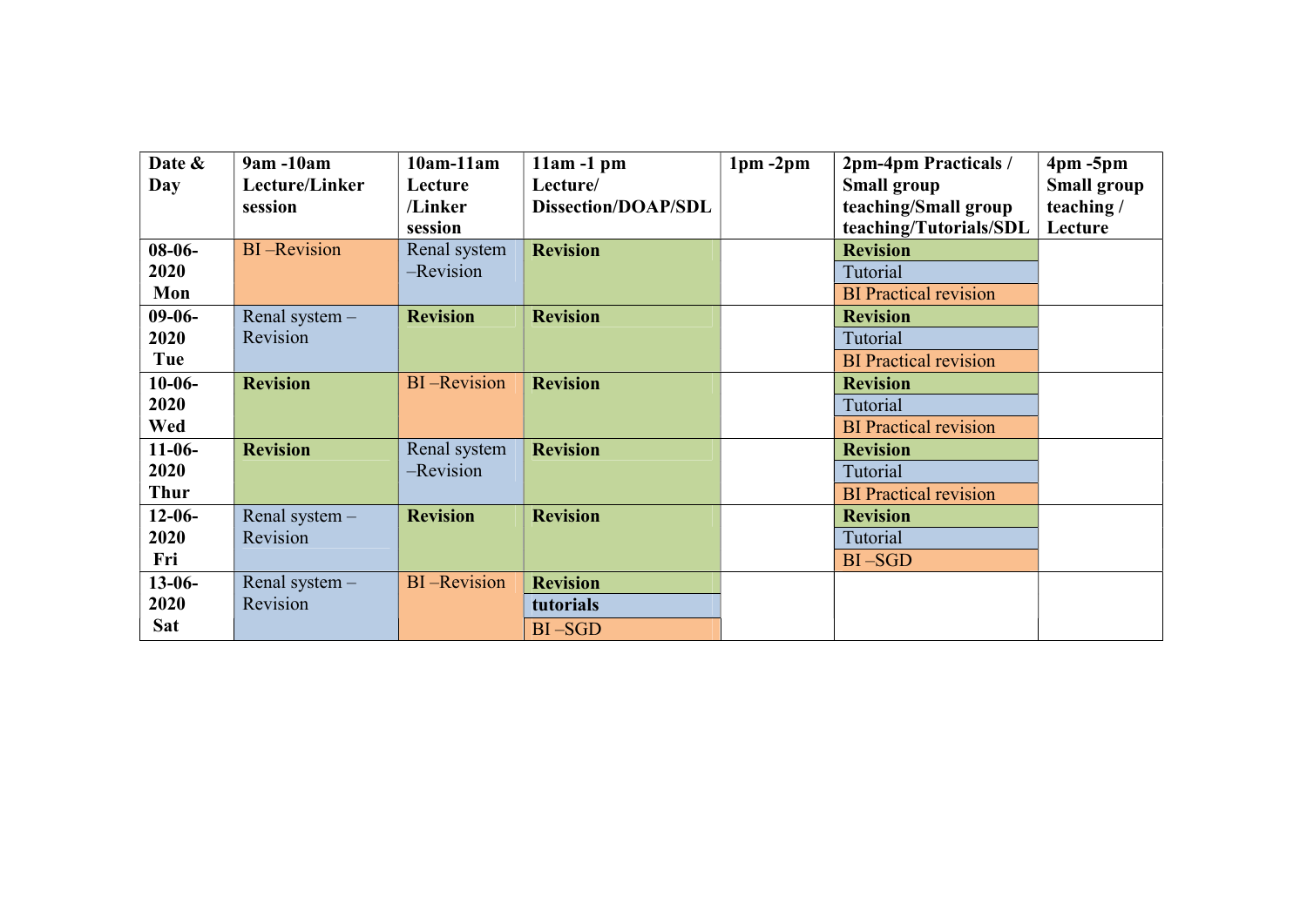| Date & Day  | 9am -10am                                | $10am-11am$ | $11am - 1pm$               | $1pm - 2pm$ | 2pm-4pm Practicals /                     | $4pm - 5pm$        |  |
|-------------|------------------------------------------|-------------|----------------------------|-------------|------------------------------------------|--------------------|--|
|             | Lecture/Linker                           | Lecture     | Lecture/                   |             | <b>Small group</b>                       | <b>Small group</b> |  |
|             | session                                  | /Linker     | <b>Dissection/DOAP/SDL</b> |             | teaching/Small group                     | teaching/          |  |
|             |                                          | session     |                            |             | teaching/Tutorials/SDL                   | Lecture            |  |
| 15-06-2020  | III Internal Assessment - Biochemistry   |             |                            |             | III Internal Assessment - Biochemistry   |                    |  |
| Mon         | Practical                                |             |                            |             | Practical                                |                    |  |
|             | III Internal Assessment - Physiology     |             |                            |             | III Internal Assessment - Physiology     |                    |  |
|             | Practical                                |             |                            |             | Practical                                |                    |  |
|             | III Internal Assessment - Anatomy        |             |                            |             | III Internal Assessment - Anatomy        |                    |  |
|             | Practical                                |             |                            |             | Practical                                |                    |  |
| 16-06-2020  | III Internal Assessment - Biochemistry   |             |                            |             | III Internal Assessment - Biochemistry   |                    |  |
| Tue         | Practical                                |             |                            |             | Practical                                |                    |  |
|             | III Internal Assessment - Physiology     |             |                            |             | III Internal Assessment - Physiology     |                    |  |
|             | Practical                                |             |                            |             | Practical                                |                    |  |
|             | III Internal Assessment - Anatomy        |             |                            |             | <b>III Internal Assessment - Anatomy</b> |                    |  |
|             | Practical                                |             |                            |             | Practical                                |                    |  |
| 17-06-2020  | III Internal Assessment - Biochemistry   |             |                            |             | III Internal Assessment - Biochemistry   |                    |  |
| Wed         | Practical                                |             |                            |             | Practical                                |                    |  |
|             | III Internal Assessment - Physiology     |             |                            |             | III Internal Assessment - Physiology     |                    |  |
|             | Practical                                |             |                            |             | Practical                                |                    |  |
|             | <b>III Internal Assessment - Anatomy</b> |             |                            |             | III Internal Assessment - Anatomy        |                    |  |
|             | Practical                                |             |                            |             | Practical                                |                    |  |
| 18-06-2020  | III Internal Assessment - Biochemistry   |             |                            |             |                                          |                    |  |
| <b>Thur</b> | Theory                                   |             |                            |             |                                          |                    |  |
|             |                                          |             |                            |             |                                          |                    |  |
| 19-06-2020  | III Internal Assessment - Physiology     |             |                            |             |                                          |                    |  |
| Fri         | Theory                                   |             |                            |             |                                          |                    |  |
|             |                                          |             |                            |             |                                          |                    |  |
| 20-06-2020  | III Internal Assessment - Anatomy        |             |                            |             |                                          |                    |  |
| <b>Sat</b>  | Theory                                   |             |                            |             |                                          |                    |  |